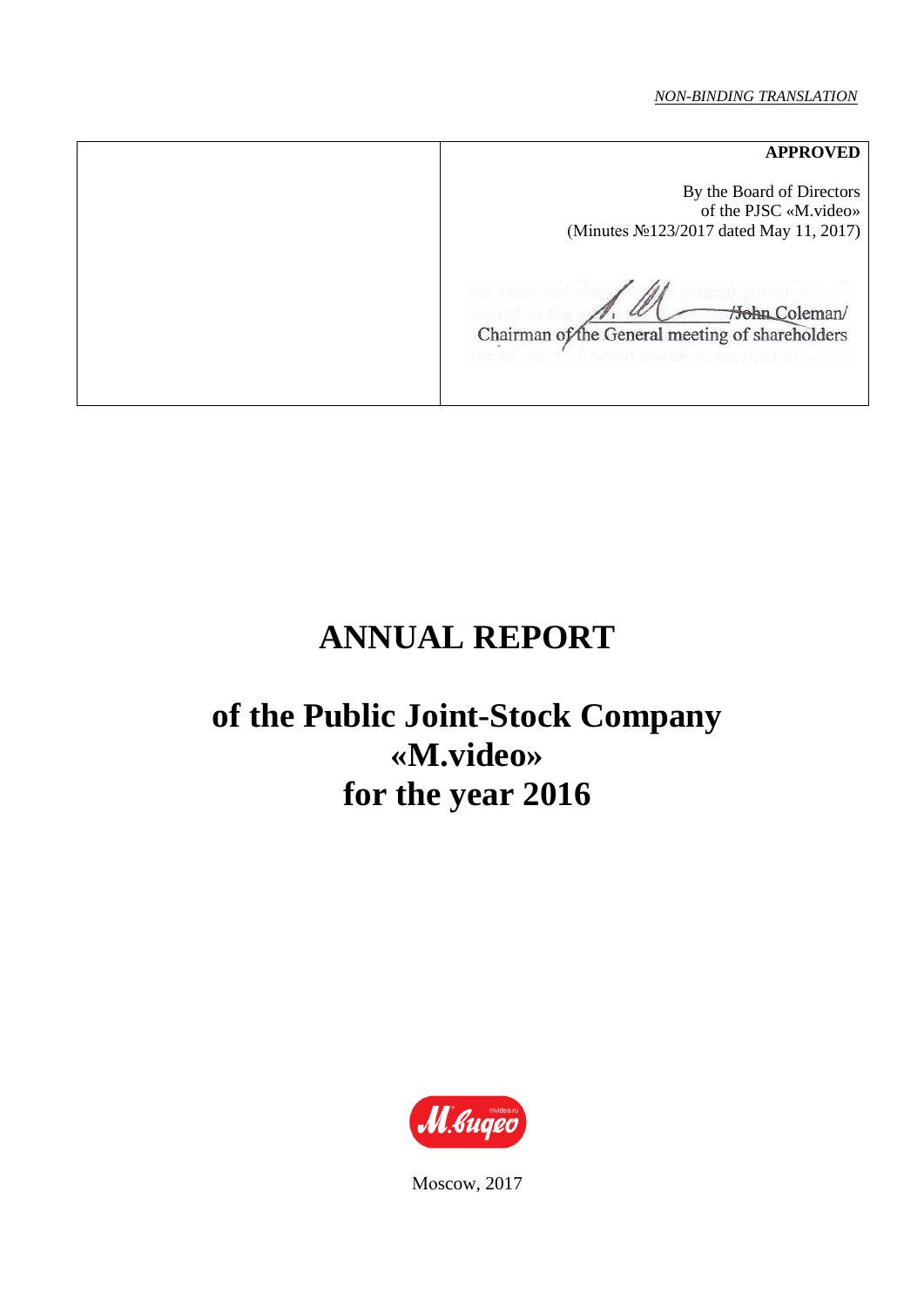

|                    | <b>Content</b>                                                                                    |           |
|--------------------|---------------------------------------------------------------------------------------------------|-----------|
|                    | <b>Statement of the Chairman of the Board and President of M.video</b>                            | $3 - 4$   |
| 1.                 | Description of the main Company's activity                                                        | $5 - 11$  |
| 1.1.               | General information on the Company                                                                | $5 - 8$   |
| 1.2.               | Main principles of M. Video operations                                                            | 8         |
| 1.3.               | Historical background                                                                             | 9         |
| 1.4.               | M.video position in the industry                                                                  | $9 - 11$  |
| 2.                 | Priority areas in the Company's activities and Report of the Board of directors on                | $12 - 24$ |
|                    | the development results under the priority areas of activity                                      |           |
| 2.1.               | Priority areas of the Company's activity                                                          | 11        |
| $\overline{2.2.}$  | Board of Directors' report on the Company results in the priory areas' development                | $12 - 13$ |
| 2.2.1.             | Market share increase -Retail chain expansion                                                     | $13 - 14$ |
| 2.2.2.             | Omni - Channel Development                                                                        | 14        |
| 2.2.3.             | Supply Chain development                                                                          | $14-16$   |
| 2.2.4              | Categories' performance and trends                                                                | $16 - 18$ |
| 2.2.5.             | Service quality improvement                                                                       | 19        |
| 2.2.6              | Talent management                                                                                 | 20        |
| 2.2.7.             | Social responsibility                                                                             | $20 - 21$ |
| 2.2.8.             | Achievement of key performance indicators (KPIs)                                                  | $21 - 22$ |
| 2.2.9.             | Perspectives of the Company development                                                           | $22 - 24$ |
| 2.2.10.            | Information on each energy resource consumed in the reporting year                                | 24        |
| 3.                 | Description of the key risk factors related to the Company's activity                             | $24 - 27$ |
| 3.1.               | Industry risks                                                                                    | $24 - 25$ |
| 3.2.               | Country and regional risks                                                                        | 25-26     |
| 3.3.               | Finance risks                                                                                     | 26        |
| 3.4.               | Operational risks                                                                                 | $26 - 27$ |
| 3.5.               | Risks related to the Company's activity                                                           | 27        |
| $\boldsymbol{4}$ . | Review of the key events of the year                                                              | 27-44     |
| 4.1.               | Decisions of the Board                                                                            | 27-32     |
| 4.2.               | Lists of transactions made and approved in 2015 and recognized under Federal law "On Joint        | $32 - 42$ |
|                    | stock companies" as major or interested party transaction                                         |           |
| 4.3.               | Report on the declared and paid out dividends on the Company shares                               | 42        |
| 4.4.               | Review of the key events after the reporting date                                                 | $42 - 44$ |
| 5.                 | Governing and controlling bodies of the Company                                                   | 44-53     |
| 5.1.               | General shareholders' meeting                                                                     | 44-45     |
| 5.2.               | <b>Board of directors</b>                                                                         | $45 - 50$ |
| 5.3.               | <b>General Director</b>                                                                           | $50 - 51$ |
| 5.4.               | Criteria of determining and amount of the remuneration and compensation paid to the Board of      | $51 - 53$ |
|                    | directors of the Company                                                                          |           |
| 6.                 | Corporate governance and Board of director's Report on compliance with the                        | 54-84     |
|                    | principles and recommendations of the Corporate governance code                                   |           |
| 6.1.               | Chairman's Statement                                                                              | 54-57     |
| 6.2.               | Report of the Audit committee of the Board of Directors of the Company                            | 58-59     |
| 6.3.               | Report of the Remuneration and Nomination committee of the Board of Directors of the              | 59-60     |
|                    | Company                                                                                           |           |
| 6.4.               | Board of director's Report on compliance with the principles and recommendations of the           | $62 - 84$ |
|                    | Corporate governance code                                                                         |           |
| <b>Attachments</b> |                                                                                                   |           |
|                    | Appendix $1$ – Auditor's opinion CJSC «Deloitte and Touche CIS» and Financial statements for 2016 | 85-106    |
| under IFRS         |                                                                                                   |           |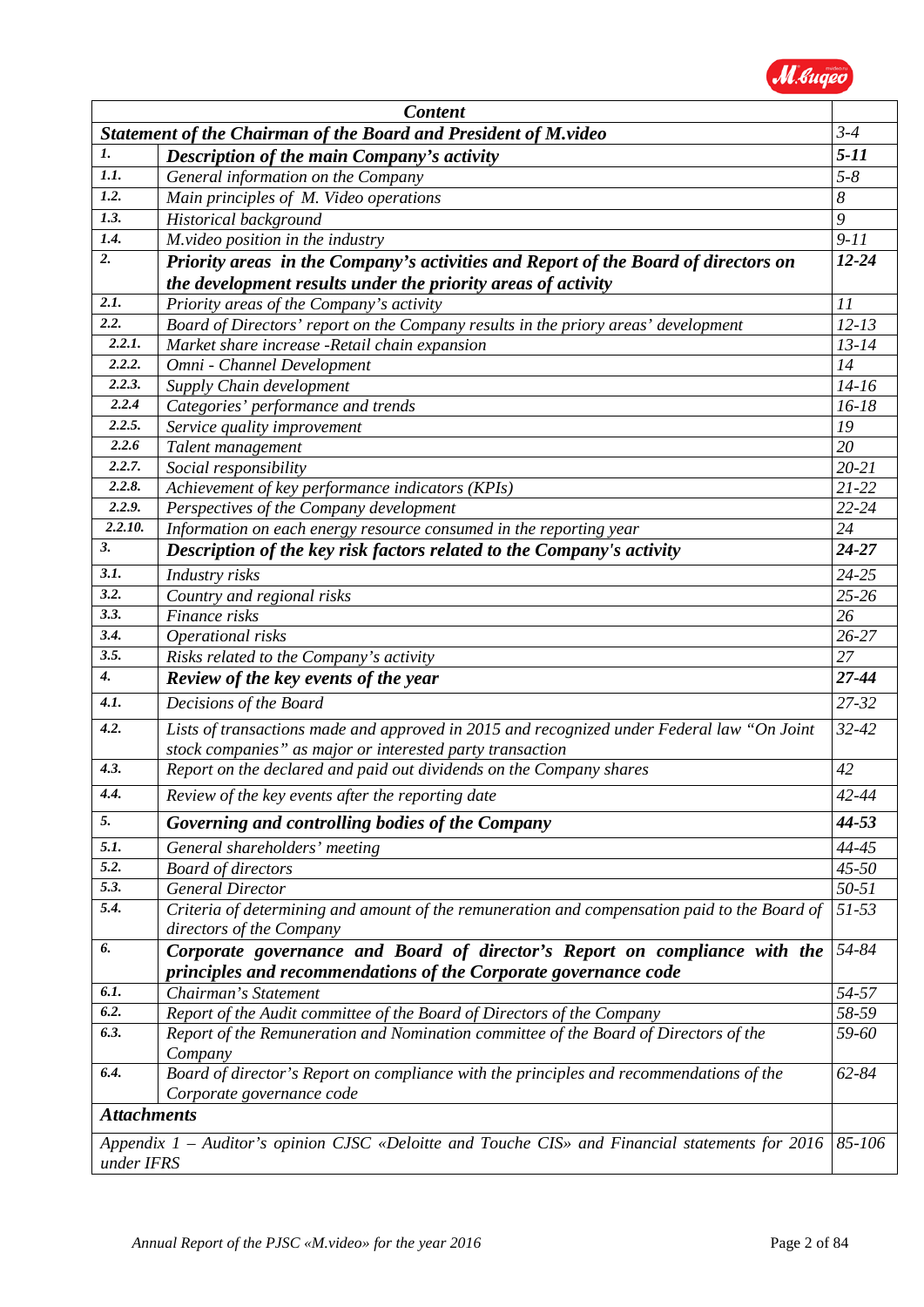

### *Statement of M.video President and CEO of the Company*

#### *Dear shareholders,*

*Results and key trends of 2016 showed that Russian consumer electronics market has found the point of balance and is moving to the levels of normal demand and expectations after several years of investment type of purchases first caused by the growth and saturation of the market and second by devaluation of the national currency. Based on GFK data, for the Consumer Electronics market the 2016 year resulted in growth of 7.3% compared to 2015 in cash. Normalizing demand has little expectations for aggressive growth dynamics nevertheless this is period of stability which opens lots of opportunities for the big players like M.video with a very efficient business model enabling to run further consolidation.*

*Despite all economic challenges in 2016 M.video has shown sales dynamic twice faster than the market that allowed us to strengthen leadership and grow market share. We outperformed the market not only in such traditional categories as large and small home appliances, TVs and entertainment, but also in telecom and gadgets. We deliver best-in-class retail service to our customers through omnichannel model, we offer to our clients not just products but complex solutions, we manage assortment and stock together with our suppliers and we select best retail locations. We continuously look for efficiency improvements in all the business processes within operations and we have a strong financial position and straightforward balance sheet to protect interests of our stakeholders and investors".*

*M.video continues to grow both online and offline sales and the global trend for online-offline channels merge has become now a new reality in the Russian market. More than 50% of the customers start the product selection journey in the internet, only 7% of Consumer Electronics buyers in Russia make purchases online, others prefer to go into the stores to make a final choice or pick up goods. As Omni channel retailer we deliver strong top-line dynamics that reflects the efforts to give our customers the best experience at any point of contact.*

*Despite the strengthening of the national currency consumers are guided by the price when making decisions about purchase and are inclined to look for the most advantageous offer. M.Video's bestprice guarantee program as a part of the marketing strategy, as well as promotional activities and lucrative credit offers have a positive effect on sales and attract new customers* 

*Within our Omni channel strategy M.video motivates the customers to use the pick-up option for the purchases. Convenient location of M.video stores give many opportunities to our clients for collecting their orders very shortly while for our suppliers convenient stores locations serves not only as place for sale of their goods but also as a stage for demonstration of new technologies and innovations. We continue to develop M.video as the best place where people and consumer electronics meet, together with our customers we continue to improve services and additional offers, we keep on investing in new technologies and IT platform, supporting mobile format of purchases.* 

*At the beginning of 2016 M.video established the position of the Chief Executive Officer as the second sole executive body. The operational team managed in a very short period of time to launch a chain of innovative IT related projects, on-line-commerce and retail sales.* 

*M.video is concentrated on new growth opportunities and despite strong competition on the telecom market our market share in telecom has doubled through the last two years. We can confirm that we occupy one of the top of mind positions in this category in the market now. We have introduced a new concept m\_mobile, which was piloted and then rolled out through the whole retail network (dedicated zones already presented in 387 stores). The growth in telecom has been also achieved due to the*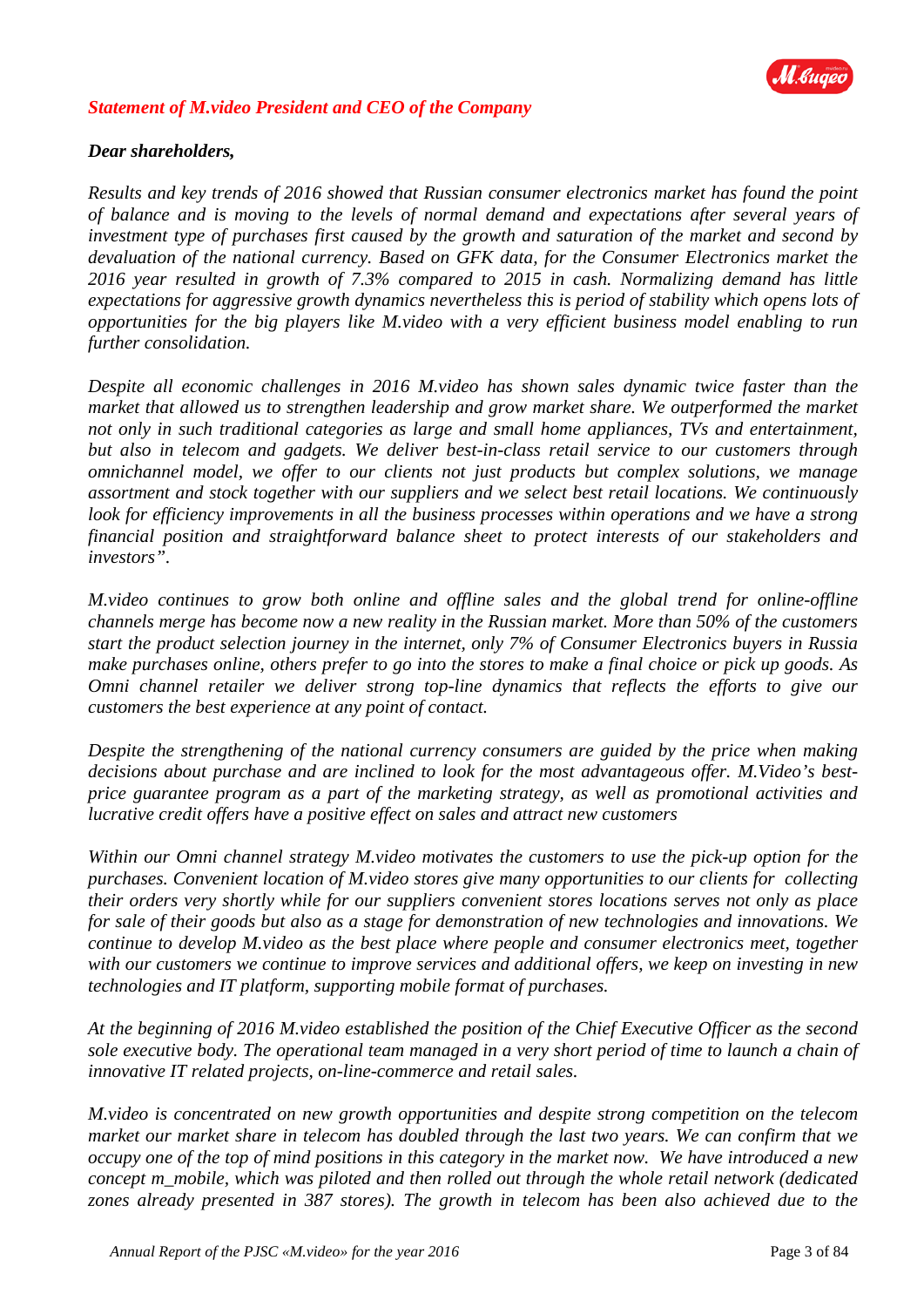

*proper category management, successful launch of flagship models and tailored credit offers available for smartphones. The implementation of m\_mobile concept not only provides better sales opportunities, but also helps us to sustain appropriate gross margin levels by higher attachment rates of services and accessories to goods*

In autumn 2016 the company has announced about the creation of a new for the Russian market *universal trading internet platform (marketplace) and already in February 2017 presented a new brand on the Russian market of e-commerce – Goods – online platform connecting people and goods. Marketplace has tools to compare prices by different suppliers, to choose the best proposal in terms of the price for the customer, to make one order on goods from different categories and retailers and to ensure single processing of the orders, delivery, goods return and exchange.*

*Consumer electronic goods, Children's goods, DIY will be presented on the marketplace. The commercial launch of the project is planned for the second half of 2017.*

*End of April 2017, SAFMAR Group informed about the closing of the announced back in December 2016 transaction on the acquisition of 57.7% of M.video owned by Alexander Tynkovan and his partners for the price of USD 7 per 1 share of the PJSC "M.video". Earlier, the transaction on the acquisition of 100% of M.video was approved by the Russian Federal Anti-Monopoly Service (FAS) and made a voluntary tender offer to the minority shareholders of the PJSC "M.video" in respect of their ordinary shares in the company at the price of the main deal.*

*M.video and Eldorado chains will be developed as separate businesses, retaining the management team at each. The Buyer intends to keep the PJSC "M.video" (to be renamed PJSC "SAFMAR Retail") as a public company and to adhere to best corporate governance practices.*

*In the course of 2017, shareholders and management of SAFMAR Retail will analyze potential options for consolidating the two businesses and start to develop an integration plan to achieve optimal synergy. SAFMAR Retail will become the leading player in the non-food retail sector of Russia with solid perspectives of stable growth. A new team will challenge the most ambitious tasks based on the synergy of the professional expertise and assets.*

*Marketplace LLC (the e-commerce platform GOODS.RU) will also become part of SAFMAR Retail, and will be developed in line with previously announced plans.* 

*Alexander Tynkovan, President of M.Video*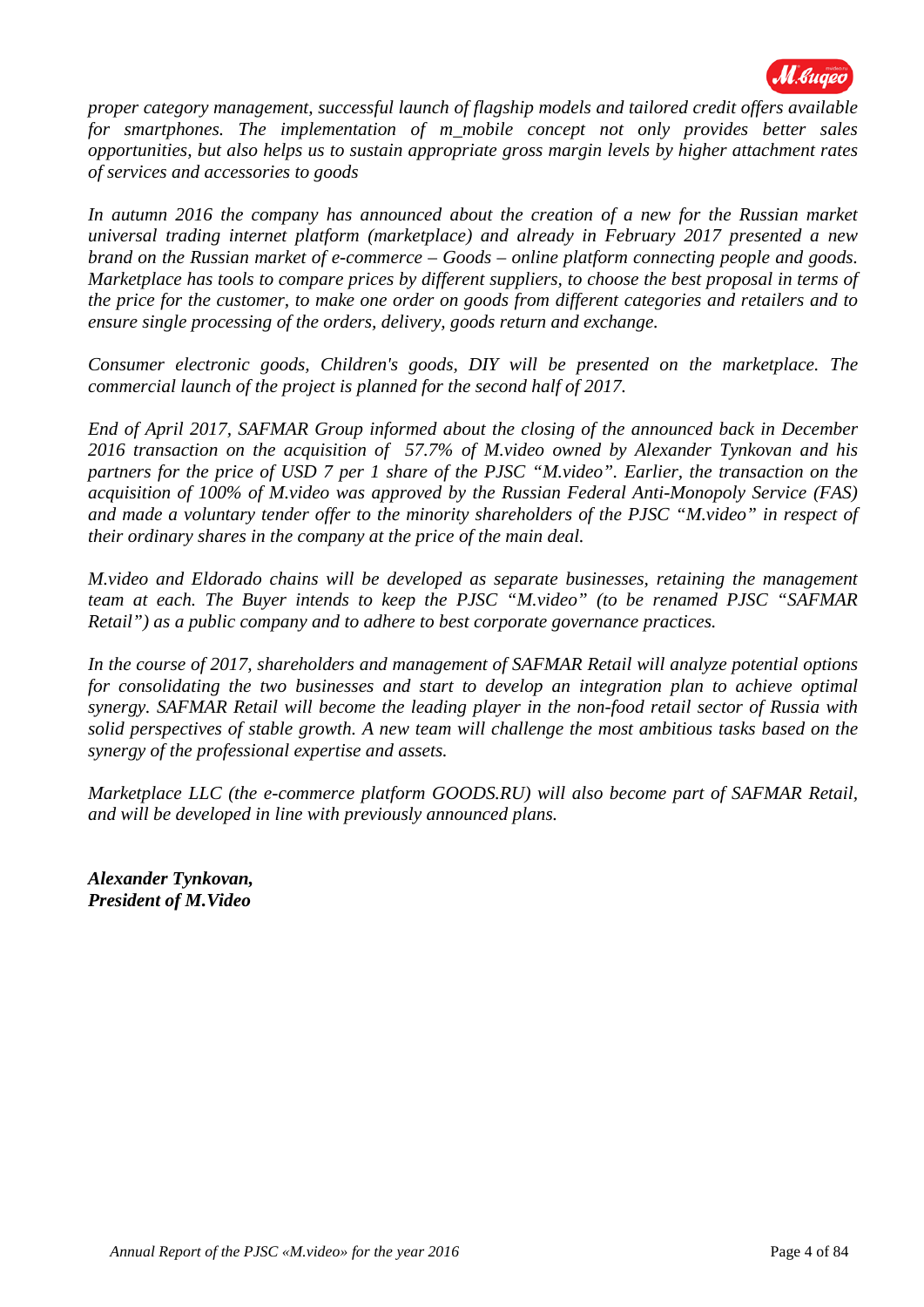

## *1. Description of the main Company's activity*

#### *1.1. General information about the Company*

## **The full & short name of the Company:**

Public joint-stock company «M.video» /PJSC «M.video»

## **Information about the State Registration of the Company**

The date of the State Registration of the Company: *25.09.2006.* The number of the Certificate of the State Registration (or other document confirming the State Registration of the Company): *Series 77 № 008748648* The Primary State Registration Number (OGRN) - *5067746789248* The authority in charge of the State Registration: *Inter-Regional Inspectorate of the Federal Tax Service No. 46 for the city of Moscow* 

## **Information about the Charter Capital of the Company**

Full amount of the Charter Capital of the Company paid up under Russian law requirements is 1 797 682 270 (one billion seven hundred ninety seven million six hundred eighty two thousand two hundred and seventy) rubles. The charter capital is comprised of distributed securities among the shareholders of the Company in the amount of 179 768 227 (one hundred seventy nine million seven hundred sixty eight thousand two hundred twenty seven) ordinary non-documentary shares with the par value of 10 (ten) rubles.

The Charter of the Company was approved by the AGSM (Minutes No.20 of 16<sup>th</sup> of June, 2015), and registered with the tax authorities of Russia No.46 for the city of Moscow on 2<sup>nd</sup> of July, 2015 under number GRN 6137748368576. On 2 July 2015 the Company was reregistered as a Public Joint Stock Company "M.video".

## **Information about the shares of the Company:**

The category of the shares: ordinary Form of securities: registered non-documentary Nominal value of each share: 10 rubles Number of the outstanding shares: 179 768 227 pieces Number of the additional outstanding shares in the course of placement: 0 Number of the authorized but not issued shares: 30 000 000

The State Registration Number: Issue No. 1: 1-02-11700-А The date of the State Registration: Issue No. 1: 23 August, 2007

The State Registration Number: Issue No.2: 1-02-11700-А -001D The date of the State Registration: Issue No.2: 25 October, 2007

The Company trades its securities on the stock markets having the following stock marks: MVID – classical market of the Stock exchange RTS [\(www.rts.ru\)](http://www.rts.ru/) and MVID – Stock exchange Micex [\(www.micex.ru\)](http://www.micex.ru/).

In November 2007 shares of the OJSC «Company «M.video» were admitted to trading on the Russian stock exchanges RTS and MICEX in quotation list "I". In April 2008 shares of the OJSC "Company «M.video» were transferred to quotation list "B" on both stock exchanges, and in July 2008 the Company's shares were included in the calculation of the capitalization "Index of MICEX – basic capitalization" (MICEX SC) of MICEX stock exchange. On  $29<sup>th</sup>$  of October 2013 according to the Listing rules and decision of CJSC "MICEX" Company's shares were transferred from «Quotation list B» to the «Quotation list A». New listing rules entered into force on 9<sup>th</sup> of June 2014 shares introduced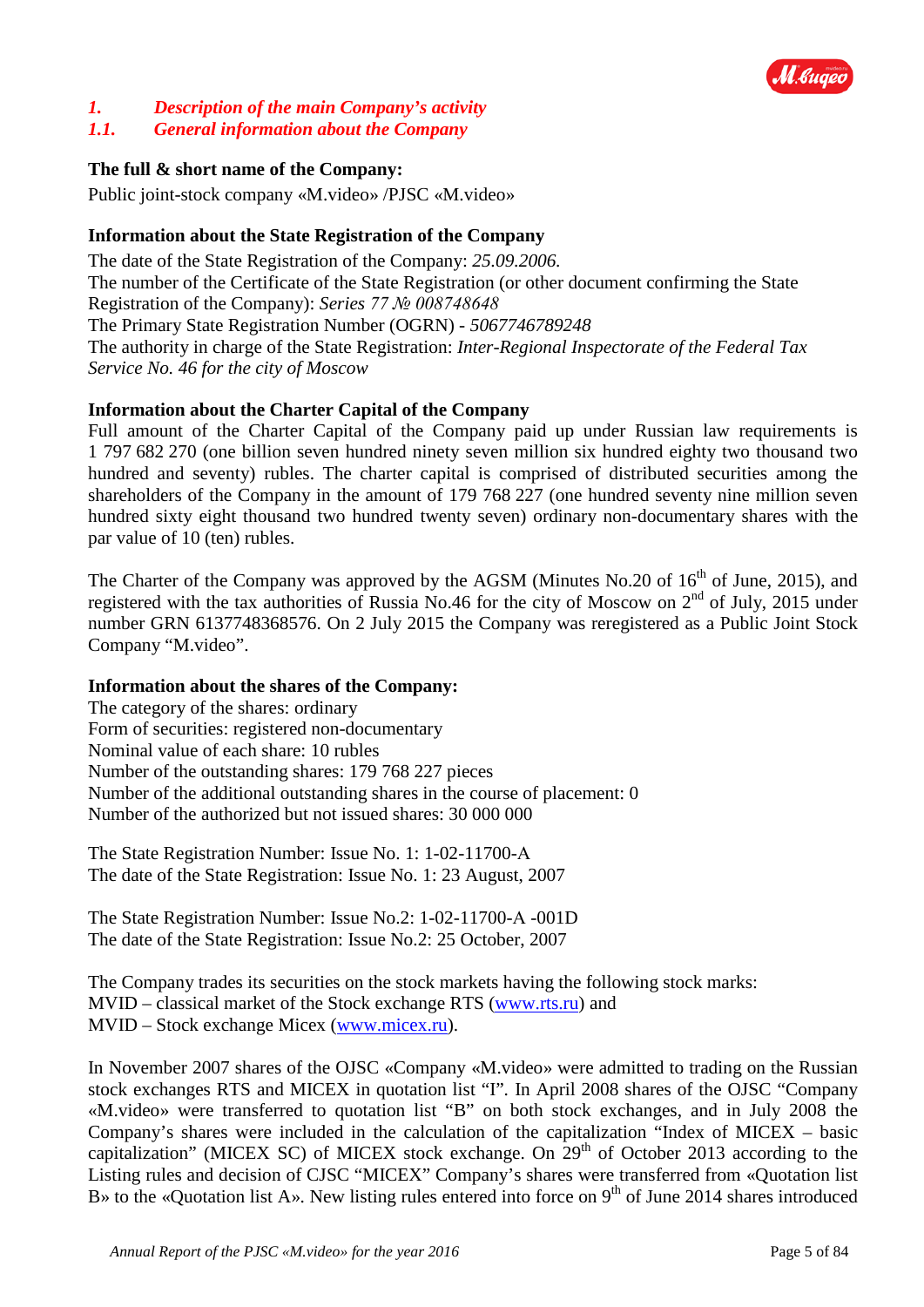

new terminology for determination of different sections of the quotation list. Independent sections of the quotation list are now called levels (levels of listing): first level (the highest level of the quotation list), second level (quotation list of the second level) and third level (unlisted part of the quotation list). Company shares are included in the first level of the quotation list.

### **Trading Statistics**

In the reporting 2016 year M.video shares showed sufficient value growth by 43.3%) with increased investors' interest to the Russian stock in the background. Nonetheless, share price growth of M.video in 2016 increased both in comparison to the share price of the companies' securities with similar capitalization and to the annual dynamic of the industrial and country stock indexes.

### **Market capitalization**

| $\frac{1}{1}$ Ha 31.12.2015 | $\frac{1}{22}$ 057 561 452,90 rubles based Micex data                    |
|-----------------------------|--------------------------------------------------------------------------|
| $\frac{1}{1}$ Ha 31.12.2016 | $\frac{1}{2}$ 69 013 022 345,30 rubles based on Micex data $\frac{2}{3}$ |

### **Earnings per share**

Basic earnings per share amounts are calculated by dividing net profit for the year attributable to equity holders of the Company by the weighted average number of ordinary shares in issue during the year, excluding treasury shares. Diluted earnings per share amounts are calculated by dividing the net profit attributable to equity holders of the Company by the weighted average number of ordinary shares outstanding during the year plus weighted average number of ordinary shares that would have been outstanding assuming the conversion of all the dilutive potential ordinary shares into ordinary shares.

The following reflects the income and share data used in the basic and diluted earnings per share computations:

|                                                                   | 2016    | 2015    |
|-------------------------------------------------------------------|---------|---------|
| Net profit attributable to equity holders of the Company          | 5 5 4 6 | 4 5 4 7 |
| Weighted average number of ordinary share in issue (millions of   |         |         |
| shares)                                                           | 179,53  | 179,25  |
| Effect of share options granted to employees (millions of shares) |         | 0.29    |
| Basic earnings per share (in Russian rubles)                      | 30,89   | 25,37   |
| Weighted average number of ordinary shares for the purpose of     |         |         |
| diluted earnings per share (millions of shares)                   | 179,53  | 179,53  |
| Diluted earnings per share (in Russian rubles)                    | 30,89   | 25,33   |

Main types of the Company activity provided by the Company's Charter are:

 $\Box$  activity on management of the financial and industrial groups

- $\Box$  activity on management of the subsidiary and other companies comprising the Company's group
- $\Box$  consultancy on issues related to commercial activity and management
- $\Box$  market research and public opinion determination
- $\Box$  rendering of other services
- $\Box$  other activity which meets Company's goals and not contradicting applicable Russian law requirements.

## **Location, mailing address and contact details**

Legal and postal address*: Moscow, Nizhnyaya Krasnoselskaya Str. 40/12 bul.20* Telephone: *++*7 (495) 644 28 48/ Fax: +7 (495) 644 28 49 Unified call-center: +7 (495) 777-777-5 (Moscow)/ 8-800-200-777-5 (Regions) Internet store: + 7 (495) 777-777-5

<u>.</u>

<span id="page-5-0"></span> $1$  http://moex.com/a2987

<span id="page-5-1"></span> $2 \text{ http://moex.com/a3882}$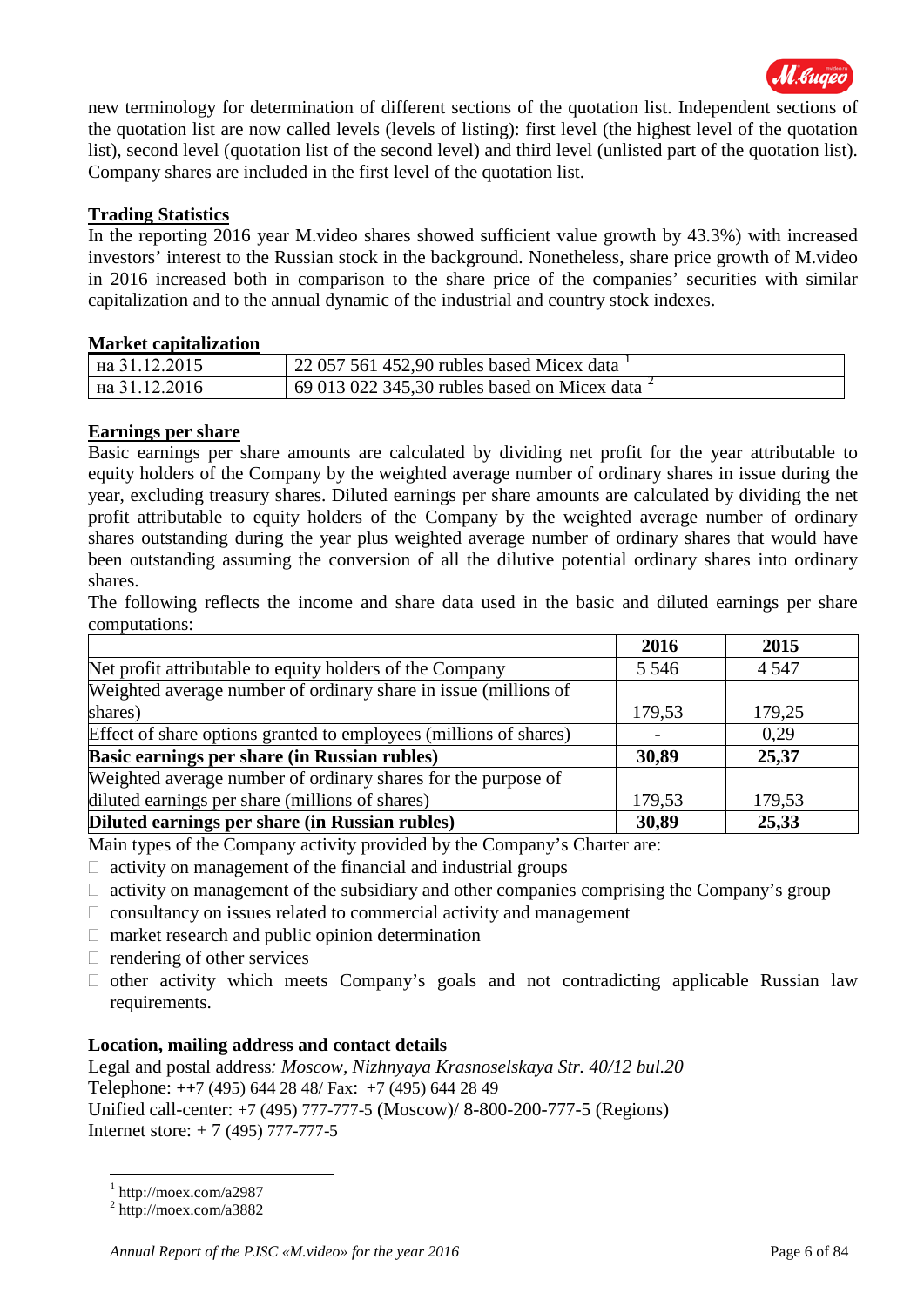

#### **Structure of the Company:**

PJSC «M.video» functions as the holding company for its subsidiaries maintaining the consumer electronic retail chain under M.video brand (hereinafter – "the Company" and/or "M.video" and/or "Retail chain" and/or "Trading chain"). In addition, PJSC «M.video» is the sole owner of the main trade mark «M.video». As at December 31, 2016 the Group consisted of «M.video Management» LLC, «Marketplace» LLC, «Avtoritet» LLC, Svece Limited and other legal entities<sup>[3](#page-6-0)</sup>.

«M.video Management» LLC - is the retail operator, purchasing the goods on the territory of Russia and arranging its retail sales in «M.video» stores. It is the main owner of goods of the retail chain and owner of 24 objects of real estate where M.video stores are based. As at the December 31, 2016 «M.video Management» LLC is the owner of 236 990 shares of the Company.

The present Annual report contains information and performance results not only of the PJSC «M.video» but also of «M.video Management» LLC (hereinafter – "M.video Group" and/or "the group" and or "retail network M.video") in 2016, plans and perspectives for further development in the Russian consumer electronics retail sector together with estimation of potential risks related to the business.

#### **Structure of the share capital**

*1) Information on the number of shareholders and shares of the Company:*

Total number of shareholders registered in the shareholders' register with null balance at their personal accounts as at end of the reporting period: *11*

Total number of nominal shareholders as at end of the reporting period: *1*

Total number of shareholders included to the last list of persons entitled to participate in the General Shareholder Meeting: *2 532*

Record date of the last list of persons entitled to participate in the General Shareholder Meeting: *11.05.2016*

Owners of the ordinary shares of the Company which were subject to the inclusion into such list: *2 532* Information on the number of shares owned by the Company and held at the Company's balance: *there* 

#### *are no shares owned by the Company*

Information on total number of the Company shares: *179 768 227 shares*

Category of the shares: *ordinary non-documentary shares* 

Information on the number of shares owned by the legal entity controlled by the Company: *236 990 shares* 

Category of the shares: *ordinary non-documentary shares* 

#### **Shareholders of the Company as at December 31, 2016**

|                    | 2016     | 2015      |
|--------------------|----------|-----------|
| Svece Limited      | 57,6755% | 57,6755%  |
| Other shareholders | 42,3245% | 42,3245\% |
| Total              | 100%     | 100%      |

*2) Information on the persons directly or indirectly holding the Company shares and/or persons having voting rights on the shares and/or are final beneficiaries on the Company shares comprising 5 and more percent of the charter capital of the Company or ordinary shares of the Company:*

Full legal name: *Private company limited by shares SVECE LIMITED*

Short legal name: *Private company limited by shares SVECE LIMITED*

Registered address: *Cyprus, Nicosia, Themistokli Dervi Street, 5, ELENION BUILDING, 2nd floor, P.C. 1066, Nicosia, Cyprus*

<u>.</u>

<span id="page-6-0"></span><sup>3</sup> *[http://fas.gov.ru/activity/antimonopoly-regulation/groups-of-people/from-01-01-2011.html?id=1818\)](http://fas.gov.ru/activity/antimonopoly-regulation/groups-of-people/from-01-01-2011.html?id=1818).*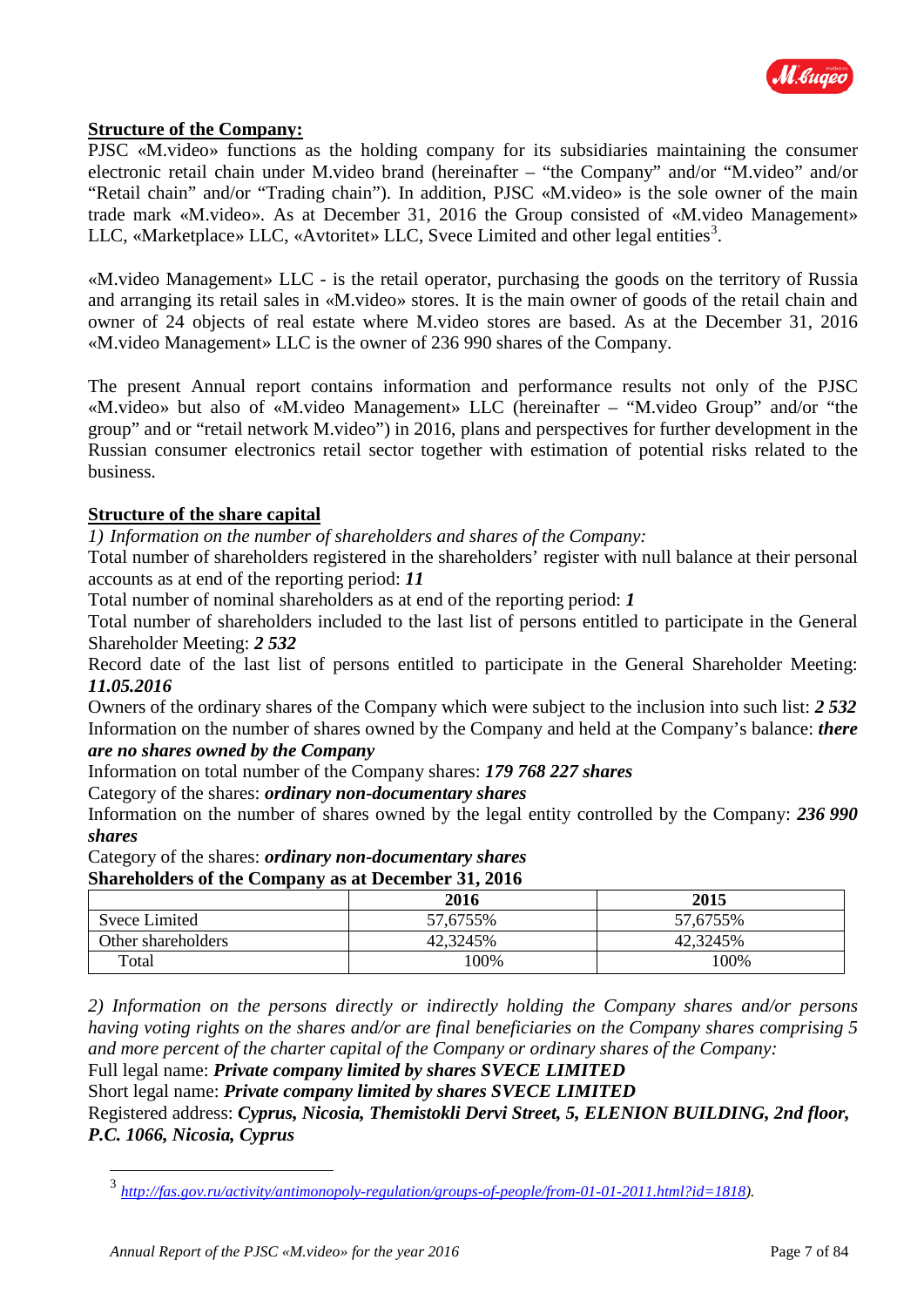

Share in the charter capital of the Company, %: *57,6755* 

Number of ordinary shares of the Company, %: *57,6755*

Persons controlling the shareholder of the Company:

Full name: *Tynkovan Alexander Anatolievich*

Type of control: *direct control*

Grounds of control of the shareholder of the Company: *agreement on exercising of rights vested by shares of the legal entity being shareholder of the Company* 

Features of the control over the shareholder of the Company: *rights vested by 50% of shares in the top governing body of the legal entity being shareholder of the Company* 

Amount of share in the charter capital of the legal entity being shareholder of the Company, %: *69,86* Other persons of the shareholder of the Company:

Full name: *Tynkovan Mikhail Anatolievich*

Amount of share in the charter capital of the legal entity being shareholder of the Company, %: *15,07* Full name: *Breev Pavel Yurievich*

Amount of share in the charter capital of the legal entity being shareholder of the Company, %: *15,07*

*3) Executive bodies of the Company hereby declare that Company has no information on any other shareholdings exceeding 5% apart from information already disclosed by the Company.*

*4) Executive bodies of the Company hereby declare that Company has no information on any potential acquisitions or purchases by definite shareholders of a certain level of control which is not adequate to their share in the charter capital of the Company including shareholder agreements or ownership of ordinary shares.*

## *1.2. Main principles of M. Video operations*

## **Mission:**

To be the best place to shop for consumer electronics

## **Values:**

- $\checkmark$  Honesty To keep our promises and always act fairly
- $\checkmark$  Respect Appreciate ones' opinion and appraise achievements
- $\checkmark$  Open mind for changes Regard renovation as a chance for future success
- $\checkmark$  Concern We do care!

## **Strategy:**

To increase shareholder value of the Company by growth of the revenue & profitability, to expand the market share of the Company in Russia; to take leading positions in retail sector of consumer electronics in the regions of the Company's operating activity owning to the main competitive advantages of «M.video» brand. For implementing this strategy, the Company sets two key goals:

- Market share increase by means of
	- sales growth and
		- improvement of services for the customers;
- Achievement of key performance indicators (KPIs)

«M.video» brand is one of the major assets of the Company along with its team and employees. That's exactly why the Company does not use franchising scheme but operates all stores itself. Therefore implementation of unified standards of «M.video» brand in all stores of the chain irrespectively of its location is guaranteed. «M.video» brand is supported by the corporate values of the Company in order to comply with the mission and be the best place to shop for consumer electronics. Slogan of the Company remains «We do care!». The Company encourages all the employees to recognize the Company's values and follow the customers' needs.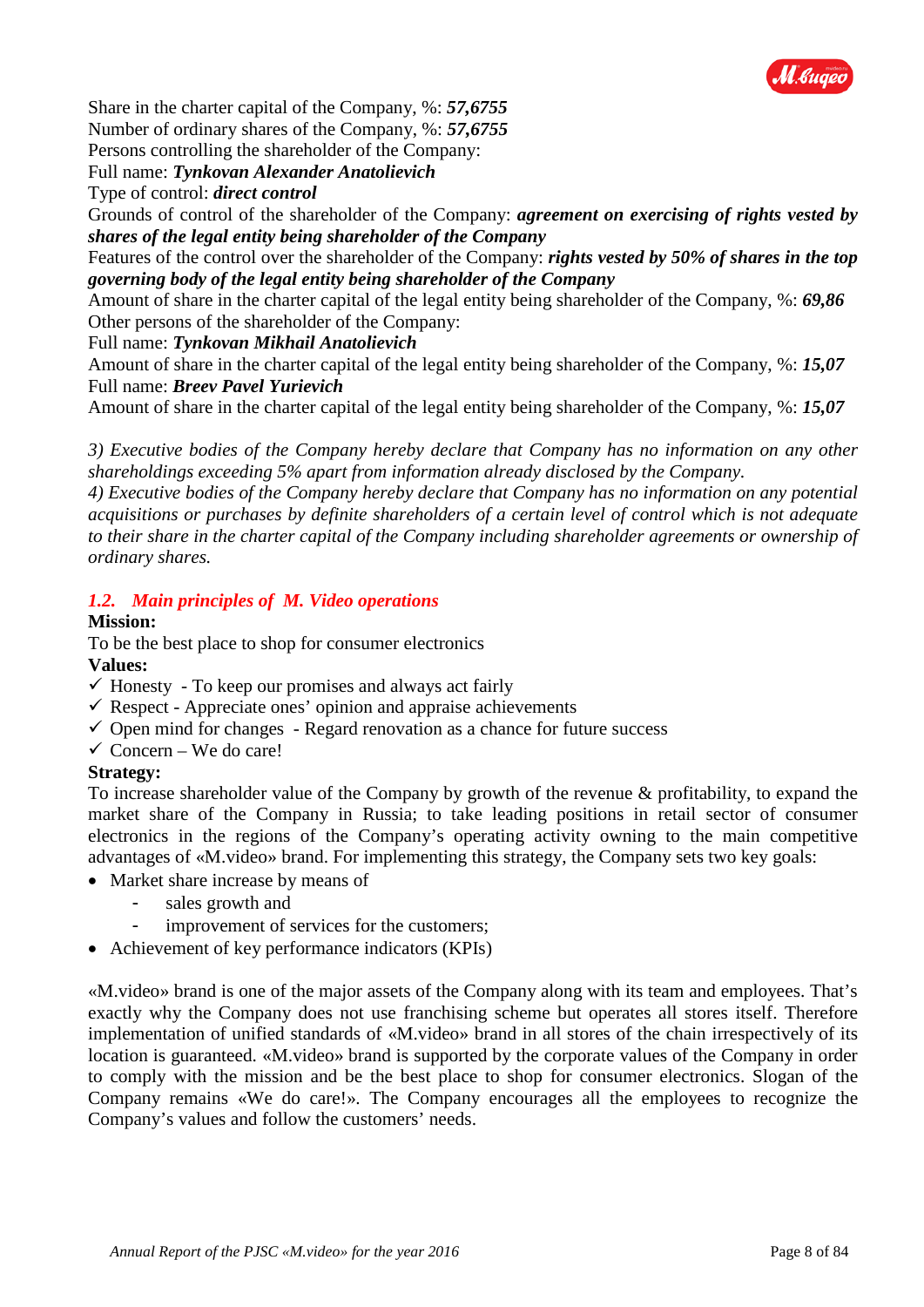

### *1.3. Historical background*

M.video network is the leading consumer electronics and home appliance retailer in the Russian Federation. The first retail store was opened in the center of Moscow in 1993. The Group comprises a chain of owned and leased stores (378 stores as at 31 December 2015 and 398 stores as at 31 December 2016) and online internet stores accessible on the whole territory of the Russian Federation.

M.video offers its customers approximately 20,000 SKUs of audio/video, digital, small and large home appliances, media and entertainment products as well as accessories. M.video stores operate under uniform format and have a specially designed store concept. Easy to navigate shopping area with information on the products and new trends (1 700 square meters in average). In addition to the efficient retail store format and customer-friendly store concept aligned with the brand perception, M.video attracts customers' attention by the quality goods, wide assortment, new trends and excellent service thanks to product knowledge of the sales personnel, additional services and 24-hour support by Customer service Centre.

#### *1.4. M.video position in the industry*

At the end of the reporting year under Company's management there were two companies – operational company of the M.video retail network - «M.video Management» LLC (hereinafter – "subsidiary" and/or "operational company") which main type of activity is retail of consumer electronics and «Marketplace» LLC - universal online platform (marketplace). Therefore information of this Annual report relates to the position of the Company and its subsidiaries in the industry of consumer electronics.

The Group sells products that are sensitive to changes in general economic conditions that impact consumer spending. Future economic conditions and other factors, including consumer confidence, employment levels, interest rates, consumer debt levels and availability of consumer credit could reduce consumer spending or change consumer purchasing habits. A recent downturn in the Russian economy and general slowdown in the global economy, or an uncertain economic outlook, could adversely affect consumer spending habits and the Group's operating results.

Because Russia produces and exports large volumes of oil and gas, its economy is particularly sensitive to the price of oil and gas on the world market. During 2014-2015 and then in the first quarter of 2016, the oil price decreased significantly, which led to substantial decrease of the Russian Ruble exchange rate.

Starting from 2014, sanctions have been imposed in several packages by the U.S. and the E.U. on certain Russian officials, businessmen and companies. In the first quarter of 2015 two international credit agencies downgraded Russia's long-term foreign currency sovereign rating to the speculative level with the negative outlook. The above mentioned events have led to reduced access of the Russian businesses to international capital markets, increased inflation, economic recession and other negative economic consequences. The impact of further economic developments on future operations and financial position of M.video Group is at this stage difficult to determine.

As the main factors influencing the industry generally and M.video Group particularly the following can be named:

- slowdown in growth rates and economic development;
- economic and political instability;
- high inflation rates:
- decrease of consumer power;
- uncertainty in the tax, credit and money policy of the country;
- changing legislation;
- development of the regional consumer electronics market.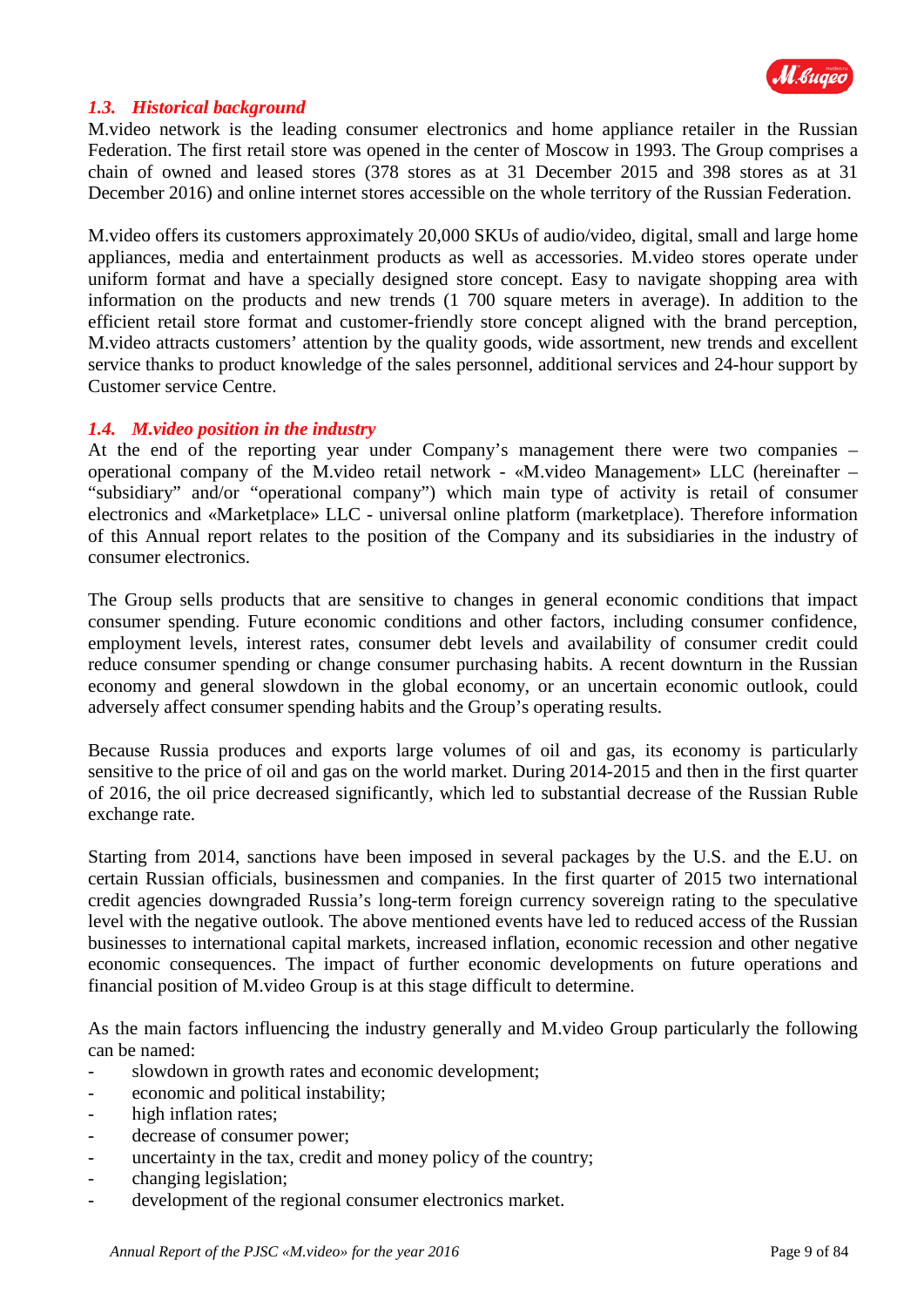

General tendencies of the CE retail industry development in Russia can be estimated in the reporting year as moderately optimistic due to the events which occurred last year and influenced the industry substantially:

- GDP decline<sup>[4](#page-9-0)</sup> (-0.2% in 2016 vs. -3.7% in 2015);
- Increase of Oil prices  $(Brent)^5 (+49.3\% \text{ in } 2016 \text{ vs. } -34.4\% \text{ in } 2015);$  $(Brent)^5 (+49.3\% \text{ in } 2016 \text{ vs. } -34.4\% \text{ in } 2015);$  $(Brent)^5 (+49.3\% \text{ in } 2016 \text{ vs. } -34.4\% \text{ in } 2015);$
- Slowdown of inflation rate<sup>[6](#page-9-2)</sup> (5.4% in 2016 vs. 12.9% in 2015)
- Average real wages increase<sup>[7](#page-9-3)</sup> (+0.7% in 2016 vs. -9.5% in 2015);

strengthening of the national currency –Ruble<sup>[8](#page-9-4)</sup> (the exchange rate RUB/USD as at  $31.12.2016$ ) was 60.66 rubles vs. 72.88 rubles as at 31.12.2015);

- Increase of prices by the suppliers;
- Decrease of purchasing power of the customers;
- Down drift of credit availability;
- Increased competition;

Introduction of new charges, mandatory payments together with the growth of the current taxes, charges and fees ("PLATON", trade fee, charge on the capital repairmen, increase of the property tax for the individuals and etc.).

Operations of M.video network are run with the consideration to and based on the analysis of all existing factors and market tendencies. To the opinion of the Company's Management, development of the network generally looks better than the industry-wide tone and advantages are mainly associated with the following factors

- implementation of the uniform operational standards of M.vide brand in all the stores
- well-balanced investment policy on regional expansion
- continuous improvement of customer service system
- efficient management of the inventory and delivery systems both inside the network and in cooperation with the customers
- high level of professional merchandising and assortment management considering latest technological developments and innovations;
- implementation of new marketing technologies in reaching the customers;
- improvement of motivation system and attraction of highly professional staff
- compliance with high standards of risk management and corporate governance

M.video competes both with federal (national) and regional consumer electronics retailers on the whole territory of Russia as well as with targeted retailers such as shops of computers, photos and other means of telecommunication.

According to the marketing research for the period from January to December 2016 by «Business Analytics  $MK^9$  $MK^9$  «M.video» takes the following positions:

- M.video №1 in customers' of consumer electronics minds: *28%*
- M.video №1 in unprompted awareness: *75%*
- M.video №1 on the awareness of M.video commercials: *37%*
- M.video №1 on the last in store purchase: *28%*
- M.video №1 in share of preference: *55%*

<u>.</u>

<span id="page-9-5"></span><sup>9</sup> *Research «Brand Health tracking» made by «Business Analytics МК» in 2016, in 11 cities of Russia with million populations: male /female, age groups 16-55, customers of the CE goods.*

<sup>4</sup> Source: Federal Agency on statistics

<span id="page-9-4"></span><span id="page-9-3"></span>

<span id="page-9-2"></span><span id="page-9-1"></span><span id="page-9-0"></span><sup>&</sup>lt;sup>5</sup> Source: Bloomberg<br>
<sup>6</sup> Source: Federal Agency on statistics<br>
<sup>7</sup> Source: Federal Agency on statistics<br>
<sup>8</sup> Source: Bank of Russia (*[http://www.cbr.ru/currency\\_base/daily.aspx?date\\_req=31.12.2016](http://www.cbr.ru/currency_base/daily.aspx?date_req=31.12.2016)*; *[http://www.cbr.ru/currency\\_base/daily.aspx?date\\_req=31.12.2015](http://www.cbr.ru/currency_base/daily.aspx?date_req=31.12.2015)* )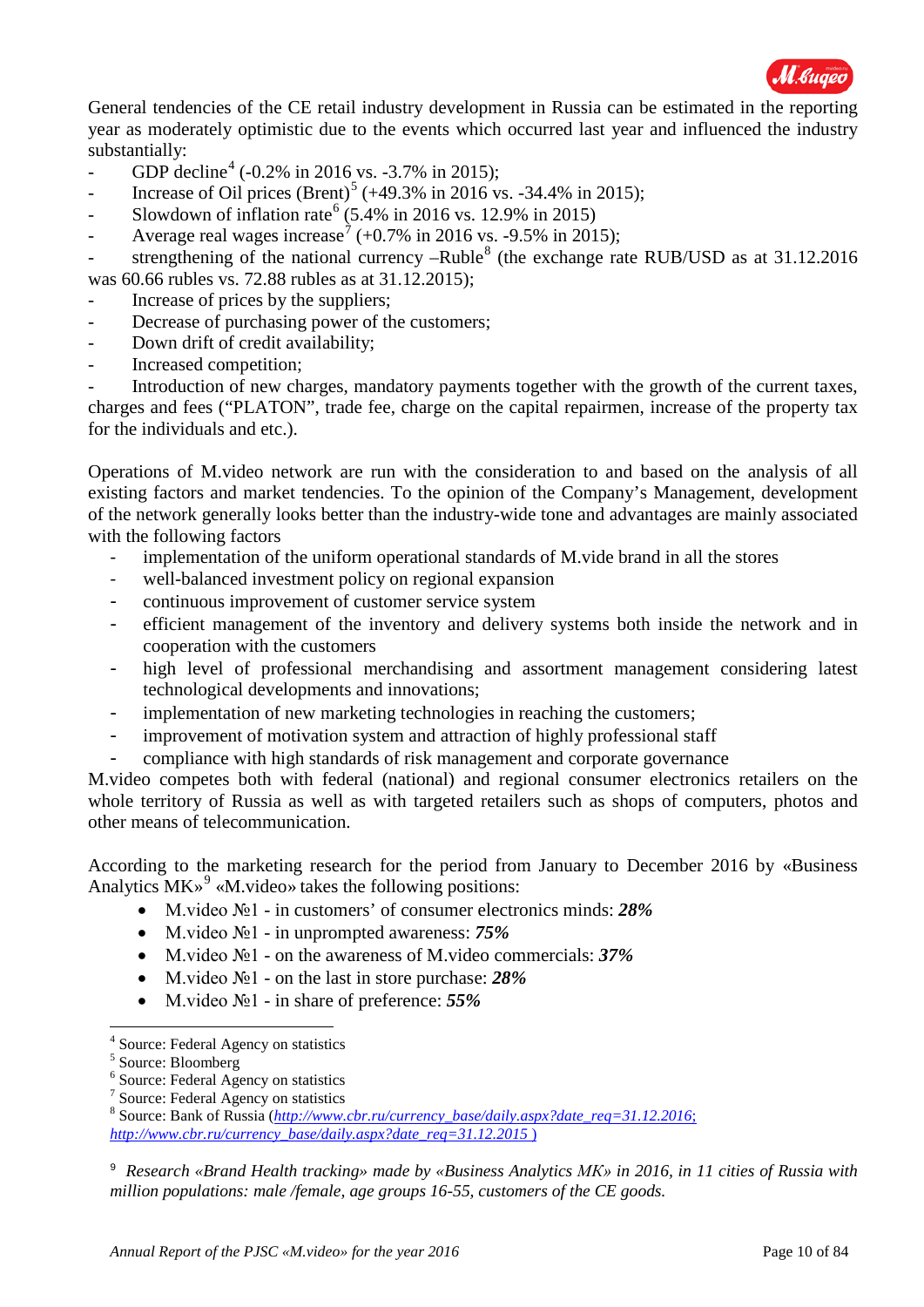

- M.video is the network which is the most possible alternative for the customers which preferred the competitors
- M.video №1 in its image development: *43%* positively estimate M.video at least by one functional image attribute and *42%* - at least by one emotional image attribute
- M.video strengthened its positions in image attributes *"I trust this retailer" (+8%), "Acceptable prices" (+8%) "Special program on price reduction if you found cheaper" (+6%) "Wide assortment including gadgets" (+6%)*
- M.video №1 *in the awareness of loyalty programs 35% and in the share of loyalty program's participants – 22%*
- M.video is the brand which is characterized by the absence of audience rejecting the retails' network

Based on the quantitative market research "Stages of decision making process when purchasing CE goods. Customer journey" made by "Incite research and Consulting" ("IRC" LLC) in 2016 in the cities with the population more than 1 million under key categories (LHA, TV, Digital) it was discovered:

- M.video leader of the market. Commanding lead is fixed in TV category, each  $3<sup>rd</sup>$  TV in the country is purchased in M.video. In LHA category 25% of purchases are made with Mvideo. Digital market is more competitive and M.video is sharing leadership (11%) with the brands specialising and with a focused expertise on digital goods.
- By autumn 2016 M.video has strengthened its positions in creating loyalty on early stages of attraction to offline: knowledge, approach and visiting (growth driven by LHA and digitals). M.video became more recognisable in all categories online, the customers' audience started to visit more M.video when purchasing TV.
- M. video positions in general:
	- o №1 as a place to go for purchase *59%*
	- o №1 as a place to visit *49%* и №1 as a place to visit first *22%*
	- o №1 as a place where the last purchase was made *16%*
	- o №1 with the share of those who prefer– *12%*

According to the quantities marketing researches made in Moscow by "Millvard Braun ARMI-Marketing" in 2016 it was discovered:

- M.video commercials keep on showing high results in comparison to the average performance of advertising in Russia in general and in retail industry in particular:
	- better stick in the customers' memory in relation to the brand
	- better get out the key massage to the audience
	- better motivate in a short term perspective
- Besides, the commercials tested in 2016 showed even more positive results in comparison to those released in 2015 per each above mentioned characteristic feature.

According to the marketing research of «Impacto Marketing Services» LLC from January to December 2016 the Net Promoter Score (NPS) per customers continued to demonstrate stable growth and reached 75% vs. 68% in 2015 vs. 63% in 2014 and versus 59% in 2013.

### *2. Priority areas in the Company's activities and Report of the Board of directors on the development results under the priority areas of activity*

PJSC "M.video" is the holding company of M.video Group specializing in the retail sale of TV, audio, video, Hi-Fi, home appliances and digital equipment, as well as related services on the territory of Russia. Company's main business activities are title holding and managing of shares in the charter capital of the operational business comprising M.video group as well holing rights of ownership on M.video trademarks and granting of non-exclusive rights on M.video trademarks to the third parties.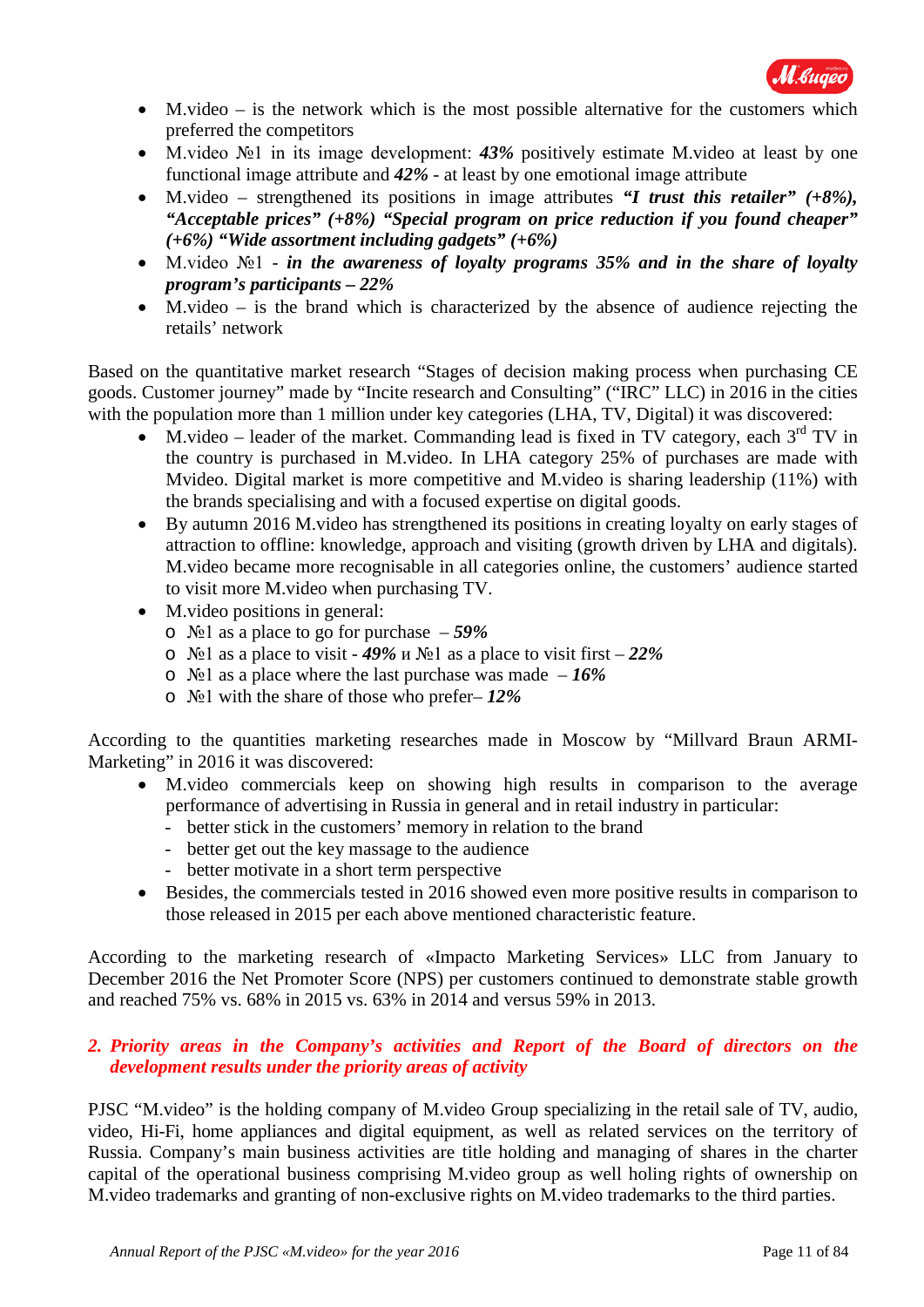

### *2.1. Priority areas of the Company's activity*

The priority areas of the Company's activity closely related to its main types of business and operations of its subsidiary:

- (1) Holding of the controlling share in "M.video Management" LLC comprising M.video Group and its effective management;
- (2) Holding of the controlling share in "Marketplace" LLC comprising M.video Group and its effective management;
- (3) Ownership of trademark rights and granting of non-exclusive rights on M.video trademark to the third parties under corresponding license agreements;
- (4) Increase of company capitalization
- (5) Development of consumer electronics retail business on the territory of Russia: increase of the market share, increase of on-line sales, new openings, implementation of new services and programs for the customers.

#### *2.2. Board of Directors' report on the Company results in the priory areas' development*

The Board of directors estimates the results of M.video development in the priority areas in 2016 generally as successful. In first two areas of the Company's activity it is worth highlighting the following main achievements:

In 2016 the Company managed to ensure efficient operating of M.video Group with consolidated income of 5.5 bln. Rubles based on the IFRS financial statements of 2016 vs. 4.5 bln. Rubles in 2015 and showed very effective management of "M.video Management" LLC comprising M.video Group with the income of 4.3 bln. Rubles compared to 4 bln. Rubles in 2015 based on the accounting statements under RAS.

In September 2016 the Board has approved the strategy according to which M.video in addition to all other initiatives plans to develop a new for the Russian market universal trading internet platform (marketplace).

Online platform of M. video will combine all the advantages of different formats of online trading. Unlike the existing platforms, marketplace will not only serve as products' proposition tool, price match and order creation from different retailers in one basket but also key services such as payment, common delivery or pickup of goods from different retailers, single unique conditions for goods' return and exchange. M.video plans to invest into the Marketplace development up to 25% of the annually approved capital expenditures in the course of the first 3 years. Marketplace is not planning to purchase goods and maintain the stock. Apart from CE goods, new platform will offer Children's goods, DIY, sport goods and car products, universal online store starts to launch sales in 2017 in Moscow and Moscow region and may reach cities with 1 million population by 2020.

Within a short term perspective M.video plans to attract more than 5 000 partners to this project and to take leading positions on the Russian e-commerce online market with the share of not less than 15%. The company already has several key competencies required for success: ability to build efficient ecommerce operations, nation-wide offline presence, leadership in biggest e-commerce category and strong brand. Technological leadership and business agility is required to complete the critical capability list.

Marketplace will work on cost per sale model with the merchants (commission for the fulfilled order) and provide other additional services on logistics, marketing, analysis and other services.

M.video strategy is focused on strengthening of the leadership positions on the CE market driven by further development of its Omnichannel model and cooperation with the customers, efficient management of operational expenses and pricing policy. The company will concentrate on the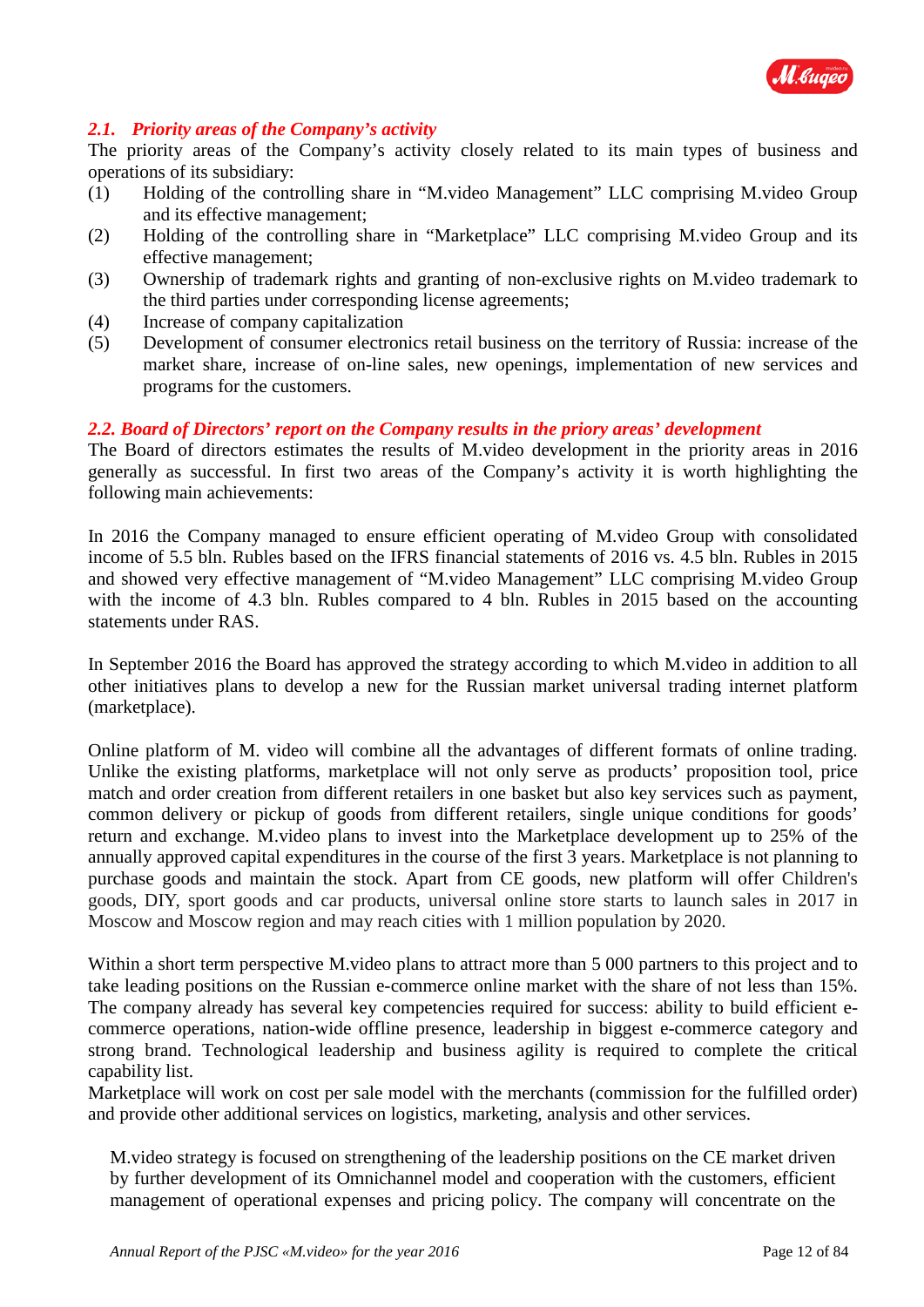

implementation of innovations; development of online platform and connected services, financial and online services in order to expand the business and create new opportunities for the growth.

Company shares are publically traded and included in the  $1<sup>st</sup>$  quotation level on the Moscow stock exchange, so that market capitalization of the Company as at the end of 2015 reached 47 099 275 474,00 rubles<sup>[10](#page-12-0)</sup> vs. 22 057 561 452,90 rubles<sup>[11](#page-12-1)</sup> the year before what proves the achievement of very positive results by the Company under priority area (3) above. Performance results under the fourth priority area are given below in more details:

#### *2.2.1. Market share increase -Retail chain expansion*

Last year the Company continued active expansion to the regions and 2016 became a hallmark for us due to many reasons – today M.video is represented in all regions of Russia. In 2016 M.video opened 22 new stores including the store in Vladivostok and optimized the network by closing 2 stores due to relocation.

By the year end the total number of M.video stores was 398 presented in 165 Russian cities. The selling space of M.video stores amounted to 663,000 sq. m while the total space amounted to 895,000 sq. m at the year end, demonstrating a 3% increase compared to 2015 results. Our store profile includes 356 M.video stores in shopping malls and 42 stand-alone destinations. We lease 94% of stores while own 6% of the stores.

In 2016 M.video managed to increase its market share by 1.2 p.p. from 15.9% in 2015 to 17.1% in the reporting year. At the end of 2016 the number of cities where the Company has more than 3 stores reached 46 cities of Russia, including biggest cities of Russia.

| M.video: cities of operation                                                                                                                                                                                                                                                                                                                                                                                                                                                                                                                                                                                                                                                                 | <b>Number of Stores</b><br>in 2016 |
|----------------------------------------------------------------------------------------------------------------------------------------------------------------------------------------------------------------------------------------------------------------------------------------------------------------------------------------------------------------------------------------------------------------------------------------------------------------------------------------------------------------------------------------------------------------------------------------------------------------------------------------------------------------------------------------------|------------------------------------|
| <b>Moscow</b>                                                                                                                                                                                                                                                                                                                                                                                                                                                                                                                                                                                                                                                                                | 61                                 |
| Saint-Petersburg                                                                                                                                                                                                                                                                                                                                                                                                                                                                                                                                                                                                                                                                             | 16                                 |
| N.Novgorod                                                                                                                                                                                                                                                                                                                                                                                                                                                                                                                                                                                                                                                                                   | 8                                  |
| Yekaterinburg, Rostov-on-Don, Krasnodar                                                                                                                                                                                                                                                                                                                                                                                                                                                                                                                                                                                                                                                      | $\overline{7}$                     |
| Voldograd, Kazan, Novosibirks, Samara, Khavbarovsk, Buzuluk                                                                                                                                                                                                                                                                                                                                                                                                                                                                                                                                                                                                                                  | 6                                  |
| Perm, Kovrov, Vladivostok                                                                                                                                                                                                                                                                                                                                                                                                                                                                                                                                                                                                                                                                    | 5                                  |
| Krasnoyarsk, Orenburg, Saratov, Irkutsk                                                                                                                                                                                                                                                                                                                                                                                                                                                                                                                                                                                                                                                      | $\overline{4}$                     |
| Arkhangelsk, Astrakhan, Barnaul, Vologda, Voronezh, Zelenograd, Makhachkala,<br>Murmansk, Nizhnevartovsk, Novokuznetsk, Omsk, Penza, Pyatigorsk, Saransk,<br>Sochi, Stavropol, Surgut, Taganrog, Tambov, Tolyatti, Tomsk, Ulyanovsk                                                                                                                                                                                                                                                                                                                                                                                                                                                          | 3                                  |
| Balakovo, Bryansk, Vladimir, Vladikavkaz, Ivanovo, Yoshkar-Ola, Izhevsk,<br>Kemerovo, Kirov, Kostroma, Kursk, Lipetsk, Magnitogorsk,<br>Nalchik,<br>Novorossyisk, Novy Urengoi, Orel, Orsk, Ryazan, Smolensk, Stary Oskol,<br>Syktyvkar, Tula, Tver, Ulan-Ude, Cheboksary, Cherepovets, Cherkessk, Yakutsk                                                                                                                                                                                                                                                                                                                                                                                   | 2                                  |
| Adler, Achinsk, Almetyevsk, Anapa, Angarsk, Apatity, Arzamas, Armavir,<br>Belgorod, Berezniki, Biysk, Blagoveschensk, Borisoglebsk, Bratsk, Bryansk,<br>Veliky Novgorod, Volgodonsk, Volzhsky, Gubkin, Derbent, Dmitrovgrad, Dmitrov,<br>Domodedovo, Dubna, Essentuki, Zheleznogorsk, Zhukovskiy, Ivanteevka,<br>Kaliningrad, Kaluga, Kamyshin, Kasimov, Kislovodsk, Kolomna, Kolpino,<br>Krasnoturinsk, Kropotkin, Kurgan, Lazarevskoe, Lyantor, Lubertsy, Maykop,<br>Miass, Mineralnye vody, Naberezhnye Chelny, Nadym, Nevinnomyssk,<br>Neftekamsk, Nefteyugansk, Nizhekamsk, Nizhniy Tagil,<br>Novotroitsk.<br>Novocherkassk, Noginsk, Noyabrsk, Nyagan, Obninsk, Odintsovo, Oktyabrsky, |                                    |

<span id="page-12-0"></span><sup>10</sup> *<http://moex.com/a3503>*

-

<span id="page-12-1"></span><sup>11</sup> *<http://moex.com/a3503>*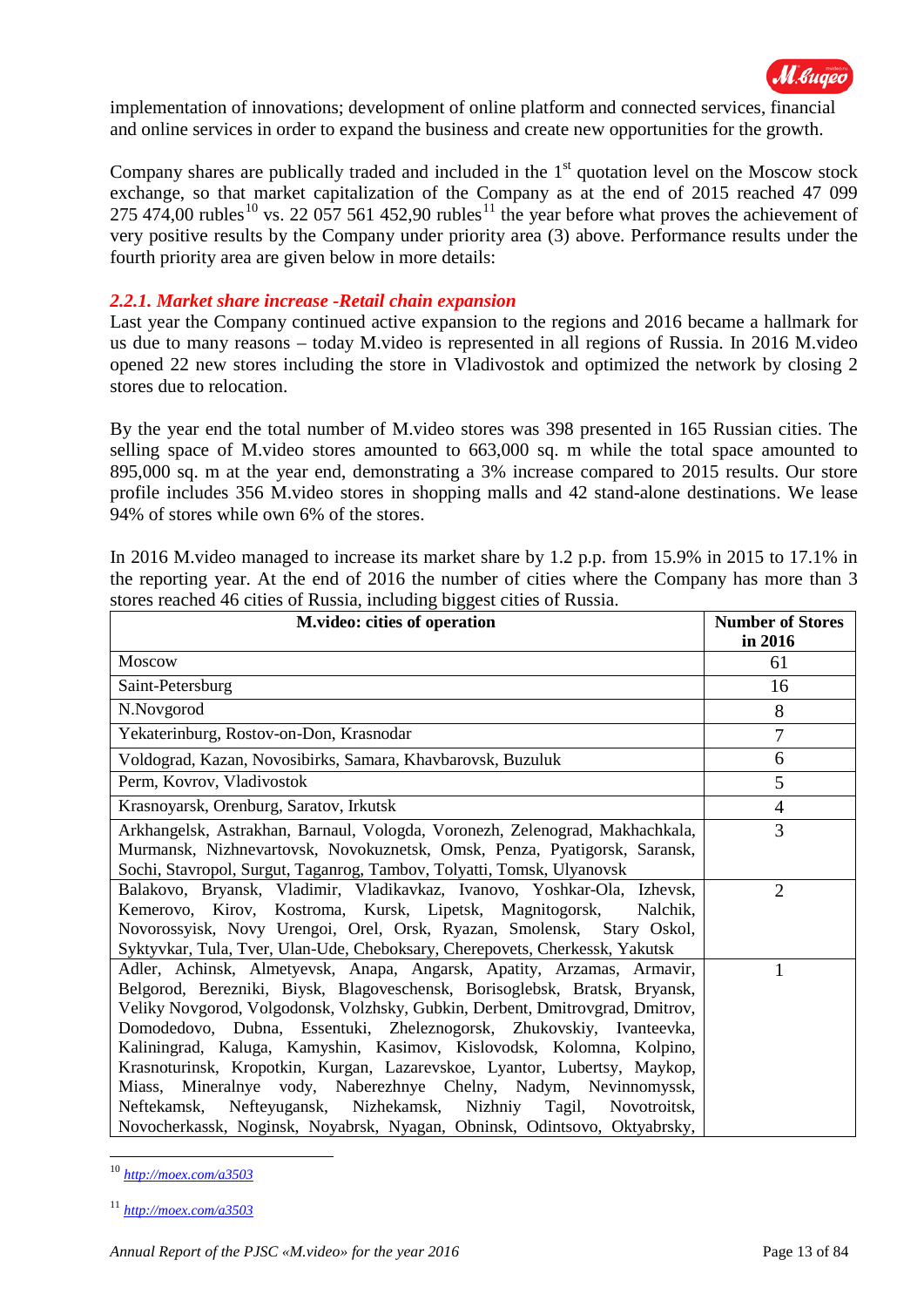

| Orekhovo-Zuevo, Pavlovo, Pervouralsk, Petrozavodsk, Podolsk, Pskov,              |                        |
|----------------------------------------------------------------------------------|------------------------|
| Ramenskoye, Reutov, Revda, Rybinsk, Salavat, Sarov, Severodvinsk, Seversk,       |                        |
| Sergiev Posad, Serpukhov, Solnechnogorsk, Sterlitamak, Stupino, Syzran, Tobolsk, |                        |
| Tuapse, Ukhta, Khanty-Mansiysk, Chekhov, Chita, Shakhty, Shchelkovo,             |                        |
| Shcherbinka, Elektrostal, Engels, Yugorsk                                        |                        |
| Total number of cities: 165                                                      | <b>Total number of</b> |
|                                                                                  | stores: 398            |

The overall Consumer Electronics market development in 2016 proves that M.video remains the outstanding market leader due to its superb brand awareness, focus on the customer, and strong relationship with the largest manufacturers of consumer electronics and solid financial position. During 2016 the Consumer Electronics market was demonstrating growth, so M.video revenue increased by 13.3%.

### *2.2.2. Omni - Channel Development*

Our Omni-Channel strategy again was very successful in 2016 and continues to show its advantages. Omni approach is based on the combination of online and off-line sales under one brand that lets the customers to shop anytime, anyway, anywhere. The customer's journey may start in the store and move online, start online and move to the store, or stay solely online or in the store.

Internet sales nowadays can be divided into two types: Online Sales, Pickup in store and Online Sales, Online sales with Home Delivery. Traditional pure play online companies carry out home delivery as their core business. This channel is quite expensive in Russia since home delivery and scheduling costs are quite high. It also does not allow the retailer to show the full range of products and easily sell attachments and services to the customer. The Company's goal is to bring these online buyers back into store traffic to increase conversion and get additional sales including impulse purchases.

As the Omni-Channel is fast becoming the preferred model for customers who are shopping for Consumer Electronic products, M.video enhances its e-commerce capabilities while expanding the geographical footprint.

The average basket in off-line in 2016 was 7 863 rubles vs. 6 612 rubles in 2015, the average basket in "Pickup" – 11 013 rubles vs. 11 065 rubles last year, the average ticket in "Home delivery" in the reporting year reached 21 345 rubles vs. 17 948 rubles in 2015 (all figures include VAT of 18%).

M.video remains the growing online player in its segment and in 2016 Company's online based sales increased more than by 27% vs. previous year and became almost 50% bigger in the course of the last two years. Successful implementation of Omni-Channel made much for the achievement of the high level results in the reporting year: record share of online sales in the total volume of M.video sales – 12% and 14% in November 2016, maximum amount of daily revenue – 190 mln. rubles (30/12/2016). Peak of daily traffic in 2016 was fixed on the day of the "Black Friday" campaign – 1 400 000 visits on the website of internet store of M.video what shows popularity of global sales in our country. Today share of online sales in M.video turnover constitutes 10.7% when 68.9% of online sales are picked up from the stores

Today the share of Online Based Sales in the turnover of M.video is 12% and more than 68.9% comes to Pickup in store of the goods booked online in the internet store of the Company.

#### *2.2.3. Supply Chain development*

«M.video» assortment includes around of 22 000 items with 6 000 items of accessories. The Company's goal is to ensure products' availability on the store shelves with consideration to local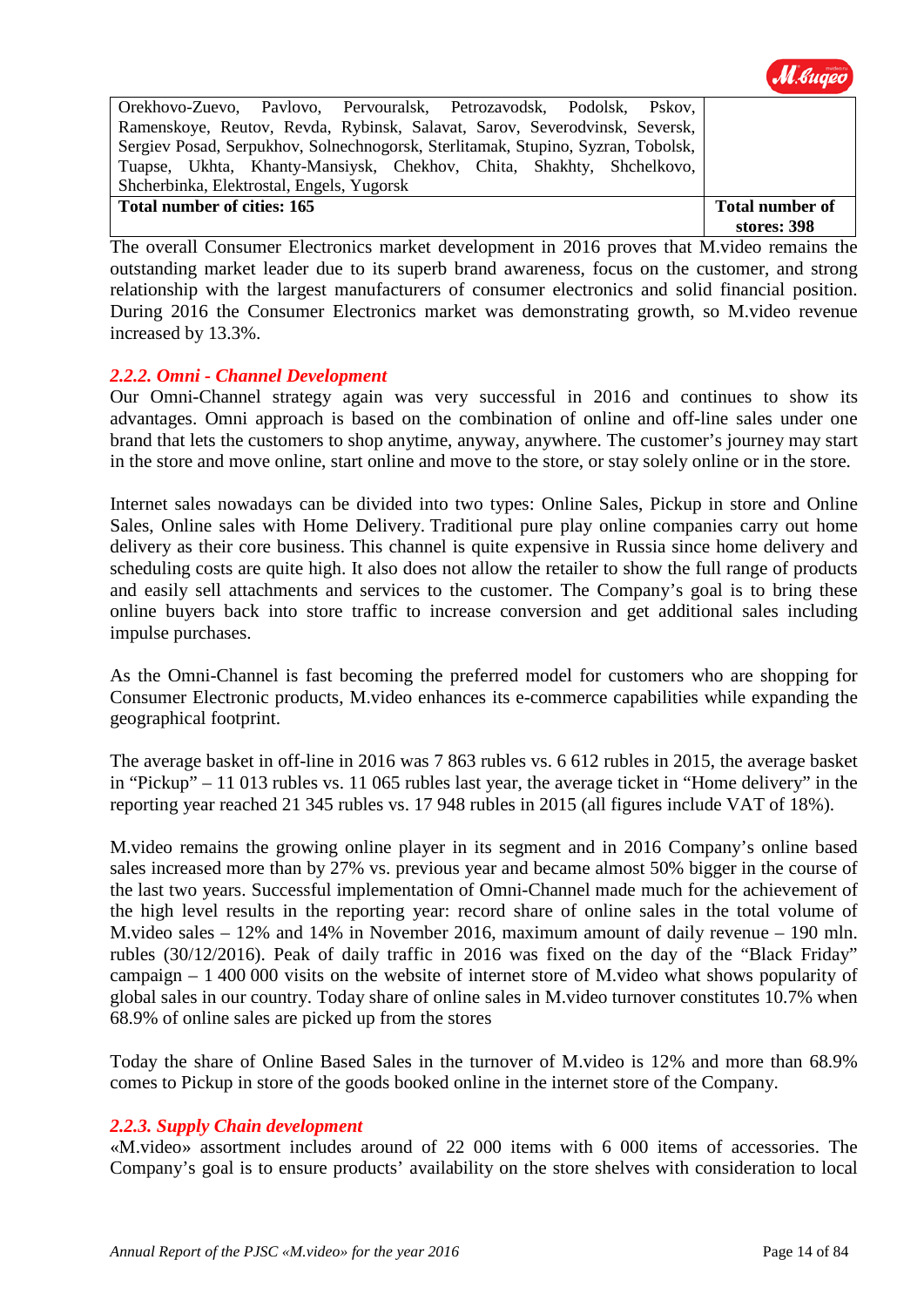

customers' demands in each region and to provide the clients with different additional services like order and delivery for customers' comfort and convenience.

M.video Supply chain is represented by one-level distribution model: all purchases are made through 4 Central Distribution Centers (CDCs). All products from CDCs are delivered to «M.video» stores and to 52 regional delivery platforms for the Large home appliances.

Supply chain strategy of «M.video» is based on a balanced management of the stock level (costs on its storage and delivery) and customers' service:

- $\checkmark$  goods are concentrated in 4 CDCs (2- in Moscow region, 1- in N.Novgorod and 1 in Rostov-on-Don regions) in close location to the «gravity center» of sales' volume;
- $\checkmark$  transportation of goods is made mainly by trucks, more seldom by railway. Customers orders of digital goods to the locations far from CDCs are furnished by air through currier express delivery;
- $\checkmark$  purchase can be made either in the store or on-line while the delivery can be done anywhere upon request (it can be goods' distribution point in a store, office or home)

In 2016 the Company together with "Ernst&Young" LLC developed and implemented the mathematical model for the stock management basing on the optimal level of service determined for each assortment position depending on the demand and its marginality, what turned to be reflected in the new KPIs for the stock inventory in the stores and in the CDCs depending on each group of the assortment. The implementation resulted in the increased availability of bestsellers for the customers and decreased stock numbers for the goods of low demand.

Based on a growing quality of the stock, in the  $4<sup>th</sup>$  quarter of 2016 the stock coverage for the company decreased by 11% in comparison with the previous year. The company will continue to improve the efficiency of the current model calculating the optimal service and stock coverage, as well as business-processes in the field of stock management.

Last year "Vendor Catalogue" project was fully launched in the company – sale of goods kept with the suppliers. Now the customer can order the products not only in store or warehouse of the Company but also in the supplier's warehouse. This helped to enlarge the assortment list by 2300 additional SKUs without any increase of warehousing costs. Launch of this project required review of many processes starting from entering the initial data on the new product to post sale services. Cost optimization on the delivery from the suppliers' warehouse to the company's one was separately worked out.

In the reporting year M.video together with Russian startup "VeeRoute" launched the mobile application for drivers and couriers. With this new solution the company is planning to improve the quality of the "last mile" delivery, increase NPS and stimulate the efficiency of the call center activity. The application is integrated with orders' monitoring system of Mvideo and other programs based on SAP allowing the company online to control the whole process of delivery, to update the customers with the actual and accurate information on the status, make immediate changes in the route of delivery for the drivers and couriers. The application also provides the tool for monitoring the couriers, their working schedule, tracking the delays in delivery – all this shall result in the cost decrease (related with the claims) and reduce the number of refusals upon late delivery.

There is room for further improvement of the quality of goods' delivery to the customers. In 2016 as pilot the company tried to implement fast delivery of the customers' goods from Moscow CDC to S-Pete and N.Novgorod. The customer may collect goods available in Moscow warehouse on the next day in the store. This pilot, together with the cancelled pre-payment for the order and promotion, gave positive effect on sales and services.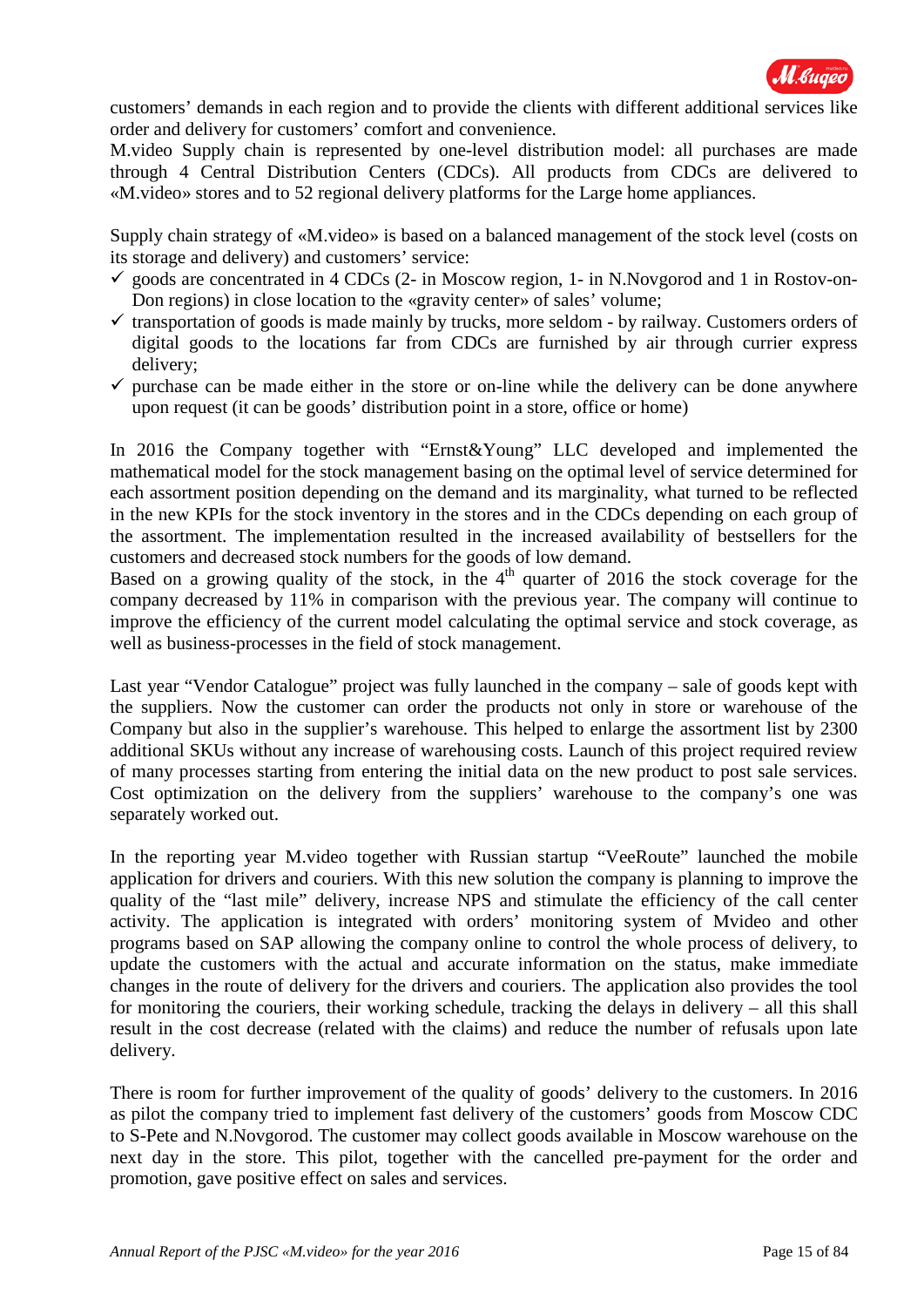

In 2016 the company actively used air delivery for the enlarged hi-tech assortment in 90 cities of Russia represented in Mvideo network.

In the course of the reporting year much was done for the arrangement of the delivery process to distant locations such the Far East. Growth in sales by 1.5 times in this region resulted in the increased level of railway delivery and creation of the new supply chain including complicated routes of delivery – railway containers with unloading in 4 points, cross-docking in Khabarovsk and Vladivostok.

Despite new service projects and growth in sales versus the 2015, Mvideo logistics decreases the share of expenses in the company's SG&A thanks to active cooperation with the counterparties, internal optimization of distributions chain and tariffs.

### *2.2.4. Categories' performance and trends*

**TVs:** 2016 year for TV market in Russia was stable, the market managed to restore the last year levels and almost reached them both is pieces and even showed a slight growth in cash.

Development of 4K format TVs with Ultra HD technology became the main trend on the TV market in 2016. This segment will continue to define the market development in 2017 as well. Sales of UHD grew by 75% in cash and by 97% in pieces. Such dynamic was driven by enlarged assortment of TVs with such technology and by almost 11% price decrease. Online sales of UHD TVs increased two times in cash and grew by 140% in pieces. M.video continues to keep leadership and to increase its share. Based on 2016 results the company's share reached around 30% of the total TV market in Russia. Wide assortment and tempting pricing policy helped the company to retain the position of technological leader on TV market (in Smart TVs, UHD and TVs with curved display). Market of manufacturers was not seriously changed and during last 3 years Samsung, LG and Sony are leaders on the main Russian market.

#### **Smartphones:**

<u>.</u>

Telecom segment was among the first with the reaction to stabilization of the national currency and customers' expectations towards the price reduction. Nonetheless one of the main drivers for the telecom-market growth still remains the credit – each third smartphone in Mvideo is sold in credit. From the technological point of view smartphone with the big displays and small frames will be in trend in 2017 due to improved functionality of smartphones which more and more used as the commanding center for all other devices and payment instrument. In 2017 smartphones in the pricing segment from 10 to 20 thousand roubles will be highly demanded because of the Chinese brands entering the Russian market. Xiaomi, Meizu, ZTE, Huawei and Honor demonstrate the most positive dynamics in comparison with A-brands.

## **Headphones and smart gadgets[12](#page-15-0):**

In 2016 growth rates of headphones declined YtY: 15,2% vs 17,8% in 2015. Nevertheless, headphones remain to be one of the most trendy and highly demanded accessories for the growing category of smartphones. Bluetooth headphones have the sufficient share on the market where M.video is the unchallenged leader with the share of 20.1% (vs. 9% of 3 federal retailers together and 16.9.% of the total telecom market). Large manufacturers expand the assortment of sport and wireless headphones following the trends, but constant leaders (Sony, Sennheiser, Philips) are losing their joint share on the market against rapidly growing JBL and B-brands offering good quality and aggressive prices.

<span id="page-15-0"></span><sup>12</sup> *Smart watches, smart bracelets, fitness trackers, media-streamers, wireless charges for smartphones, accessories for the gadgets, smart glasses, smart home devices*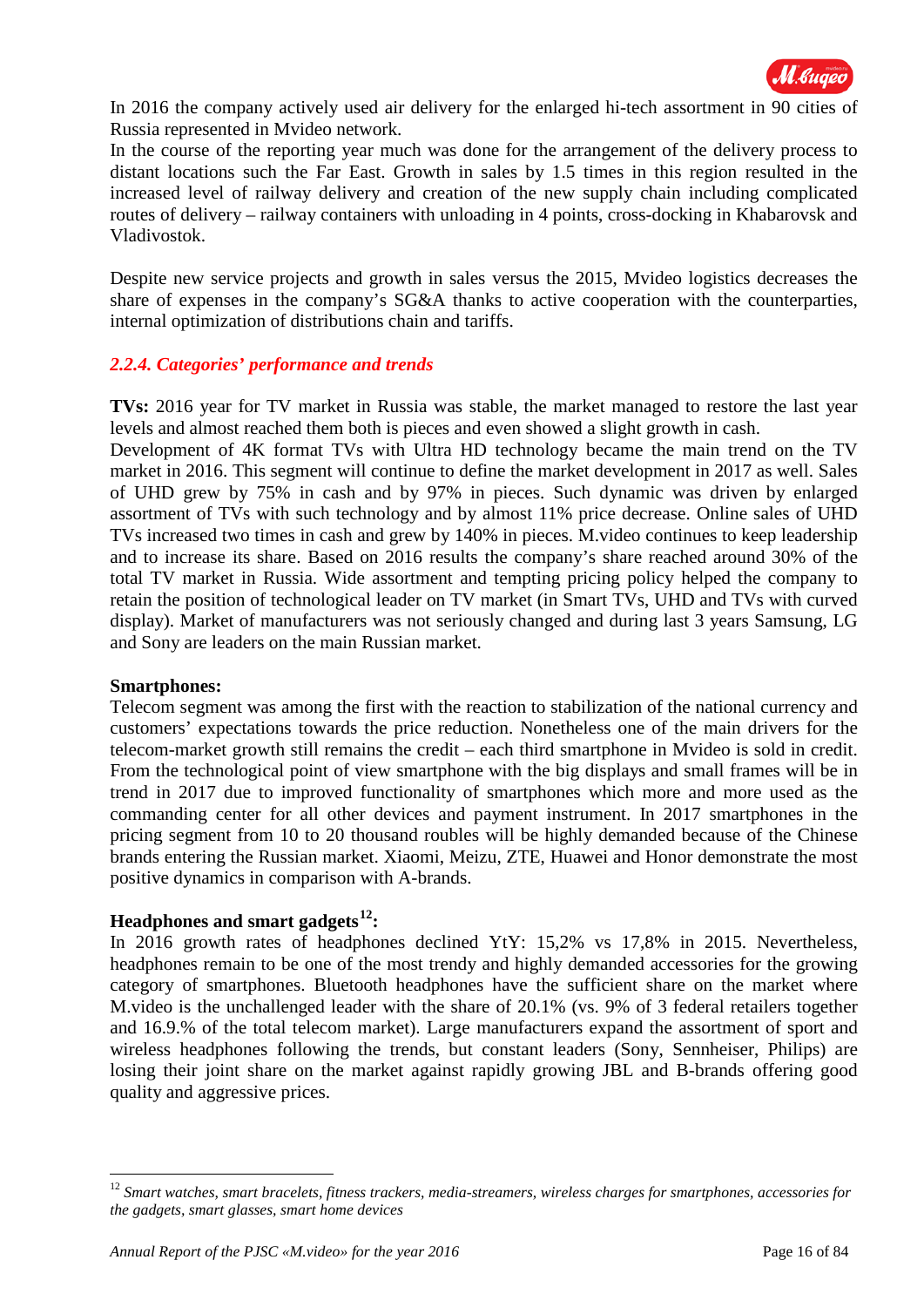

Alongside with the dynamic development of the smartphones' market, market of various smart devices which easily synchronize with smartphones is also growing. The most popular and rapidly growing category here - smart bracelets and fineness trackers – often chosen as a fashionable technological gift. Growing number of brand-producers, booming assortment of these gadgets in Russia and improved functionality contribute to this trend development. In 2016 we can expect active growth in this category due to the development of virtual reality glasses segment together with further market evolution of "smart home" devices.

2016 was marked by the global start of sales of the new category - gyroscooters in Russia and M.video was one of the first federal retailers offered this product in its stores and created special testing zones. Based on the results of the year the category showed the turnover of more than 70 mln. rubles. 2017 promises to be more aggressive from the point of view of pricing and sale in pieces and M.video plans to take the stuffiest market share.

**Large home appliances (LHA):** sales of LHA in Russia increased in 2016 almost by 10% in terms of money. Volume of on-line sales in Russian based on the reporting year results grew by 24% while online sales of LHA in M.video increased almost by 41%. In general all categories in LHA segment demonstrated positive growth (+17.3%) resulted in the Company's market share increase up to 24.6%. Due to the continuous market consolidation general (unified) share of federal retailers in LHA segment reached almost half of the total market.

**Small home appliances (SHA)**: in 2016 market of SHA was stable in money values and negative in pieces. Despite this M.video upheld its leading positions in the segment and increased its share, 55% of the market belongs to the federal retailers. Sales in pieces declined almost in every category but growth in rubles was supported by technological goods with a high average ticket such as fully automatic coffee machines, kitchen devices, irons with steam generators and photo-hair removal unites.

#### **Laptops and tablets:**

In 2016 category of laptops followed the market tendencies of the last several years – volumes of sales were decreasing, customers started to switch to another products or postponed the purchases. All this happened at the back of average price decrease in the segment of media books. Share of devices with AMD and Atom processors has sufficiently increased while the share of laptops based on Celeron processors started to decline. Therefore certain stability with laptops, desktops and monitors can be expected in 2017. ASUS (ROG), MSI (GT), HP (OMEN) and Acer (Predator), are the most remarkable on the market of the game devices; however other players try to keep pace to the leaders by announcing at the technological conferences exceptionally interesting game ranges. Category of expensive laptops for work remains stable together with the share of Apple in the course of 2016.

Market of tablets continued shortening in the reporting year of 2016 both in terms of money (-26%) and in pieces (-29%). The most demanding on the market were ANDROID-tablets with 8" image dimension and 8Mb memory card. Irbis became the leader on the market by promoting its products on telecom retailers and mobile operators and gained the share of 7.1% in terms of money and 14.9% in pieces. While 55% of the market is still with Apple, Lenovo and Samsung, their unified share in M.video sales is more than 66%.

#### **Game accessories for PC:**

Category of gaming accessories keep on growing: gaming key boards, mousse and garnitures. Game market in the world continues to demonstrate rapid growth rates (20-40% year to year depending on the category). M.video remains the leader in this category on the Russian market by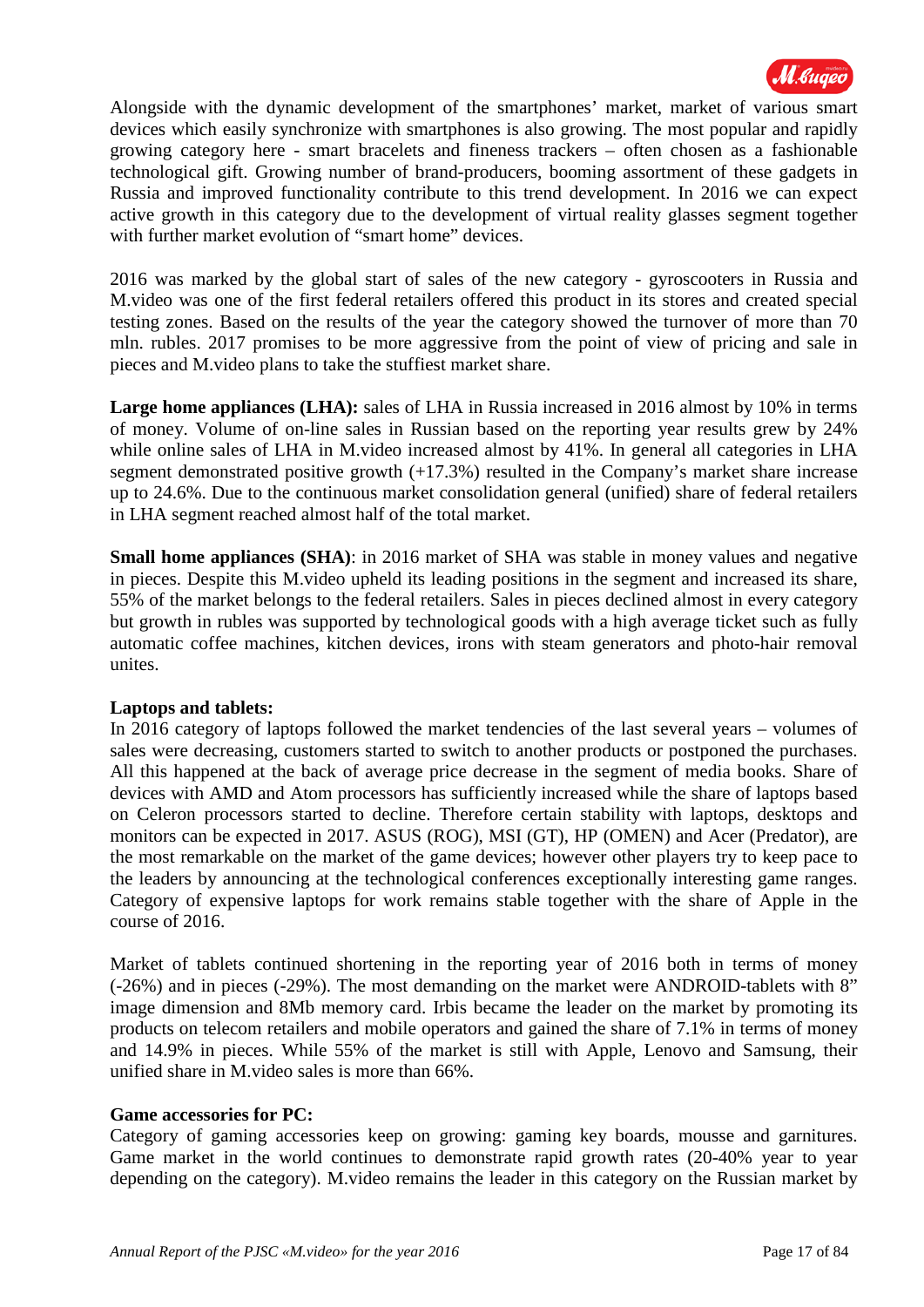

selling largest IT players and increasing by almost 1.5 times the sales of all federal retailers of CE goods together.

#### **Photos and optics:**

2016 year was marked by a sharp decline in this segment on the market – by 50% in pieces and by 30% in terms of cash. One of the main reason for this was the earthquake in Japan occurred in April 2016 resulted in breakdown of several largest producers of image sensors and spare parts for photocameras. This led to a deficit on the market with all manufactures and in all groups of categories. Despite this turbulence influencing the market, M.video managed to strengthen its position and increase its share in all categories presented on the market. Total share of M.video reached historical records of 23.9% and of 20% in the premium segment of SLR cameras. This shows that more and more professional photographers choose M.video as the place for the purchases.

**PRO-drones**: In 2016 the market of professional drones developed with a good dynamic and increased by 3 times vs. the last year. The forecast for 2017 is the same the category will continue to grow. 2016 was marked by conceptually new products and the key of them was DJI Mavic. The company reinforces the position on the PRO-drones market and demonstrated the growth above-par by 4 times. More and more drones are purchased not by professionals but by fans of photo and video.

#### **Game consoles and accessories:**

In the first half 2016 the market was in anticipation of new video game era, marked by PlayStation VR and PlayStation 4 PRO sales planned for October 2016. Launch of these products was longdesired in the gaming society and demand on the gadgets exceeded expectations of all producers. Due to it in the high season of new-year sales the market faced serious deficit of the products' proposal. All in all in general this resulted in market decrease of the game consoles versus the previous year by 20% in pieces while the average price increased by 28%. M.video showed a good efficiency in the conditions of the changing market in 2016 and gained the record high shares of 36% in terms of money.

Growth in category of virtual reality glasses was supported by the active promotions on the side of Samsung being the only largest producer presented on the market in this segment. Next 2017 year will be the year of active involvement of customers through the content "video 360" already available on Youtube and will be marked by the growth of high quality 3D content from the software producers (virtual excursions, virtual travelling and games).

It's also worth mentioning that in 2016 *M.Game project* was successfully launched by the company the aim of which is to unify and develop the loyal gamers' society and give opportunity to offer its members different unique privileges. For example from November 2016 members of the program can pay digital codes by bonus rubles of M.video. In 2017 both several buffo gaming releases and start of sales of the most powerful gaming console from Microsoft – X BOX SCORPIO are expected. Many experts forecast the market growth in 2017 which of course will depend on variety of the products proposal and its availability.

The reporting year was rich on launches of new projects and creation of unified eco-system of digital goods, services and programs. Within the implementation of this approach M.video launched *m\_mobile project* focused on sales of digital goods and novelties in special shop-in-shop zones with an extended assortment and specially trained sales people*.* Aim of the project - to offer the customers ready solutions in one bundle product.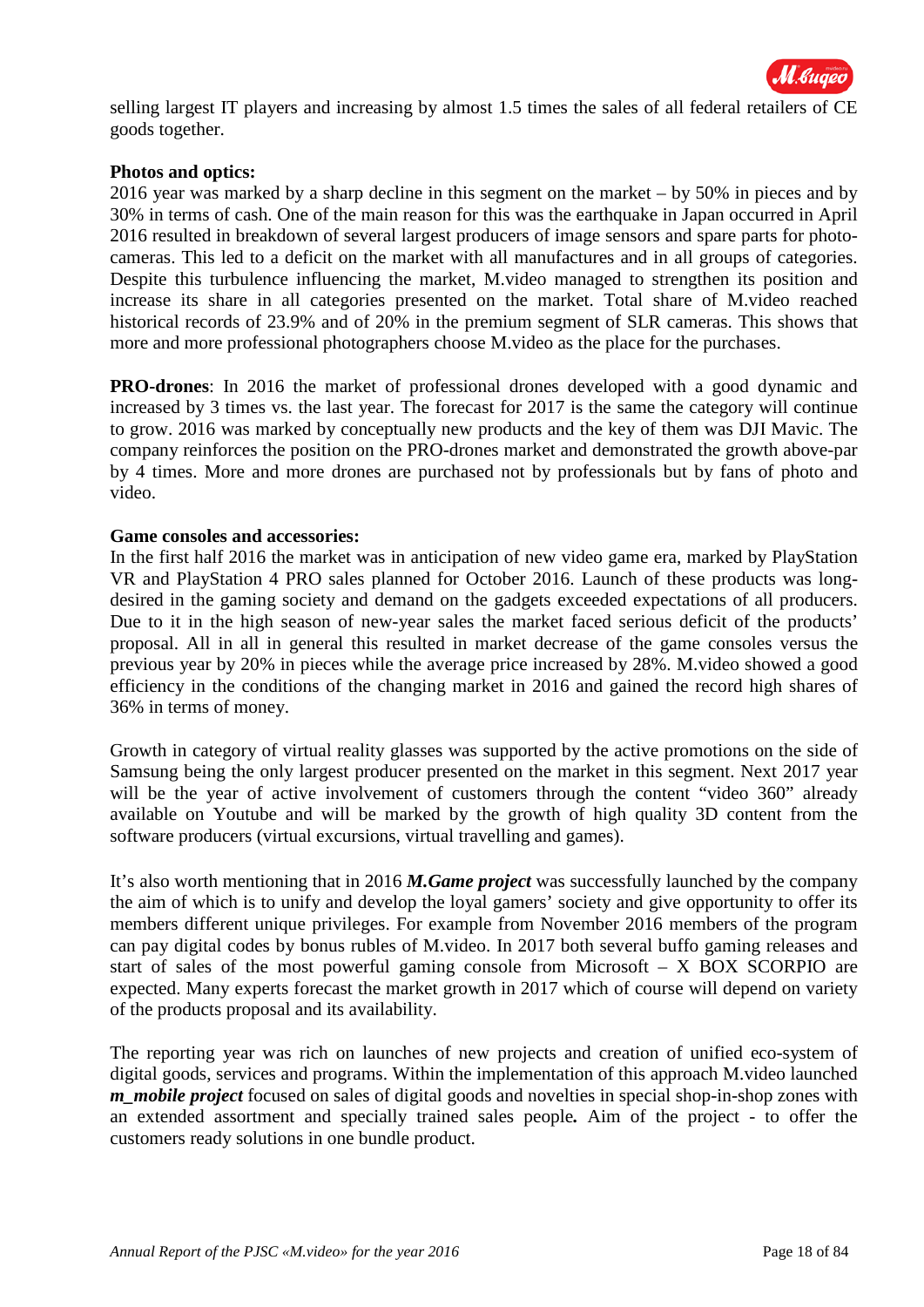

#### *2.2.5. Service quality improvement*

Introduction of service programs in M.video started in 2006 with the program of additional services. Demand for services was growing along with the people's awareness of such services and proposals of the market players.

In 2016 the Company actively continued implementation of various projects and programs focused to improve client management and customer service. Compared to 2015, penetration of services increased by 19%. For 2016 year M.video sold 2.8 mln. services and the most popular became Quick- service, Insurance of digital devices and Digital assistance. Share of sale of all services in the reporting year was:

- Quick- service 43%
- Digital assistance- 18%
- Insurance 9%
- Installation 12%

Due to extremely fast digitalizing of the population, demand for digital services in 2016 incased sales of services for digital goods by 5 times. Active development in Digital assistance received "ready solutions" – already existing products and services collected in one product implying a good economy for the customer at the end. Anti-virus, MS office software, installation and setting of the software on the new devices in one product were highly demanded. In large part because of such "ready solutions" M.video managed to increase the share in Anti-virus products from 15% to 23.1% and in MS office from 23% in 2015 to 28% in 2016.

Within *m* mobile project the accent was made on the most comfortable proposal for the client which shall include such necessary nowadays services like sticking the tape /glass on the display of a smartphone, cutting of the sim-card, transfer of data from the old device to a new one, anti-virus and other program settings. M.video also offered its customers packages of applications "per interest": "for the Auto", "for the Music", "For travelling" and etc.

In the eco-system of "Movies and sound" increase in services sales reached 43%. Such growth was reached thanks to the start of the "ready solutions" program including activation of for charge subscriptions for popular online cinemas on Smart TV, such as IVI and Okko as well as training on functionalities of the Smart TVs. Based on the independent researches every fifth TV in the country today has Smart functionality. And only in half of these TVs - Smart functionality is being used by the customer. This eventually shows the need for the training and explanation of all advantages and conveyance to the users.

In 2016 the company launched one more strategic initiative "Credit Broker" – one window for obtaining the credit offer from several banks (today there are 12 banks). This service sufficiently improves the level of credit approvals (89% vs. 64% in the model where banks are represented in the stores) and has a positive effect on the "customer journey" by saving the customer's time and increasing his chances to get the credit thanks to a big number of banks processing one request concurrently.

Thanks to the introduction of this new approach of sales management through "ready solutions" M.video managed to sufficiently increase sales of services not only in stores but in the rapidly growing online segment of the business. Penetration of services in online based sales increased to 90%. Quality and speed of customer service is always under improvement.

Implemented in the course of the reporting year orders' processing system based on SAP CRM will help to study the history of the Company's interaction with the customers and more deeply anylise the customers preferences in order to integrate the opportunities of both channels online and offline and to ensure high quality of service in any point of customers' contact with Mvideo.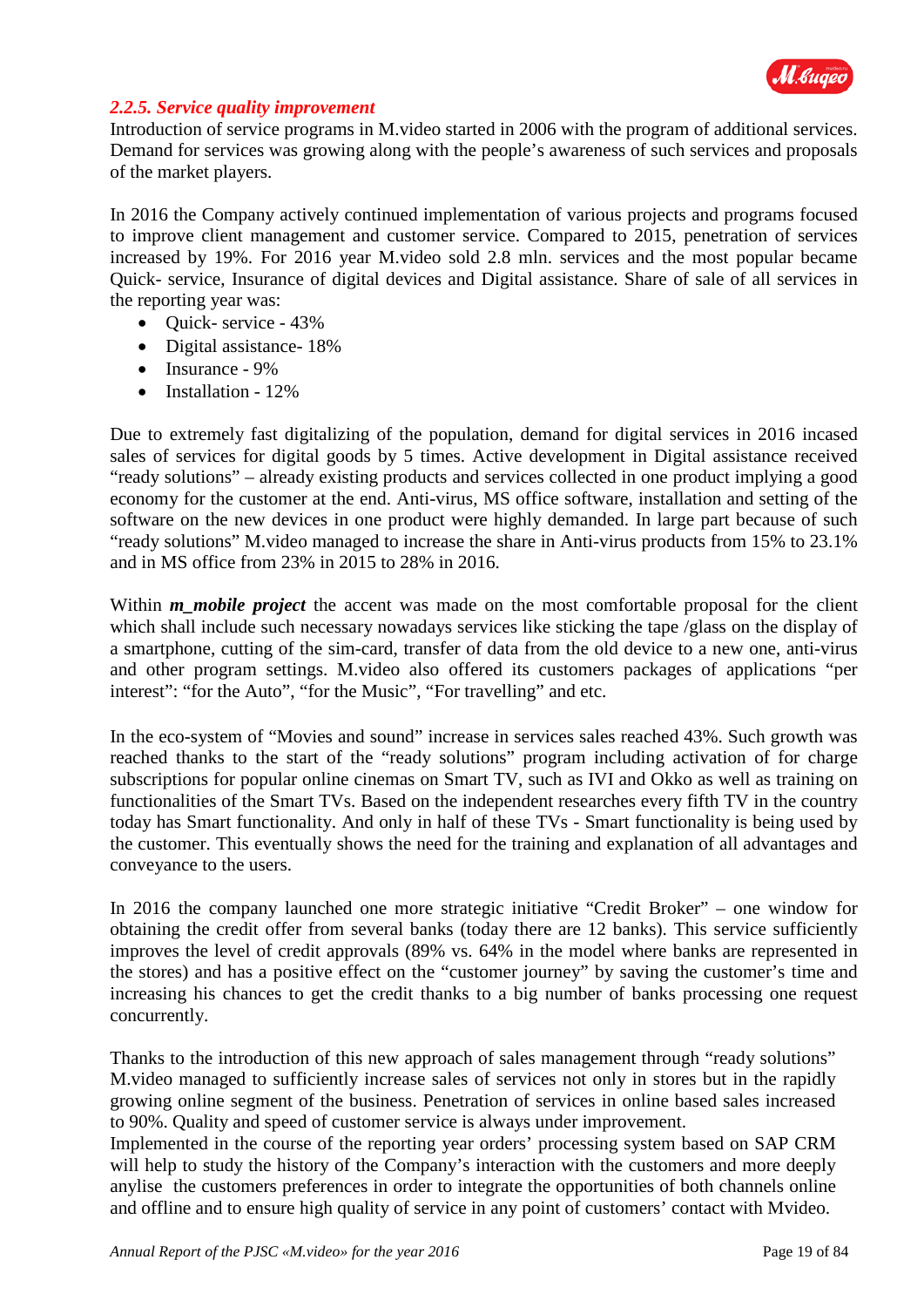

#### *2.2.6. Talent management*

The reporting 2016 year was a very challenging year for the Russian retail market. In the situation of new economic reality focus on the efficiency of each and every employee substantially increased. Therefore we doubled our efforts and continued to develop and introduce programs on adaptation, training and development of the personnel. We continued the active use of modern means of communication with our candidates and staff of the Company. Further development received several projects: MyJobby (in social media VKontakte) and "Repa" (system of non-money motivation) which turned to be the main instruments of interaction between employees of M.video network.

Company employees are the integral part of its competitor's environment. We lay the utmost significance to the personnel search and their education in order to create corporate culture based on the strong and cooperative team. We arrange the educational programs of different levels so that our staff has solid knowledge of the goods we are selling and all modern tendencies.

Our corporate university prepares future store directors and heads of departments. Today major part of managerial positions is taken from our internal candidates' pool and thanks to the appointments of the internal pool we save budgets on search and education of the store directors.

#### *2.2.7. Social responsibility*

M.video network is one of the largest Russian retailers in the consumer electronics and home appliances sector and therefore the Company is working on paying attention on quality of the products offered by M.video to make people's life more comfortable and at the same time not harming the environment. Although the corporate color is red, the Company by its essence is «green» by demonstrating its careful attitude to the surrounding environment.

2013 turned to be a milestone for many the Company when it established one more charity fund «Beautiful children in a beautiful world» and its activity is streamlined by two key directions - help to children and help to nature – what is also reflected by the name of the Fund.

In 2016 within the Program **"Beautiful children"** we continued the joint project of Mvideo and charity fund "Boxes of kindness". Boxes for collecting donations were fixed in 140 M.video stores. Thanks to the active position the store personnel and M.video customers we helped to many children with inborn problems in maxillo-facial area. Also in the reporting year, Mvideo started sales of Kind gift cards decorated with kid's paintings. 100 rubles from sale of each gift card irrespective of its nominal value were transferred to the charity fund.

**"Beautiful children"** Program is oriented on the provision of the finance aid for the arrangement of the high-technology treatment for children with inborn problems in maxillo-facial area. The main partner of the Fund is "Research and Science Center "Bonum" from Ekaterinburg. In 2016 the Fund sponsored 182 surgeries to 118 kids from different regions of Russia. For the 3 years of the Fund history we presented 410 smiles (1 smile=1 surgery) to 298 kids from 79 regions of Russia. In 2015 within "Beautiful children" program a joint project of M.video and the fund "Kind boxes" was launched. Boxes for charity donations were placed in 130 stores of M.video.

Within **"Beautiful world"** program the fund supported 6 projects in nature protection in national parks of Russia.

#### **Project «Air patrol» -** reserve «Kivach»

Aim of the project – to improve quality of monitoring and control for nature protection conditions of the reserve. Within the project 3 drones Phantom 3 and Phantom 4 were purchased to increase the protection efficiency of the natural reserve. The project will be continued in 2017. [http://detipriroda.ru/programms/world/proekt\\_vozdushnyy\\_patrul/](http://detipriroda.ru/programms/world/proekt_vozdushnyy_patrul/)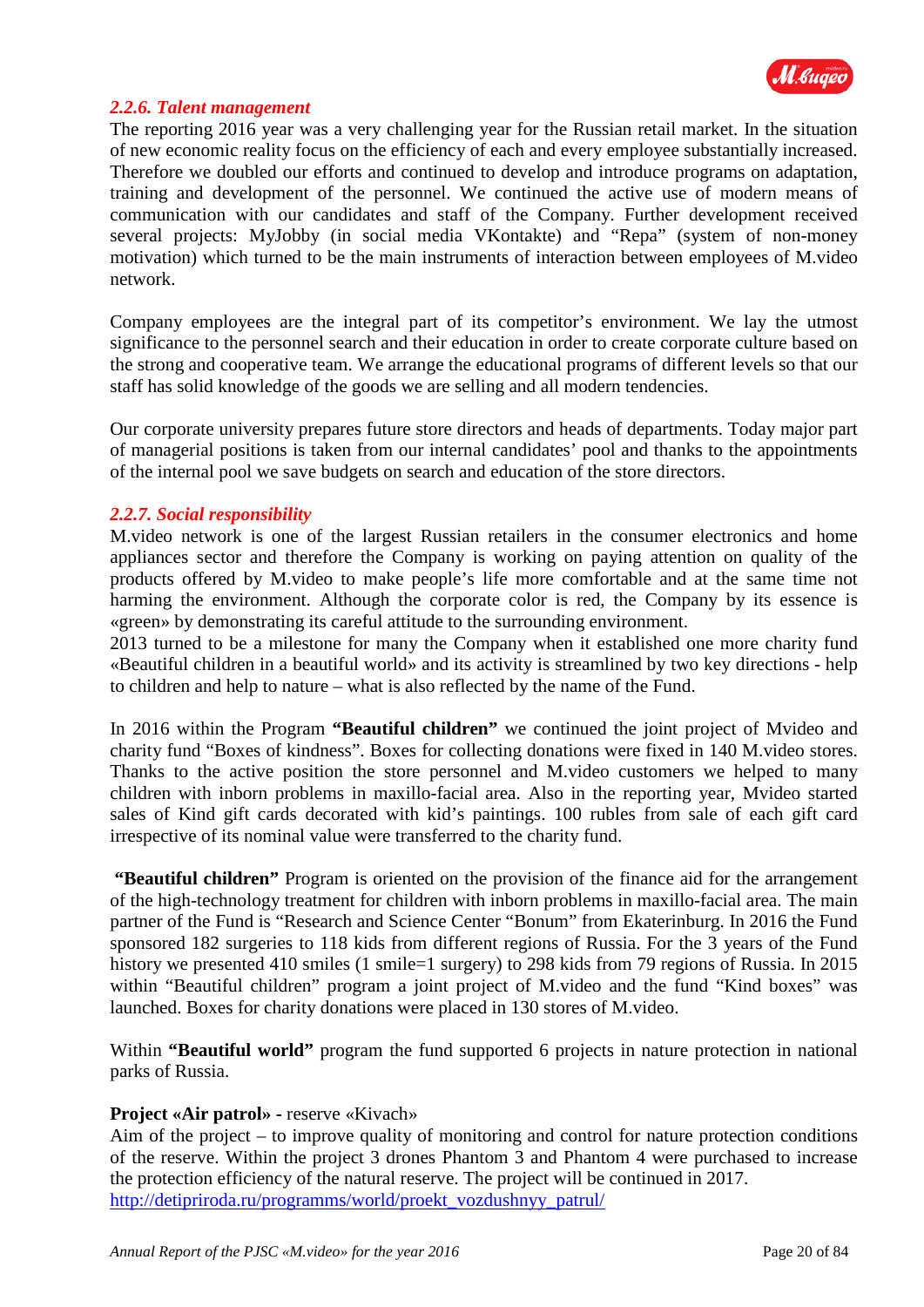

#### **«By restoring forests we restitute European bisons" -** National Park "Ugra"

Task of the project - renovation of the unique landscapes of the broad-leaved forests, restoration of bisons' population: 5 bisons were brought to the Park, 10.1 ha of broad-leaved forest were planted. Employees of M.video group participated in 2 volunteer programs and planted 10 thousands nurslings of the oak-tress.

[http://www.parkugra.ru/projects/zubry/vosstanavlivaem\\_lesa.php](http://www.parkugra.ru/projects/zubry/vosstanavlivaem_lesa.php) [http://detipriroda.ru/programms/world/vosstanavlivaem\\_lesa\\_vozvrashchaem\\_zubrov/](http://detipriroda.ru/programms/world/vosstanavlivaem_lesa_vozvrashchaem_zubrov/)

### **Project «Memory of the Earth" -** National Park "Ugra"

Task of the project – to restore the war-memorial path "Rusinovkiy riverside" in the district of disappeared village Rusinovo where in 1942-43 was laid the fronting line. Within the project the German officer dug-out shelter was reconstructed based on the survived sketches and the length of the cleaned up trench line reached 800 meters.

[http://detipriroda.ru/programms/world/proekt\\_pamyat\\_zemli/](http://detipriroda.ru/programms/world/proekt_pamyat_zemli/)

#### **Project «From the pond candle to Valdai lakes» -** national park «Valdaiskiy»

The project is focused on restoration of biological diversity of the fish fauna of lakes in the national park "Valdaiskiy" (Valdai lake, Boroe lake and Uzhin lake) by planting of valuable baby fish species – pike perch, luces, Siberian whitefish – peled. Realisation of the project will be continued in 2017-2018 years.

[http://detipriroda.ru/programms/world/proekt\\_iz\\_prudovoy\\_kolybeli\\_v\\_valdayskie\\_ozera/](http://detipriroda.ru/programms/world/proekt_iz_prudovoy_kolybeli_v_valdayskie_ozera/)

#### **Project «Save the world of wildlife sanctuary» -** reserve «Astrakhanskiy»

The project provides construction of the watch tower for operative tracking of fires threatening the territory of the reserve. The watch tower will help to prevent violations of the reserve status, to run scientific monitoring and demonstrate the beauty and vulnerability of the unique nature in the delta of Volga river. Realisation of the project will be continued in 2017.

[http://detipriroda.ru/programms/world/sokhranim\\_zapovednyy\\_mir/](http://detipriroda.ru/programms/world/sokhranim_zapovednyy_mir/)

#### **Expedition of Igor Shpilenok** (Kamchtka – Bryanskiy forest)

The project supported the last stage of the big automobile photo-expedition: Kronotskiy reserve, Kamchtka – reserve "Bryanskiy forest, Bryansk region"

2017 was announced as the year of the reserves and natural parks. Main task of the project – to attract attention of the wide audience, authorities and business to the problems of the reserves management and study, to the protection of the wild nature and creation of the popular support of the territorial forms of nature protection and conservation.

[http://detipriroda.ru/programms/world/proekt\\_sto\\_zapovednykh\\_let/](http://detipriroda.ru/programms/world/proekt_sto_zapovednykh_let/)

Total amount of the charity donations collected in the reporting year reached 33 141 877 rubles where 59% - donation of the Fund founder, 41% - donations of individuals and organizations.

#### *2.2.8. Achievement of key performance indicators (KPIs)*

Before its IPO in 2007, M.video developed a long term Model of the Company's development up to 2015 containing main KPIs. In the reporting year the Board of directors approved the Strategy 2020 and determined new KPIs. M.video follows its business model and corrects it annually subject to internal and external environment.

#### *Main achievements of 2016 year*

In 2016 «M.video» opened 22 new stores and closed 2 stores during the year. The total number of the Company's network reached 398 stores as of December 31, 2016 located in 165 cities of Russia. The selling space of M.video stores amounted to 663,000 sq. m while the total space amounted to 895,000 sq. m at the year end.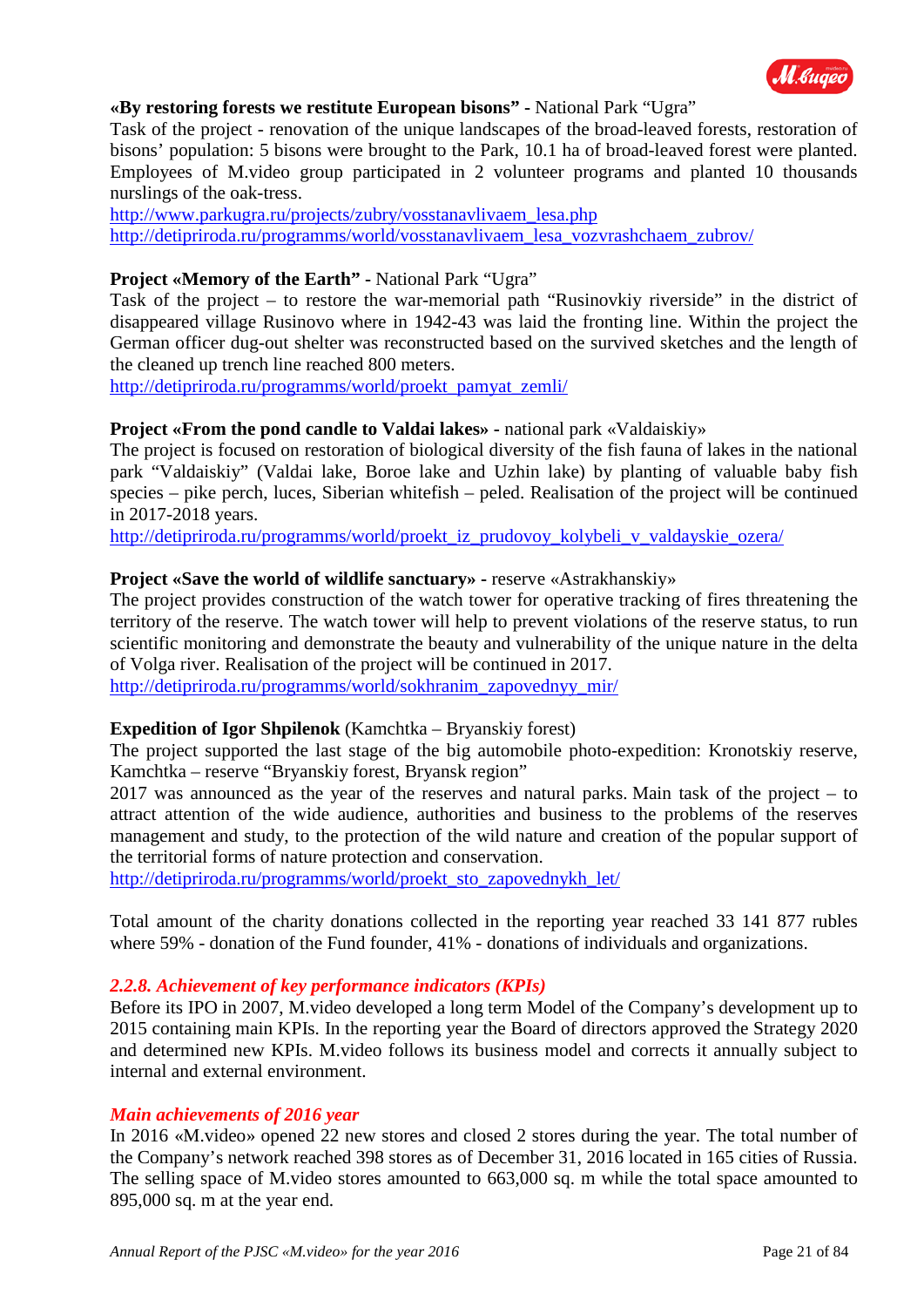

In 2016 M.video managed to increase its market share by 1.2 p.p. from 15.9% in 2015 to 17.1% at the CE market growth by 7.3%. M.video's sales in 2016 amounted to 216.2 billion rubles, including VAT and showed a growth of 13.3% as compared to 2015. LFL sales of M.video network grew in 2016 by 10.7%.

These results were achieved in comparison to the abnormally high base of the Q4 and particularly December 2014, caused by the peaking customers' demand due to the exchange rate deterioration. Still throughout 2015, except for December, the Company's sales remained positive although the Russian Home Appliances and Consumer Electronics market continued to decline.

- *The Company's Gross profit in 2016 amounted to 42.9 billion rubles* **(38***.9 billion rubles in 2015) or as a % of revenue amounted to 23.4% (24.1% in 2015).*
- *The Company's Net Profit for 2016 amounted to* **5***.5 billion rubles under IFRS and as compared to 4.5 billion rubles in 2015.*
- *M.video's online based sales in 2016 (orders from Company's online, including home delivery to customers + pick-up in stores) increased by 27% to 25.9 billion rubles (with VAT), as compared to 20.4 billion rubles (with VAT) in 2015)*
- *The Company's commercial, administrative and operational expenses in 2016 increased by 8% and amounted to 37.4 billion rubles as compared to 34.6 billion rubles in 2015.*
- *The Company's EBITDA in 2016 amounted to 10.3 billion rubles versus 8.8 billion rubles in the previous year while an EBITDA margin came to 5.65% as compared to 5.46% in 2015.*

Alexander Tynkovan, President and CEO of M.video by commenting the operational results of the year, said: "*Our 2016 results again proved that designed and implemented business model works efficiently and allows us to weather the storm successfully and outperform the Russian Consumer Electronics market in general by remaining cash generative, profitable business*".

He also added: "We improved our market share and again outperformed both the market and all major competitors. We've made this progress as we have built a sustainable business model which provides for the strong relationship with our suppliers and vendors, highly competitive pricing and superior value proposition in assortment and services to our customers across channels. It all allows M.video to remain profitable and continue to be generous dividend payer for our investors and shareholders".

Basing on the up-dated Model, every year the Company makes the Budget for the calendar year to follow and control main KPIs. Implemented budgeting system and system of active budget control enables the Company to manage the budget of M.video Group on-line and follow target KPIs approved by the Board of directors. In 2015 we completed implementation of SAP Transportation Management (SAP TMS) solution which helped to optimize the work with the carriers by transferring the interaction to the "e-way" of communication. We plan to implement this positive experience to the interaction with the suppliers of goods and other service providers.

#### *2.2.9. Perspectives of the Company development*

In 2016 year there were no vivid economic outbreaks, customers as before were oriented on saving the money and were carefully planning their purchases in CE segment. During the whole year there was no sign of growth in purchasing power of the customers.

Being one the biggest players on the Consumer electronics market in Russia and having its strong brand, M.video weathered the storm successfully. The company upscales the sales faster than the competitors not only in the traditional segments such as LHA and SHA, TVs, entertainment, but also in telecom and digital categories. M.video consistently follows the strategy focused on development of the business in combination with efficiency growth of all operational processes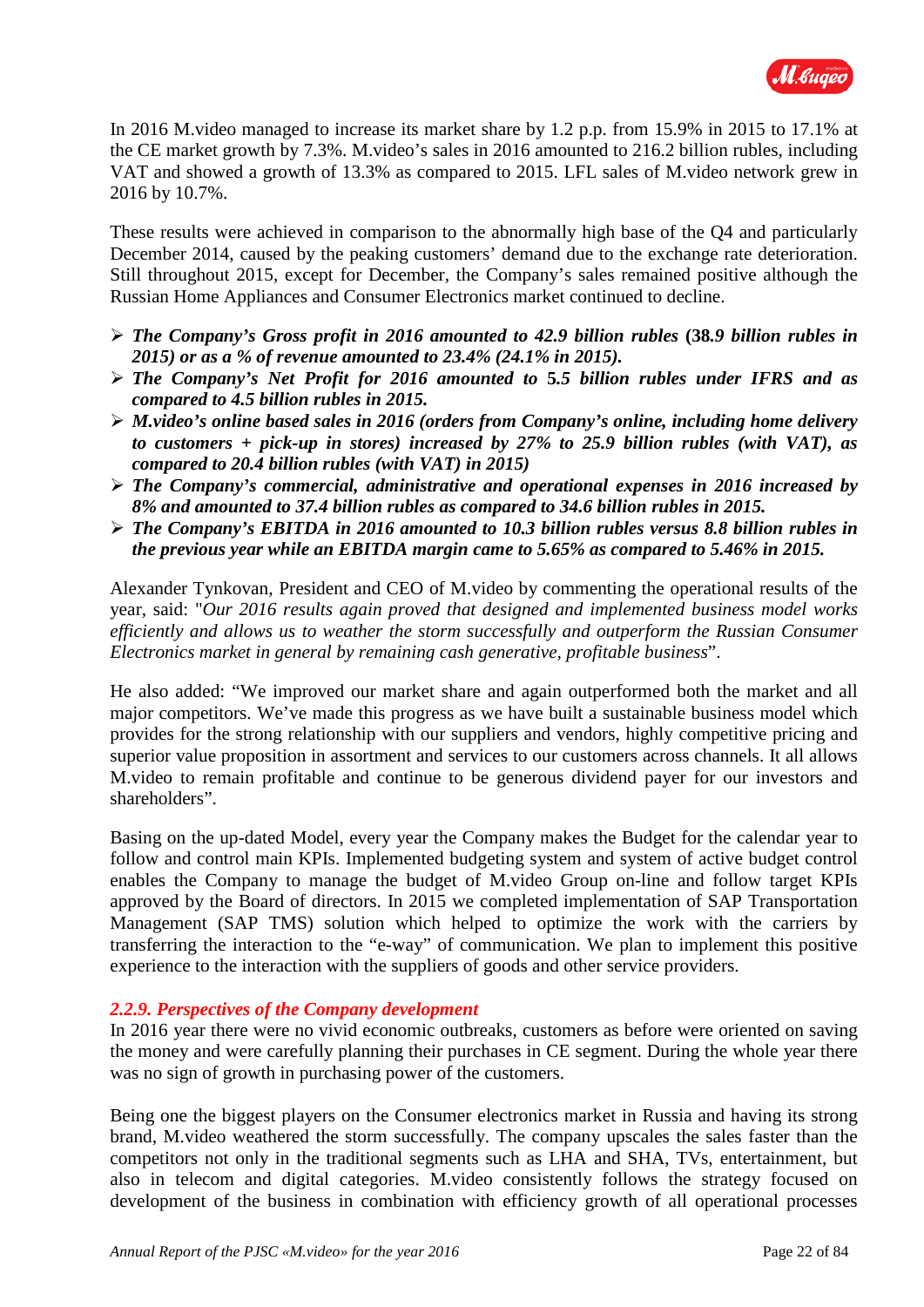

what finds reflection in stable and strong financials and guarantees protection of the investors' and shareholders' interests.

Consolidation around the big players of Consumer electronics market is still in progress, therefore responsibility before the customers and compliance with the clients' expectations remain dominant in M.video business activity.

M.video continues to concentrate on its key market and remains the largest expert in CE. Wide assortment and well-favored pricing policy for the customers maintained increasing sales both in terms of cash and in pieces in the main segments of CE business – LHA, TVs and smartphones. In the course of 2016 M.video implemented a number of technical solutions in consumer credit segment and offered very aasy terms of the credits with no increase in the purchase price, what made products more trading down and had positive effect on the sales. Launched in 2016 projects *m\_mobile, m\_game* and a number of other activities focused to attract the new audience, sales of services and accessories already bring its fruits.

Sales in telecom segment for the last year grew by 54.3% and reached 16.7% share in the total sales of M.video. Omnichannel model of retail offering to the customers a unified assortment, prices and services both in stores and online, remains the most effective on the Russian market – with the active growth of online sales more and more customers prefer to pay and pick up the purchases in stores of M.video network.

At the begging of 2016 M.video introduced the position of the Chief executive officer. M.video Group launched all of the planned projects in 2016 and in 2017 will be concentrated on the search and implementation of new solutions to support sales growth, meet customers' expectations and incased operation business efficiency. «M.video» will continue integrating innovative approaches in order to meet the customers' needs in all stores and online, supporting the customer's loyalty that «M.video» is the best place for buying consumer electronics in Russia. Annual budget and business plan of M.video group was approved by the Board of directors at the Budget Say Session back in December 2016 (Minutes №116/2016 dated 16.12.2016).

## **In 2016 M.video Group plans to:**

- $\checkmark$  open 25 and close 3 retail stores;
- $\checkmark$  reconstruct 10 retail stores;
- $\checkmark$  adapt 20 retail stores;<br> $\checkmark$  optimize the shopping

<u>.</u>

- optimize the shopping space of retail stores;
- $\checkmark$  further develop the Omni channel concept (IT platform improvement, optimization of the stores portfolio and etc.);
- $\checkmark$  focus on sales of devices and services which interact and create single "ecosystem"
- $\checkmark$  further introduction of new services and improvement of the existing and launched projects for the customers convenience (improvement and development of special IT solutions for the sales people, extension of goods catalog for online, "Best price guaranty", "M.mobile", "M.credit", "Deal here and now", 0-0-36/0-0-24 credit programs and etc).

**On December 9, 2016** - PPF Group N.V. and EMMA Capital completed the treansaction on sale of 100% of Eldorado to the group of investors connected with the financial Group Safmar.<sup>[13](#page-22-0)</sup>

<span id="page-22-0"></span><sup>&</sup>lt;sup>13</sup> [http://www.eldorado.ru/research\\_center/article/detail.php?ID=454822215](http://www.eldorado.ru/research_center/article/detail.php?ID=454822215)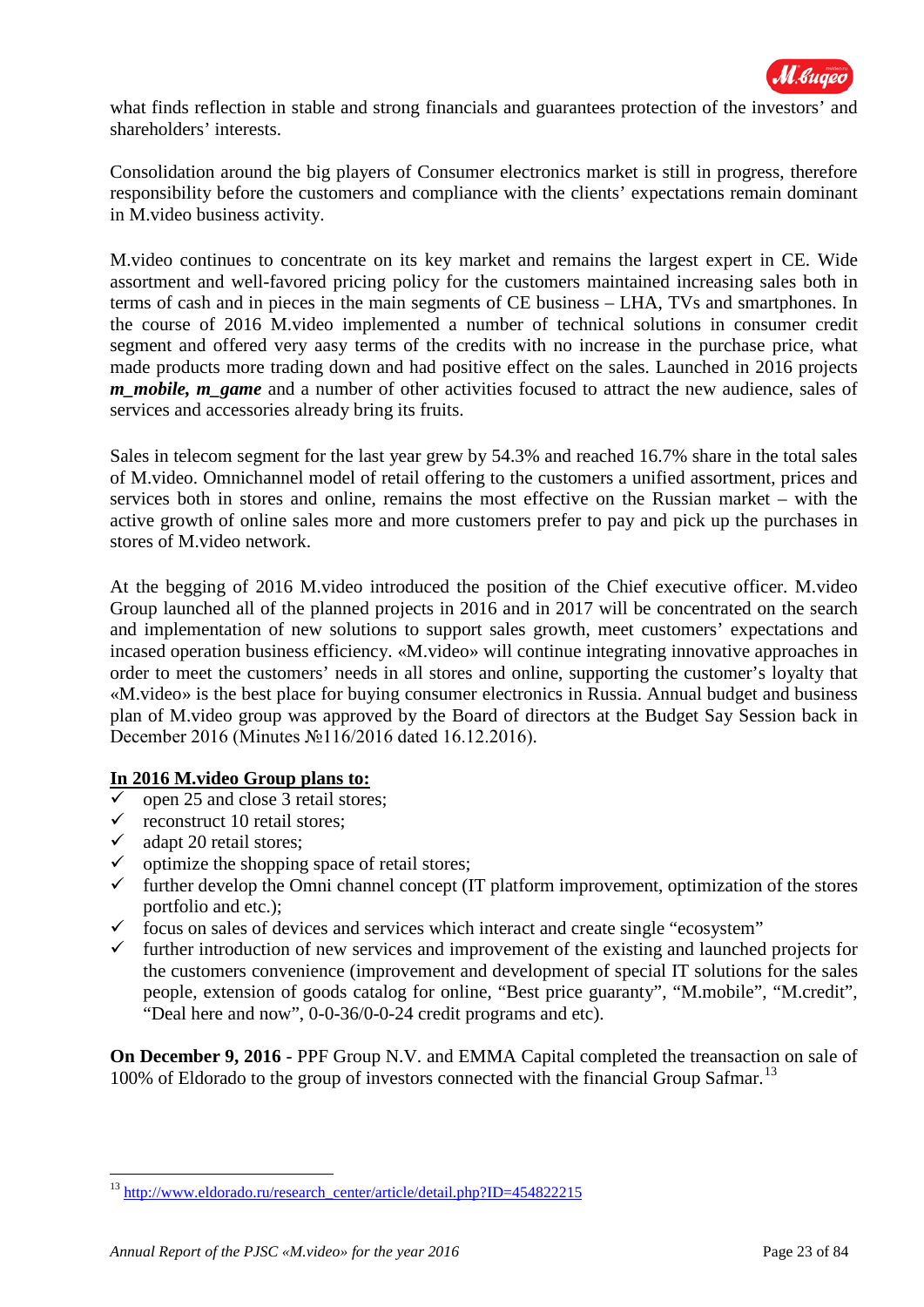

**On December 14, 2016 -** Alexander Tynkovan, President and General director of the PJSC "M.video" largest consumer electronics retailer of Russia and his partners announced on the execution of the agreement on sale of their stake in the Company to the Group Safmar.

**On March 14, 2017** – Federal Antimonopoly Service (FAS) of Russian approved the motion on acquisition of the largest Russian CE retailer and issued the instruction  $(\text{order})^{14}$ .

| Type of the energy<br>resource | Volume of consumption<br>in physical terms | Unit of measure | Volume of the<br>consumption in<br>thousands rubles |
|--------------------------------|--------------------------------------------|-----------------|-----------------------------------------------------|
| Atom energy                    |                                            |                 |                                                     |
| Heating energy                 |                                            |                 |                                                     |
| Oil, Car Petrol                |                                            |                 |                                                     |
| Diesel                         |                                            |                 |                                                     |
| Fuel oil                       |                                            |                 |                                                     |
| Natural gas                    |                                            |                 |                                                     |
| Coal                           |                                            |                 |                                                     |
| Shale oil                      |                                            |                 |                                                     |
| Top soil                       |                                            |                 |                                                     |
| <b>Others</b>                  |                                            |                 |                                                     |

*2.2.10. Information on each energy resource consumed in the reporting year*

While the Company does have real estates or transport on its balance sheet, payment for the energy (power) consumed in the course of the reporting year was included into the rent payments for use of the leased premises.

## *3. Description of the key risk factors related to the Company's activity*

Risk management policy of M.video Group is centralized at the level of the holding company - PJSC «M.video». The Company takes into account both external and internal factors which relate to the economic and political spheres of life, to the situation on the capital and employment markets as well as to other risks not impacting the Company's business activity directly.

#### *3.1. Industry Risks*

-

M.video network operates on the territory of Russia and does not export or render services (works, goods) in any other countries. Therefore industry risks related to the trading activity of M.video mainly arise from the activities carried on the domestic market.

According to the official data of the Russian Federal Statistics Agency (FSA) turnover of retail business in Russia declined by 5.2% in LFL prices vs. 2015 and reached 28.1 trillion rubles. It is important to note that in 2016 retail business turnover was mainly formed by private entrepreneurs and organizations with the ratio of 92.9% vs 92.1% in 2015. The ration of the retail markets and farmers fairs in 2016 was 7.1% vs 7.9% in 2015. The structure of the consumer retail turnover in 2016 consisted of food and beverages, including tobacco with the ration of 48.7% and non-food goods with the ration of 51.3% vs.  $48,7\%$  and 51,3% in 20[15](#page-23-1) correspondingly<sup>15</sup>.

<span id="page-23-0"></span><sup>&</sup>lt;sup>14</sup> <https://www.vedomosti.ru/business/articles/2017/03/14/681009-fas-odobrila-mvideo>

<span id="page-23-1"></span><sup>15</sup> *[http://www.gks.ru/bgd/free/B16\\_00/Main.htm](http://www.gks.ru/bgd/free/B16_00/Main.htm)*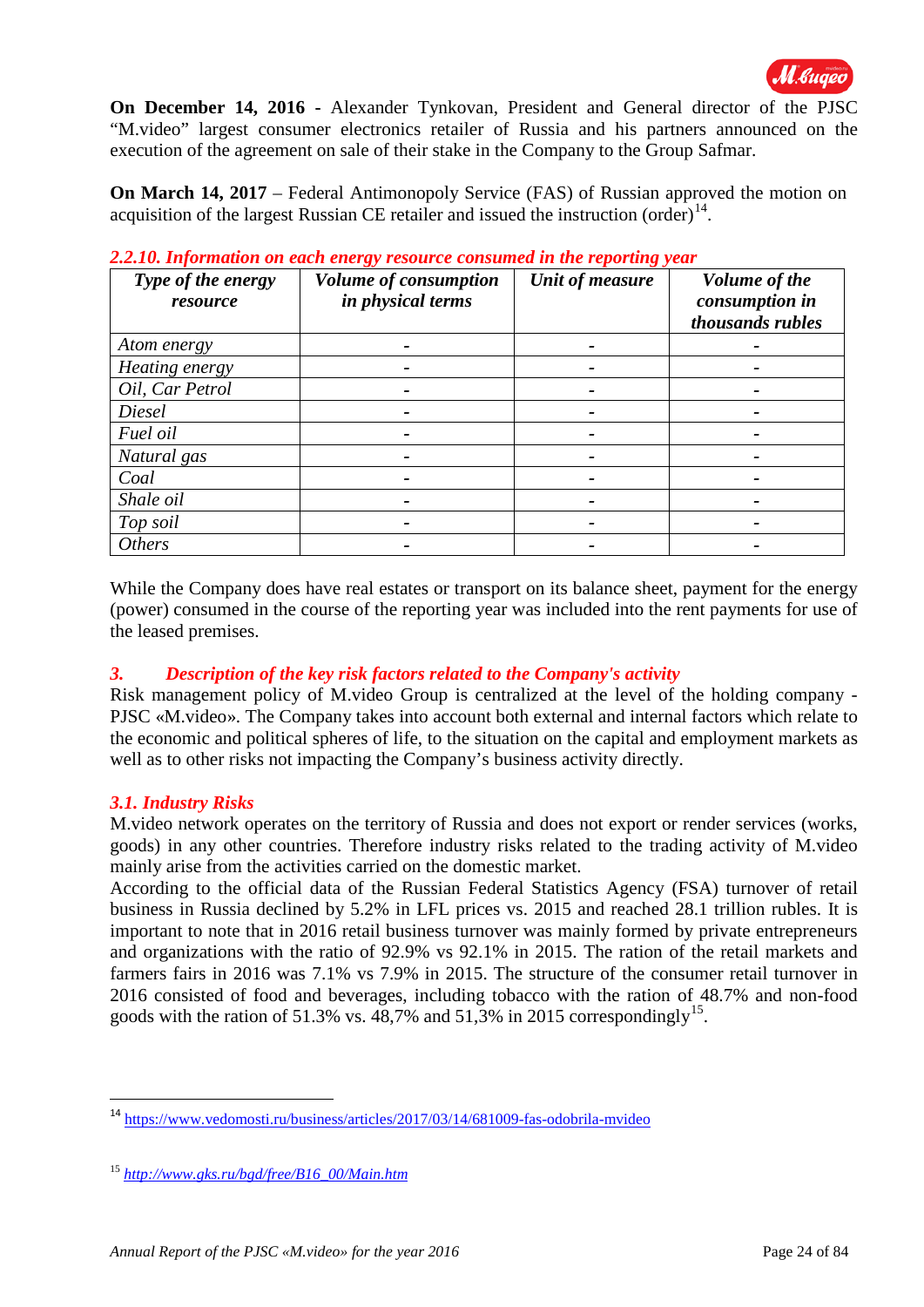

Main activity of M.video network is retail sales of consumer electronics. The Group keeps maintaining good conditions with the suppliers and is very competitive in this industrial sector. The Company is oriented on the assortment expansion and offering the additional services in order to increase its market share and retain its profitability.

Among the factors which may affect Consumer electronics retail industry in general listed in section 1.4. of the present Report to the most significant changes of the industry the following can be named:

- further penetration of internet into consumers electronics (retailers are focused to on-line channels and integrated sales);
- changes of the government control over internet trading
- decline in purchasing power of the population may lead on the one hand to the reduction of the market capacity and on the other hand to the shift on sales of low price consumer electronic

Having a strong financial position and following the orientation on the mass consumers M.video is ready to manage this risk properly.

## *3.2. Country and Regional Risks*

While «M.video» network operates on the territory of the Russian Federation the main country and regional risks which may affect its activity relate to the Russian Federation as a country. Strong devaluation of the Ruble towards foreign currencies caused by the oil price decrease affecting the profitability of the Russian, sanctions imposed on the Russian Federation in relation to the events in the Ukraine lead to currency crises in 2014-2015 years.

These factors resulted in negative dynamics of the currency rates, decline of investments in Russia, general industrial production decline, increase of unemployment - automatically led to the drop in the living standards and real earnings of the population. These factors nevertheless have not a substantial effect on the Company's business activity.

In 2016 the macro-economic situation in the country slightly improved – rate of the national currency during the year was very stable and had a positive effect on demand of the customers to CE goods and services of the Company.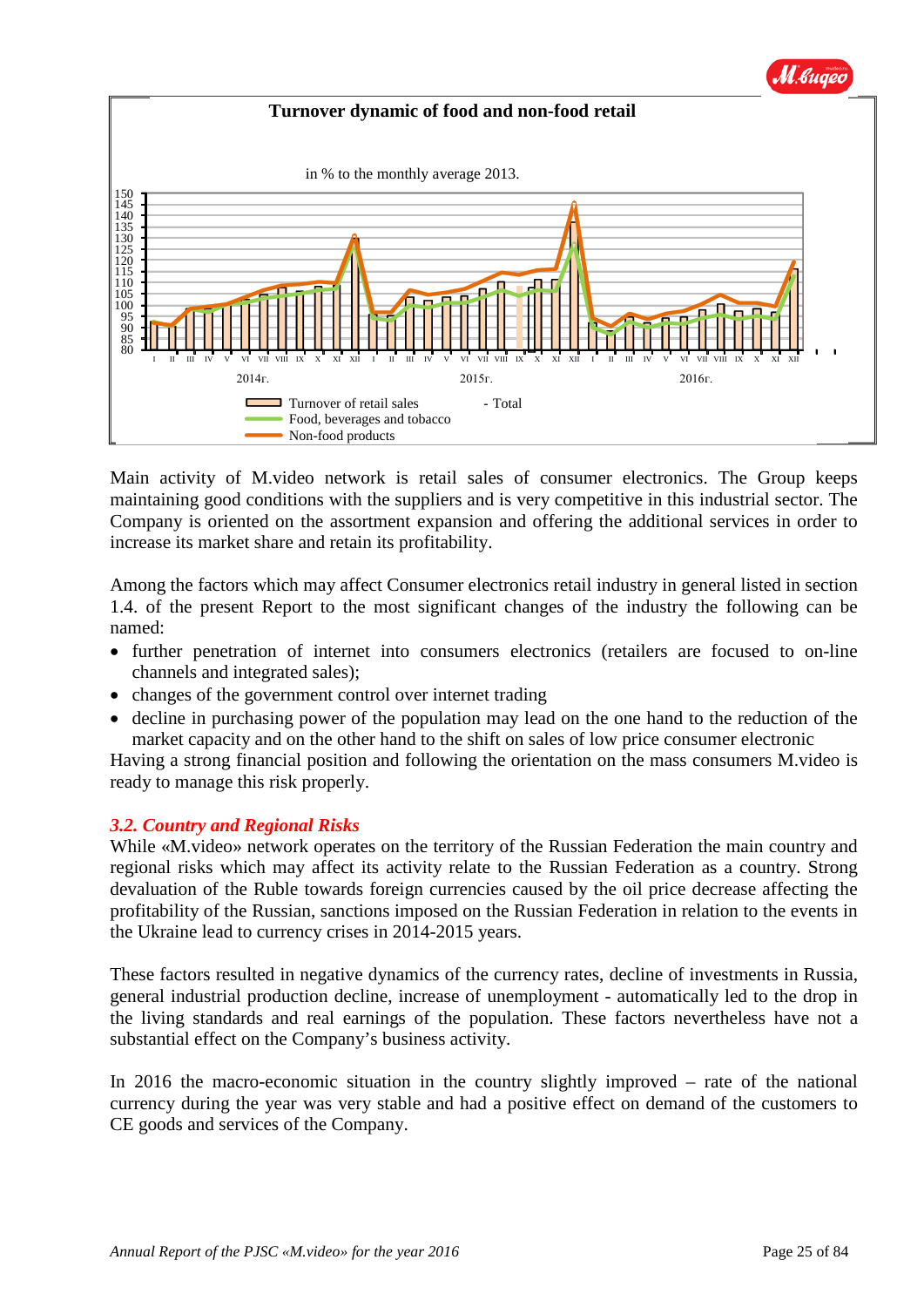

Apart from risks of the economic character, Russia is exposed to the political risks. Changes in the political situation in the country may have negative effect on the investment climate in Russian and its stock market; consequently this may influence the share price of the company.

Risks related to possible military conflicts, introduction of emergency situation, strikes or protests in the country and region(s) where the Company operates and is registered as a taxpayer: Russia is a multinational country unifying the regions with different level of social and economic development – therefore no one can exclude possible internal conflicts including those with military forces.

Social climate on the territory where the Company runs its business may be characterized as stable and this allows the company to run its business activity considering the political and social risks as minimal.

### *3.2. Financial Risks*

Among the most significant risks affecting financial position of «M.video» and its chain estimated as not material the following can be mentioned:

- currency risks (related to the changes of the currency exchange rates) which may lead to the changes of the country's monetary policy, inflation rates and investments in the Russian economy;
- risks related to changes of the interest rates at the banks;
- risks related to the negative investment climate in the country and a as consequence of the above mentioned risks.

#### *3.4. Operational risks*

In this group the following factors are determined as the most significant and requiring the utmost attention:

- risk of a lack of efficiency/refinement of business processes;
- legal and tax risks;
- reputational risks.

#### **Business Processes**

During 2015-2016 years permanent monitoring, control and analysis of quality of business processes was carried out by the company with a view to preclude situations related to a breach of the established procedures and internal corporate guidelines.

#### **Legal and tax risks**

The effective Russian legislation is a rather complicated and equivocal in terms of interpretation, the existing court practice is controversial, which facts entail a possibility of court actions preventing the execution of the enforced court decisions. The tax legislation is distinguished by ambiguity of possible interpretation of its provisions and is exposed to frequent changes.

Risks associated with changes in the legislation may influence not only the Group and the companies of the group but all other participants of the market.

Since the Company does not have any tax debts to the budget – tax risks are estimated as low. Legal risks related to the changes of the current currency control regulations are also determined as low, according to the statements of the Central bank of Russia no changes are planned to be adopted in the sphere of the currency control rules.

«M.video» chain runs its business in Russia and therefore risks related to any changes in the customs regulations and customs charges may be estimated as low however in case of any changed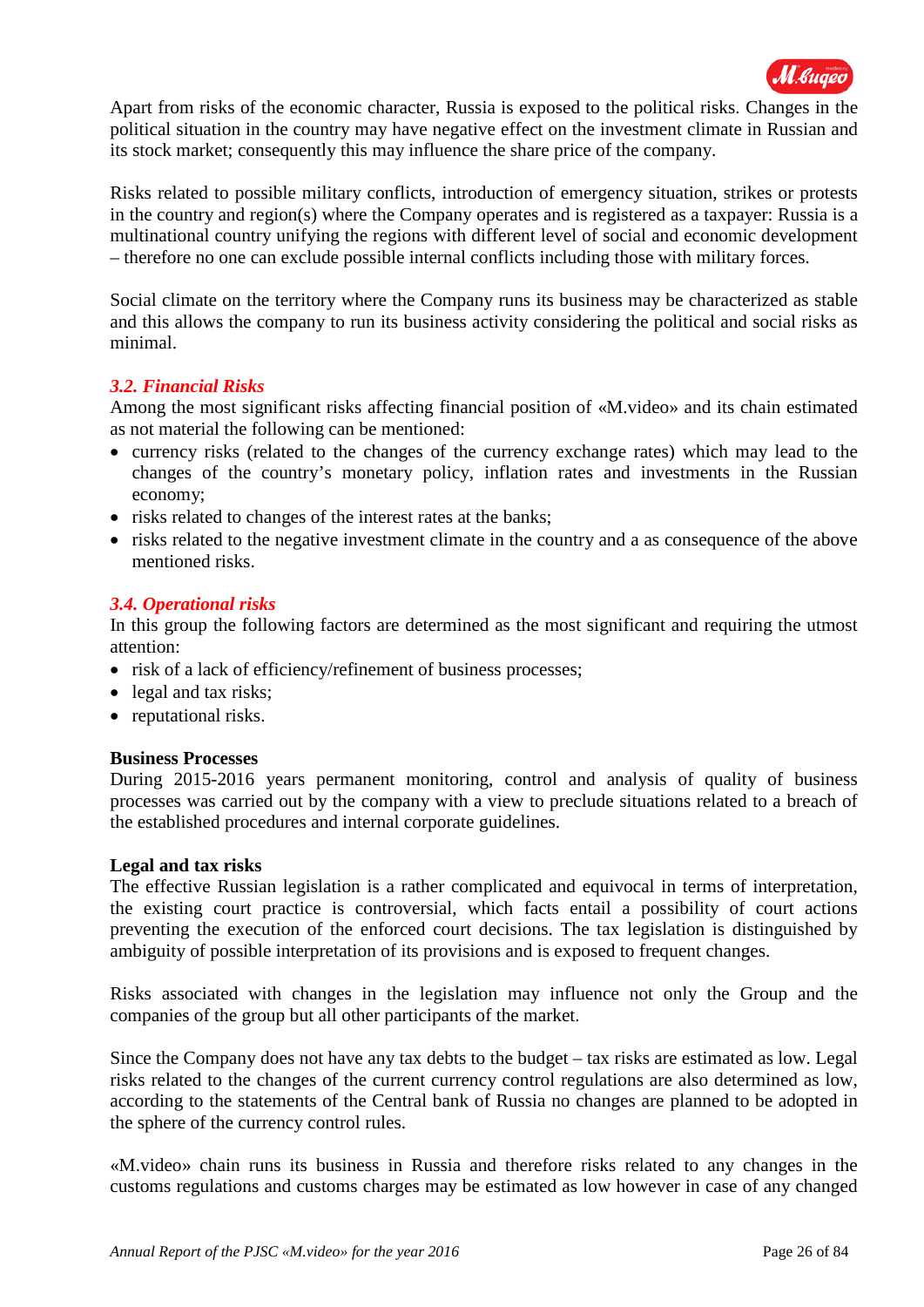

- activity of the Company's suppliers will be affected (in this case all players on the market will be in a similar position).

At present and during the reporting year the PJSC "M.video" was not involved into any significant court proceedings which may have negative effect on its business. Risks related to any changes in the court practice pertaining to the company's activities which may influence the Company's activity and the outcome of the current legal proceedings are considered as low.

#### **Reputational risk**

The Reputational risk - this is a complex of risks arising out of the business activity of the company and related with untoward use of the brand, bad quality of the goods and services, non-compliance with the applicable legislation as well as with injury to the goodwill which in a long term may negatively affect the customers' loyalty to the company, to its employees, shareholders, regulating authorities, partners, counterparties and other interested persons.

Reputational risk is indissolubly tied with all other risks which may appear in the company. The reputation shall be considered as the risk source itself and together with other risks. The list of modern tools for the reputational risk assessment is rather limited. In most cases the reputational risk is assessed based on the experts summaries or quality estimations.

Risk of losses to M.video company caused by the reduction in the number of customers (counterparties) due to the negative perception of the financial standing of the Company, the quality of its services and goods or the nature of its activity in general is estimated as low.

As a reputational risk the company considers the risk of losses to the business resulted in the reduction of the customers of M.video network due to the negative public perception of the financial standing of the Company, the quality of its services and goods rendered by the company and its subsidiaries or the nature of its business activity in general.

During 24 years of the company's activity there were no situations which posed a threat to its business reputation.

## *3.5. Risks related to Company' activity*

There are no risks related to the court proceedings or liability for third party debts. There is no forecast with regard to aggravation of the situation in the CE sector which may affect execution by the Company of its obligations. Liability of the company for the obligations of its subsidiaries is considered as low while the company controls the business activity of its subsidiaries. However, in case the situation in the industry deteriorate, caused by the changes in the macro or micro-economic situation or changes in the applicable legislation which the Company could not forecast beforehand, the Company plans to promptly develop and take all necessary measures to remedy the negative impact of the adverse changes on its activity.

#### *4. Review of the key events of the year*

#### *4.1. Decisions taken by the Board of directors in 2016*

In the reporting year the Board of directors held 13 meetings: 4 meetings by joint presence and 9 meetings by absentee voting. In addition to it in 2016 the Board of directors convened 2 separate meetings (Budget session and Strategic session) and called for the Annual General shareholders' meetings.

On January 26, 2016 the Board of directors of the Company approved the interested party transactions (which can be executed by the Company in the future in the course of its business) granting by the Company the deed of guaranties in respect of obligations under lease agreements of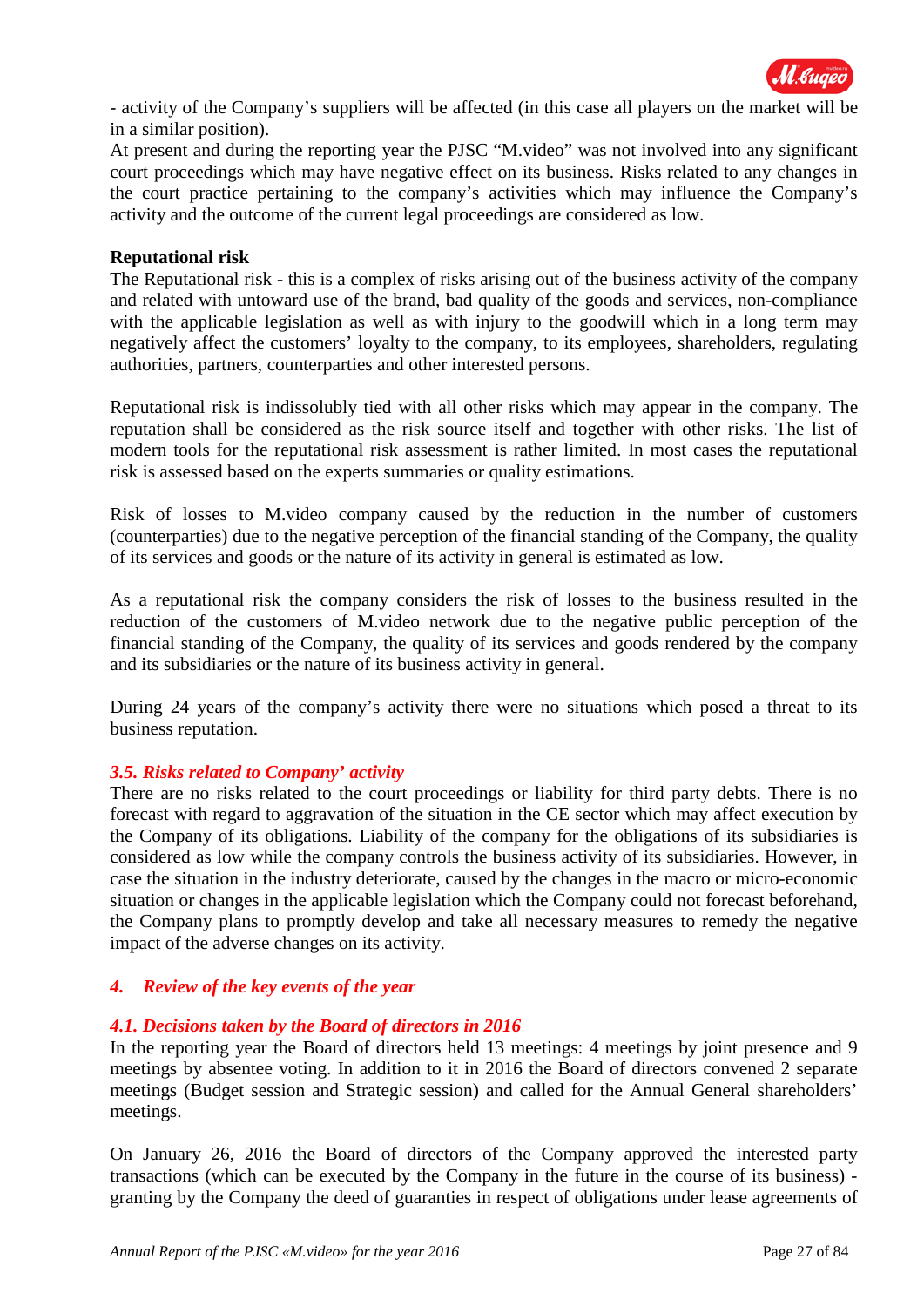

its subsidiary ("M.video Management" LLC) and according to the clause 22 art. 11.1. of the Company's charter approved execution in the future by the subsidiary company of a transaction with the price exceeding 1% of the balance sheet value of its asserts.

On February 9, 2016 the Board of directors of the Company (Minutes №105/2016 of 09.02.2016) defined the position of the Company's representative and approved the appointment of Michael Tuch as the Head of the department - Director of the operational activity of «M.video Management" LLC and later on as the Chief Executive Officer of the operational company.

On March 9, 2016 the Board of directors reviewed the proposals on nomination the candidates to the governing and controlling bodies of the Company received from shareholders-owners of 2% ("Svece Limited" and "Protsvetaniye Holdings Limited") and approved the list of candidates nominated for the elections at the Annual General shareholder's meeting to the Company's Board of directors and Revision commission at the Annual General shareholders' meeting. The Board also approved the interested party transaction - granting by the Company the deed of guaranty in respect of obligations under preliminary lease agreement of the Company subsidiary – "M.video Management" LLC (Minutes №106/2016 dated 09.03.2016) and approved the adoption of the Charter of the operational company in a new edition.

Consolidated financial statements of the Company for 2015 FY under IFRS were approved at the Board of directors' meeting held on March 23, 2016 (Minutes №107/2016 dated 23.03.2016).

Besides, the Board of directors extended to the authority of the General Director – Mr. Tynkovan Alexander for a term of 3 years, took for review and consideration the Company's report on the results business performance for the  $4<sup>th</sup>$  quarter of 2015 and approved:

- the report on budget performance of M.video group for 2015
- the Internal Audit plan of M.video group for the year 2016
- the report of the Audit committee and Remuneration and Nomination committee for 2015
- performance assessment results of the Corporate secretary and the Head of Internal Audit of the Company in 2015

The Board also defined the positions of the Company's representative when exercising voting rights vested by the ownership of shares in the charter capital of LLC «M.video Management» under subclause 23 of the clause 11.1. of the Company's Charter on the following matters:

- distribution of the net profit in the amount of 3.5 bln rubles to the sole participant of LLC «M.video Management» - PJSC "M.video"
- extension of the authorities of the General director of «M.video Management» LLC (Breev Pavel Yurievich ) for the term of 3 years from April 03, 2016 to April 02, 2019
- appointment of Mr. Michael Tuch on the position of the Chief Executive Officer (second sole executive body) of «M.video Management» LLC from March 24, 2016 for the term of 3 years
- approval of the Regulation on the sole executive body Chief executive officer of  $\ll M$ .video Management» LLC
- approval of the amendments to the By-law on salary, motivation and bonuses system of «M.video Management» LLC

On April 29, 2016 the Board called for the Annual general shareholders' meeting and in the course of preparations to the Annual General shareholder's meeting (hereinafter – «AGSM») the Board of directors approved AGSM's agenda, time and date of registration of persons entitled to participate in the AGSM, closing date of the shareholders' record for participation in the AGSM, list of information and materials to be provided to the shareholders' entitled to participate in the AGSM, recommended the dividend amount and the closing date of the shareholders' record for obtaining the dividends (Minutes №108/2016 dated 29.04.2016). Moreover, under sub-clause 23 of the clause 11.1. of the Company's Charter, the Board defined the positions of the Company's representative when exercising voting rights vested by the ownership of shares in the charter capital of LLC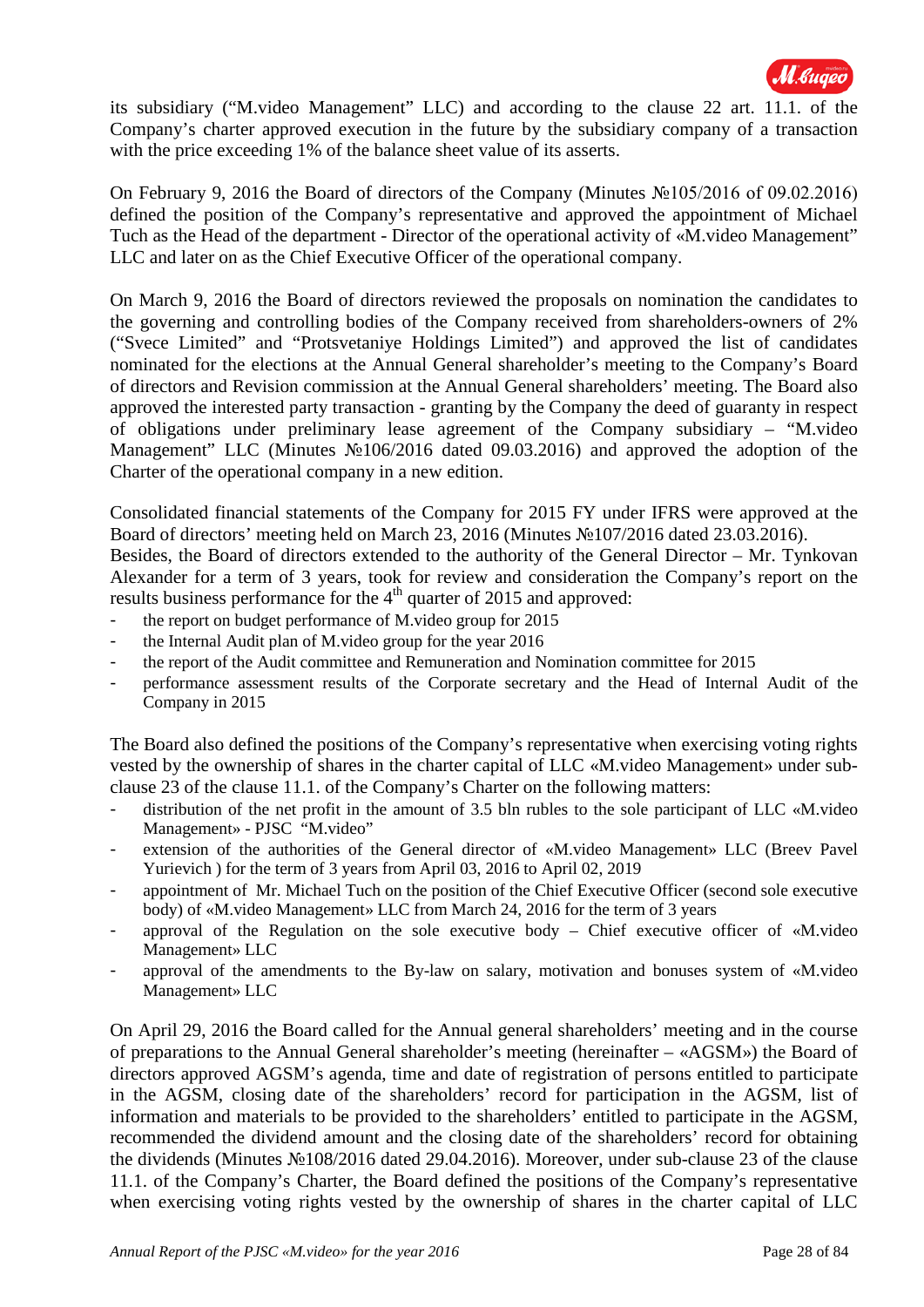

«M.video Management» and approved the execution by the subsidiary company of a transaction with the price exceeding 1% of the balance sheet value of its asserts in the future.

In addition to it on May 20, 2016 the Board of directors preliminary approved the Company's Annual report for 2016 (Minutes №109/2016 dated 20.05.2016) and proposed a recommendation on the items related to the appointment of the external auditor of the company for 2016, proposed the AGSM to approve the Regulation on the Board of directors in a new edition, adopted the Report of the Board to the shareholders on the items of the AGSM agenda and authorization matrix on delegation of the authorities of M.video group in a new edition.

The Annual Shareholder's meeting was held on June 20, 2016 where the Company's Annual report for 2015, the Company's annual financial statements including profit & losses reports for 2015 financial year, Charter and the Regulation on the Board in a new edition were approved. The AGSM also determined the number of the Board members of the Company and elected members to the Board of Directors and the Revision committee of the Company (Minutes №21 dated 23.06.2016).

|    | $\vert$ Breev $\Box$ Pavel Yurievich |
|----|--------------------------------------|
| 2. | <b>Burleton Adrian</b>               |
| 3. | Coleman John                         |
| 4. | <b>Hamid David</b>                   |
| 5. | <b>Parks Chris</b>                   |
| 6. | Prisayzhnuk Alexander Mikhailovich   |
| 7. | <b>Preobrazhenskiy Vladimir</b>      |
| 8. | <b>Skirrow Chris</b>                 |
| 9. | Tynkovan Alexander Anatolievich      |

*Composition of the elected Board of directors by AGSM:*

- *Composition of the elected Revision commission by AGSM:*
- *1. Tyshkevich Ludmila Alexandrovna*
- *2. Bezlik Evgeny Vladimirovich*
- *3. Kochubey Evgeniya Sergeevna*

*Based on the Board of director's recommendation the AGSM decided to distribute the net profit for 2015 FY results in the amount of 20 rubles per one placed ordinary non-documentary share of the Company; to appoint the CJSC «Deloitte and Touche CIS» as the external auditor of the Company for 2016 both under RAS and IFRS financial statements, approved the remuneration and compensation amounts to the Board and to the Revision commission for the period June 2016- July 2017: remuneration to the Board in the amount not exceeding 52 mln. rubles and compensation of expenses in the amount not exceeding 10 mln. rubles; remuneration to the Revision commission in the amount not exceeding 150K rubles.*

*The AGSM also approved payment of the additional remuneration to the to the Board elected by the AGSM in June 16, 2015 for the period June 2015- July 2016 in the amount not exceeding 8.750 mln. rubles.*

*Besides, AGSM approved an interested party transaction on D&O insurance between the Company and the CJSC «Insurance company ACE» with the limit of liability of 2 bln. rubles and insurance premium of 2.160 mln. rubles for the period from July 1, 2016 to June 30, 2017.*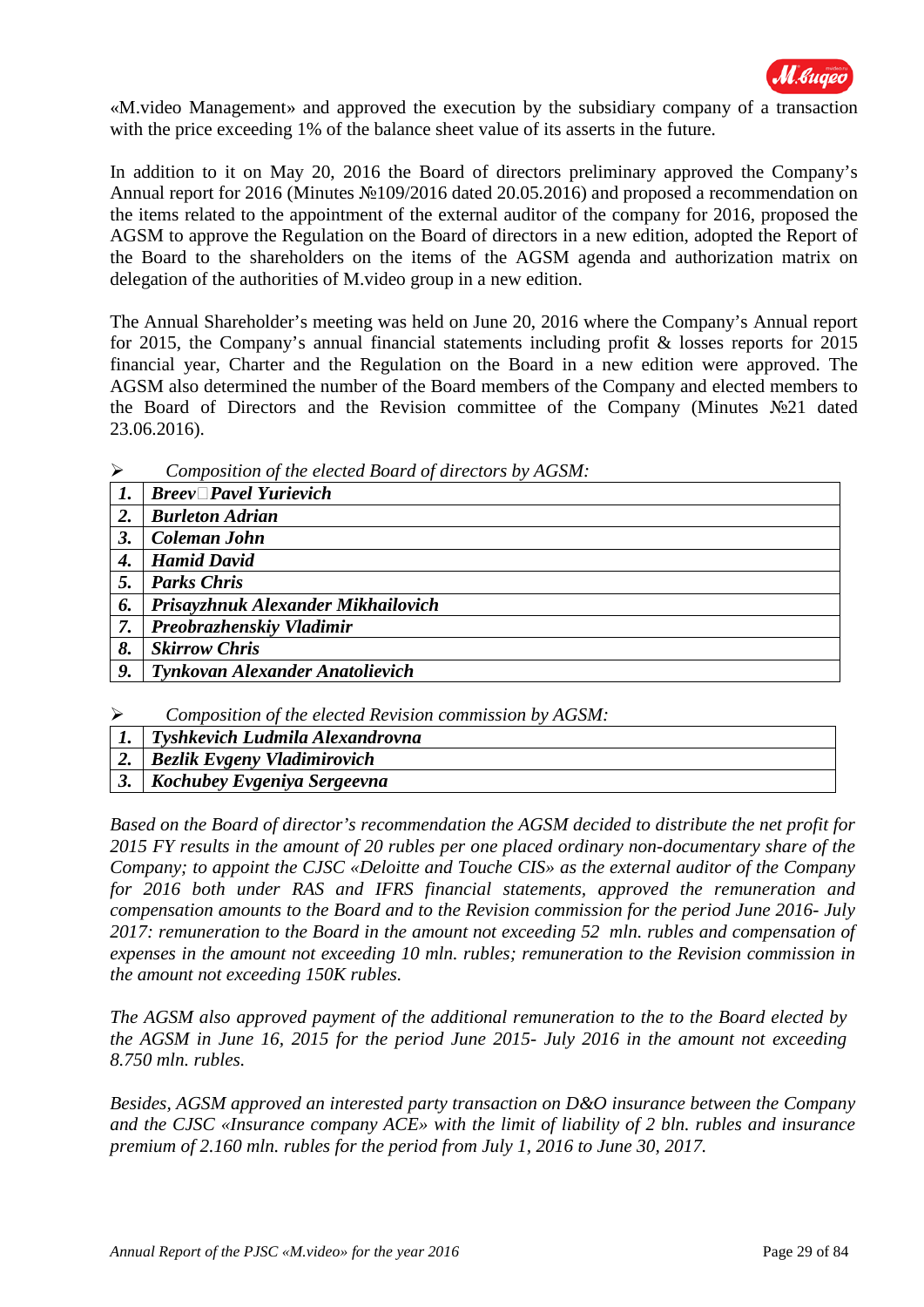

At the first meeting of re-elected Board of directors (Minutes №110/2016 dated 23.06.2016) according to the Russian law requirements the Board appointed John Coleman as the Chairman, David Hamid as the Deputy Chairman and elected members to the Audit Committee (Chris Skirrow, Alexander Prisyazhnuk and Vladimir Preobrazhenskiy) and members to the Remuneration and Nomination committee (David Hamid, John Coleman and Adrian Burleton) together with its Chairs (Chris Skirrow and Adrian Burleton correspondingly). In addition the Board approved the remuneration fee payable to the external auditor of the Company.

In addition to it the Board approved the remuneration payable to the external auditor, approved the report of the company business performance for the 1 quarter of 2016 and report of the Remuneration and Nomination committee together with the results of the Board self-assessment for 2015. The Board also approved the interested party transaction – license assignment agreement and granting by the Company the deed of guaranties in respect of obligations under lease agreements of its subsidiary ("M.video Management" LLC).

The Board also defined the positions of the Company's representative when exercising voting rights vested by the ownership of shares in the charter capital of LLC «M.video Management» under subclause 23 of the clause 11.1. of the Company's Charter on the following matters:

- execution of the transactions in the ordinary course of business with the amount exceeding 1% of the balance sheet value of the assets;
- appointment of Mr. Solomon Kunin on the position of the General Director of «Marketplace» LLC from May 10, 2016;
- creation of the subsidiary company limited liability company "Market" and preliminary approved contributions to the its charter capital.

On August 9, 2016 the Board (by absentee voting Minutes №111/2016 dated 09.08.2016) approved the recommendation of the Remuneration and Nomination Committee, approved the interested party transactions (which can be executed by the Company in the future in the course of its business) - granting by the Company the deed of guaranties in respect of obligations under lease agreements of its subsidiary ("M.video Management" LLC) and defined the positions of the Company's representative when exercising voting rights vested by the ownership of shares in the charter capital of LLC «M.video Management» under sub-clause 23 of the clause 11.1. of the Company's Charter on the following matters:

- execution of the transactions in the ordinary course of business with the amount exceeding 1% of the balance sheet value of the assets;
- termination of the authorities of the sole executive body of «M.video Management» LLC Chief Executive Officer - Mr. Michael Tuch;
- transfer from the position of the Commercial director of Mr. Fernandez Aisa Enrique Angel to the position of the Chief Executive Officer (second sole executive body of «M.video Management» LLC) from August 10, 2016 for the term of 3 years;
- authorization of the General Dirctor of the Company Mt. Tynkovan Alexander on siging of all employment documents with Mr. Fernandez Aisa Enrique Angel on behalf of the company.

On August 22, 2016 the Board of directors (by absentee voting Minutes №112/2016 dated 22.08.2016) approved the Interim Condensed Consolidated Financial Information (Unaudited) for the half – year ended 30 June 2016 of the PJSC «M.video» and approved amendments to the previously approved interested party transaction - granting by the Company the deed of guaranties in respect of obligations under lease agreements of its subsidiary ("M.video Management" LLC)

In the course of its regular session held by joint presence in September 13, 2016, the Company's Board of directors reviewed and approved reports of the Audit committee and the Remuneration and Nomination Committee, reviewed the report on M.video group operational results for 7m 2016.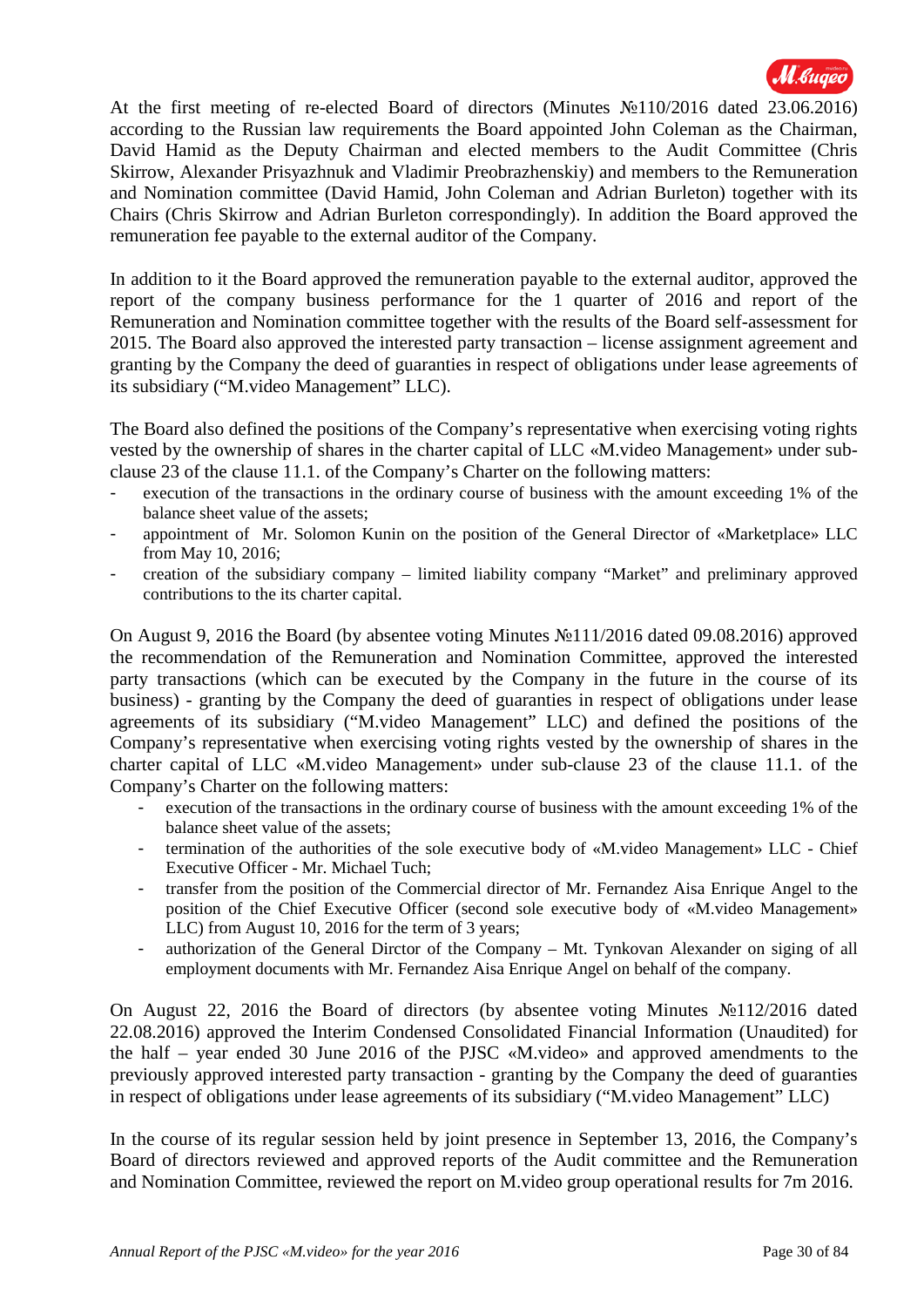

At the same meeting, based on the recommendation of the Remuneration and Nomination Committee (Minutes №46 of 12.09.2016) the Board recognised David Hamid as an independent Board director irrespective of his ties with the Company. The Remuneration and Nomination Committee marked that the existing tidiness does not affect Mr. David Hamid's ability to make objective and independent judgements on items proposed for discussion and put for voting at the Board of directors' meetings due to a number of reasons.

In addition to it the Board approved the Regulation on the Corporate secretary of the Company, Regulation on the Remuneration and Nomination Committee in a new edition, Antimonopoly policy of M.video group as a part of internal control and risk management system, approved the he investment project and capital expenditure of the company's subsidiary under art. 11.1 clause 39 of the Company's Charter and interested party transactions (Minutes №113/2016 of 15.09.2016).

Besides, at this Board meeting, the Board defined the positions of the Company's representative when exercising voting rights vested by the ownership of shares in the charter capital of LLC «M.video Management» under sub-clause 27 of the clause 11.1. of the Company's Charter on the following matters:

- execution of the transactions in the ordinary course of business with the related parties;
- appointment of Mr. Oleg Muravyev as the Commerce Director of «M.video Management» LLC from "15" September 2016;
- total amount of the investments (cash spending and cash commitments) from the participants of "MARKETPLACE" LLC for the period from May 1, 2016 to February 2017 – shall not exceed 1 bln. rubles (with VAT);
- changes to the organizational structure

On October 21, 2016 the Board of directors (by absentee voting Minutes №114/2016 dated 24.10.2016) determined the price and approved the interested party transactions - granting by the Company the deeds of guaranties in respect of obligations under lease agreements of its subsidiary "M.video Management" LLC) and defined the positions of the Company's representative when exercising voting rights vested by the ownership of shares in the charter capital of LLC «M.video Management» under sub-clause 27 of the clause 11.1. of the Company's Charter on the following matters:

- preliminary approval of the loan agreement made by LLC «M.video Management» with a related party;
- execution of the transactions in the ordinary course of business with the amount exceeding 1% of the balance sheet value of the assets;
- forms of the authorized financing of the company's subsidiary "Marketplace" LLC:

On November 18, 2016 the Board of directors (by absentee voting Minutes №115/2016 dated 18.11.2016) approved amendments to the previously approved interested party transactions granting by the Company the deed of guaranties in respect of obligations under lease agreements of its subsidiary ("M.video Management" LLC) and defined the positions of the Company's representative when exercising voting rights vested by the ownership of shares in the charter capital of LLC «M.video Management» under sub-clause 27 of the clause 11.1. of the Company's Charter on the following matters:

- execution of the transactions in the ordinary course of business with the amount exceeding 1% of the balance sheet value of the assets;
- transactions related to the acquisition and disposal of real property;
- inclusion of OIWI Bank to the list of authorized banks for consumer credits.

In the course of its regular session held by joint presence in December 15, 2016 (Minutes №116/2016 dated 16.12.2016) the Company's Board of directors reviewed the report on M.video group operational results for the  $3<sup>rd</sup>$  quarter of 2016 and approved: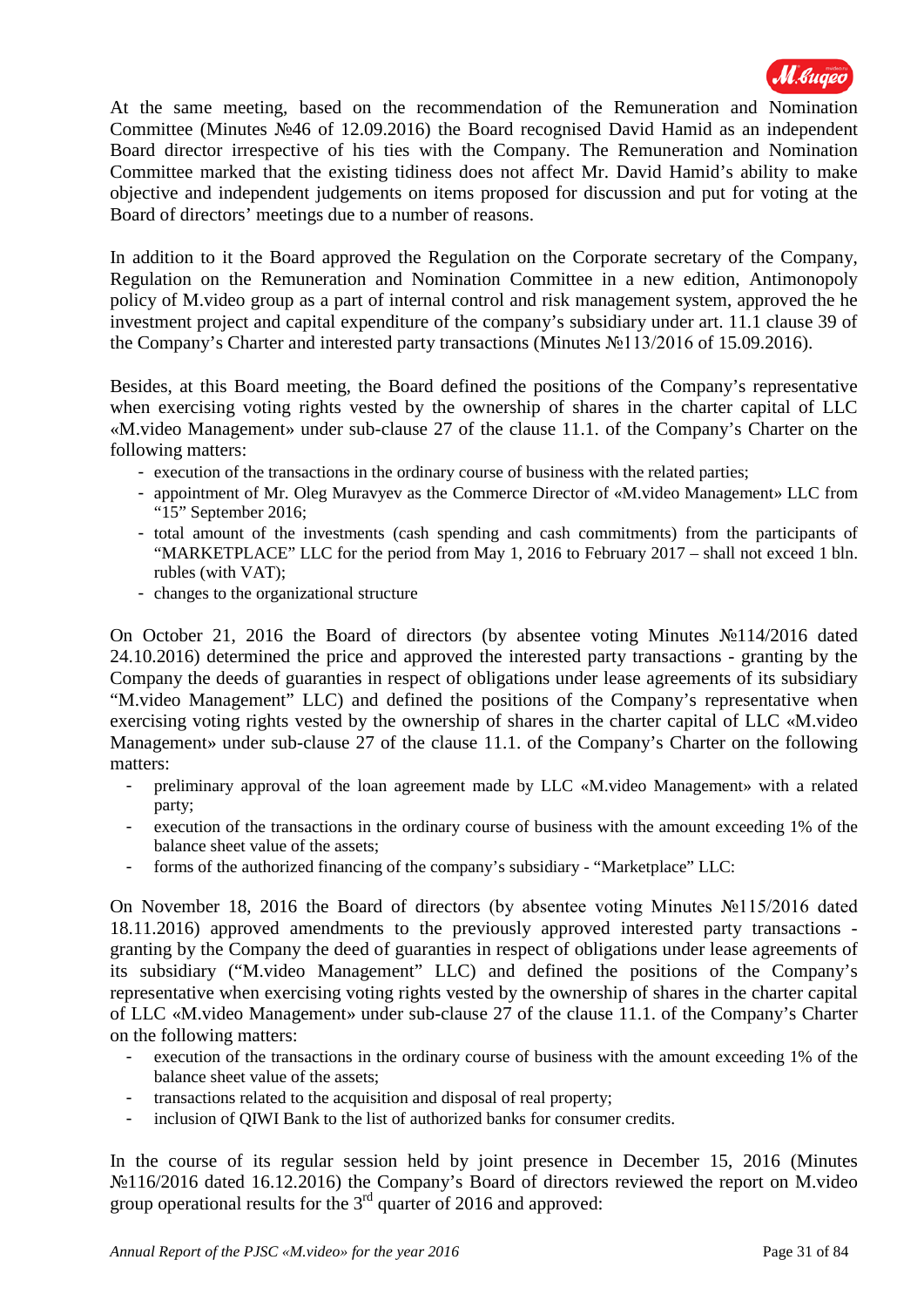

- report (recommendations) of the Audit Committee;
- risk matrix and risk management policy of Mvideo group;
- budgeting policy of M.video group
- annual budget and business plan of M.video group for 2017
- corporate goals and KPIs for 2017

Board of directors approved termination of the agreement with the Company's Registrar JSC "Registrar ROST", appoint JSC "Independent registrar company" as a new Company's Registrar and approved the agreement with the new Registrar. In addition the Board defined the positions of the Company's representative when exercising voting rights vested by the ownership of shares in the charter capital of LLC «M.video Management» under sub-clause 27 of the clause 11.1. of the Company's Charter on the following matters:

- execution of the transactions in the ordinary course of business with the related parties and transactions with the amount exceeding 1% of the balance sheet value of the assets;
- long-term strategic plan and organizational structure of the commerce department of the operations company

### *4.2. Lists of transactions executed and approved in 2016 and recognized under Federal law "On Joint stock companies" as major or interested party transaction*

#### **Report of the executed by the Company in 2016 recognized under Federal law "On Joint stock companies" as major or interested party transaction**

| $N_2$          | Date of the | Date of the | Level of         | Interested parties and material terms and conditions                        |
|----------------|-------------|-------------|------------------|-----------------------------------------------------------------------------|
|                | approval    | execution   | authorization    | of the transaction                                                          |
| $\mathbf{1}$   | 27.01.2016  | 28.01.2016  | Board of         | Parties of the guaranty:                                                    |
|                |             |             | directors of the | Creditor: CJSC "Kiprey"                                                     |
|                |             |             | Company          | Debtor (beneficiary): "M.video Management" LLC                              |
|                |             |             |                  | Guarantor: the Company (PJSC "M.video")                                     |
|                |             |             |                  | Subject of the guaranty: fulfillment by the Debtor of                       |
|                |             |             |                  | obligations under commercial property lease agreement                       |
|                |             |             |                  | in respect of the premises (store $N2609$ ) located in the                  |
|                |             |             |                  | Russian Federation, city of Murmansk, Kol'skiy proezd,                      |
|                |             |             |                  | 158/1 shopping mall "Severnoe siyanie"                                      |
|                |             |             |                  | Total amount of guaranty – not more than 51 072.35 y.e                      |
|                |             |             |                  | (fifty one thousand seventy two) $(31 \text{ rub.} < y.e < 40 \text{ rub})$ |
|                |             |             |                  | including VAT 18%                                                           |
|                |             |             |                  | Term of the guaranty: till 31.12.2016                                       |
| $\overline{2}$ | 27.01.2016  | 26.01.2016  | Board of         | Parties of the guaranty:                                                    |
|                |             |             | directors of the | Creditor: «RosEvroDevelopment - Krasnoyarsk" JSC                            |
|                |             |             | Company          | Debtor (beneficiary): "M.video Management" LLC                              |
|                |             |             |                  | Guarantor: the Company (PJSC "M.video")                                     |
|                |             |             |                  | Subject of the guaranty: fulfillment by the Debtor of                       |
|                |             |             |                  | obligations under property lease agreement in respect of                    |
|                |             |             |                  | the premises (store $N2627$ ) located in the Russian                        |
|                |             |             |                  | Federation, Krasnoyarskiy krai, Krasnoyarsk city, 77, str.                  |
|                |             |             |                  | $9^{th}$ of May                                                             |
|                |             |             |                  | <u>Total amount of guaranty</u> – <i>not more than</i> 6 414 722,47         |
|                |             |             |                  | (six million four hundred fourteen thousand seven                           |
|                |             |             |                  | hundred and twenty two) rubles including VAT 18%                            |
|                |             |             |                  | Term of the guaranty: for 1 (one) year from the date of                     |
|                |             |             |                  | issue of the quaranty                                                       |
|                |             |             |                  |                                                                             |

In 2016 the Company executed the following list of interested party transactions: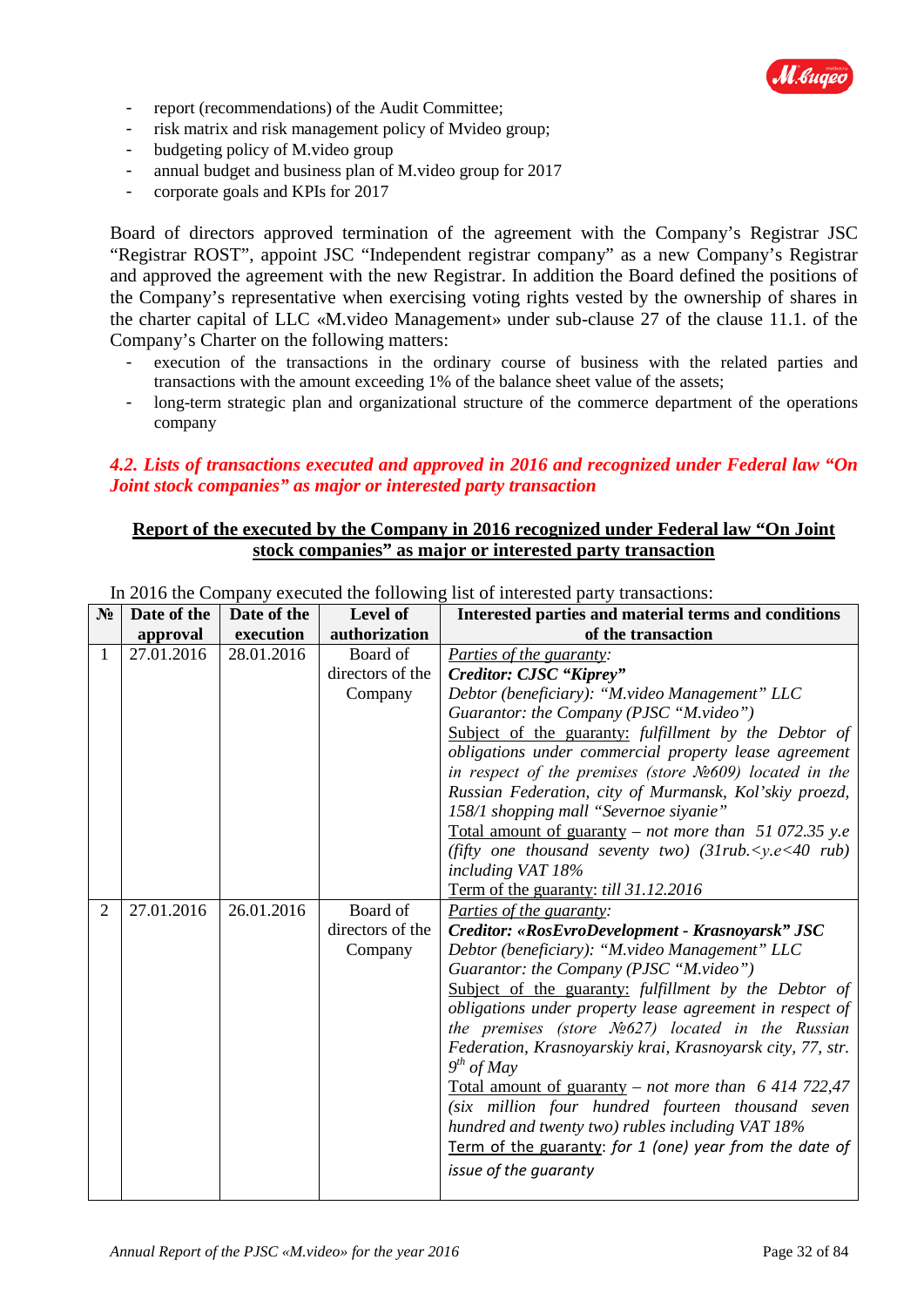

| 3 | 27.01.2016 | 28.01.2016 | Board of         | Parties of the guaranty:                                                                                        |
|---|------------|------------|------------------|-----------------------------------------------------------------------------------------------------------------|
|   |            |            | directors of the | Creditor: «Directoriya" LLC                                                                                     |
|   |            |            | Company          | Debtor (beneficiary): "M.video Management" LLC                                                                  |
|   |            |            |                  | Guarantor: the Company (PJSC "M.video")                                                                         |
|   |            |            |                  | Subject of the guaranty: fulfillment by the Debtor of                                                           |
|   |            |            |                  | obligations under the property lease agreement in respect                                                       |
|   |            |            |                  | of the premises (store $N2637$ ) located in the Russian                                                         |
|   |            |            |                  | Federation, Nizhegorodskaya oblast' Nizhniy Novgorod,                                                           |
|   |            |            |                  | Sovetskiy district, 5, Sovetskaya sq.                                                                           |
|   |            |            |                  | Total amount of guaranty – not more than 55 313.90 fifty<br>five thousand three hundred and thirteen 90/100) US |
|   |            |            |                  | dollars (where $1\$ is equal to 36.00 rubles) including VAT                                                     |
|   |            |            |                  | 18%                                                                                                             |
|   | 27.01.2016 | 26.01.2016 | Board of         | Term of the guaranty: <i>till 10.11.2025</i>                                                                    |
| 4 |            |            | directors of the | Parties of the guaranty:<br>Creditor: "UK Izumrudniy gorod" Ltd.                                                |
|   |            |            | Company          | Debtor (beneficiary): "M.video Management" LLC                                                                  |
|   |            |            |                  | Guarantor: the Company (PJSC "M.video")                                                                         |
|   |            |            |                  | Subject of the guaranty: fulfillment by the Debtor of                                                           |
|   |            |            |                  | obligations under the property lease agreement in respect                                                       |
|   |            |            |                  | of the premises (store $N_2$ 642) located in the Russian                                                        |
|   |            |            |                  | Federation, Tomskaya oblast', Tomsk city, Komsomol'sky                                                          |
|   |            |            |                  | propekt 13B                                                                                                     |
|   |            |            |                  | Total amount of guaranty – not more than $1\,104\,783,00$                                                       |
|   |            |            |                  | (one million one hundred and four<br>thousand seven                                                             |
|   |            |            |                  | hundred and eighty three) rubles including VAT 18%                                                              |
|   |            |            |                  | Term of the guaranty: for $1$ (one) year from the date of                                                       |
|   |            |            |                  | <i>issue of the guaranty</i>                                                                                    |
| 5 | 09.03.2016 | 31.03.2016 | Board of         | Parties of the guaranty:                                                                                        |
|   |            |            | directors of the | Creditor: "Slavel" LLC                                                                                          |
|   |            |            | Company          | Debtor (beneficiary): "M.video Management" LLC                                                                  |
|   |            |            |                  | Guarantor: the Company (PJSC "M.video")                                                                         |
|   |            |            |                  | Subject of the guaranty: fulfillment by the Debtor of                                                           |
|   |            |            |                  | obligations under long-term sub-lease agreement No01-                                                           |
|   |            |            |                  | 1705/09-2015 dated 07.10.2015 in respect of the                                                                 |
|   |            |            |                  | premises (store 343) located in Russia, Zabaikal'skiy                                                           |
|   |            |            |                  | kray, Zita city, Central administrative district, 10 Shilova<br>street                                          |
|   |            |            |                  | Total amount of guaranty – not more than $1 550 000$ (one                                                       |
|   |            |            |                  | million five hundred and fifty thousand)<br>rubles VAT                                                          |
|   |            |            |                  | included                                                                                                        |
|   |            |            |                  | Term of the guaranty: for 1 (one) year from the date of                                                         |
|   |            |            |                  | issue of the guaranty                                                                                           |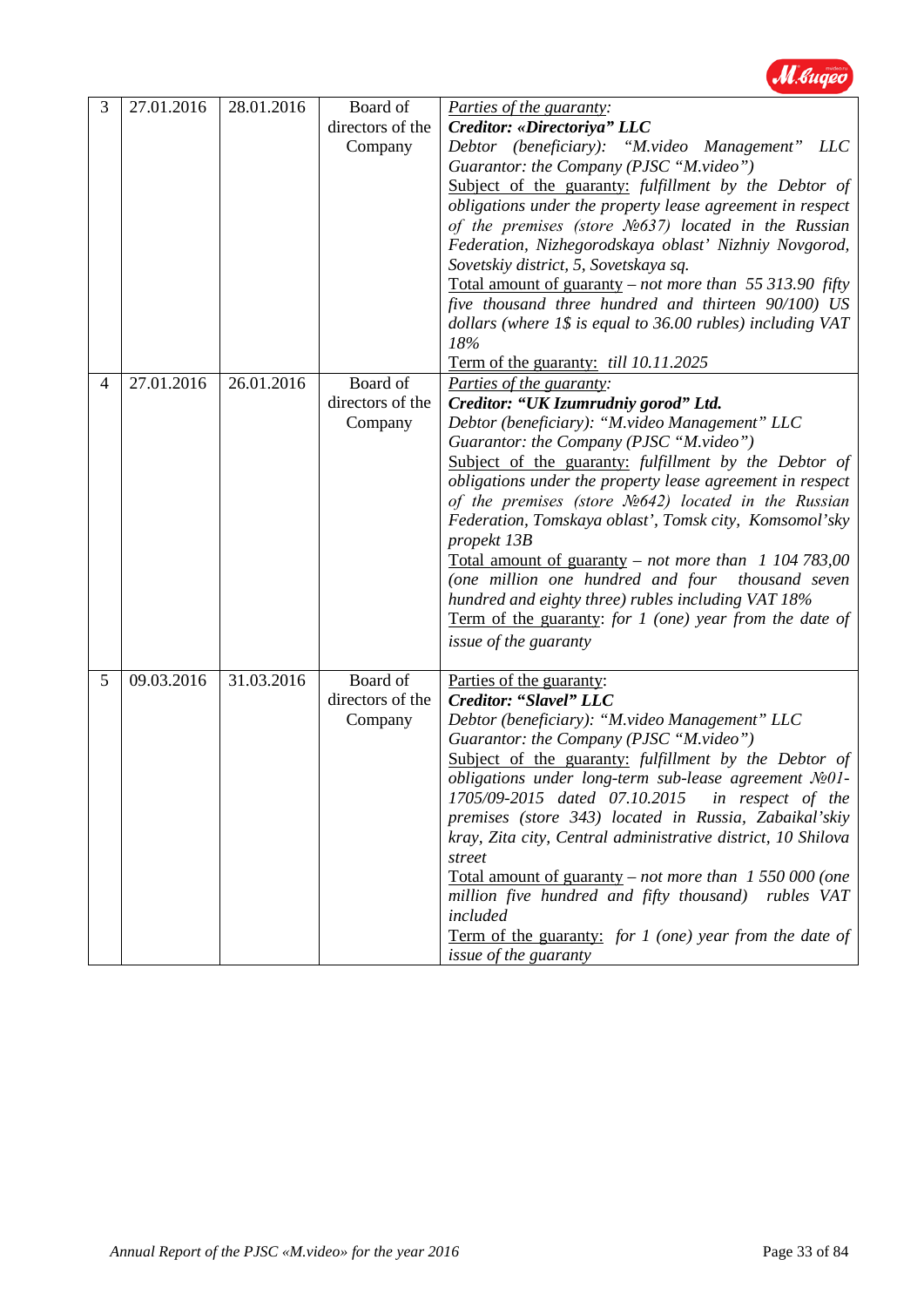

| 6 | 23.03.2016 | 20.04.2016 | Board of<br>directors of the<br>Company | Parties of the guaranty:<br>Creditor: "Rev'era" LLC<br>Principal (beneficiary): "M.video Management" LLC<br>Guarantor: the Company (PJSC "M.video")<br>Subject of the guaranty: fulfillment by the Principal of<br>obligations under lease agreement in respect of the<br>premises (store 719) located in Russia, Moscow, Str.<br>Avtozavodskaya, premises 16-18<br>Total amount of guaranty – not more than $3767936,67$<br>rubles VAT included<br>Term of the guaranty: from April 15, 2016 to April 15,<br>2026                                                                                                                                                 |
|---|------------|------------|-----------------------------------------|--------------------------------------------------------------------------------------------------------------------------------------------------------------------------------------------------------------------------------------------------------------------------------------------------------------------------------------------------------------------------------------------------------------------------------------------------------------------------------------------------------------------------------------------------------------------------------------------------------------------------------------------------------------------|
| 7 | 20.05.2016 | 31.05.2016 | Board of<br>directors of the<br>Company | Parties of the guaranty:<br>Creditor: "Sigma" LLC<br>Principal (beneficiary): "M.video Management" LLC<br>Guarantor: the Company (PJSC "M.video")<br>Subject of the guaranty: fulfillment by the Principal of<br>obligations under lease agreement in respect of the<br>premises (store 631) located in Russia, Izhevsk, Str.<br>Avtozavodskaya, premises 2a<br>Total amount of guaranty - not more than 252 000.00<br>(two hundred and fifty two thousand) rubles including<br>VAT 18%.<br>Term of the guaranty: 1 year from the date of issue                                                                                                                    |
| 8 | 23.06.2016 | 01.07.2016 | Board of<br>directors of the<br>Company | Parties of the guaranty:<br>Creditor: "Reviera" LLC<br>Debtor (beneficiary): "M.video Management" LLC<br>Guarantor: the Company (PJSC "M.video")<br>Subject of the guaranty: fulfillment by the Debtor of<br>obligations under preliminary lease agreement NoC-001<br>dated 17.06.2015 in respect of the premises (store 719<br>Shopping Center Reviera) located in Russia, Moscow, 18<br>Avtozavodskaya street<br>Total amount of guaranty – not more than $\beta$ 789 000,00<br>rubles VAT included<br>Term of the guaranty:<br>1 (one) year $(01.07.2016 -$<br>30.06.2017)                                                                                      |
| 9 | 23.06.2016 | 27.06.2016 | Board of<br>directors of the<br>Company | Parties of the guaranty:<br><b>Creditor: "Kostromainvest" LLC</b><br>Debtor (beneficiary): "M.video Management" LLC<br>Guarantor: the Company (PJSC "M.video")<br>Subject of the guaranty: fulfillment by the Debtor of<br>obligations under lease agreement No5 dated 12.09.2008<br>in respect of the premises (store 204 Shopping center<br>Kollazh) located in Russia, Kostromskaya rehision,<br>Karavaevo village, 1, Krasnosel'skoe shosse<br>Total amount of guaranty – not more than 54 833,24 US<br>dollars (or equivalent in rubles at the rate of the central<br>bank) VAT included<br>Term of the guaranty: $1$ (one) year (01.07.2016 -<br>30.06.2017) |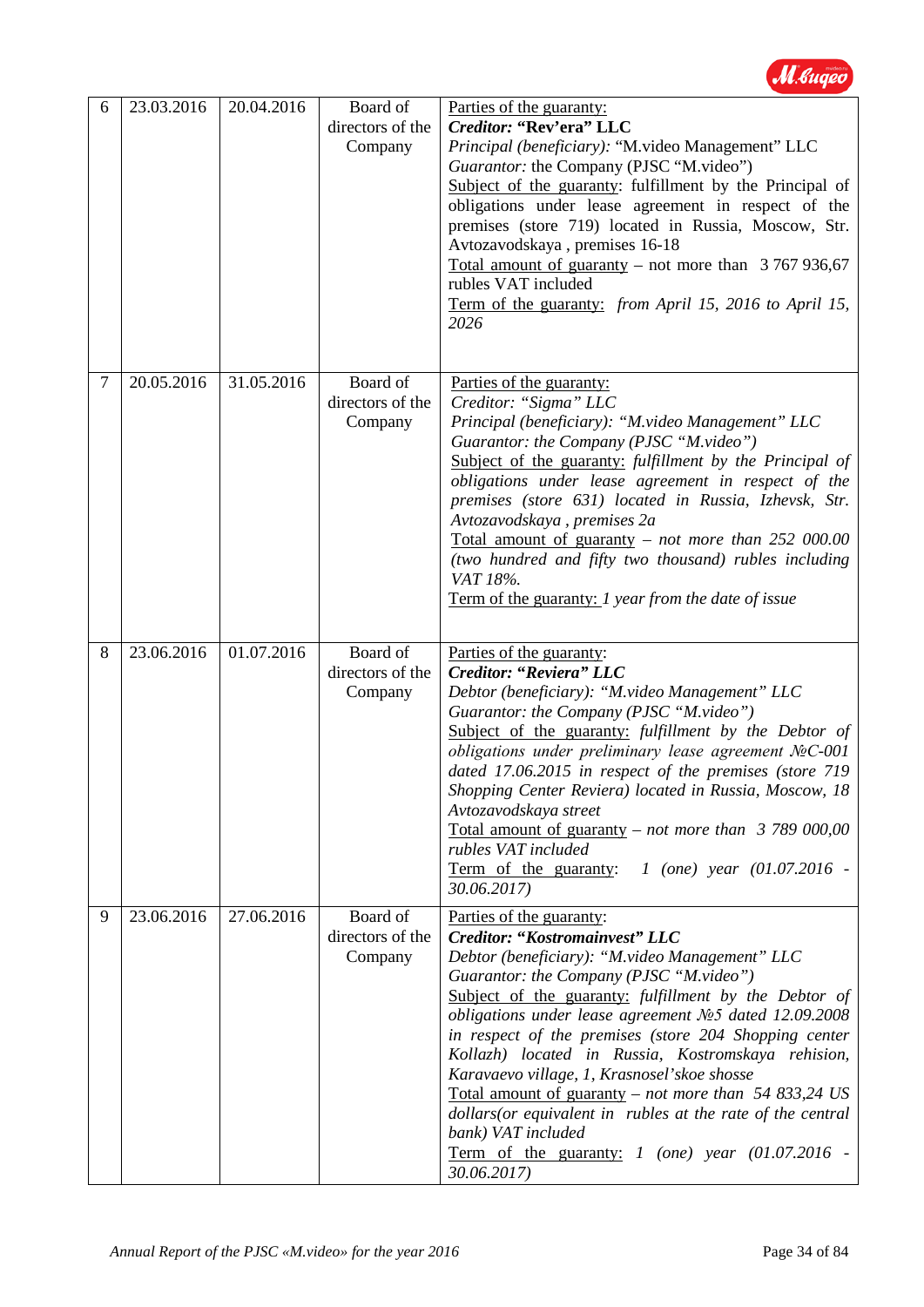

| 1<br>$\overline{0}$<br>1 | 23.06.2016<br>23.06.2016 | 15.03.2016<br>12.07.2016 | Board of<br>directors of the<br>Company<br>Board of | Parties of the guaranty:<br>Creditor: "NORDINVEST" LLC<br>Principle (beneficiary): "M.video Management" LLC<br>Guarantor: the Company (PJSC "M.video")<br>Subject of the guaranty: fulfillment by the Principle of<br>obligations under preliminary lease agreement dated<br>04.06.2015 in respect of the premises (store 366,<br>Shopping center Marmelad) located in Russia, Velikiy<br>Novgorod, Str. Lomonosova, build. 29<br>Total amount of guaranty – not more than $2\,198\,790,00$<br>rubles VAT included<br>Term of the guaranty: $1$ (one) year ((01.07.2016 -<br>30.06.2017)<br>Parties of the guaranty: |
|--------------------------|--------------------------|--------------------------|-----------------------------------------------------|----------------------------------------------------------------------------------------------------------------------------------------------------------------------------------------------------------------------------------------------------------------------------------------------------------------------------------------------------------------------------------------------------------------------------------------------------------------------------------------------------------------------------------------------------------------------------------------------------------------------|
| 1                        |                          |                          | directors of the<br>Company                         | Creditor: "Ugra-Stroy" LLC<br>Principle (beneficiary): "M.video Management" LLC<br>Guarantor: the Company (PJSC "M.video")<br>Subject of the guaranty: fulfillment by the Principle of<br>obligations under long-term lease agreement $N_2O1$ -<br>0764/05-2016 dated 24.05.2016 in respect of the premises<br>(store 345) located in Russia, Nizhniy Vartovsk, 17,<br>Kuzovatkina street<br><u>Total amount of guaranty</u> – not more than 1 555 440<br>rubles VAT included<br>Term of the guaranty: $1$ (one) year (01.07.2016 -<br>30.06.2017)                                                                   |
| 1<br>2                   | 23.06.2016               | 30.06.2016               | Board of<br>directors of the<br>Company             | Parties of the guaranty:<br>Creditor: "Integral" LLC<br>Principle (beneficiary): "M.video Management" LLC<br>Guarantor: the Company (PJSC "M.video")<br>Subject of the guaranty: fulfillment by the Principle of<br>obligations under preliminary lease agreement $N23$ A/Y<br>dated 30.06.2014 in respect of the premises (store 634)<br>located in Russia, Astrakhanskaya region, Atrakhan',<br>Sovetsky district, Aeroportovskoe shosse<br><u>Total amount of guaranty</u> – not more than $155 032$ US<br>dollars VAT included<br>Term of the guaranty: 1 (one) year $(24.07.2016 -$<br>23.07.2017)              |
| 1<br>3                   | 23.06.2016               | 19.07.2016               | Board of<br>directors of the<br>Company             | Parties of the guaranty:<br>Creditor: "Novostroy" LLC<br>Principle (beneficiary): "M.video Management" LLC<br>Guarantor: the Company (PJSC "M.video")<br>Subject of the guaranty: fulfillment by the Principle of<br>obligations under preliminary lease agreement NoNo 0017-<br>$HBC-2014-\Pi\BoxA dated 25.06.2014 in respect of the$<br>premises (store 402) located in Russia, Kemerovskaya<br>region, Novokuznetsk, Central district, Street Doz                                                                                                                                                                |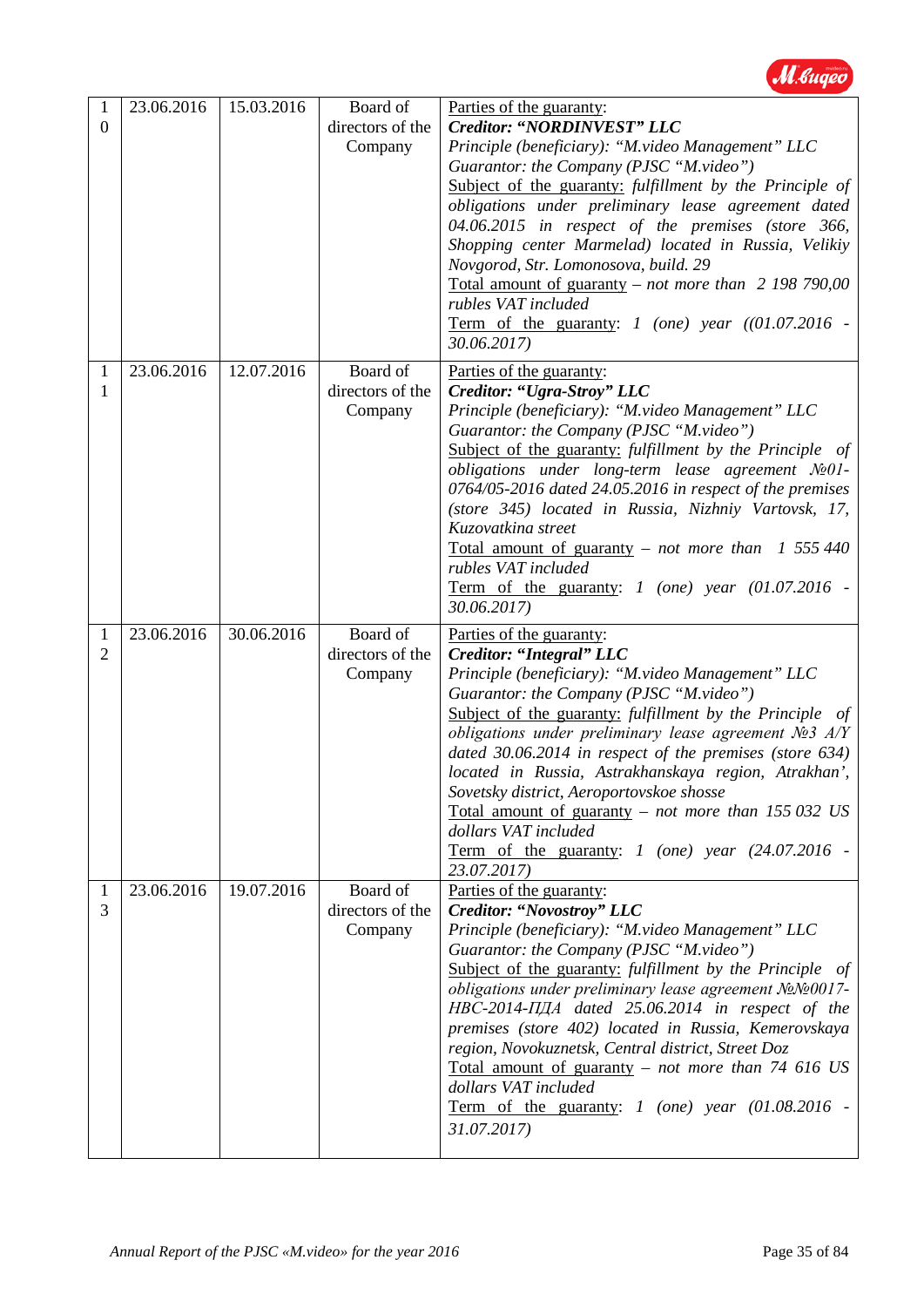

| Assignor - "M.video Management" LLC<br>directors of the<br>4<br>Assignee - PJSC "M.video"<br>Company<br>Subject of the Agreement: Assignor subject to the consent<br>of Oracle East central Europe Limited - rights holder and<br>JSC "SoftLine Trade" – Supplier assigns (transfers) and<br>the Assignee accepts all rights and obligations in respect<br>of nonexclusive licenses on the rights holder product<br>Siebel Loyalty Engine Standard Edition, CSI 19557538, in<br>the number of 15 licenses, license type 100K Member<br>Records - Licenses, purchased by the Assignor under<br>contract 01-0108/01-2013 executed on 30/01/2014 with<br>the Supplier.<br><u>Price of the Agreement</u> $-$ <i>for the transfer of all rights and</i><br>obligations in respect of the Licenses, the Assignee pays to<br>the Assignor the remuneration in the amount of<br>depreciated value of 4583 900,74 (four million five<br>hundred and eighty three thousand nine hundred)<br>rubles and 74 kopeeks including VAT. All rights and<br>obligations vest to the Assignee from the date of signing of<br>the acceptance act in respect of the Licenses.<br>Validity term of the exclusivity right of Licenses - 70<br>years from the date of release<br>09.08.2016<br>12.07.2016<br>Board of<br>Parties of the guaranty:<br>1<br>5<br>directors of the<br>Creditor: "Sportmaster" LLC<br>Debtor (beneficiary): "M.video Management" LLC<br>Company<br>Guarantor: the Company (PJSC "M.video")<br>Subject of the guaranty: fulfillment by the Debtor of<br>obligations under long-term sub-lease<br>agreement<br>$N_2B/ICA/2$ dated 09.09.2010 regarding the premises in<br>respect of the premises located in Russia, Volgogradskaya<br>oblast', Volgograd city, 105a, Universitetskiy proezd<br>Total amount of guaranty – not more than $2835000$<br>rubles VAT included<br><b>Term of the guaranty:</b> for 1 (one) year<br>09.08.2016<br>12.07.2016<br>Board of<br>Parties of the guaranty:<br>1<br>directors of the<br>Creditor: "Sportmaster" LLC<br>6<br>Debtor (beneficiary): "M.video Management" LLC<br>Company<br>Guarantor: the Company (PJSC "M.video")<br>Subject of the guaranty: fulfillment by the Debtor of<br>obligations under long-term sub-lease agreement NoH-<br>$03/\text{TCA}/15$ dated 01.03.2015 in respect of the premises<br>located in Russia, Novosibirskaya oblast', Novosibirsk<br>city, 17/1, Shevchenko street<br>Total amount of guaranty $-$ not more than<br>1 800 000<br>rubles VAT included | 1 | 23.06.2016 | 23.06.2016 | Board of | Parties of the Agreement:                                      |
|--------------------------------------------------------------------------------------------------------------------------------------------------------------------------------------------------------------------------------------------------------------------------------------------------------------------------------------------------------------------------------------------------------------------------------------------------------------------------------------------------------------------------------------------------------------------------------------------------------------------------------------------------------------------------------------------------------------------------------------------------------------------------------------------------------------------------------------------------------------------------------------------------------------------------------------------------------------------------------------------------------------------------------------------------------------------------------------------------------------------------------------------------------------------------------------------------------------------------------------------------------------------------------------------------------------------------------------------------------------------------------------------------------------------------------------------------------------------------------------------------------------------------------------------------------------------------------------------------------------------------------------------------------------------------------------------------------------------------------------------------------------------------------------------------------------------------------------------------------------------------------------------------------------------------------------------------------------------------------------------------------------------------------------------------------------------------------------------------------------------------------------------------------------------------------------------------------------------------------------------------------------------------------------------------------------------------------------------------------------------------------------------------------------------------------------------------------------------------------------------------------------------------------------|---|------------|------------|----------|----------------------------------------------------------------|
|                                                                                                                                                                                                                                                                                                                                                                                                                                                                                                                                                                                                                                                                                                                                                                                                                                                                                                                                                                                                                                                                                                                                                                                                                                                                                                                                                                                                                                                                                                                                                                                                                                                                                                                                                                                                                                                                                                                                                                                                                                                                                                                                                                                                                                                                                                                                                                                                                                                                                                                                      |   |            |            |          |                                                                |
|                                                                                                                                                                                                                                                                                                                                                                                                                                                                                                                                                                                                                                                                                                                                                                                                                                                                                                                                                                                                                                                                                                                                                                                                                                                                                                                                                                                                                                                                                                                                                                                                                                                                                                                                                                                                                                                                                                                                                                                                                                                                                                                                                                                                                                                                                                                                                                                                                                                                                                                                      |   |            |            |          |                                                                |
|                                                                                                                                                                                                                                                                                                                                                                                                                                                                                                                                                                                                                                                                                                                                                                                                                                                                                                                                                                                                                                                                                                                                                                                                                                                                                                                                                                                                                                                                                                                                                                                                                                                                                                                                                                                                                                                                                                                                                                                                                                                                                                                                                                                                                                                                                                                                                                                                                                                                                                                                      |   |            |            |          |                                                                |
|                                                                                                                                                                                                                                                                                                                                                                                                                                                                                                                                                                                                                                                                                                                                                                                                                                                                                                                                                                                                                                                                                                                                                                                                                                                                                                                                                                                                                                                                                                                                                                                                                                                                                                                                                                                                                                                                                                                                                                                                                                                                                                                                                                                                                                                                                                                                                                                                                                                                                                                                      |   |            |            |          |                                                                |
|                                                                                                                                                                                                                                                                                                                                                                                                                                                                                                                                                                                                                                                                                                                                                                                                                                                                                                                                                                                                                                                                                                                                                                                                                                                                                                                                                                                                                                                                                                                                                                                                                                                                                                                                                                                                                                                                                                                                                                                                                                                                                                                                                                                                                                                                                                                                                                                                                                                                                                                                      |   |            |            |          |                                                                |
|                                                                                                                                                                                                                                                                                                                                                                                                                                                                                                                                                                                                                                                                                                                                                                                                                                                                                                                                                                                                                                                                                                                                                                                                                                                                                                                                                                                                                                                                                                                                                                                                                                                                                                                                                                                                                                                                                                                                                                                                                                                                                                                                                                                                                                                                                                                                                                                                                                                                                                                                      |   |            |            |          |                                                                |
|                                                                                                                                                                                                                                                                                                                                                                                                                                                                                                                                                                                                                                                                                                                                                                                                                                                                                                                                                                                                                                                                                                                                                                                                                                                                                                                                                                                                                                                                                                                                                                                                                                                                                                                                                                                                                                                                                                                                                                                                                                                                                                                                                                                                                                                                                                                                                                                                                                                                                                                                      |   |            |            |          |                                                                |
|                                                                                                                                                                                                                                                                                                                                                                                                                                                                                                                                                                                                                                                                                                                                                                                                                                                                                                                                                                                                                                                                                                                                                                                                                                                                                                                                                                                                                                                                                                                                                                                                                                                                                                                                                                                                                                                                                                                                                                                                                                                                                                                                                                                                                                                                                                                                                                                                                                                                                                                                      |   |            |            |          |                                                                |
|                                                                                                                                                                                                                                                                                                                                                                                                                                                                                                                                                                                                                                                                                                                                                                                                                                                                                                                                                                                                                                                                                                                                                                                                                                                                                                                                                                                                                                                                                                                                                                                                                                                                                                                                                                                                                                                                                                                                                                                                                                                                                                                                                                                                                                                                                                                                                                                                                                                                                                                                      |   |            |            |          |                                                                |
|                                                                                                                                                                                                                                                                                                                                                                                                                                                                                                                                                                                                                                                                                                                                                                                                                                                                                                                                                                                                                                                                                                                                                                                                                                                                                                                                                                                                                                                                                                                                                                                                                                                                                                                                                                                                                                                                                                                                                                                                                                                                                                                                                                                                                                                                                                                                                                                                                                                                                                                                      |   |            |            |          |                                                                |
|                                                                                                                                                                                                                                                                                                                                                                                                                                                                                                                                                                                                                                                                                                                                                                                                                                                                                                                                                                                                                                                                                                                                                                                                                                                                                                                                                                                                                                                                                                                                                                                                                                                                                                                                                                                                                                                                                                                                                                                                                                                                                                                                                                                                                                                                                                                                                                                                                                                                                                                                      |   |            |            |          |                                                                |
|                                                                                                                                                                                                                                                                                                                                                                                                                                                                                                                                                                                                                                                                                                                                                                                                                                                                                                                                                                                                                                                                                                                                                                                                                                                                                                                                                                                                                                                                                                                                                                                                                                                                                                                                                                                                                                                                                                                                                                                                                                                                                                                                                                                                                                                                                                                                                                                                                                                                                                                                      |   |            |            |          |                                                                |
|                                                                                                                                                                                                                                                                                                                                                                                                                                                                                                                                                                                                                                                                                                                                                                                                                                                                                                                                                                                                                                                                                                                                                                                                                                                                                                                                                                                                                                                                                                                                                                                                                                                                                                                                                                                                                                                                                                                                                                                                                                                                                                                                                                                                                                                                                                                                                                                                                                                                                                                                      |   |            |            |          |                                                                |
|                                                                                                                                                                                                                                                                                                                                                                                                                                                                                                                                                                                                                                                                                                                                                                                                                                                                                                                                                                                                                                                                                                                                                                                                                                                                                                                                                                                                                                                                                                                                                                                                                                                                                                                                                                                                                                                                                                                                                                                                                                                                                                                                                                                                                                                                                                                                                                                                                                                                                                                                      |   |            |            |          |                                                                |
|                                                                                                                                                                                                                                                                                                                                                                                                                                                                                                                                                                                                                                                                                                                                                                                                                                                                                                                                                                                                                                                                                                                                                                                                                                                                                                                                                                                                                                                                                                                                                                                                                                                                                                                                                                                                                                                                                                                                                                                                                                                                                                                                                                                                                                                                                                                                                                                                                                                                                                                                      |   |            |            |          |                                                                |
|                                                                                                                                                                                                                                                                                                                                                                                                                                                                                                                                                                                                                                                                                                                                                                                                                                                                                                                                                                                                                                                                                                                                                                                                                                                                                                                                                                                                                                                                                                                                                                                                                                                                                                                                                                                                                                                                                                                                                                                                                                                                                                                                                                                                                                                                                                                                                                                                                                                                                                                                      |   |            |            |          |                                                                |
|                                                                                                                                                                                                                                                                                                                                                                                                                                                                                                                                                                                                                                                                                                                                                                                                                                                                                                                                                                                                                                                                                                                                                                                                                                                                                                                                                                                                                                                                                                                                                                                                                                                                                                                                                                                                                                                                                                                                                                                                                                                                                                                                                                                                                                                                                                                                                                                                                                                                                                                                      |   |            |            |          |                                                                |
|                                                                                                                                                                                                                                                                                                                                                                                                                                                                                                                                                                                                                                                                                                                                                                                                                                                                                                                                                                                                                                                                                                                                                                                                                                                                                                                                                                                                                                                                                                                                                                                                                                                                                                                                                                                                                                                                                                                                                                                                                                                                                                                                                                                                                                                                                                                                                                                                                                                                                                                                      |   |            |            |          |                                                                |
|                                                                                                                                                                                                                                                                                                                                                                                                                                                                                                                                                                                                                                                                                                                                                                                                                                                                                                                                                                                                                                                                                                                                                                                                                                                                                                                                                                                                                                                                                                                                                                                                                                                                                                                                                                                                                                                                                                                                                                                                                                                                                                                                                                                                                                                                                                                                                                                                                                                                                                                                      |   |            |            |          |                                                                |
|                                                                                                                                                                                                                                                                                                                                                                                                                                                                                                                                                                                                                                                                                                                                                                                                                                                                                                                                                                                                                                                                                                                                                                                                                                                                                                                                                                                                                                                                                                                                                                                                                                                                                                                                                                                                                                                                                                                                                                                                                                                                                                                                                                                                                                                                                                                                                                                                                                                                                                                                      |   |            |            |          |                                                                |
|                                                                                                                                                                                                                                                                                                                                                                                                                                                                                                                                                                                                                                                                                                                                                                                                                                                                                                                                                                                                                                                                                                                                                                                                                                                                                                                                                                                                                                                                                                                                                                                                                                                                                                                                                                                                                                                                                                                                                                                                                                                                                                                                                                                                                                                                                                                                                                                                                                                                                                                                      |   |            |            |          |                                                                |
|                                                                                                                                                                                                                                                                                                                                                                                                                                                                                                                                                                                                                                                                                                                                                                                                                                                                                                                                                                                                                                                                                                                                                                                                                                                                                                                                                                                                                                                                                                                                                                                                                                                                                                                                                                                                                                                                                                                                                                                                                                                                                                                                                                                                                                                                                                                                                                                                                                                                                                                                      |   |            |            |          |                                                                |
|                                                                                                                                                                                                                                                                                                                                                                                                                                                                                                                                                                                                                                                                                                                                                                                                                                                                                                                                                                                                                                                                                                                                                                                                                                                                                                                                                                                                                                                                                                                                                                                                                                                                                                                                                                                                                                                                                                                                                                                                                                                                                                                                                                                                                                                                                                                                                                                                                                                                                                                                      |   |            |            |          |                                                                |
|                                                                                                                                                                                                                                                                                                                                                                                                                                                                                                                                                                                                                                                                                                                                                                                                                                                                                                                                                                                                                                                                                                                                                                                                                                                                                                                                                                                                                                                                                                                                                                                                                                                                                                                                                                                                                                                                                                                                                                                                                                                                                                                                                                                                                                                                                                                                                                                                                                                                                                                                      |   |            |            |          |                                                                |
|                                                                                                                                                                                                                                                                                                                                                                                                                                                                                                                                                                                                                                                                                                                                                                                                                                                                                                                                                                                                                                                                                                                                                                                                                                                                                                                                                                                                                                                                                                                                                                                                                                                                                                                                                                                                                                                                                                                                                                                                                                                                                                                                                                                                                                                                                                                                                                                                                                                                                                                                      |   |            |            |          |                                                                |
|                                                                                                                                                                                                                                                                                                                                                                                                                                                                                                                                                                                                                                                                                                                                                                                                                                                                                                                                                                                                                                                                                                                                                                                                                                                                                                                                                                                                                                                                                                                                                                                                                                                                                                                                                                                                                                                                                                                                                                                                                                                                                                                                                                                                                                                                                                                                                                                                                                                                                                                                      |   |            |            |          |                                                                |
|                                                                                                                                                                                                                                                                                                                                                                                                                                                                                                                                                                                                                                                                                                                                                                                                                                                                                                                                                                                                                                                                                                                                                                                                                                                                                                                                                                                                                                                                                                                                                                                                                                                                                                                                                                                                                                                                                                                                                                                                                                                                                                                                                                                                                                                                                                                                                                                                                                                                                                                                      |   |            |            |          |                                                                |
|                                                                                                                                                                                                                                                                                                                                                                                                                                                                                                                                                                                                                                                                                                                                                                                                                                                                                                                                                                                                                                                                                                                                                                                                                                                                                                                                                                                                                                                                                                                                                                                                                                                                                                                                                                                                                                                                                                                                                                                                                                                                                                                                                                                                                                                                                                                                                                                                                                                                                                                                      |   |            |            |          |                                                                |
|                                                                                                                                                                                                                                                                                                                                                                                                                                                                                                                                                                                                                                                                                                                                                                                                                                                                                                                                                                                                                                                                                                                                                                                                                                                                                                                                                                                                                                                                                                                                                                                                                                                                                                                                                                                                                                                                                                                                                                                                                                                                                                                                                                                                                                                                                                                                                                                                                                                                                                                                      |   |            |            |          |                                                                |
|                                                                                                                                                                                                                                                                                                                                                                                                                                                                                                                                                                                                                                                                                                                                                                                                                                                                                                                                                                                                                                                                                                                                                                                                                                                                                                                                                                                                                                                                                                                                                                                                                                                                                                                                                                                                                                                                                                                                                                                                                                                                                                                                                                                                                                                                                                                                                                                                                                                                                                                                      |   |            |            |          |                                                                |
|                                                                                                                                                                                                                                                                                                                                                                                                                                                                                                                                                                                                                                                                                                                                                                                                                                                                                                                                                                                                                                                                                                                                                                                                                                                                                                                                                                                                                                                                                                                                                                                                                                                                                                                                                                                                                                                                                                                                                                                                                                                                                                                                                                                                                                                                                                                                                                                                                                                                                                                                      |   |            |            |          |                                                                |
|                                                                                                                                                                                                                                                                                                                                                                                                                                                                                                                                                                                                                                                                                                                                                                                                                                                                                                                                                                                                                                                                                                                                                                                                                                                                                                                                                                                                                                                                                                                                                                                                                                                                                                                                                                                                                                                                                                                                                                                                                                                                                                                                                                                                                                                                                                                                                                                                                                                                                                                                      |   |            |            |          |                                                                |
|                                                                                                                                                                                                                                                                                                                                                                                                                                                                                                                                                                                                                                                                                                                                                                                                                                                                                                                                                                                                                                                                                                                                                                                                                                                                                                                                                                                                                                                                                                                                                                                                                                                                                                                                                                                                                                                                                                                                                                                                                                                                                                                                                                                                                                                                                                                                                                                                                                                                                                                                      |   |            |            |          |                                                                |
|                                                                                                                                                                                                                                                                                                                                                                                                                                                                                                                                                                                                                                                                                                                                                                                                                                                                                                                                                                                                                                                                                                                                                                                                                                                                                                                                                                                                                                                                                                                                                                                                                                                                                                                                                                                                                                                                                                                                                                                                                                                                                                                                                                                                                                                                                                                                                                                                                                                                                                                                      |   |            |            |          |                                                                |
|                                                                                                                                                                                                                                                                                                                                                                                                                                                                                                                                                                                                                                                                                                                                                                                                                                                                                                                                                                                                                                                                                                                                                                                                                                                                                                                                                                                                                                                                                                                                                                                                                                                                                                                                                                                                                                                                                                                                                                                                                                                                                                                                                                                                                                                                                                                                                                                                                                                                                                                                      |   |            |            |          |                                                                |
|                                                                                                                                                                                                                                                                                                                                                                                                                                                                                                                                                                                                                                                                                                                                                                                                                                                                                                                                                                                                                                                                                                                                                                                                                                                                                                                                                                                                                                                                                                                                                                                                                                                                                                                                                                                                                                                                                                                                                                                                                                                                                                                                                                                                                                                                                                                                                                                                                                                                                                                                      |   |            |            |          |                                                                |
|                                                                                                                                                                                                                                                                                                                                                                                                                                                                                                                                                                                                                                                                                                                                                                                                                                                                                                                                                                                                                                                                                                                                                                                                                                                                                                                                                                                                                                                                                                                                                                                                                                                                                                                                                                                                                                                                                                                                                                                                                                                                                                                                                                                                                                                                                                                                                                                                                                                                                                                                      |   |            |            |          |                                                                |
|                                                                                                                                                                                                                                                                                                                                                                                                                                                                                                                                                                                                                                                                                                                                                                                                                                                                                                                                                                                                                                                                                                                                                                                                                                                                                                                                                                                                                                                                                                                                                                                                                                                                                                                                                                                                                                                                                                                                                                                                                                                                                                                                                                                                                                                                                                                                                                                                                                                                                                                                      |   |            |            |          |                                                                |
|                                                                                                                                                                                                                                                                                                                                                                                                                                                                                                                                                                                                                                                                                                                                                                                                                                                                                                                                                                                                                                                                                                                                                                                                                                                                                                                                                                                                                                                                                                                                                                                                                                                                                                                                                                                                                                                                                                                                                                                                                                                                                                                                                                                                                                                                                                                                                                                                                                                                                                                                      |   |            |            |          |                                                                |
|                                                                                                                                                                                                                                                                                                                                                                                                                                                                                                                                                                                                                                                                                                                                                                                                                                                                                                                                                                                                                                                                                                                                                                                                                                                                                                                                                                                                                                                                                                                                                                                                                                                                                                                                                                                                                                                                                                                                                                                                                                                                                                                                                                                                                                                                                                                                                                                                                                                                                                                                      |   |            |            |          |                                                                |
|                                                                                                                                                                                                                                                                                                                                                                                                                                                                                                                                                                                                                                                                                                                                                                                                                                                                                                                                                                                                                                                                                                                                                                                                                                                                                                                                                                                                                                                                                                                                                                                                                                                                                                                                                                                                                                                                                                                                                                                                                                                                                                                                                                                                                                                                                                                                                                                                                                                                                                                                      |   |            |            |          |                                                                |
|                                                                                                                                                                                                                                                                                                                                                                                                                                                                                                                                                                                                                                                                                                                                                                                                                                                                                                                                                                                                                                                                                                                                                                                                                                                                                                                                                                                                                                                                                                                                                                                                                                                                                                                                                                                                                                                                                                                                                                                                                                                                                                                                                                                                                                                                                                                                                                                                                                                                                                                                      |   |            |            |          |                                                                |
|                                                                                                                                                                                                                                                                                                                                                                                                                                                                                                                                                                                                                                                                                                                                                                                                                                                                                                                                                                                                                                                                                                                                                                                                                                                                                                                                                                                                                                                                                                                                                                                                                                                                                                                                                                                                                                                                                                                                                                                                                                                                                                                                                                                                                                                                                                                                                                                                                                                                                                                                      |   |            |            |          |                                                                |
|                                                                                                                                                                                                                                                                                                                                                                                                                                                                                                                                                                                                                                                                                                                                                                                                                                                                                                                                                                                                                                                                                                                                                                                                                                                                                                                                                                                                                                                                                                                                                                                                                                                                                                                                                                                                                                                                                                                                                                                                                                                                                                                                                                                                                                                                                                                                                                                                                                                                                                                                      |   |            |            |          |                                                                |
|                                                                                                                                                                                                                                                                                                                                                                                                                                                                                                                                                                                                                                                                                                                                                                                                                                                                                                                                                                                                                                                                                                                                                                                                                                                                                                                                                                                                                                                                                                                                                                                                                                                                                                                                                                                                                                                                                                                                                                                                                                                                                                                                                                                                                                                                                                                                                                                                                                                                                                                                      |   |            |            |          |                                                                |
| Term of the guaranty: for $1$ (one) year                                                                                                                                                                                                                                                                                                                                                                                                                                                                                                                                                                                                                                                                                                                                                                                                                                                                                                                                                                                                                                                                                                                                                                                                                                                                                                                                                                                                                                                                                                                                                                                                                                                                                                                                                                                                                                                                                                                                                                                                                                                                                                                                                                                                                                                                                                                                                                                                                                                                                             |   |            |            |          |                                                                |
| 12.07.2016<br>Board of<br>09.08.2016<br>Parties of the guaranty:<br>1                                                                                                                                                                                                                                                                                                                                                                                                                                                                                                                                                                                                                                                                                                                                                                                                                                                                                                                                                                                                                                                                                                                                                                                                                                                                                                                                                                                                                                                                                                                                                                                                                                                                                                                                                                                                                                                                                                                                                                                                                                                                                                                                                                                                                                                                                                                                                                                                                                                                |   |            |            |          |                                                                |
| Creditor: "Sportmaster" LLC<br>7<br>directors of the                                                                                                                                                                                                                                                                                                                                                                                                                                                                                                                                                                                                                                                                                                                                                                                                                                                                                                                                                                                                                                                                                                                                                                                                                                                                                                                                                                                                                                                                                                                                                                                                                                                                                                                                                                                                                                                                                                                                                                                                                                                                                                                                                                                                                                                                                                                                                                                                                                                                                 |   |            |            |          |                                                                |
| Debtor (beneficiary): "M.video Management" LLC<br>Company                                                                                                                                                                                                                                                                                                                                                                                                                                                                                                                                                                                                                                                                                                                                                                                                                                                                                                                                                                                                                                                                                                                                                                                                                                                                                                                                                                                                                                                                                                                                                                                                                                                                                                                                                                                                                                                                                                                                                                                                                                                                                                                                                                                                                                                                                                                                                                                                                                                                            |   |            |            |          |                                                                |
| Guarantor: the Company (PJSC "M.video")                                                                                                                                                                                                                                                                                                                                                                                                                                                                                                                                                                                                                                                                                                                                                                                                                                                                                                                                                                                                                                                                                                                                                                                                                                                                                                                                                                                                                                                                                                                                                                                                                                                                                                                                                                                                                                                                                                                                                                                                                                                                                                                                                                                                                                                                                                                                                                                                                                                                                              |   |            |            |          |                                                                |
| obligations under long-term sub-lease agreement NoII-                                                                                                                                                                                                                                                                                                                                                                                                                                                                                                                                                                                                                                                                                                                                                                                                                                                                                                                                                                                                                                                                                                                                                                                                                                                                                                                                                                                                                                                                                                                                                                                                                                                                                                                                                                                                                                                                                                                                                                                                                                                                                                                                                                                                                                                                                                                                                                                                                                                                                |   |            |            |          | Subject of the guaranty: fulfillment by the Debtor of          |
|                                                                                                                                                                                                                                                                                                                                                                                                                                                                                                                                                                                                                                                                                                                                                                                                                                                                                                                                                                                                                                                                                                                                                                                                                                                                                                                                                                                                                                                                                                                                                                                                                                                                                                                                                                                                                                                                                                                                                                                                                                                                                                                                                                                                                                                                                                                                                                                                                                                                                                                                      |   |            |            |          | $03/\text{TCA}/15$ dated 01.03.2015 in respect of the premises |
|                                                                                                                                                                                                                                                                                                                                                                                                                                                                                                                                                                                                                                                                                                                                                                                                                                                                                                                                                                                                                                                                                                                                                                                                                                                                                                                                                                                                                                                                                                                                                                                                                                                                                                                                                                                                                                                                                                                                                                                                                                                                                                                                                                                                                                                                                                                                                                                                                                                                                                                                      |   |            |            |          | located in Russia, Stavropol'skiy kray, Paytigorsk city,       |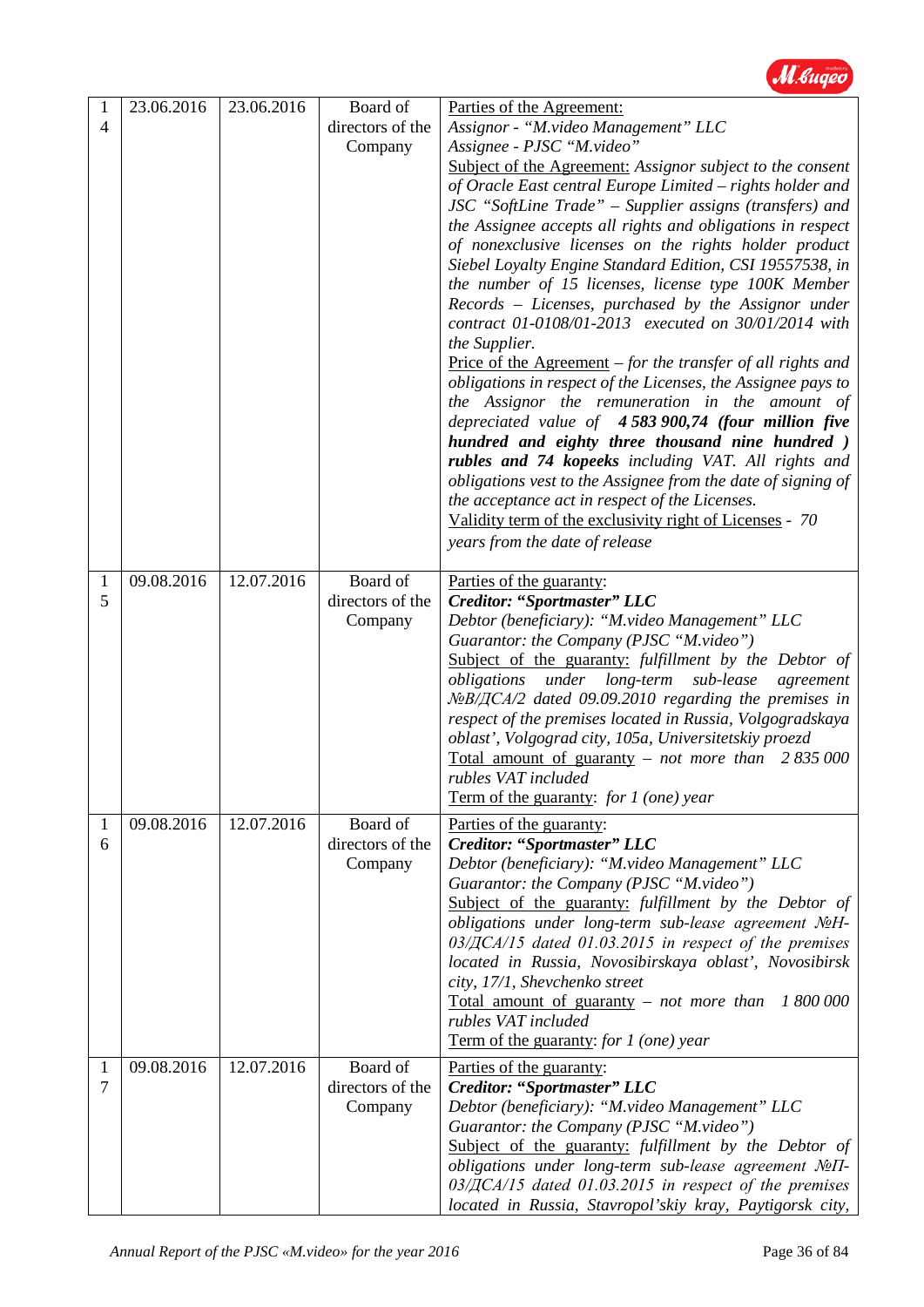

|                |            |            |                  | 45a, Ob'ezdnaya                                                                              |
|----------------|------------|------------|------------------|----------------------------------------------------------------------------------------------|
|                |            |            |                  | Total amount of guaranty – not more than $2\,100\,000$                                       |
|                |            |            |                  | rubles VAT included                                                                          |
|                |            |            |                  | <b>Term of the guaranty:</b> for 1 (one) year                                                |
| 1              | 09.08.2016 | 01.07.2016 | Board of         | Parties of the guaranty:                                                                     |
| 8              |            |            | directors of the | Creditor: "Rodnik" LLC                                                                       |
|                |            |            | Company          | Debtor (beneficiary): "M.video Management" LLC                                               |
|                |            |            |                  | Guarantor: the Company (PJSC "M.video")                                                      |
|                |            |            |                  | Subject of the guaranty: fulfillment by the Debtor of                                        |
|                |            |            |                  | obligations under preliminary lease agreement Nº MBM-P                                       |
|                |            |            |                  | 09/2012 dated 20.09.2012 in respect of the premises                                          |
|                |            |            |                  | (store 278) located in Russia, Chelyabinskaya oblast',<br>Chelyabinks city, Kopeiskoe shosse |
|                |            |            |                  | Total amount of guaranty – not more than $1697981,21$                                        |
|                |            |            |                  | rubles VAT included                                                                          |
|                |            |            |                  | Term of the guaranty: for $1$ (one) year                                                     |
|                |            |            |                  |                                                                                              |
| 1              | 09.08.2016 | 01.07.2016 | Board of         | Parties of the guaranty:                                                                     |
| 9              |            |            | directors of the | Creditor: "Rodnik" LLC                                                                       |
|                |            |            | Company          | Debtor (beneficiary): "M.video Management" LLC                                               |
|                |            |            |                  | Guarantor: the Company (PJSC "M.video")                                                      |
|                |            |            |                  | Subject of the guaranty: fulfillment by the Debtor of                                        |
|                |            |            |                  | obligations under lease agreement Nº206/11 dated                                             |
|                |            |            |                  | $01.02.2012$ in respect of the premises (store 297) located                                  |
|                |            |            |                  | in Russia, Chelyabinskaya oblast', Chelyabinks city,                                         |
|                |            |            |                  | Central district, 203, Truda street                                                          |
|                |            |            |                  | Total amount of guaranty – not more than 2 793 486,50<br>rubles VAT included                 |
|                |            |            |                  | Term of the guaranty: for 1 (one) year                                                       |
|                |            |            |                  |                                                                                              |
| $\overline{2}$ | 09.08.2016 | 19.07.2016 | Board of         | Parties of the guaranty:                                                                     |
| $\Omega$       |            |            | directors of the | Creditor: "Forsazh" LLC                                                                      |
|                |            |            | Company          | Debtor (beneficiary): "M.video Management" LLC                                               |
|                |            |            |                  | Guarantor: the Company (PJSC "M.video")                                                      |
|                |            |            |                  | Subject of the guaranty: fulfillment by the Debtor of                                        |
|                |            |            |                  | obligations under lease agreement NºO-2 dated                                                |
|                |            |            |                  | 23.10.2014 in respect of the premises (store 360) located                                    |
|                |            |            |                  | in Russia, Orenburg city, 71 Salmyshskaya str., shopping                                     |
|                |            |            |                  | center "KIT"<br>Total amount of guaranty – not more than 1 732 920,00                        |
|                |            |            |                  | rubles VAT included                                                                          |
|                |            |            |                  | Term of the guaranty: for 1 (one) year                                                       |
| $\overline{2}$ | 09.08.2016 | 29.07.2016 | Board of         | Parties of the guaranty:                                                                     |
| 1              |            |            | directors of the | Creditor: individual entrepreneur Kuptsova                                                   |
|                |            |            | Company          | Debtor (beneficiary): "M.video Management" LLC                                               |
|                |            |            |                  | Guarantor: the Company (PJSC "M.video")                                                      |
|                |            |            |                  | Subject of the guaranty: fulfillment by the Debtor of                                        |
|                |            |            |                  | obligations under sub-lease agreement NoKH-14 dated                                          |
|                |            |            |                  | 10.09.2012 in respect of the premises (store 417) located                                    |
|                |            |            |                  | in Russia, Tol'yatti city, 52A Revolutsionnaya str.,                                         |
|                |            |            |                  | shopping center "Rus"                                                                        |
|                |            |            |                  | Total amount of guaranty – not more than 1 532 068,40                                        |
|                |            |            |                  | rubles VAT included                                                                          |
|                |            |            |                  | Term of the guaranty: for 1 (one) year                                                       |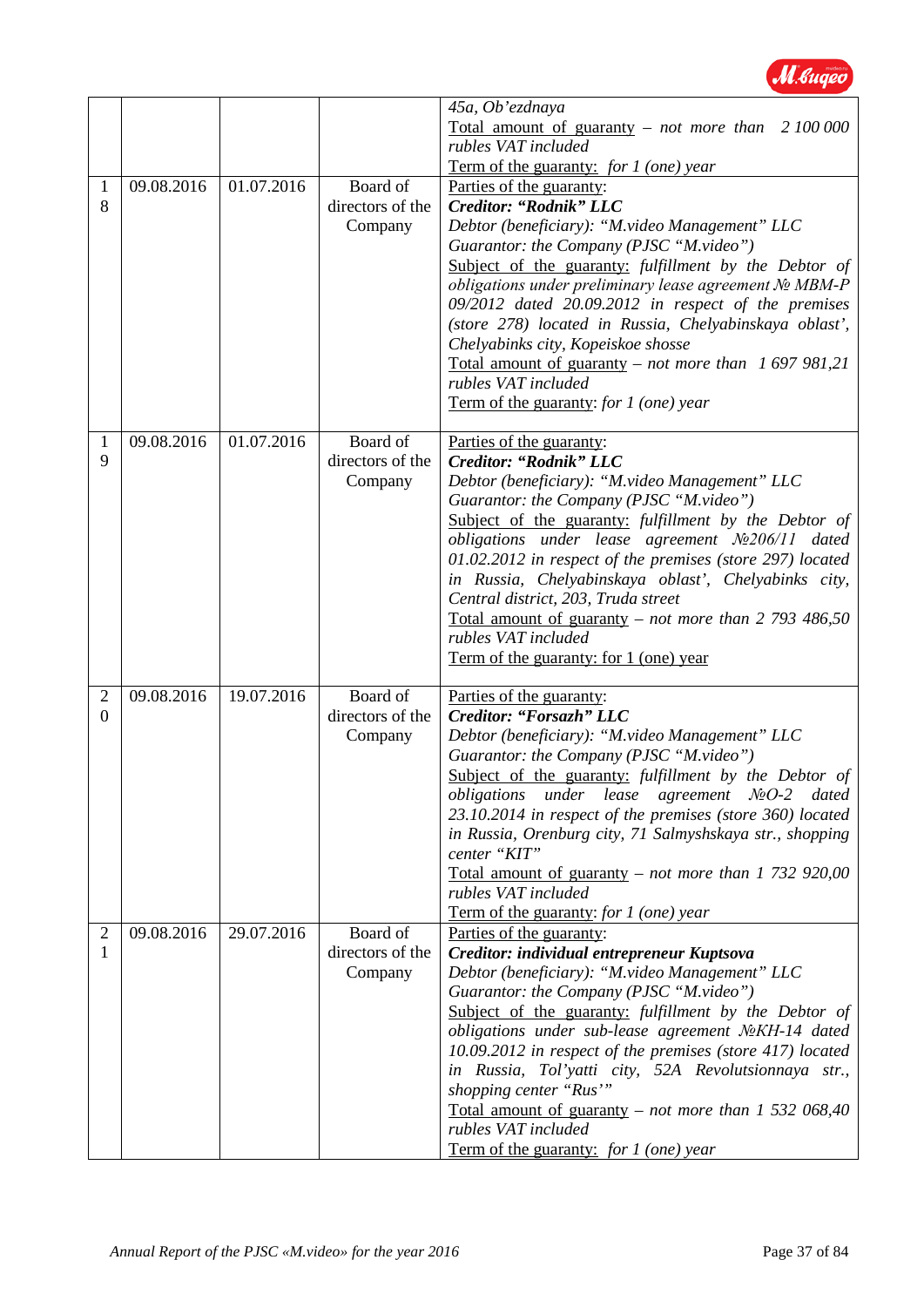

| $\overline{2}$<br>$\overline{2}$ | 09.08.2016 | 29.07.2016 | Board of<br>directors of the<br>Company | Parties of the guaranty:<br><b>Creditor: JSC "Crocus International"</b><br>Debtor (beneficiary): "M.video Management" LLC<br>Guarantor: the Company (PJSC "M.video")<br>Subject of the guaranty: fulfillment by the Debtor of<br>obligations under lease agreement in the premises of<br>trade and entertainment center "Vegas-2" $N\geq 5/100$ -k<br>dated $29.05.2014$ in respect of the premises (store 47)<br>located in Russia, Moscow region, Krasnogorskiy district,<br>Krasnogorsk city, Krasnogorsk -4, Myakininskoe shosse<br>65-66 km, Vegas City<br>Total amount of guaranty – not more than 1 887 421,24<br>rubles VAT included<br>Term of the guaranty: for 1 (one) year |
|----------------------------------|------------|------------|-----------------------------------------|----------------------------------------------------------------------------------------------------------------------------------------------------------------------------------------------------------------------------------------------------------------------------------------------------------------------------------------------------------------------------------------------------------------------------------------------------------------------------------------------------------------------------------------------------------------------------------------------------------------------------------------------------------------------------------------|
| 2<br>3                           | 09.08.2016 | 13.09.2016 | Board of<br>directors of the<br>Company | Parties of the guaranty:<br>Creditor: "Managing company "Talisman" LLC<br>Debtor (beneficiary): "M.video Management" LLC<br>Guarantor: the Company (PJSC "M.video")<br>Subject of the guaranty: fulfillment by the Debtor of<br>obligations under lease agreement Nº05-02-02/21-10/01-<br>231/2-2010 dated 25.01.2010 in respect of the premises<br>(store 234) located in Russia, Izhevsk, shopping center<br>"Talisman", 11, Kholmogorova str.<br>Total amount of guaranty – not more than $1\,243\,842,21$<br>rubles VAT included<br>Term of the guaranty: for $1$ (one) year                                                                                                       |
| $\overline{2}$<br>4              | 22.08.2016 | 29.07.2016 | Board of<br>directors of the<br>Company | Parties of the guaranty:<br>Creditor: "NPP Stroytek" LLC<br>Debtor (beneficiary): "M.video Management" LLC<br>Guarantor: the Company (PJSC "M.video")<br>Subject of the guaranty: fulfillment by the Debtor of<br>under<br>lease<br>agreement<br>obligations<br>$N$ <sup>o</sup> $T$ P $L$ [-A/3-<br>MSU3/ОДА8 dated 28.04.2016 in respect of the premises<br>(store 647) located in Russia, Sverdlovskaya oblast',<br>Ekaterinburg, Krasnolesie str. 133, shopping center<br>"Akademicheskiy"<br>Total amount of guaranty – not more than 1 018 295,75<br>rubles VAT included<br>Term of the guaranty: for $1$ (one) year from the date of<br>issue                                   |
| 2<br>5                           | 15.09.2016 | 06.10.2016 | Board of<br>directors of the<br>Company | Parties of the guaranty:<br><b>Creditor: WESTWALK PROJECTS LTD</b><br>Debtor (beneficiary): "M.video Management"<br>LLC<br>(interested party)<br>Guarantor: the Company (PJSC "M.video")<br>Subject of the guaranty: fulfillment by the Debtor of<br>obligations under commercial property lease agreement<br>in respect of the premises ((store 700) located in Russia,<br>Moscow oblast, Voskresenkiy region, village Fedinskoe, 1<br>Fedinskaya strreet<br><u>Total amount of guaranty</u> – not more than 1 260 000<br>(One million two hundred and sixty thousand) rubles<br>including VAT 18%<br>Term of the guaranty: 1 year from the date of issue                             |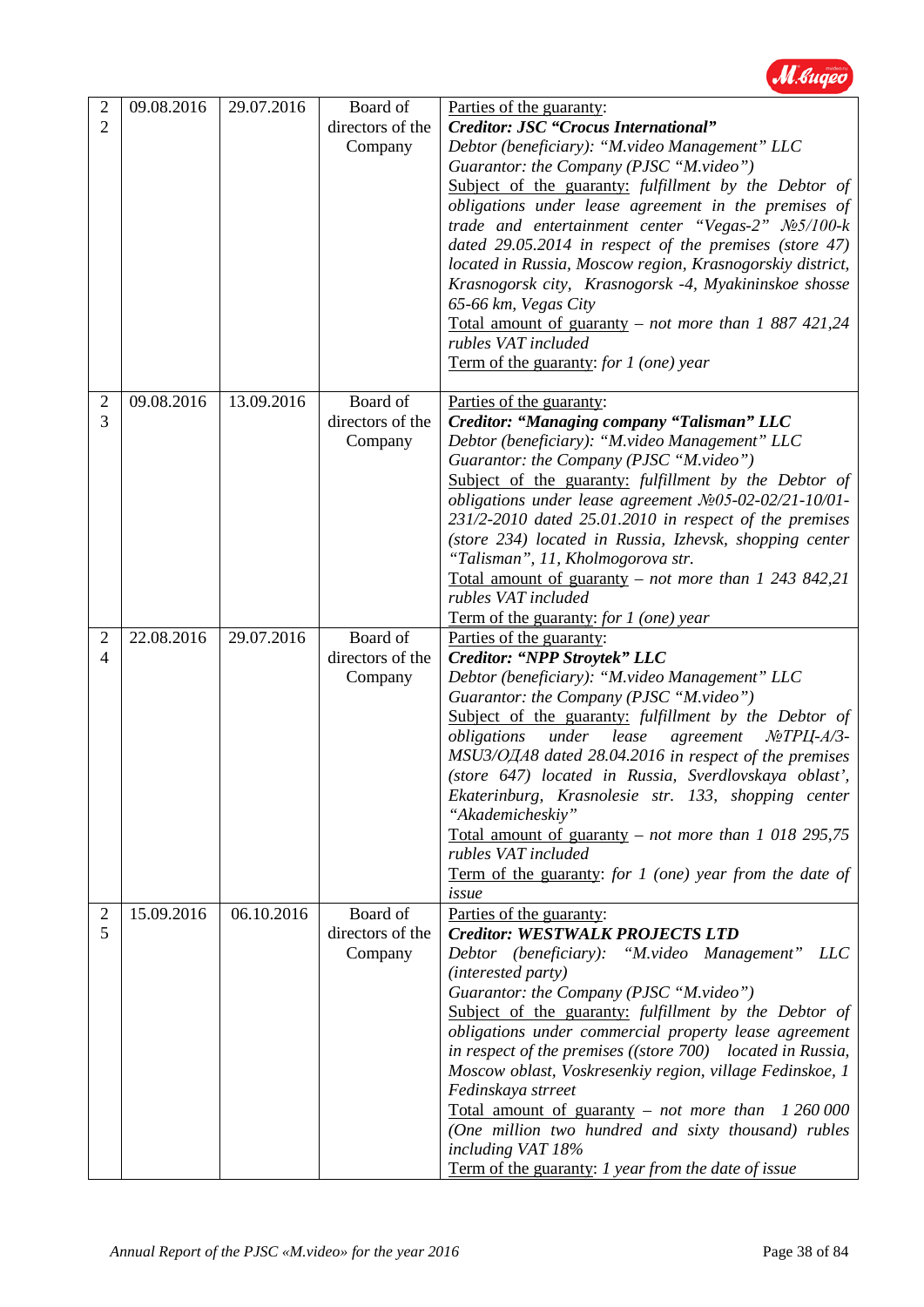

| $\overline{2}$<br>6 | 15.09.2016 | 01.09.2016 | Board of<br>directors of the<br>Company | Parties of the guaranty:<br><b>Creditor: "Retail Park 1" LTD</b><br>Debtor (beneficiary): "M.video Management" LLC<br>(interested party)<br>Guarantor: the Company (PJSC "M.video")<br>Subject of the guaranty: fulfillment by the Debtor of<br>obligations under long-term commercial property lease<br>agreement $N_2 = 01/MV/12/LT$ dated 25.10.2014 in respect of<br>the premises (store 498) located in Russia, Tver city,<br>Oktyabr'skiy prospect 103, Trading center "Trade park<br>1"<br>Total amount of guaranty – not more than $90\,000,00$<br>(ninety thousand) UDS including VAT 18%<br>Term of the guaranty: for 1 year from the date of issue |
|---------------------|------------|------------|-----------------------------------------|---------------------------------------------------------------------------------------------------------------------------------------------------------------------------------------------------------------------------------------------------------------------------------------------------------------------------------------------------------------------------------------------------------------------------------------------------------------------------------------------------------------------------------------------------------------------------------------------------------------------------------------------------------------|
| $\overline{2}$<br>7 | 15.09.2016 | 01.08.2016 | Board of<br>directors of the<br>Company | Parties of the guaranty:<br>Creditor: "Kashirskiy Mall" CJSC<br>Debtor (beneficiary): "M.video Management" LLC<br>(interested party)<br>Guarantor: the Company (PJSC "M.video")<br>Subject of the guaranty: fulfillment by the Debtor of<br>obligations under property lease agreement Nº1/425 dated<br>01.10.2012 in respect of the premises (store 89) located<br>in Russia, Tver city, Oktyabr'skiy prospect 103, Trading<br>center "Trade park 1"<br>Total amount of guaranty – not more than $207000,00$<br>(two hundred and seven thousand) UDS including VAT<br>18%<br>Term of the guaranty: 1 year from the date of issue                             |
| $\overline{2}$<br>8 | 15.09.2016 | 21.07.2016 | Board of<br>directors of the<br>Company | Parties of the guaranty:<br>Creditor: "RUMAS-TRADING" LLC<br>Debtor (beneficiary): "M.video Management"<br>LLC<br>(interested party)<br>Guarantor: the Company (PJSC "M.video")<br><b>Subject of the guaranty:</b> fulfillment by the Debtor of<br>obligations under commercial property lease agreement<br>NoPT-MBM 09/2016 dated 08.06.2016 in respect of the<br>premises (store 632) located in Russia, Vladivostok city,<br>Poletaeva str. 6D<br>Total amount of guaranty – not more than $2,345,000,00$<br>(two million three hundred and forty five thousand) rubles<br>including VAT 18%<br>Term of the guaranty: 1 year from the date of issue        |
| $\overline{2}$<br>9 | 15.09.2016 | 26.08.2016 | Board of<br>directors of the<br>Company | Parties of the guaranty:<br><b>Creditor: "Region TRZ" LLC</b><br>Debtor (beneficiary): "M.video Management"<br><i>LLC</i><br>(interested party)<br>Guarantor: the Company (PJSC "M.video")<br>Subject of the guaranty: fulfillment by the Debtor of<br>obligations under commercial property lease agreement<br>$\mathcal{N}2P2046$ dated 08.06.2016 in respect of the premises<br>(store 643) located in Russia, Bryansk city, Ob'ezdnaya<br>str.32<br><u>Total amount of guaranty – not more than 3 270 000,00</u><br>(three million two hundred and seventy thousand) rubles                                                                               |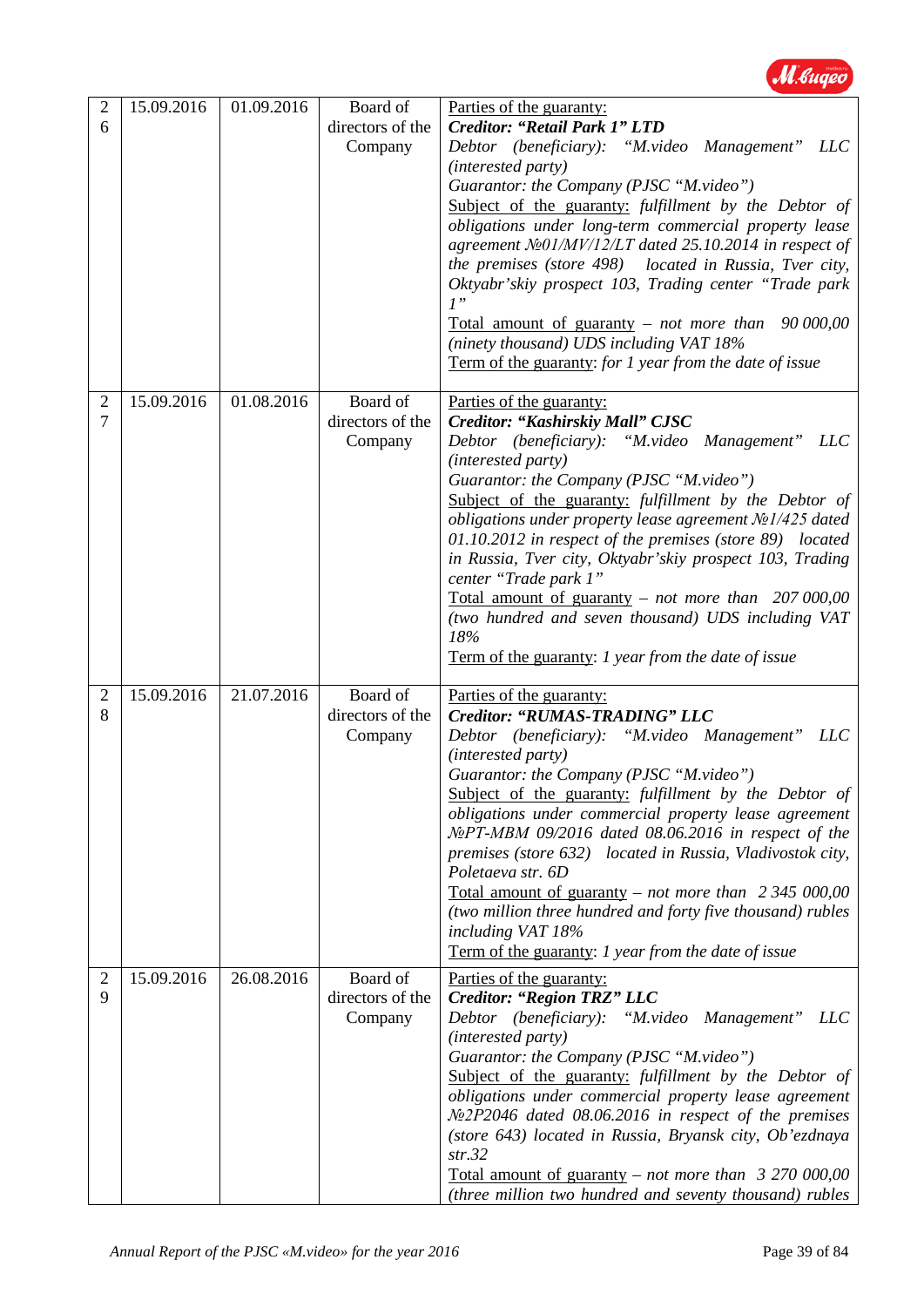

|                                  |            |            |                                         | including VAT 18%<br>Term of the guaranty: 1 year from the date of issue                                                                                                                                                                                                                                                                                                                                                                                                                                                                                                                                                                                                                                          |
|----------------------------------|------------|------------|-----------------------------------------|-------------------------------------------------------------------------------------------------------------------------------------------------------------------------------------------------------------------------------------------------------------------------------------------------------------------------------------------------------------------------------------------------------------------------------------------------------------------------------------------------------------------------------------------------------------------------------------------------------------------------------------------------------------------------------------------------------------------|
| 3<br>$\overline{0}$              | 15.09.2016 | 01.08.2016 | Board of<br>directors of the<br>Company | Parties of the guaranty:<br>Creditor: "VALS" LLC<br>Debtor (beneficiary):<br>"M.video Management"<br><i>LLC</i><br>(interested party)<br>Guarantor: the Company (PJSC "M.video")<br>Subject of the guaranty: fulfillment by the Debtor of<br>obligations under commercial property lease agreement<br>№380/ДДА/2013 dated 25.12.2013 in respect of the<br>premises (store 380) located in Russia, Krasnoyarsk city,<br>Belinskogo str. 8, Trading center KomsoMall<br>Total amount of guaranty $-$ <i>not more than</i><br>77 000,00<br>(seventy seven thousand) USD including VAT 18%<br>Term of the guaranty: 1 year from the date of issue                                                                     |
| $\mathfrak{Z}$<br>1              | 15.09.2016 | 26.10.2016 | Board of<br>directors of the<br>Company | Parties of the guaranty:<br>Creditor: «RosEvroDevelopment" LLC<br>Debtor (beneficiary): "M.video Management" LLC<br>Guarantor: the Company (PJSC "M.video")<br>Subject of the guaranty: fulfillment by the Debtor of<br>obligations under commercial property lease agreement<br>№169-РУФ-2014-ДДА dated 01.10.2015 in respect of the<br>premises (store Nº399) located in Russia, republic<br>Bashkyrtostan, Ufa city,<br>Oktyabrskiy district,<br><i>20,</i><br>Entuziastov street<br>Total amount of guaranty - not more than $247000,00$<br>(two hundred and forty seven thousand) rubles including<br>VAT 18%<br>Term of the guaranty: for 1 year from the date of issue                                     |
| $\mathfrak{Z}$<br>$\overline{2}$ | 15.09.2016 | 26.10.2016 | Board of<br>directors of the<br>Company | Parties of the guaranty:<br>Creditor: «RosEvroDevelopment" LLC<br>Debtor (beneficiary): "M.video Management" LLC<br>Guarantor: the Company (PJSC "M.video")<br>Subject of the guaranty: fulfillment by the Debtor of<br>obligations under commercial property lease agreement<br>$\mathcal{N}$ 2086-PV $\Phi$ -2014- $\mathcal{A}$ $\mathcal{A}$ dated 01.10.2015 in respect of the<br>premises (store Nº399) located in Russia, republic<br>Bashkyrtostan, Ufa city, Oktyabrskiy district, 20,<br>Entuziastov street<br>Total amount of guaranty – not more than $871,000,00$<br>(eight hundred and seventy one thousand) rubles<br>including VAT 18%<br>Term of the guaranty: for 1 year from the date of issue |
| 3<br>3                           | 24.10.2016 | 08.12.2016 | Board of<br>directors of the<br>Company | Parties of the guaranty:<br><b>Creditor: SA Realty &amp; Development"LLC</b><br>Debtor (beneficiary): "M.video Management" LLC<br>Guarantor: the Company (PJSC "M.video")<br>Subject of the guaranty: fulfillment by the Debtor of<br>obligations under lease agreement Nº63-01K/14 dated<br>30.09.2014 in respect of the premises (store 434) located<br>Yaroslavl<br>Russia,<br>30/19<br>city,<br>prospect<br>in<br>Mashinostroiteley, Shopping center "Yarkiy"<br>Total amount of guaranty – not more than $2,500,000,00$                                                                                                                                                                                      |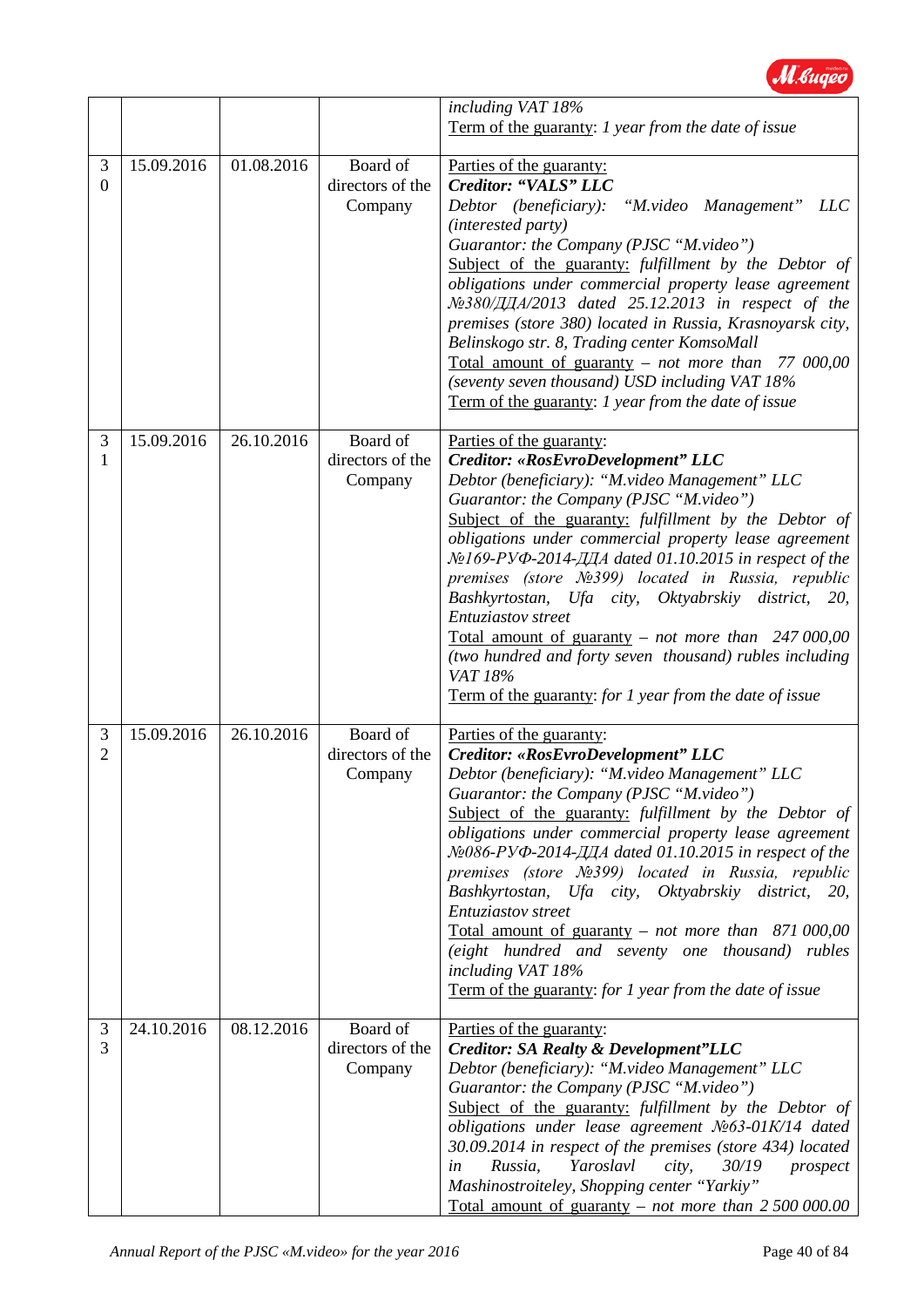

|                     |            |            |                                         | (two million five hundred thousand) rubles VAT included<br>Term of the guaranty: for $1$ (one) year from the date of<br>issue                                                                                                                                                                                                                                                                                                                                                                                                                                                                                                                                                            |
|---------------------|------------|------------|-----------------------------------------|------------------------------------------------------------------------------------------------------------------------------------------------------------------------------------------------------------------------------------------------------------------------------------------------------------------------------------------------------------------------------------------------------------------------------------------------------------------------------------------------------------------------------------------------------------------------------------------------------------------------------------------------------------------------------------------|
| 3<br>$\overline{4}$ | 24.10.2016 | 21.07.2016 | Board of<br>directors of the<br>Company | Parties of the guaranty:<br>Creditor: "VladTrade" LLC<br>Debtor (beneficiary): "M.video Management" LLC<br>Guarantor: the Company (PJSC "M.video")<br>Subject of the guaranty: fulfillment by the Debtor of<br>obligations under commercial property lease agreement<br>$\mathcal{N}$ <sup>o</sup> PT-MBM 09/2016 dated 08.06.2016 in respect of the<br>premises<br><i>(store)</i><br>632)<br>located<br>in<br>Russia,<br>690041, Vladivostok city, 6D, Poletaeva str<br>Total amount of guaranty – not more than $200 000.00$<br>(two hundred thousand) rubles VAT included<br>Term of the guaranty: for the whole term of the lease<br>agreement                                       |
| 3<br>5              | 16.12.2016 | 03.10.2016 | Board of<br>directors of the<br>Company | Parties of the guaranty:<br>Creditor: "Zhemchuzhnaya Plaza"LLC<br>Debtor (beneficiary): "M.video Management" LLC<br>Guarantor: the Company (PJSC "M.video")<br>Subject of the guaranty: fulfillment by the Debtor of<br>obligations under commercial lease agreement NoLLA-<br>001 dated 01.07.2016 in respect of the premises (store<br>235) located in Russia, 198206, Saint-Petersburg, 51,<br>Petergofskoe shosse, Shopping center "Zhemchuzhnaya<br>Plaza"<br>Total amount of guaranty – not more than $140\,963,23$<br>(one hundred and forty thousand nine hundred sixty three<br>100/23) Euro VAT included<br>Term of the guaranty: for $1$ (one) year from the date of<br>issue |
| 3<br>6              | 16.12.2016 | 21.11.2016 | Board of<br>directors of the<br>Company | Parties of the guaranty:<br>Creditor: "Legion" LLC<br>Debtor (beneficiary): "M.video Management" LLC<br>Guarantor: the Company (PJSC "M.video")<br>Subject of the guaranty: fulfillment by the Debtor of<br>obligations under lease agreement Nº44-H/2016 dated<br>07.10.2016 in respect of the premises (store 660) located<br>in Russia, 196105, Saint-Petersburg, 137 premises B,<br>Moskovskiy prospect, Shopping center "Electra"<br>Total amount of guaranty – not more than $\beta$ 100 000.00<br>(three million and one hundred thousand) rubles VAT<br>included<br>Term of the guaranty: for the whole term of the lease by<br>19.10.2026                                       |
| 3<br>7              | 20.06.2016 | 01.07.2016 | General<br>shareholders<br>meeting      | Interested parties – Board of directors of the Company<br>Subject of the transaction - Liability Insurance<br>Parties of the transaction<br><b>PJSC</b><br>"M.Video"<br>$\equiv$<br>(policyholder) and ACE Insurance Company LLC<br>(Insurer)<br>Limit of liability $-200000000000$ rubles per loss and in<br>the aggregate for the year<br>Insurance premium $-2$ 160 000,00 rubles                                                                                                                                                                                                                                                                                                     |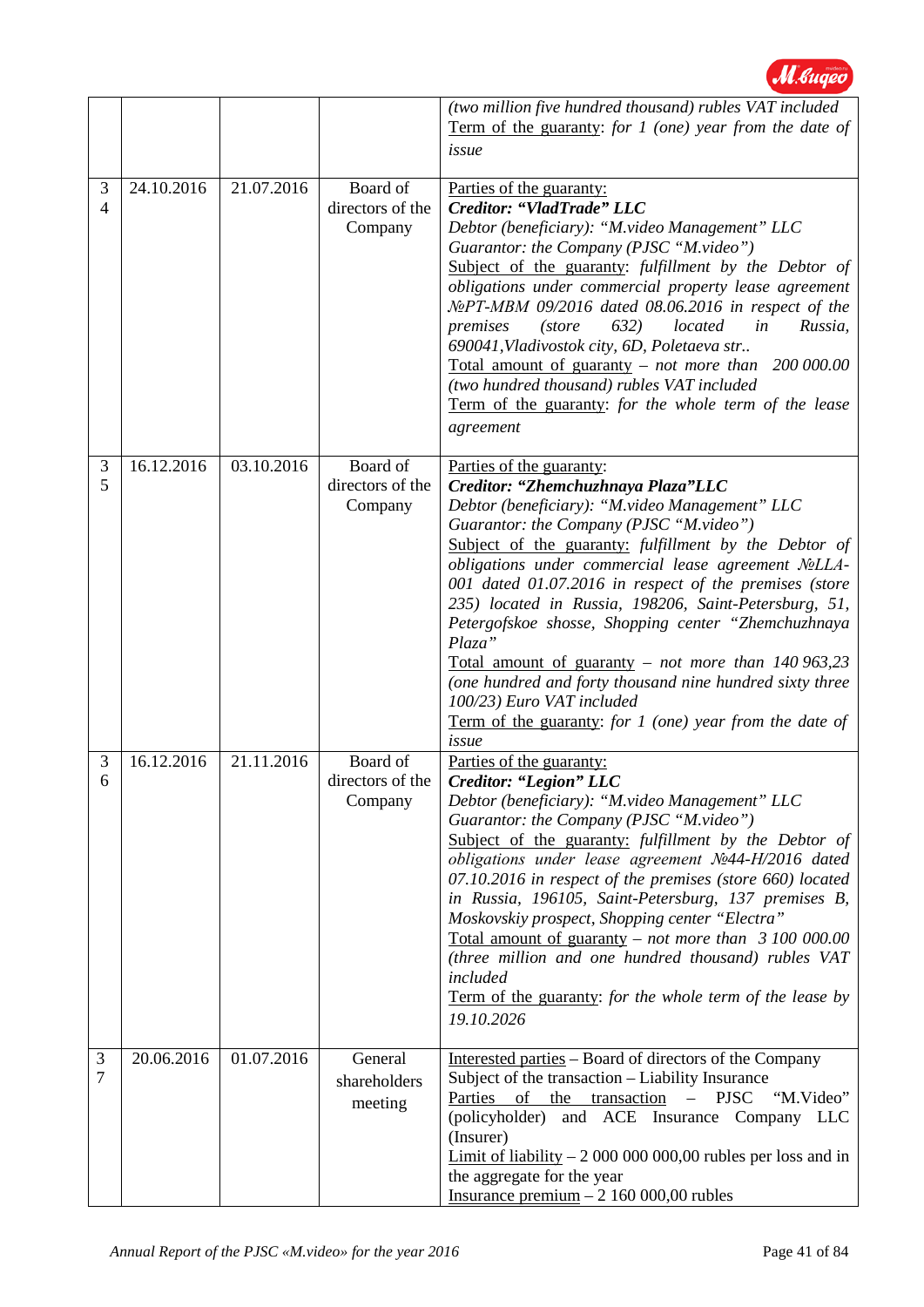

|  |  | Insurance cover:                                           |
|--|--|------------------------------------------------------------|
|  |  | Cover $A$ – director's liability cover when losses are not |
|  |  | reimbursed (due to bankruptcy, statutory injunction,       |
|  |  | prohibition in the charter documents)                      |
|  |  | Cover $B$ – director's liability cover when losses may be  |
|  |  | reimbursed                                                 |
|  |  | Cover $C -$ director's liability cover related to the      |
|  |  | securities' claims                                         |
|  |  | Deductible (retention):                                    |
|  |  | Cover $A - is$ not applied                                 |
|  |  | Cover $B - 1800000,00$ rubles (all countries other than    |
|  |  | USA and Canada) and 3 600 000, 00 for USA and Canada       |
|  |  | Cover $C - 1800000,00$ rubles (all countries other than    |
|  |  | USA and Canada) and 3 600 000, 00 for USA and Canada       |
|  |  | Term of insurance - from July 1, 2016 till June 30, 2017   |
|  |  | Discovery period - 60 (sixty) days.                        |

In the reporting year PJSC "M.video" made 37 interested party transactions with the total amount not exceeding 120 000 000.00 (one million and two hundred thousand ) rubles. One interested party transaction (provision of the mother company guaranty) was made without approval. No major transactions were executed by the Company in the reporting period.

### *4.3. Report on the declared and paid out dividends on the Company shares*

In the reporting year the company made the following payments of the dividends:

### Dividend period: *2015*

Governing body which take a decision: *General Shareholders Meeting* Date of the resolution (meeting): *20.06.2015* Closing date of the shareholders' record for the dividends: *01.07.2016* Date of the Minutes: *23.06.2016 (Minutes №21 of 23.06.2015)* Category of the shares: *ordinary shares* Amount of the declared dividend per share: *20 rubles* Amount of the paid out dividend per share: *3 595 364 540 rubles* Total amount of dividends paid pout per all company shares: *3 595 364 540 rubles* Source of payment of the declared dividends: *net profit of the company for 2015* Term for payment of the dividends: *not later than August 5, 2016* Form and other conditions of the payment: *by money (via wire transfer to the bank account and/or by the postal delivery)*

As the date of the approval of the company financial statements and accounting report the Company did not declare on dividend payment for 2016 FY.

### *4.4. Review of the key events after the reporting date*

On March 9, 2017 the Board of directors reviewed the proposals on nomination of the candidates to the governing and controlling bodies of the Company received from shareholders-owners of at least 2% of the Company shares ("Svece Limited" and "The Russian Prosperity Fund") and approved the list of candidates nominated for the elections at the Annual General shareholder's meeting to the Company's Board of directors and Revision commission at the Annual General shareholders' meeting (Minutes №118/2017 dated 09.03.2017). In addition the Board decided on the creation of the ad-hoc Special Committee of the Board, elected its members and approved the Regulation on the ad-hoc Special Committee. Vladimir Preobrazhenskiy was elected as the Chairman of the adhoc Special Committee.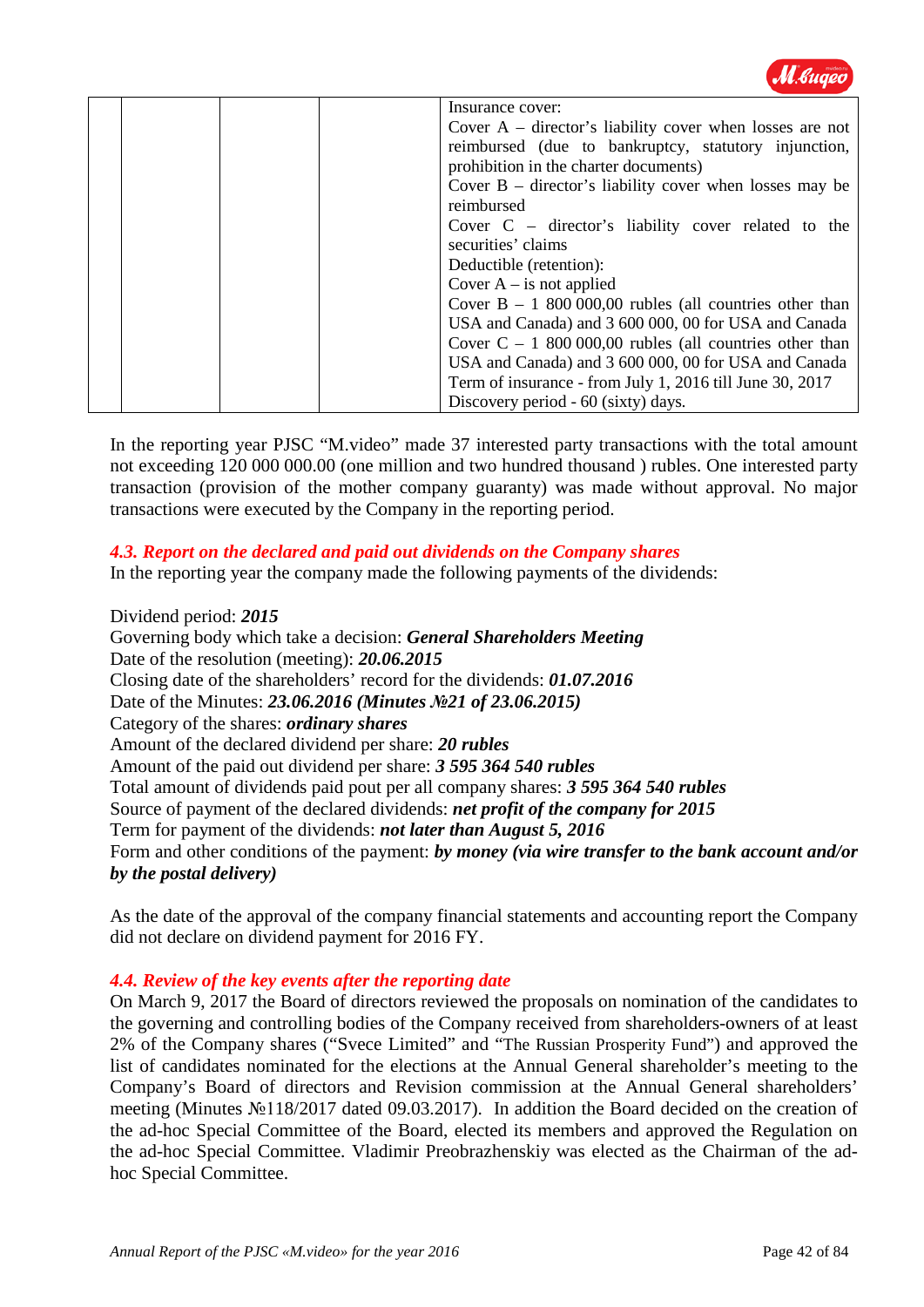

The ad-hoc Special Committee was established on the light of the announced end of December 2016 deal on the change of control on the PJSC "M.video". The Board of directors also appointed the financial and legal advisors.

On March 22, 2017 in the course of its regular session the Board of directors approved the the consolidated IFRS financial statements of the Company for 2016 FY and the financial statements of the company for 2016 under RAS.

On the same day the Board of directors reviewed the report on M.video group of companies' operational results for Q4, 2016 and 2016 FY and approved:

- *the report on budget performance by M.video group of companies for 2016;*
- *the report of the Head of IA and Corporate secretary for 2016;*
- *the reports of the Audit Committee and Remuneration and nomination Committee reports on its activities in 2016;*
- *the Internal audit plan of M.video group of companies for the year 2017.*
- *Audit Committee and Remuneration and nomination Committee reports on its activities in 2015;*
- *the performance assessment results of the Corporate secretary and the Head of Internal Audit of the Company in 2016;*
- *amount of the remuneration and bonuses payable to the Corporate secretary and the Head of Internal Audit*

On April 28, 2017 as part of the acquisition of 57.7% stake in Russia's largest consumer electronics retailer by revenue, PJSC M.video, from Alexander Tynkovan and his partners, SAFMAR Group sent a Voluntary Tender Offer to minority shareholders of M.Video for the acquisition of shares in the company at the price of the acquisition.

The Voluntary Tender Offer for the purchase of shares from minority shareholders at the same price as the main transaction, along with the approval of FAS, was one of the key conditions of the contract between the seller and the buyer. Recently, SAFMAR Group received FAS approval for the purchase of 100% of M.Video. The regulatory conditions set forth by FAS with regards to the transaction will have no material impact on the business of SAFMAR Retail.

The share purchase will be made at a price of USD 7 per share, with payment in roubles at the Central Bank rate of RUB/USD 56.9364 (the exchange rate as of 29 March 2017, the date when the Voluntary Tender Offer was sent to the Bank of Russia). The deadline for its acceptance is 71 days after receipt of the Voluntary Tender Offer by PJSC M.Video (28 April 2017). In accordance with the law, the Voluntary Tender Offer is secured by a bank guarantee. <http://invest.mvideo.ru/eng/press/news/news1628.shtm>

At the same day, on April 28, 2017 SAFMAR Group announced the completion of 100% in the investment company owned by Alexander Tynkovan and his partners, which in in its turn folds the stake of 57.7% of M.video shares at a price of USD 7 per share of the PJSC "M.video" with payment in roubles at the Central Bank rate of RUB/USD 56.9364 (the exchange rate as of 29 March 2017, the date when the Voluntary Tender Offer was sent to the Bank of Russia)

As previously announced, SAFMAR Group intends to rename PJSC "M.video" as PJSC "SAFMAR Retail" and establish on its basis a management company into which the Buyer will also include Eldorado Group. At the same time, SAFMAR Retail will continue to develop the M.video and Eldorado chains as separate businesses, retaining the management team at each. The Buyer intends for PJSC M.video (to be renamed PJSC "SAFMAR Retail") to remain a public company and to adhere to best practice of corporate governance.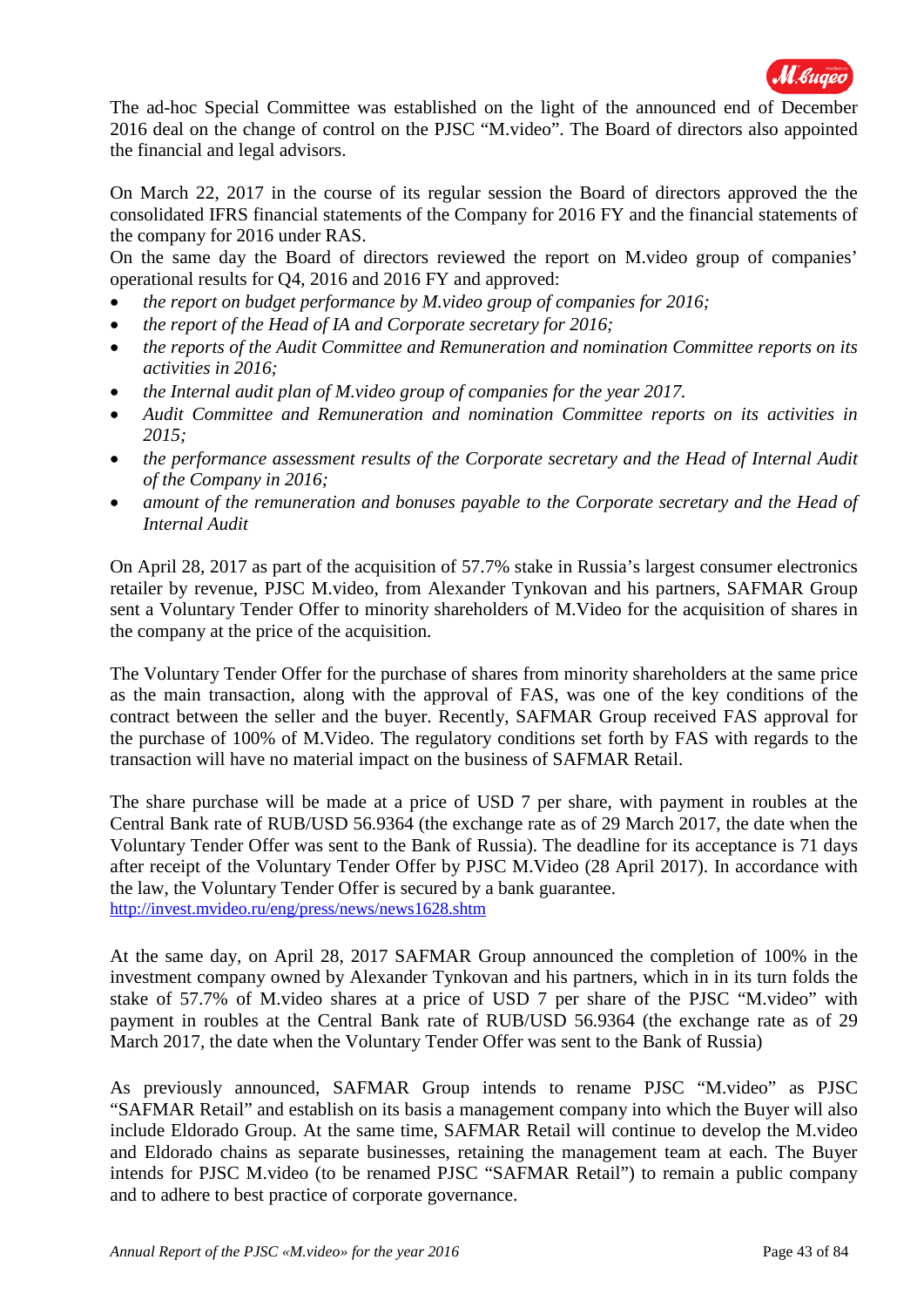

In the course of 2017, the shareholders and management of "SAFMAR Retail" will analyse potential options for consolidating the two businesses and begin developing an integration plan to achieve optimal synergy between the businesses. At the same time, the conditions imposed by FAS will have no material impact on SAFMAR Retail's business.

Marketplace LLC (the e-commerce platform GOODS.RU) will also become part of SAFMAR Retail, and will be developed in line with previously announced plans. Alexander Tynkovan and Pavel Breev will be partners to SAFMAR Group in this project by purchasing a 20% stake of the equity capital of Marketplace LLC at nominal value.

<http://invest.mvideo.ru/eng/press/news/news1652.shtml>

### *5. Governing and controlling bodies of the Company*



The following steering bodies operate in the structure of the Company:

*5.1. The General Meeting of Shareholders of the Company (The General Meeting) is the Supreme steering body of the Company having the following authorities:*

- (1) introduction of changes and amendments to the Company's Charter or approval of the Company's Charter in a new edition;
- (2) reorganization of the Company;
- (3) liquidation of the Company, appointment of the liquidation commission and approval of liquidation balance sheets (interim and final ones);
- (4) determination of the number of the Board of Directors' members, election of its members and early termination of their authority;
- (5) determination of the number, nominal value, category (type) of the authorized shares and rights vested in such shares;
- (6) increase of the charter capital of the Company by increasing the nominal value of shares, by additional issue of shares by means of the closed subscription;
- (7) additional issue of ordinary shares by means of the open subscription constituting more that 25%of the outstanding ordinary shares or other securities convertible into ordinary shares which can may be converted into ordinary shares constituting more than 25% of the outstanding ordinary shares;(8) decrease of the charter capital of the Company by reduction of the nominal value of shares;
- (8) decrease of the charter capital of the Company by purchasing part of the shares by the Company for the purpose of reducing their total number, and by cancelation of shares purchased or bought-back by the Company;
- (9) election of members of the Revision commission of the Company and early termination of their authority;
- (10) approval of the external auditor of the Company;
- (11) payment (announcement) of the dividends on the results of the first quarter, 6 (six) months, 9 (nine) months of the reporting year;
- (11.1.) distribution of net profit (including payment (announcement) of the dividends), excluding payment (announcement) of the dividends on the results of the first quarter, 6 (six) months, 9 (nine) months of the reporting year) and losses of the Company on results of a reporting year;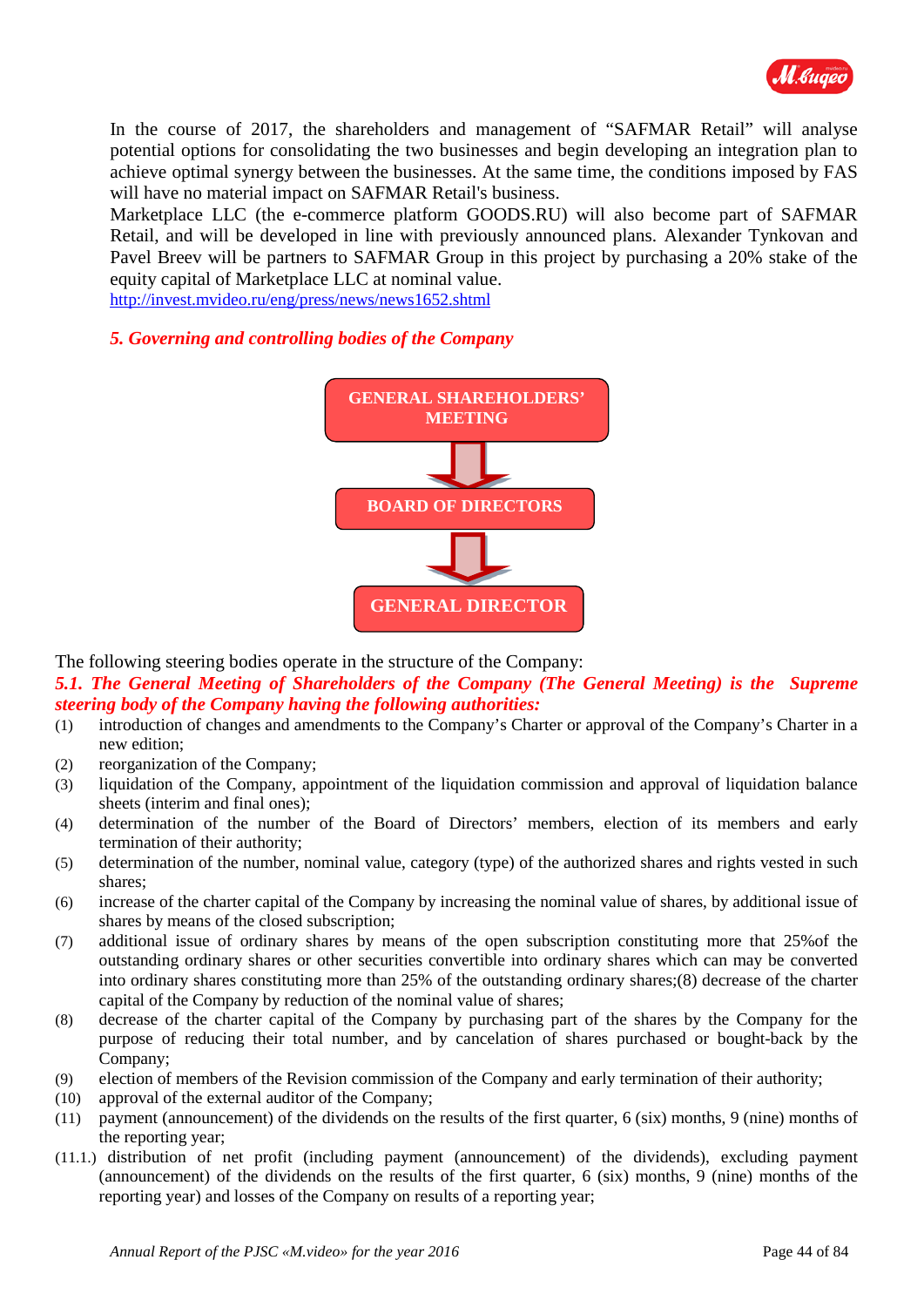

- (12) determination of the procedure of the conducting the general meeting of shareholders;
- (13) election of the Counting commission members and termination on their authorities ;
- (14) splitting and consolidation of the Company's shares;
- (15) approval of the interested party transactions in cases provided by the current legal acts of the Russian Federation;
- (16) approval of the major transactions related to acquisition or disposal of the property by the Company in cases provided by the law of the Russian Federation;
- (17) purchase of the outstanding shares by the Company in cases, provided by the legislation of the Russian Federation;
- (18) Company's participation in financial and industrial groups and associations and other unions of commercial organizations;
- (19) decision on filling of the application on delisting of the Company's shares or other securities convertible onto Company's shares;
- (20) decision on filling of the application on listing of the Company's shares or other securities convertible onto Company's shares;
- (21) approval of the internal documents on the governing and controlling bodies of the Company;
- (22) decision on allocation of costs related to the convention of the extraordinary general meeting of shareholders, unplanned audits and Revision commission examinations initiated by shareholders at the Company's account;
- (23) other issues which are provided by the current legal acts of the Russian Federation and this Charter.

### *5.2. The Board of Directors of the Company is in charge of general management of the activity of the Company, except for resolution of the issues referred by the Charter to the exclusive competence of the General Meeting. The terms of reference of the Board of Directors of the Company shall embrace the following aspects:*

- (1) determination of the priority directions of the Company's activity;
- (2) calling of the annual and extraordinary General meetings of shareholders of the Company excluding cases provided by Law ;
- (3) approval of the agenda of the General meeting of shareholders;
- (4) determination of the date (closing date) of compiling the list of persons entitled to participate in the General meeting of shareholders, and other matters related to preparation and convention of the General meeting of shareholders;
- (5) proposal of items provided by article 10.5 hereof for decision by the General meeting of shareholders;
- (6) increase of the charter capital of the Company by means of additional issue of shares within the number of and category (type) of the declared shares;
- (7) proposals on the charter capital decrease by means of the reduction of the nominal value of the Company's shares;
- (8) issue by the Company of the additional shares in which outstanding preferred shares of a certain type of the Company may be converted into the ordinary shares or preferred shares of another type if such issue is not related to the charter capital increase and issue of bonds or other securities, excluding ordinary shares (excepting cases provided by this Charter);
- (9) placement by the Company of the bonds or other securities including bonds convertible into shares;
- (10) determination of the price (estimation of money value) of the property and/or of subscription or way of its determination and price for buy-back of the shares in cases provided by Law and adoption of share market price determination methodology;
- (11) purchase of the outstanding shares, bonds and other securities of the Company in cases provided by this Charter and the Law;
- (12) election of the General Director and termination of his authority;
- (13) creation of the collegial executive body (Management Board) of the Company, and determination of the remuneration payable to the Management Board;
- (14) election of the Management Board members and early termination of their authorities;
- (15) recommendations on the remuneration and compensation payable to the Revision commission of the Company;
- (16) determination of the remuneration amount payable to the external auditor, approval of the terms and conditions of the agreement with the auditor, performing audit of the financial statements of the Company prepared in accordance with the Russian and International accounting standards;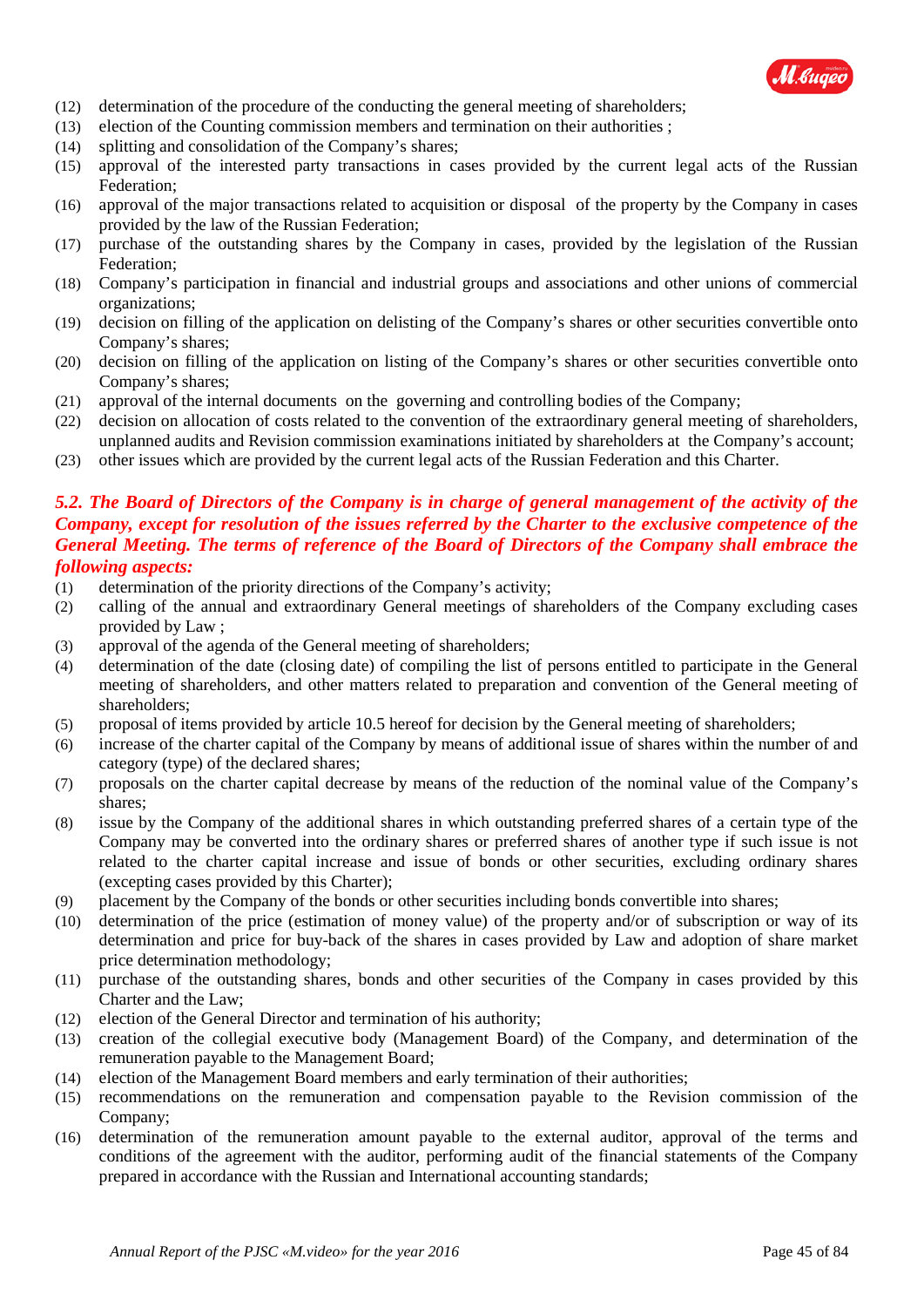

- (17) recommendations on the amount of the dividends per share, form and way of its payment, approval of the Dividend policy of the Company;
- (18) decision on use of the Reserve and other funds of the Company;
- (19) approval of the internal documents of the Company, excepting documents which shall be approved by the General meeting of shareholders and internal documents which shall be approved by the executive bodies of the Company;
- (19.1) approval of the Annual report of the Company, annual financial (accounting) reports of the Company;
- (20) establishment of branches and launch of representative offices of the Company, approval of its By-laws, liquidation and closing of branches and representative offices of the Company;
- (21) increase of the charter capital of the Company by means of the additional issues of the ordinary shares through open subscription constituting less than 25%of the outstanding ordinary share of the Company;
- (22) additional issues through open subscription of the securities convertible into ordinary shares which can be converted into the ordinary shares and constituting less than 25% of the outstanding ordinary shares of the Company;
- (23) filling an application on listing of the Company's shares and (or) other securities of the Company convertible in the ordinary shares of the Company;
- (24) approval of the major transactions related to acquisition or disposal of the property by the Company in cases provided by the current legal acts of the Russian Federation;
- (25) approval of the interested party transactions in cases provided by the current legal acts of the Russian Federation;
- (26) approval of the transactions, approval of which is not referred by this Charter to the authority of the General meeting of shareholders, which are related to acquisition, disposal or the potential disposal or acquisition by the subsidiary company, directly or indirectly of the property or services with the value of 5% and more of the balance sheet value of the subsidiary company's assets as at the last reporting date;
- (27) defining of the position of the Company's representative when exercising voting rights vested by the ownership of shares and/or stakes in the charter capital of other legal entities according to the Charter of such legal entities;
- (28) disposal or encumbrance of the Company's shares and/or stakes in the charter capital of other legal entities;
- (29) increase of the charter capital by means of additional issue of the shares within number and category of the authorized shares of the Company;
- (30) approval of the Company's Registrar, terms and conditions of the agreement with the Register including terms on termination
- (31) appointment and termination of the authority of the corporate secretary of the Company, approval of the Regulation on the Corporate secretary, performance assessment of the corporate secretary and approval of the reports on the performance results, approval of the remuneration, bonus and benefits payable to corporate secretary;
- (32) creation of the committees under the Board of directors and approval of By-laws governing its activities;
- (33) approval of the annual business-plans and budgets for the Company and its subsidiaries for the calendar year;
- (34) approval of the long-term plan of strategic development of the Company and its subsidiaries and any amendments and corrections thereto;
- (35) approval of the reports on the performance of the annual business-plans and budgets by the Company and its subsidiaries set for the calendar year and terms for its provision;
- (36) performance control of the fulfillment by the executive bodies of the Company of the decisions taken by the Board of Directors ;
- (37) approval of any proposals, documents, programmers and/or procedures under recommendation of the Committees under the Board of directors;
- (38) approval of the remuneration system according to the provisions of the By-law on salary, compensation system and other motivation incentives of the Company and its subsidiaries;
- (39) approval of the investment projects and capital expenditures of the Company and its subsidiaries upon the recommendation of the executive bodies of the Company if amount of such projects and expenditures exceed 1% (one percent) of the balance sheet value of the Company of its subsidiary as at the last reporting date;
- (40) approval of Long term motivation programs of the Company's and its subsidiaries employees;
- (41) approval of WIGs and KPIs for the Company, its sole executive body and sole executive bodies of the Company's subsidiaries, its top managers and top managers of the Company's subsidiaries;
- (42) decision on other matters related to the Company's activity and provided by the Law and this Charter.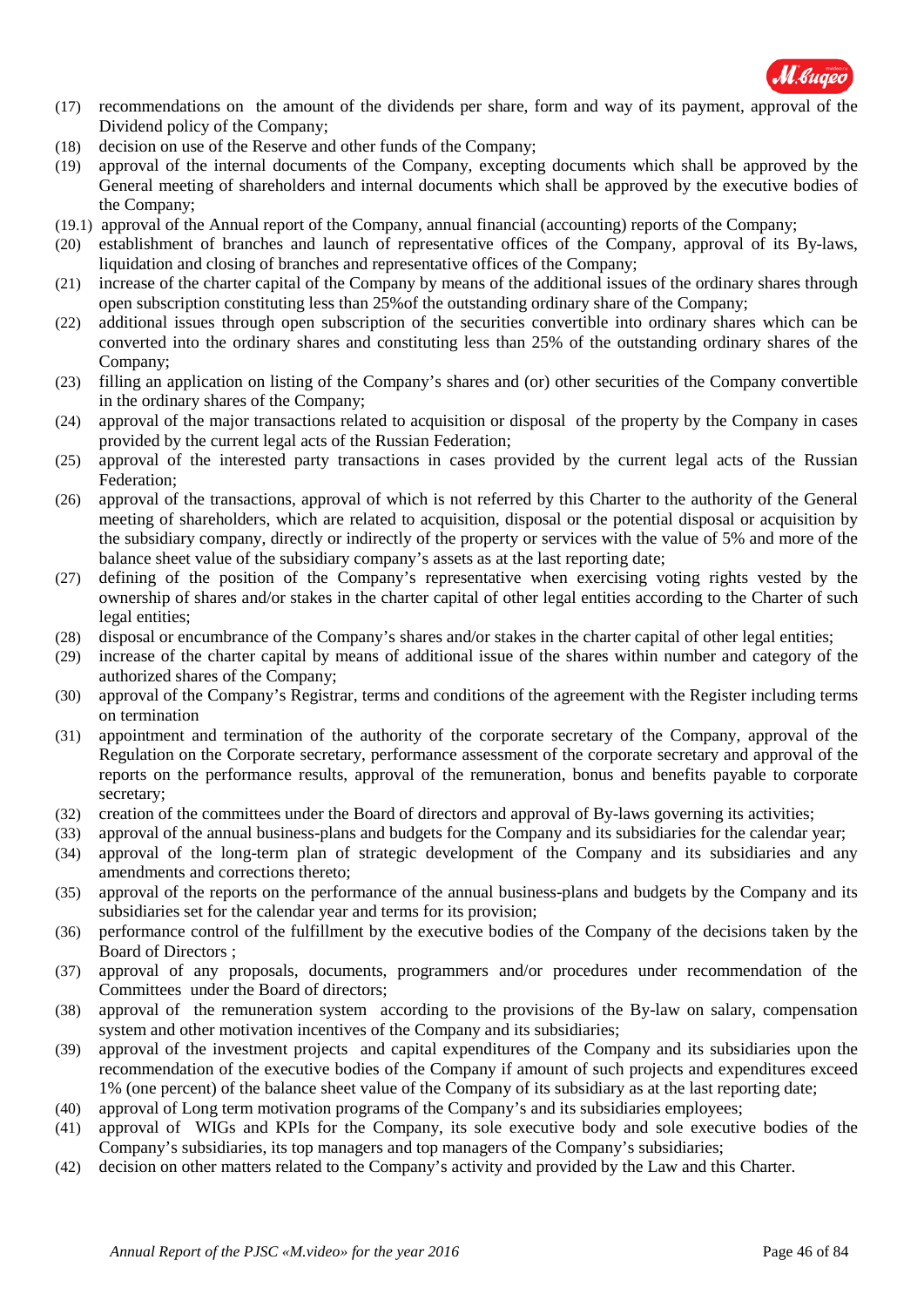

*In 2015 (from 16.06.2015 till the next Annual General shareholders meeting held on June 20, 2016) according to the Resolution of the AGSM (Minutes №20 of 16.06.2015) the Board of Directors of the Company comprised:*

#### **Chairman of the Board:** *John Coleman*

#### Date of birth: *17 June 1952*

Education: University of Glasgow (1974), Bachelor of Accounting with honors

Position at primary employment and membership in governing and controlling bodies of other legal entities as of the date of nomination:

- From 2013 till now Chairman of the Board, Bonmarche PLC;
- From 2015 till now Chairman of the Board, PJSC "M.video";
- From 2015 till now Chairman of the Board, Barchester Healthcare Ltd.;
- From 2016 till now Operating partner of OpCapita LLp;
- From 2016 till now Chairman of the Board, McBride plc
- Places of employment and positions taken for the last 5 years:
- From 2005 to 2014 independent member of the Board, Travis Perkins PLC;
- From 2008 to 2015 Chairman of the Board, Aga Rangemaster PLC;
- From 2014 to 2015 Chairman of the Board, McColls Retail Group PLC;

Mr. Coleman has no shares in PJSC "M.video". Mr. Coleman is a citizen of the UK. Written consent on the elections to the Board of directors PJSC "M.video" is received.

### **Members of the Board of Directors:**

## *Breev Pavel Yurievich – one of the founders of M.video Group, executive director*

*Date of birth*: 22 April 1967

#### *Education:* Moscow Aviation Engine College (1986)

Position at primary employment and membership in governing and controlling bodies of other legal entities:

- From 2006 till now Member of the Board of directors of the PJSC "M.video";
- From 2013 till now Executive director (dual employment) of the PJSC "M.video";
- From April 2013 till present General Director of «M.video Management» LLC.

Places of employment and positions taken for the last 5 years:

From 2006 till April 2013 - General Director of the OJSC "Company "M.video";

- From 2008 till December 2013 - Development Director of «M.video Management» LLC.

Mr. Breev holds 15.07% of Sceve Ltd. which owns 57.68% shares in PJSC "M.video". Mr. Breev is a citizen of Russia. Written consent on the elections to the Board of directors PJSC "M.video" is received.

### *Burleton Adrian – independent director*

#### Date of birth: *29 August 1969*

Education: University of Newcastle upon Tyne, UK, 1990 BSc (Hons); Geophysics; University of Newcastle upon Tyne, UK, 1991 MSc Computing Science

Position at primary employment and membership in governing and controlling bodies of other legal entities as of the date of nomination:

- From 2012 till now independent Member of the Supervisory Board of Studio Moderna Holdings B.V.;
- From 2013 till now Chief Executive Officer at Studio Moderna Holdings B.V.;
- From 2013 till now Managing director, Member of the Supervisory Board of Top Shop International S.A.
- From July 2013 till now independent Member of the Board of PJSC "M.video".
- Places of employment and positions taken for the last 5 years:
- From 2003 till 2012 Business Development & Multi-Channel Director of Home Retail Group plc;
- From 2012 till 2013 Chief Operating Officer at Studio Moderna Holdings B.V.

Mr. Burleton has no shares of PJSC "M.video". Mr. Burleton is a citizen of the UK. Written consent on the elections to the Board of directors PJSC "M.video" is received.

# *Creusen Utho Constantin Wilhelm – independent director*

# Date of birth: *24 April 1956*

Education: University of Cologne (Germany) (1979)

Position at primary employment and membership in governing and controlling bodies of other legal entities: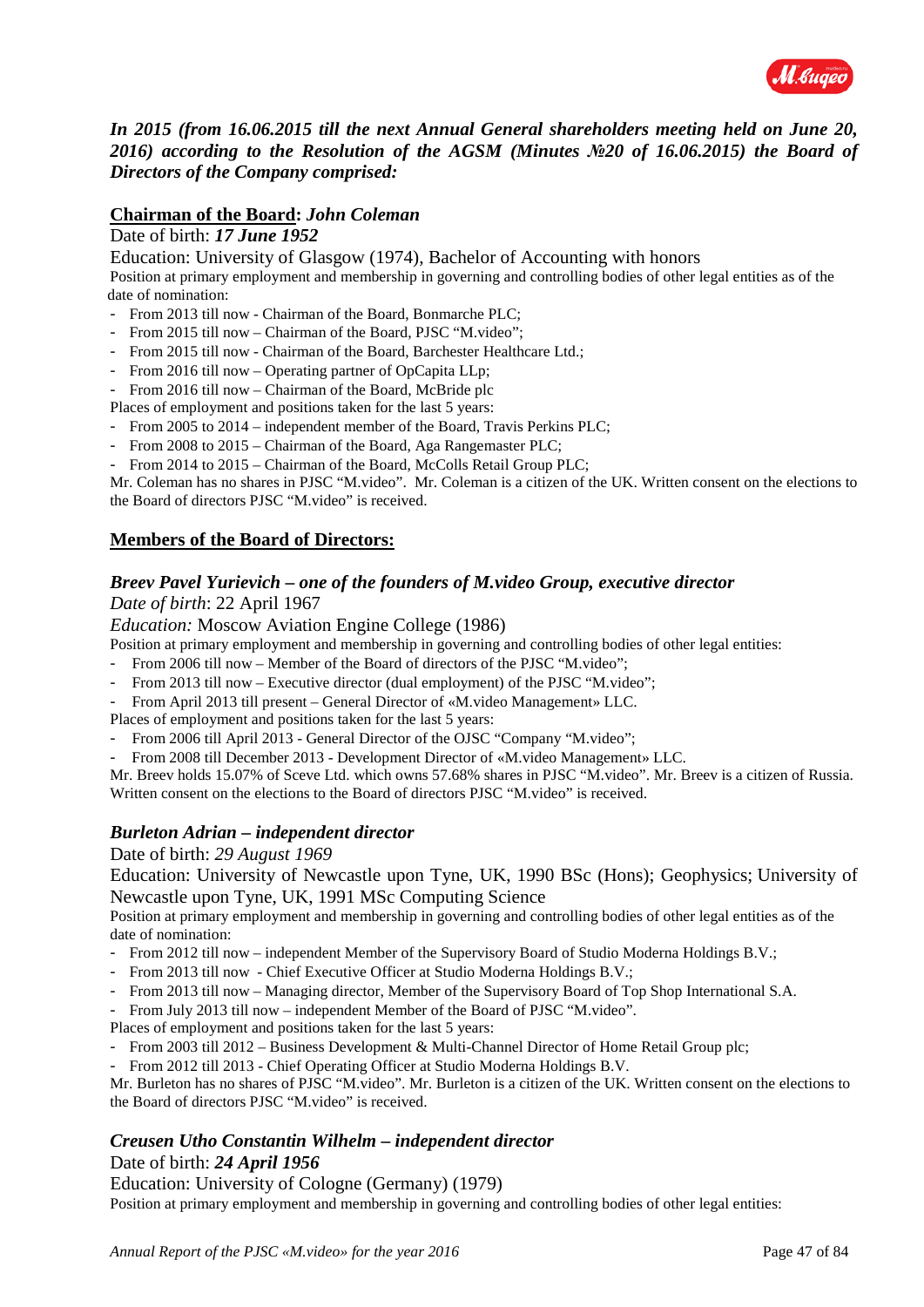

- From 2008 to present – member of the Board, PJSC "M.video";

- From Nov.2015 till now – Chairman of the Board, Berlin School of Digital Business, GmbH

Places of employment and positions taken for the last 5 years:

- From Oct.2010 to Aug. 2014 member of the Supervisory Board of Dixons Store Group International, plc.;
- From Nov. 2012 to Nov. 2013 member of the Board of Praktiker AG;
- From March 2013 to Sep.2014 Non-executive director of the Board, Unternehmensgruppe Theo Müller, Zurich;
- From March 2014 to Dec. 2015 Member of the Supervisory Board of Al Faisaliah Modern Electronics Group, Riyadh.

Mr. Creusen holds 42 500 shares of the PJSC "M.video". Mr. Creusen is a citizen of the Netherlands.

### *Hamid David - – independent director*

#### Date of birth: *11 December 1951*

Education: University of Bradford (UK) (1973)

Position at primary employment and membership in governing and controlling bodies of other legal entities as of the date of nomination:

- From 2007 till now member of the Board of directors of the PJSC "M.video";
- From 2012 till now Chairman of the Supervisory Board, Game Digital plc
- From 2006 till now OpCapita LLP, Operating Partner

Places of employment and positions taken for the last 5 years:

- From 2012 to 2015 – Chairman of the Supervisory Board, Ideal Shopping Ltd.

Mr. Hamid holds 55 279 shares of PJSC "M.video". Mr. Hamid is a citizen of Great Britain. Written consent on the elections to the Board of directors PJSC "M.video" is received.

#### *Koch Walter - – independent director*

#### Date of birth: *22 February 1962*

Education: University for applied Science in Aalen, Germany (1988)

Position at primary employment and membership in governing and controlling bodies of other legal entities:

- From November 2010 till present – Independent Member of the Board of the PJSC «M.video»

- From 2010 till present owns and operates the firm "Twinsuccess-Walter Koch, Restructuring & Change
- From April 2012 till present Chief Executive Officer in Мaster-tees, GmbH.
- Places of employment and positions taken for the last 5 years:

- From Sep. 2007 to March 2010 – Executive Vice President and Chief Operations Officer of Sanitec Corporation, Helsinki, Finland.

From 2011 to 2013 - Member of the Supervisory Board of HTL-Strefa, Poland.

Mr. Koch holds no shares of the PJSC "M.video". Mr. Koch is a citizen of Germany.

### *Parks Christopher Allan – none-executive director*

#### Date of birth: *12 August 1963*

Education: Simon Fraser University (Canada), graduated in 1986.

Position at primary employment and membership in governing and controlling bodies of other legal entities as of the date of nomination:

- From January 1, 2016 till now Director of economy of "M.video Management" LLC;
- From April 2014 till now Member of the Board of directors of the PJSC "Detsky Mir";
- From 2015 till now Member of the Board of directors of the PJSC "M.video";

Places of employment and positions taken for the last 5 years:

- From 2006 to January 25, 2015 Finance director, OJSC "Company "M.video";
- From 2006 to January 25, 2015 Finance director, "M.video Management" LLC;
- From January 26, 2015 till December 31, 2015 Advisor to CEO of the "M.video Management" LLC;
- From 2008 to 2012 Member of the Board of directors of the OJSC "Company "M.video"

Mr. Parks holds 805 875 shares of PJSC "M.video". Mr. Parks is a citizen of Canada. Written consent on the elections to the Board of directors PJSC "M.video" is received.

### *Prisayzhnuk Alexander Mikhailovich - – independent director* Date of birth: *23 May 1972*

Education: Kuban State University (1995)

Position at primary employment and membership in governing and controlling bodies of other legal entities as of the date of nomination:

- From 2012 till now Member of the Board of directors of the PJSC "M.video"
- From 2016 till now Member of the Board of directors of the PJSC "LSR Group"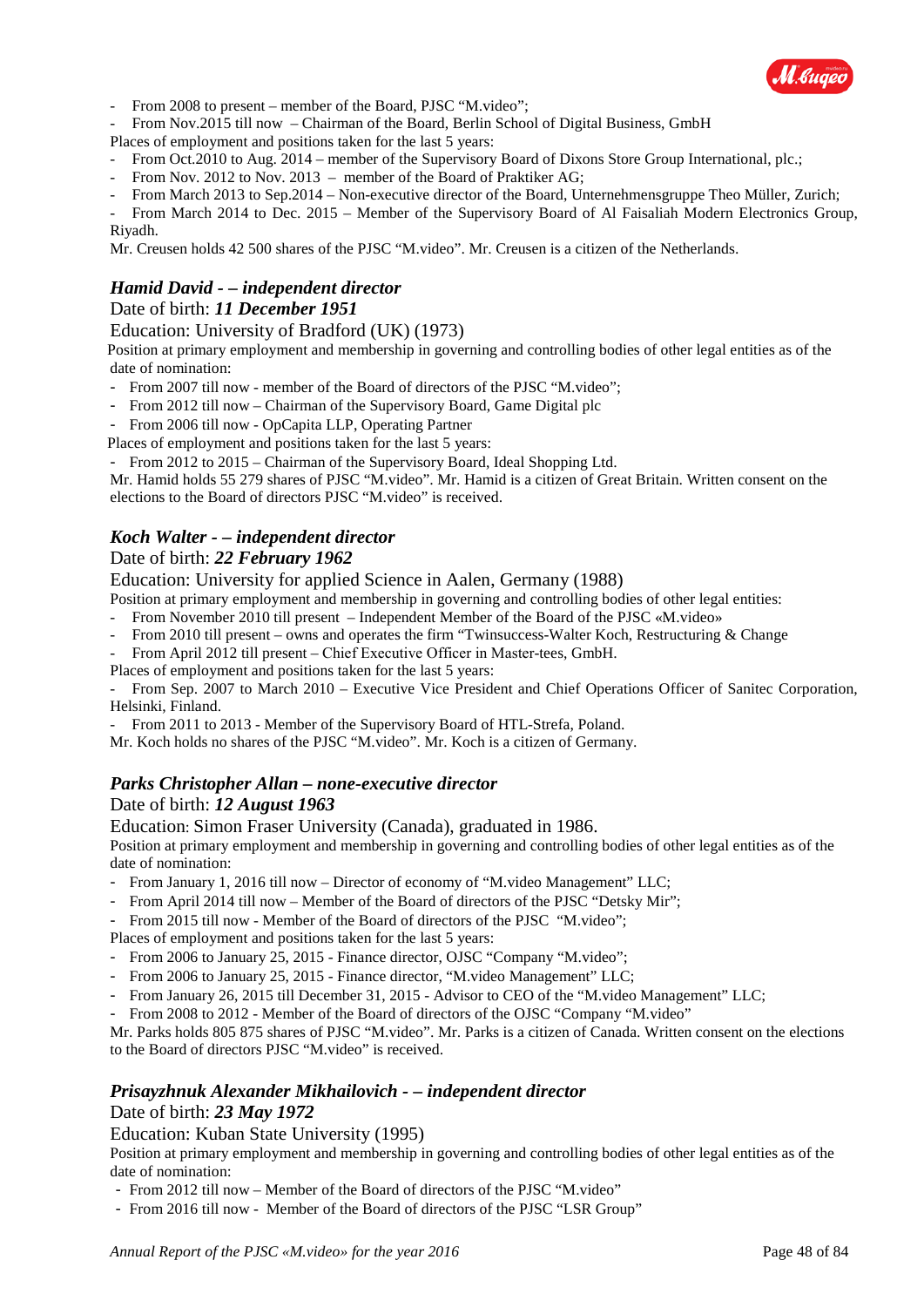

Places of employment and positions taken for the last 5 years:

- From 2010 till January 2017 – Member of the Board of directors of the PJSC "Dixy Group";

Worked as a Finance Director of the OJSC "Magnit" and OJSC "Tander", CEO of the LLC "Magnit Finance" and as a Strategic Development Director of the OJSC "Tander". Mr. Prisayzhnuk has no shares of PJSC "M.video". Mr. Prisayzhnuk is a citizen of Russia. Written consent on the elections to the Board of directors PJSC "M.video" is received.

#### *Tynkovan Alexander Anatolievich – founder of M.video Group, executive diretor* Date of birth: *14 June 1967*

#### Education: Moscow Energy Institute (1992)

Position at primary employment and membership in governing and controlling bodies of other legal entities as of the date of nomination:

- From 2013 till now General director of the PJSC "M.video";
- From 2013 till now President of "M.video Management" LLC;
- From 2010 till now First Deputy of the General director of LLC "Avtoritet";
- From 2007 till now member of the Board of directors of PJSC "M.video";

Places of employment and positions taken for the last 5 years:

- From 2005 to 2013 Executive director of "M.video Management" LLC;
- From 2008 to 2015 member of the Supervisory Board of X5 Retail Group N.V.

Information on the affiliated persons of the candidate: Tynkovan Anatoly Grigorievich (father, participant – owner of more than 50% of stock) of "Transservice-95" LLC, "Transservice-Rostov" LLC, "FAST-I" LLC, "Lider-Service" LLC, "Profservice"LLC.

Mr. Tynkovan holds close to 70% of Sceve Ltd. which owns 57.68% shares in PJSC "M.video". Mr. Tynkovan is a citizen of the Russia. Written consent on the elections to the Board of directors PJSC "M.video" is received.

### *In 2016 (from June 20,2016 till the next Annual General shareholders meeting) according to the Resolution of the AGSM (Minutes №21 of 23.06.2016) Walter Koch and Utho Creusen left the Board of Directors, therefore two new Board members were elected to the Board, they are:*

#### *Skirrow Chris – independent director*

#### Date of birth: *15 May 1954*

Education: Education: BSc (Hons), University College of Wales, UK, 1975; Institute of Chartered Accountants in England & Wales, UK, 1979; Canadian Institute of Chartered Accountants, Canada, 1982 (now called Chartered Professional Accountants of Canada).

Position at primary employment and membership in governing and controlling bodies of other legal entities as of the date of nomination:

- From 2013 till now – Independent Director, Board of Trustees, SKOLKOVO INSTITUTE OF SCIENCE & TECHNOLOGY";

- From 2016 till now – Member of the Board of the PJSC "M.video"

Places of employment and positions taken for the last 5 years:

- From 1998 till 2012 – Partner, Assurance, "PRICEWATERHOUSECOOPERS"

Mr. Skirrow has no shares of the PJSC "M.video". Mr. Skirrow is a citizen of Canada. Written consent on the elections to the Board of directors PJSC "M.video" is received.

#### *Preobrazhenskiy Vladimir Vladimirovich – independent director* Date of birth: *01 November 1961*

#### Education: Moscow Aviation Institute, 1985

Position at primary employment and membership in governing and controlling bodies of other legal entities as of the date of nomination:

- From May 2014 till now Member of the Board, JSC «Volga Dnepr Moscow»
- From February 2014 till now Member of the Academic Board, Skolkovo BS
- From February 2014 till now Individual Entrepreneur
- From June 2016 till now Member of the Board, PJSC "M.video"
- From October 2016 till now Chairman of the Board, "MULTiCUBIK" LLC

Places of employment and positions taken for the last 5 years:

- From 2005 to 2011 CFO, JSC "SUEK"
- From November 2012 to February 2014 Head of Research, Skolkovo BS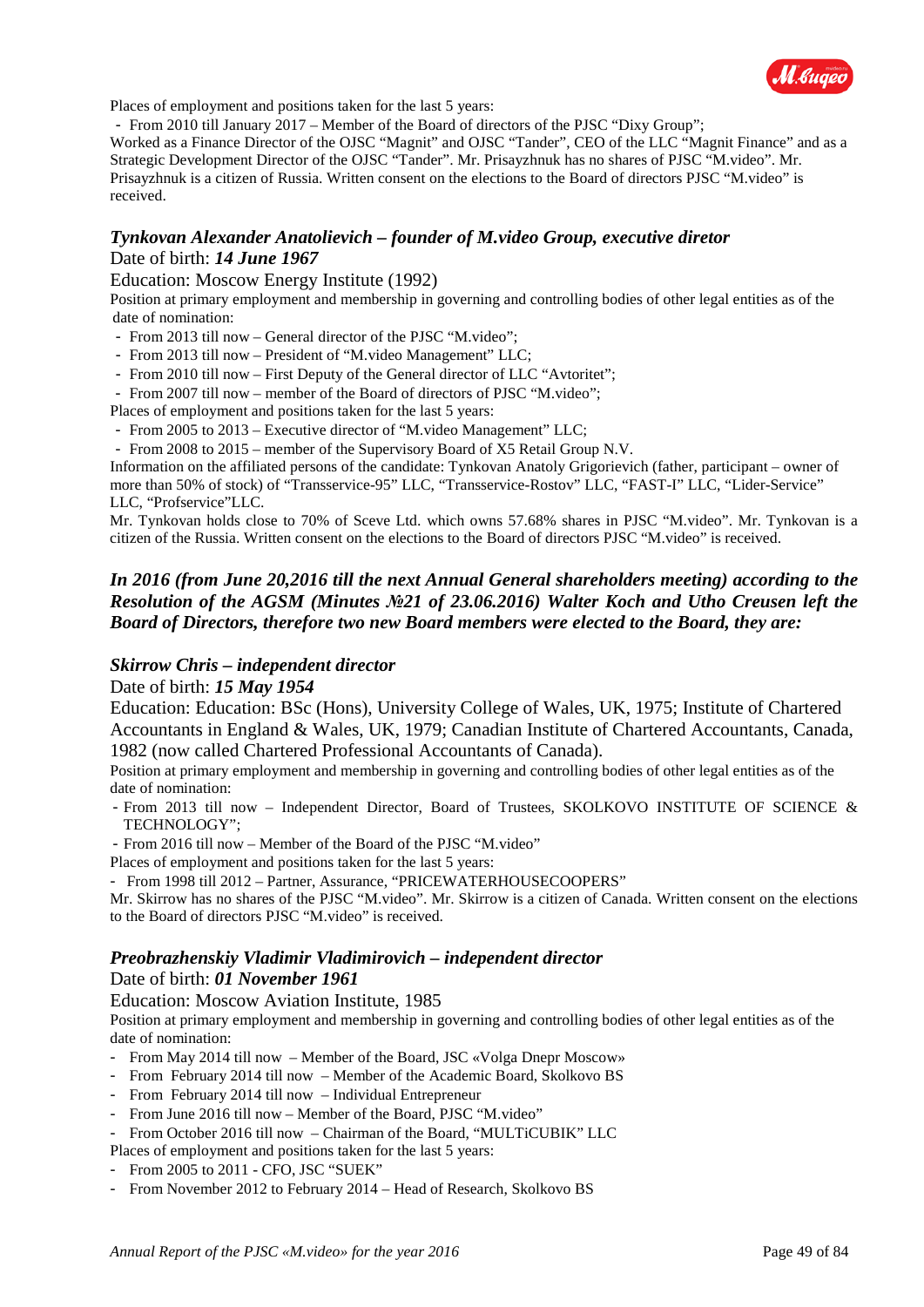

Mr. Preobrazhenskiy has no shares of PJSC "M.video". Mr. Preobrazhenskiy is a citizen of Russia. Written consent on the elections to the Board of directors PJSC "M.video" is received.

### **Background information on the rest members of the Board of Directors is given above on pages 47-49.**

#### **Corporate secretary of the Company**

#### **Corporate secretary** – *Khavasova Yana Solomonovna*

#### Date of birth: *26 April 1979*

Education: Barnaul State Pedagogical University (teacher of foreign languages – English and German) graduated in 2001; Moscow State University of International Affairs (MGIMO) (international lawyer, international private law department), graduated in 2004.

Position at primary employment and membership in governing and controlling bodies of other legal entities:

From 2012 till present – Corporate secretary the PJSC "M.video";

Places of employment and positions taken for the last 5 years:

From 2009 to 2012 – CJSC "VTB Capital" – layer; VTB Bank (PJSC) – Assistant to Senior Vice President Member of non-commercial organization of corporate secretaries (NOKS). Mr. Khavasova holds no shares of the PJSC "M.video". Mr. Khavasova is a citizen of Russia.

In the reporting year Corporate secretary of the Company, elected by the Board (Minutes №69/2012 dated 08.10.2012) also performed functions of Board Secretary and General Meeting of shareholders. In 2016 the Board of Directors held 9 meetings and 2 separate sessions (Strategy day and Budget session). All members elected to the Board participated 100% in all Board meetings and in all meetings of its committees both held by joint presence and by absentee voting.

Methodology of assessment of the quality of corporate governance system in the company consists of the comparison estimate of each principle of the corporate governance on its compliance with the recommendation of the Code of corporate governance adopted by the Bank of Russia (hereinafter – the Code) in 4 scores and in percentage.

In order to comply with the recommendations of the Code, the Board decided to arrange the independent assessment of the Board and its committees (Minutes №113/2016 dated 15.09.2016) in the reporting year and approved the service provider responsible for the external Board assessment – CJSC "Deloitte and Touch". Main highlights of the external Board assessment carried out:

The assessment of the Board's activity was done by the external consultant in April-May 2017 and discovered the room for further improvement of the Board's efficiency in several areas which includes involvement of the Board into the process of candidates' nominations and preparation of the induction program for newly elected Board members, prioritization of strategic issues in the Board meetings' agendas, practice of informing of the Board on the activity of the Remuneration and Nomination Committee.

### *5.3. The General Director of the Company is the sole executive body responsible for the management of the Company's current activity, performing the following functions:*

- (1) operational management of the Company's activity;
- (2) first signature right of the financial documents;
- (3) disposal of the Company's property to ensure its current activity within the scope established by this Charter, unless, in cases pursuant to this Charter, the General Director needs the approval of the General meeting of shareholders and/or the Board of Directors of the Company for execution of such transactions;
- (4) representing interests of the Company both in the Russian Federation and abroad;
- (5) approving staff-schedules, executing labor agreements with employees of the Company, applying incentives measures and imposing disciplinary sanctions;
- (6) executing transactions on behalf of the Company, except for the cases provided by the Law and this Charter;
- (7) issuing powers of attorney on behalf of the Company;
- (8) opening Company's accounts at the banks;
- (9) arranging accountings' keeping and reporting in the Company;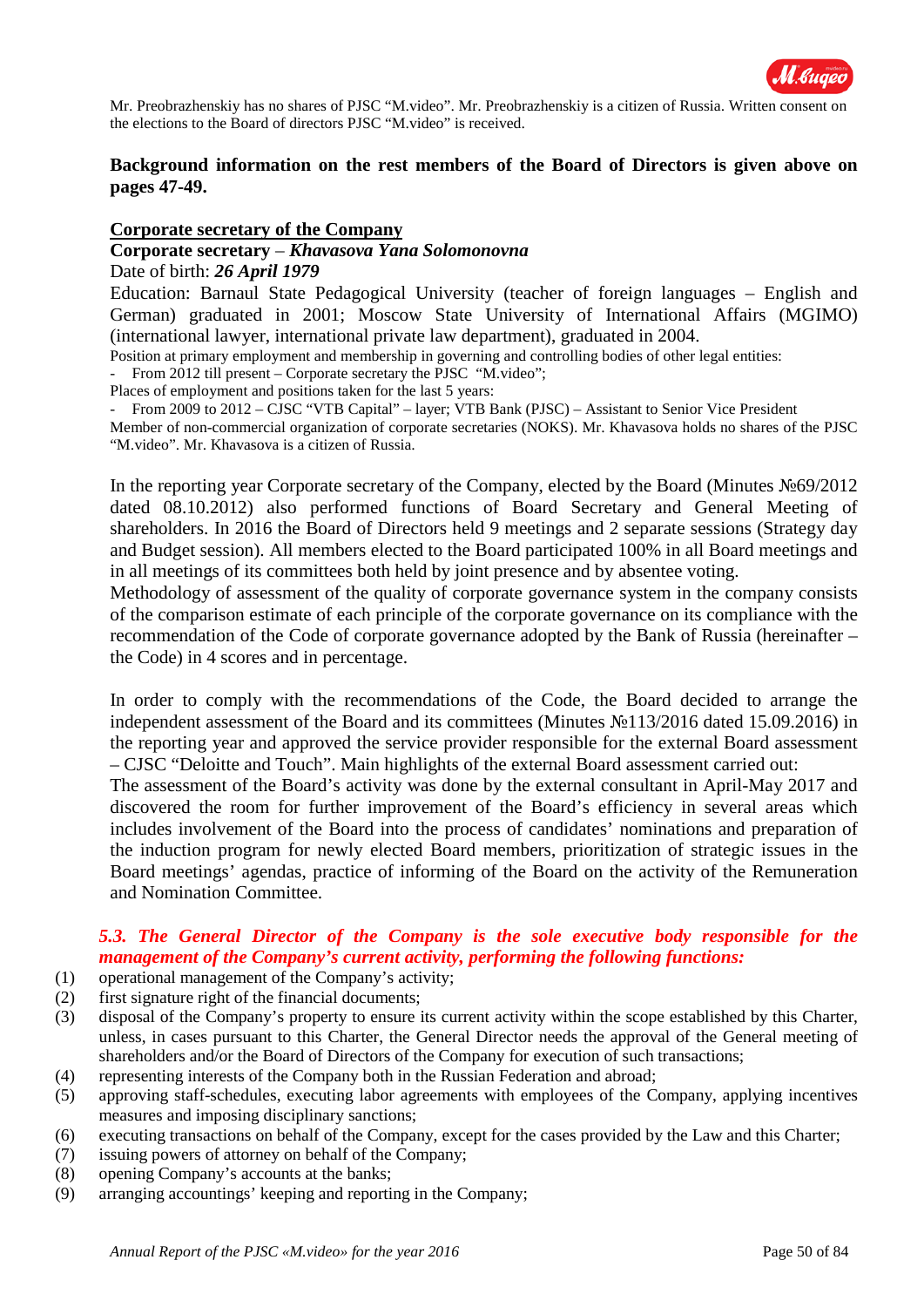

- (10) ensuring maintenance of the shareholders' record of the Company;
- (11) issuing orders and giving instructions binding on all employees of the Company;
- (12) presenting the annual report and balance sheet of the Company for the Board's and the General meeting of shareholders' approval;
- (13) providing candidates to the Management Board for the Board of Directors' approval;
- (14) performing other functions required for achieving the Company's aims and maintenance of its normal operational activity pursuant to the current legal acts of the Russian Federation.

### *As at January 1st, 2016 and as at December 31st, 2016 the position of the General Director was occupied by Tynkovan Alexander Anatolievich*. Background information is available above.

| <b>Revision Commission -</b> During the reporting period the following persons were elected to the |  |  |  |  |  |  |
|----------------------------------------------------------------------------------------------------|--|--|--|--|--|--|
| Revision commission and acted as its members:                                                      |  |  |  |  |  |  |

| Name & date of birth of                           | <b>Information on the members of the Revision Commission</b>                                                                                                                                                                                                                                                                                                                                                      |  |  |  |
|---------------------------------------------------|-------------------------------------------------------------------------------------------------------------------------------------------------------------------------------------------------------------------------------------------------------------------------------------------------------------------------------------------------------------------------------------------------------------------|--|--|--|
| the candidate                                     |                                                                                                                                                                                                                                                                                                                                                                                                                   |  |  |  |
| 14.05.1975<br>Bezlik Evgeny<br>Vladimirovich      | In 1996 graduated from Tashkent higher military-technical academy. From 2005<br>till 2008 Head of construction projects in TNK BP, from 2008 till 2011 - Head<br>of the forensic investigations' department in X5 Retail Group, from 2011 till<br>present time Head of the forensic investigations' department of "M.video"<br>Management" LLC. Mr. Bezlik is a citizen of Russia.                                |  |  |  |
| 22.01.1984<br>Tyshkevich Lyudmila<br>Alexandrovna | In 2006 graduated from Moscow state university of economy, statistics and<br>information, from 2006 till 2009 – worked as a senior consultant in PWC<br>(forensic department), from 2009 till $2011$ – Compliance manager of X5 Retail<br>Group, from 2011 till present time leading expert of the forensic investigations'<br>department in "M.video Management" LLC. Mrs. Tyshkevich is a citizen of<br>Russia. |  |  |  |
| 15.04.1990<br>Kochubey Evgeniya<br>Sergeevna      | In 2012 graduated from Plekhanov Russian University of Economics. From<br>2011 till 2013 worked as an intern and then as an auditor in the audit department<br>of ZAO "KPMG". From October 2013 takes an internal audit manager position<br>in "M. video Management" LLC. Mrs. Kochubey is a citizen of Russia.                                                                                                   |  |  |  |

The composition of the Revision commission did not change during the reporting period.

### **Governing and controlling bodies of the Company (Board of directors, Revision Commission, General Director) made no transitions with the Company shares in the course of the reporting year.**

### *5.4. Criteria of determining and amount of the remuneration and compensation paid to the Board of directors of the Company*

The compensation package offered by the Company includes salary, medical insurance programs, additional benefits and bonus plans. According to the Policy on the Remunerations and Compensations payable to the Board of directors of the PJSC "M.video" (hereinafter – "Policy") total amount of remuneration and compensation payable to the members of the Board and members of the Revision commission is approved by the General meeting of shareholders and is set in rubles. Salary and remuneration of the corporate secretary and Head of Internal Audit are subject to Board of directors' approval.

The remuneration paid to the members of the Board of Directors for participation in the work of the Board of Directors and/or Committees of the Board of Directors consists of:

*(1) basic remuneration (fixed) –* shall be paid for (1) participation in the meetings of the Company's Board of Directors held by joint presence (including those held by tele/video or simple conference calls); (2) participation in the "Strategic session" and "Budget day" and (3) participation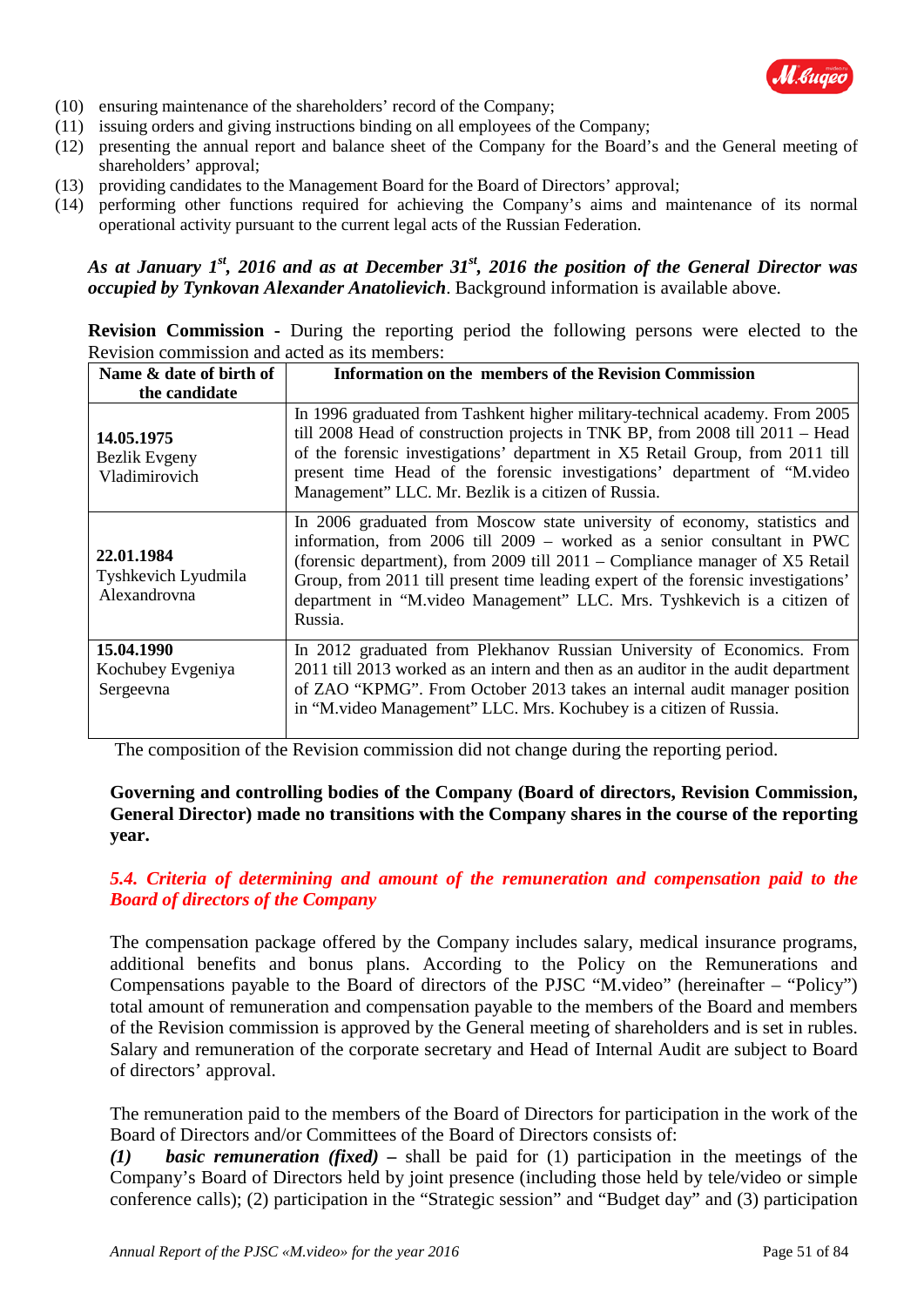

of the member of the Board of Directors upon request of the Chairman of the Board of Directors, Chairmen of the Committees and General director in the workshops devoted to different topics, in the meetings and discussions related to the Company's and its subsidiaries activity and held in the Company's office or outside;

*(2) additional remuneration –* shall be paid for (1) performing the duties of the member of any Committee of the Company's Board of Directors; (2) performing the duties of the Chairman of any Committee of the Company's Board of Directors and (3) performing the duties of the Chairman of the Company's Board of Directors.

Remuneration to the members of the Board of Directors being the residents of the Russia shall be paid in rubles. Remuneration to the members of the Board of Directors being non-residents of the Russian Federation shall be paid in the currency of the bank account, details of which are provided to the corporate secretary of the Company in writing. Payments to the members of the Board of Directors being non-residents of the Russian Federation shall be made at the exchange rate set by the Central Bank of the Russian Federation on the payment date.

According to the Company Policy each member of the Board of Directors can be compensated for the following expenses:

- *actually incurred and documentary certified expenses earmarked for transportation to and from the venue of the Board of Directors' meeting and/or meeting of a Committee of the Board of Directors as*  well as any other transportation costs related to the performance by the member of the Board of *Directors of his duties;*
- *accommodation expenses of a Board member within the period when the Board meeting and/or the meeting of a Committee of the Board of Directors is held;*
- *meals expenses of a Board member in the period when the Board meeting and/or the meeting of a Committee of the Board of Directors is held;*
- *other actually incurred and documentary certified expenses (communication, mileage, representative costs and etc.).*

Reimbursement of compensation shall be made by the Company within 15 business days from date of receipt of a written confirmation from the Chairman of the Board (in respect of the expenses incurred by the members of the Board) or by Audit Committee Chairman - independent director (in respect of the expenses incurred by the Chairman of the Board) regarding the expense report and documents certifying the incurred expenses based on the order of the sole executive body of the Company and extract from the Minutes of the General Shareholders' Meeting on the election of the Board of Directors and on the approval of the total remuneration and compensation amounts payable to the Board of Directors of the Company. The maximum compensation amount shall be approved by the General meeting of shareholders upon the proposal of the Company's Board of Directors.

### *Information on the remuneration and compensation paid to the governing bodies of the Company in the reporting year.*

### **Board of directors:**

Payment of the remuneration to the Board of Directors of the Company is subject to the resolutions of the Annual General Meeting of shareholders of the Company held on June 16, 2015 and June 20, 2016 (Minutes №20 of 16.06.2015 and Minutes №21 of 23.06.2016 correspondingly).

Based on the above Resolutions of AGSMs the amount of Board remuneration:

- for the period from July 2015 till June 2016 shall not exceed 42 250 000 roubles in total and amount of the compensation for the expenses incurred in the course of performing Director's functions shall not exceed 7 000 000 rubbles in total;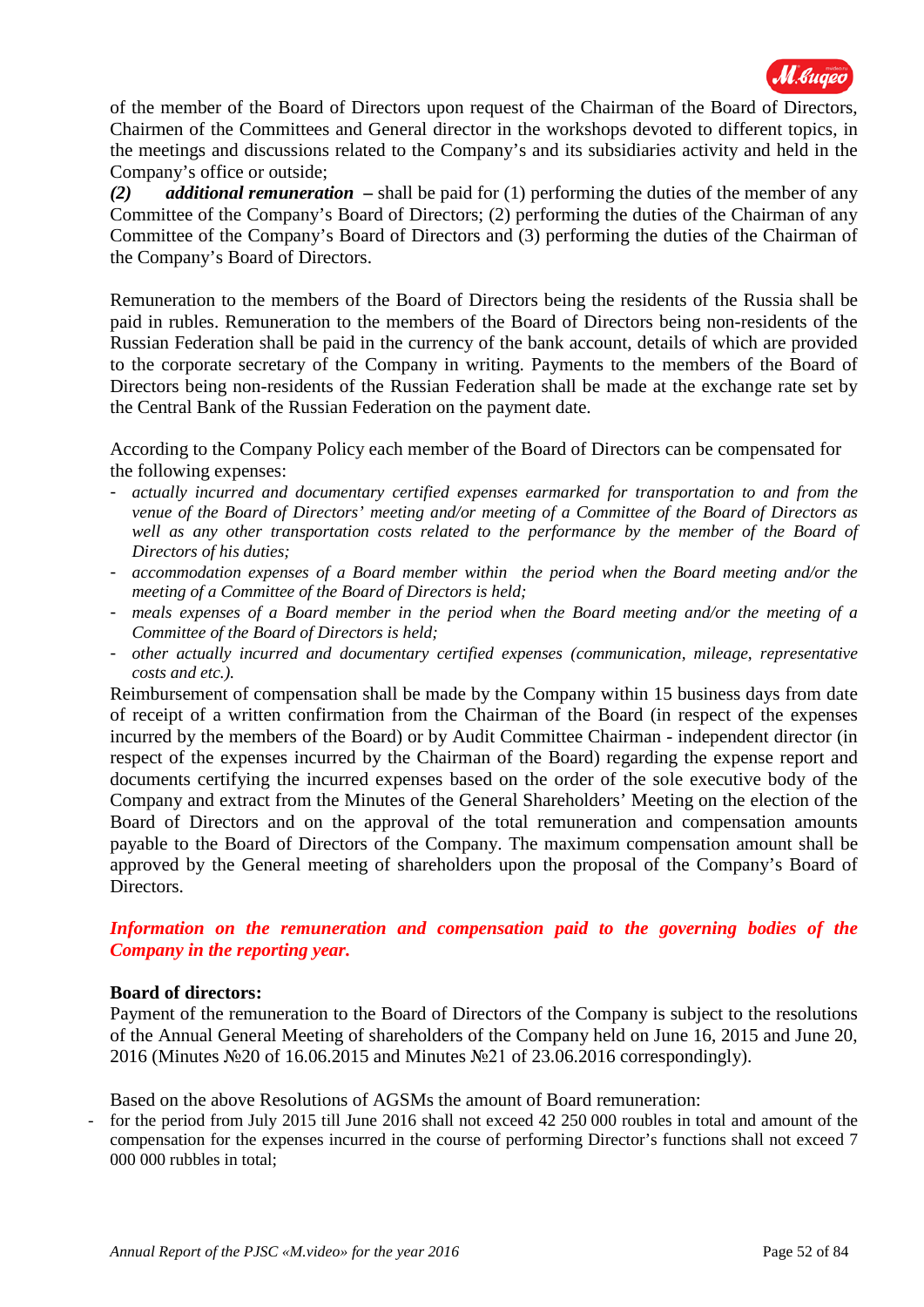

- for the period from July 2016 till June 2017 shall not exceed 52 050 000 roubles in total and amount of the compensation for the expenses incurred in the course of performing Director's functions shall not exceed 10 000 000 rubbles in total.

At the AGSM held on June 20, 2016 it was also approved to pay the additional remuneration to the Board elected by the AGSM in June 16, 2015 (Minutes №20 dated 16.06.2015) for the period July 2015- June 2016 in the amount not exceeding 8.750 mln. rubles.

The total amount of remuneration paid by the Company in 2016 (full year) to non-executive members of the Board of directors amounted 54 130 thousands rubles (including individual income tax). Amount of remuneration paid by the Company to non-executive members of the Board of directors for 10 months (from the date of elections to the Board on June 20, 2016 till April 30, 2017) amounted 66 718 thousands rubles (including individual income tax).

The Company also compensated the expenses incurred by the Board members and related to the performance of their duties as Board members of the Company. The total amount of compensations paid by the Company in 2016 (full year) amounted 6 005 thousands rubles.

Amount of compensation paid by the Company to non-executive members of the Board of directors for 10 months (from the date of elections to the Board on June 20, 2016 till April 30, 2017) amounted 7 125 thousands rubles (including individual income tax).

Salary to the executive members of the Board of directors being Company's employees were paid according to the employment contracts executed between the Company (and its subsidiary) and such member of the Board. Total amount of salary paid to the executive members of the Board of directors in 2016 (full year) amounted 120 thousands rubles and for the corporate year (from the date of elections to the Board on June 20, 2016 till April 30, 2017) amounted to 94 thousands rubles.

### **Collective executive body provided by the Company's Charter but is not established in the Company.**

### **Revision commission:**

- At the AGSM of the Company held on June 16, 2015 the remuneration payable to the Revision commission for the period from July 2015 till June 2016 shall not exceed 100 000 000 rubles in total;
- At the AGSM of the Company held on June 20, 2016 the remuneration payable to the Revision commission for the period from July 2016 till June 2017 shall not exceed 150 000 000 rubles in total;

The total amount of remuneration paid by the Company in 2016 (full year) to the Revision commission members amounted 100 000 000 rubles.

Amount of remuneration paid by the Company to the Revision commission members for 10 months (from the date of elections on June 20, 2016 till April 30, 2017) amounted 100 000 000 rubles.

### **Internal Audit (IA):**

Salary to the IA people being Company's employees was paid according to the employment contracts executed between the Company and such employees. Total amount of the salary paid to the IA people in 2016 (full year) amounted 3 255 thousands rubles and for the corporate year (from July, 2016 till April 30, 2017) amounted to 2 448 thousands rubles.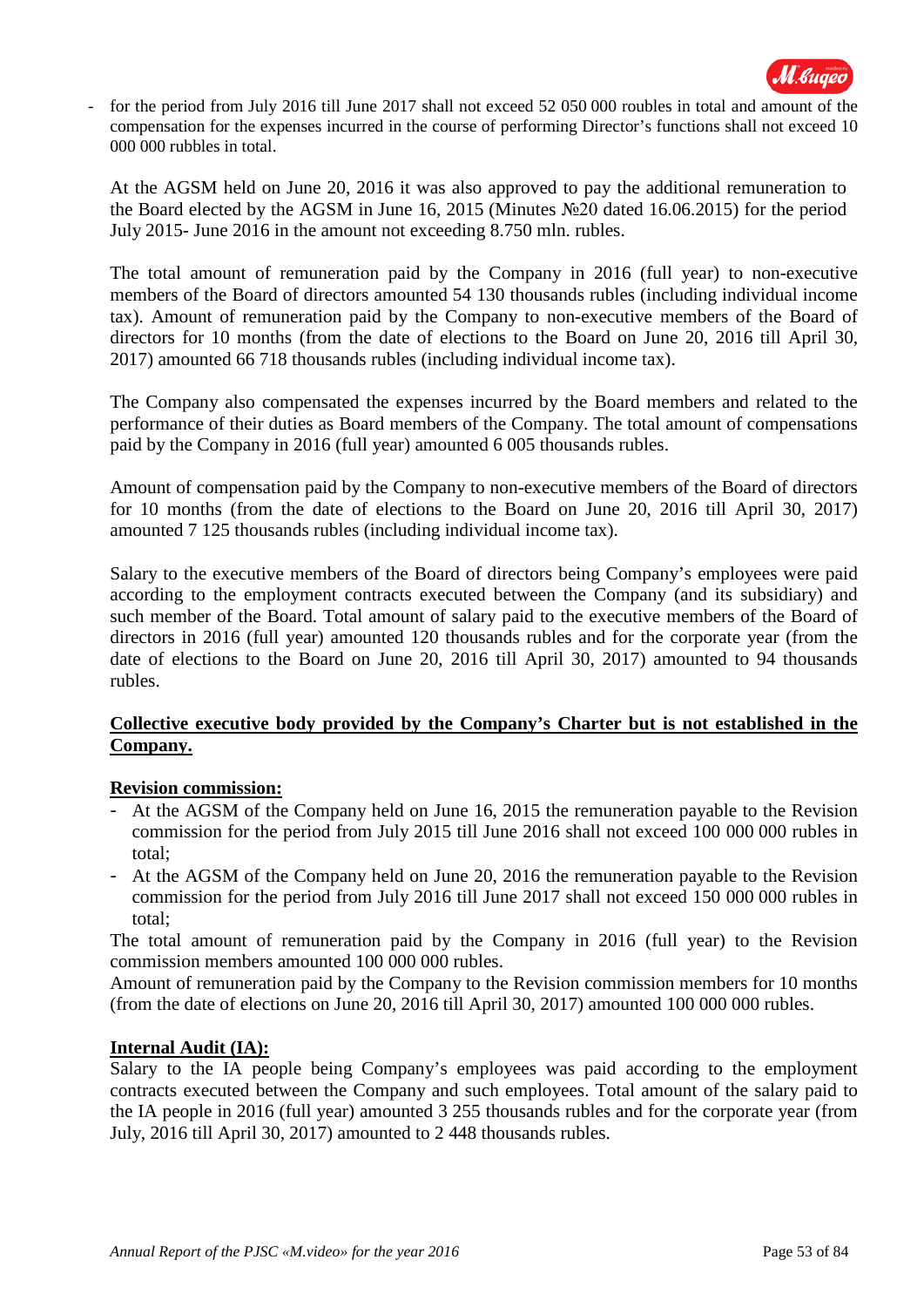

### *6. Corporate governance and Board of director's Report on compliance with the principles and recommendations of the Corporate governance code.*

In 2016, PJSC «M.video» continued to improve corporate governance system in order to bring it compliance with the provisions of the listing rules, Corporate Governance Code of the Company and updated Corporate Governance Code of the Central Bank of Russia (hereafter – "the Code").

In the course of the reporting year the Board of directors of the Company adopted the Regulation on the Remuneration and Nomination committee, Corporate secretary in a new edition and proposed the GSM to adopt the Company's Charter and Regulation on the GSM in a new edition together with the Regulation on the Board of directors in a new edition.

The Company's Board of directors consists of 9 members, 6 of them comply with the independency criteria provided by the listing rules of the Russian stock exchange (Micex) and recommendations of the Code. There are two committees under the Company's Board of directors – Audit Committee and Remuneration and Nomination Committee.

The Company has the Corporate Secretary who is responsible for advising the Company and its governing bodies on the applicable procedures in the course of preparation and holding of the General Meeting of shareholders and meetings of the Board of Directors and statutory public disclosure of corporate information. The Corporate Secretary is appointed by the Board of directors, has full independence of the executive bodies (Management team) both of the Company and its subsidiaries.

According to the Russian law requirements the Board of directors appointed the compliance officer of the Company responsible to ensure compliance with Federal Law No. 224-FZ «On preventing improper use of insider information and manipulation of market and amending some legislation of the RF». This responsibility is also covered by the corporate secretary of the Company.

The Board of directors of the Company adopted the Regulation on Insider Information of the Company regulating the use of information on the Company's business, Company's securities and transactions with them, this information is not generally available and, if disclosed, could affect materially the market price of the Company's securities. The list of insider information was also approved by the Board and is available on the Company's website.

In December 2015 the Audit Committee recommended to the Board of directors and management of the company to attract the consultant on the assessment of the internal control and risk management system and internal corporate documents regulating the internal control and risk management system in the Group. (Minutes №47/2015 of 09.12.2015).

In the course of the reporting year, Audit Committee within its regular meetings among other matters reviewed the items related to the internal control and risk management system (Minutes of the Audit Committee meetings №53/2016 of 19.06.2016, №54/2016 of 14.12.2016). Based on the report of 15.06.2016 of the independent consultant (Marcus Rhodes) and recommendation of the Audit Committee the assessment independent of the internal control and risk management system was made and resulted in the approval by the Board of directors of the Risk Matrix and Risk Management Policy of M.video Group (Minutes of the Board №116/2016 of 16.12.2016 ).

The adopted system of internal control and risk management in the company complies with the main principles, prescribed by

- Integrated Framework COSO The Committee of Sponsoring Organizations of the Treadway Commission);
- International Organization for Standardization (ISO) standard 31000);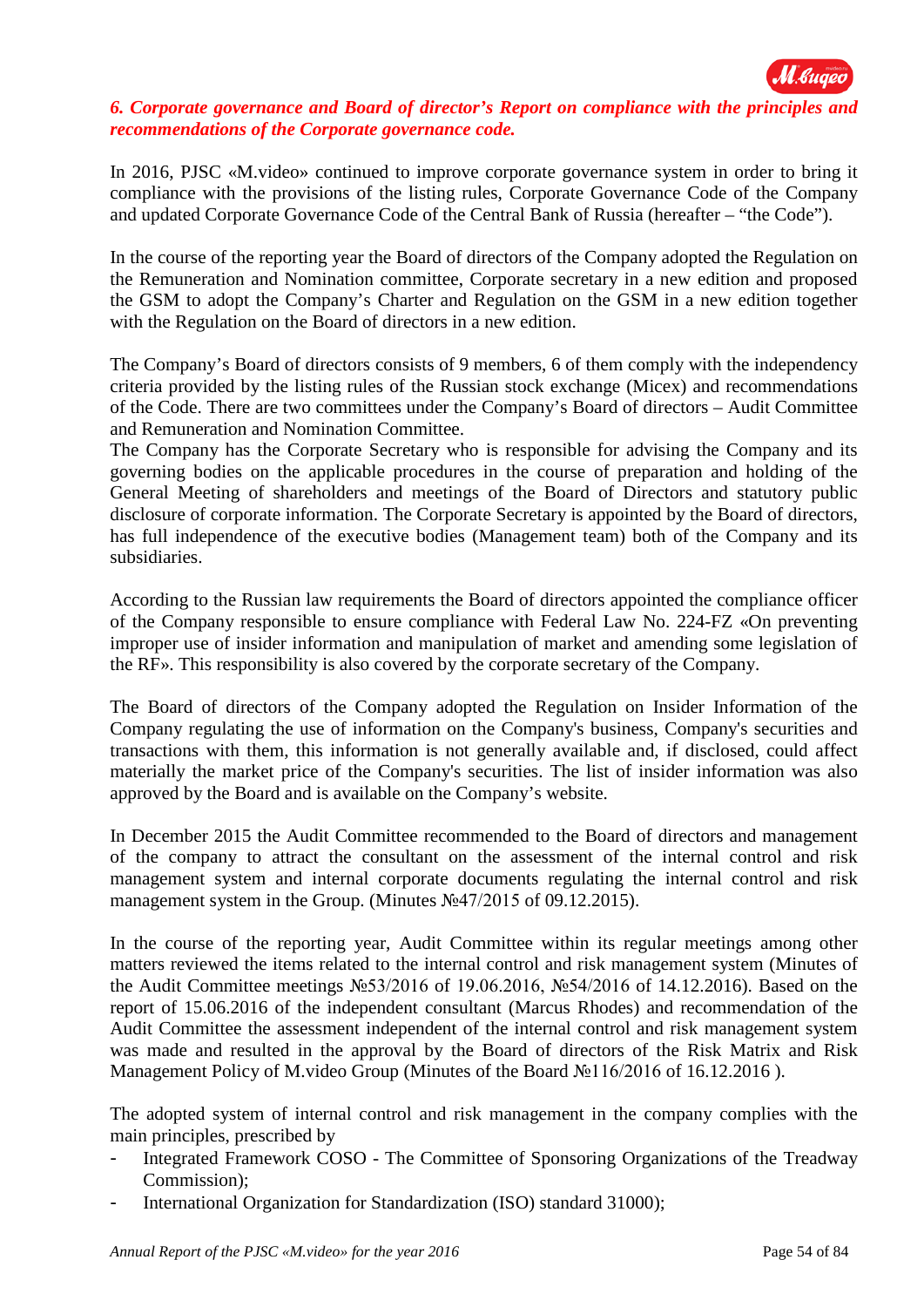

- Statutory standards: GOST Р 51897-2002 «Risk management. Terms and definitions», GOST Р 52806-2007 «Risk management of the projects. General provisions», GOST Р 51901.4-2005 «Management of the risk. Guanidine on the implementation while projecting».

The approved and adopted regulations and policies allow concluding that internal control and risk management system is in line with best international practices.

When taking some actions which may lead to substantial corporate changes, the Company follows transparent and fair approach to ensure shareholders' right to influence such actions. The Charter of the Company contains the requirement on the approval of any subsidiary's transactions related to acquisition, transfer or possible transfer by the Company, directly or indirectly, of the property with a value being 5 or more per cent of the balance sheet value of the subsidiaries' assets as at the last reporting date, excepting transactions related to the placement of the Company's shares and arm'slength transactions.

For efficient control of the Company's financial and business activities, the Annual general shareholder's meeting elected members of the Revision commission. None of them is an employee of the Company. The Revision commission does not include any persons which were found guilty in any economic crimes or crimes against the governmental authorities.

The Company endeavors to follow the basic principles of disclosing information of the Company and the Group as a whole, ensuring regularity and efficiency of provided information, availability of such information for shareholders and other persons concerned, reliability and completeness thereof, observation of a reasonable balance between openness and protection of commercial interests. The Company fully observes the requirements of law and listing rules of Russian stock exchanges, as regards public disclosure of information. The Company discloses information in its news, on its web site and publishes information of the Group's business on a regular basis in the mass media.

The Board of directors is responsible for the Company's strategy development and therefore the Board performs controlling functions over executive bodies of the Company and its subsidiaries, approves the financial statements and is regularly updated by the reports on the results of the Company's activities

### *6.1. Chairman's Statement*

In my annual statement as Chairman, I am pleased to report on a successful year and strong growth against our Company's strategic goals and key business indicators.

### Performance for the year

It was a positive year for M.video. We increased our market share and successfully weathered the storm in a challenging macro environment. The Company effectively pursued its strategic objectives while improved its operational efficiency in the following key areas: assortment mix, Omni Channel and online, new store openings and customer's experience, including even more distinguished service offer. Company's financial position remains very solid with a debt-free balance sheet which provides a stable platform for the future.

### The Board

Starting from the previous AGSM in June 2016 the Board comprised me as the Chairman, Adrian Burleton, Alexander Prisyazhnuk, Vladimir Preobrazhenskiy, Chris Skirrow and David Hamid as Independent Non-executive Directors, Chris Parks as Non-executive Director, Alexander Tynkovan and Pavel Breev as Executive Directors.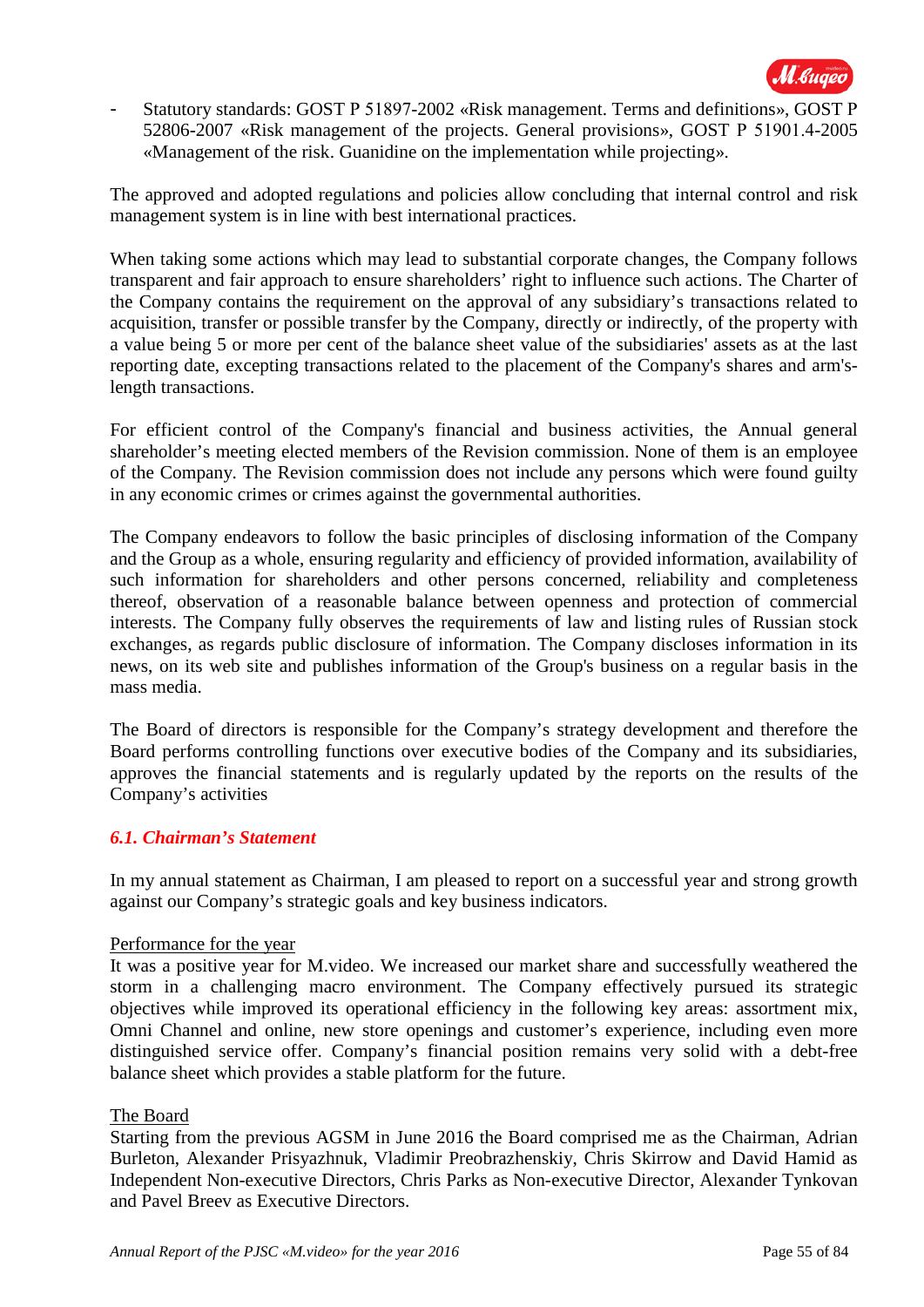

### Corporate governance

In order to ensure the compliance with the highest standards of the corporate governance the Board of Directors of the Public JSC "M.video" confirms its strong commitment to these standards which have been set up as a cornerstone for the sustainable development and operational efficiency of M.video Group and serve as important guidelines of our investor relations. M.video adheres to the following core principles of corporate governance:

- The implementation of effective and transparent mechanisms to protect shareholder rights granted under the laws of Russia, the Charter, and other internal documents of the Company, and the recommended corporate governance standards adopted in global practice;
- The Company embraces the policy of equal treatment for all shareholders, regardless of how many shares they own, their nationality or jurisdiction;
- The Company is committed to ensure shareholder rights to participate in the Company's management via participation in the shareholder meetings, voting on agenda items, prompt receipt of the information on the Company's operational activity, its governing and controlling bodies ;
- Majority of the Company's Board of Directors comprises the independent directors, two Committees of the Board are established;
- Functions of the Board of Directors' and the General Meeting of Shareholders' are performed by the Corporate Secretary appointed by and accountable to the Board of Directors;
- The remuneration system for the members of the Board of Directors, executive bodies, and other key employees is governed by the adopted Policy on the remuneration and compensation payable to the Board members.

The corporate governance model of M.video is closer to the continental model characterized by a two-tier structure: the Supervisory Board (with the controlling functions and the Management Board with the executive authority), along with the major governing body — the Meeting of Shareholders) with certain elements of the family model.

The following are the most significant aspects of the Company's corporate governance model and practice:

- the structure of the authorized (shareholders) capital  $-57.65\%$  of Company shares are controlled by a majority shareholder whose representative is a member of the Board of Directors and the General Director of the Company;
- the structure of the governing bodies and their interactions: the Company's governing bodies are represented by the Board of Directors and the General Director, with the General Meeting of Shareholders as the highest governing body. The duties of the Board Chairman and those of the General Director are separated. The Company's Board of Directors consists of 9 members, including 6 independent directors who are also chairmen of the Committees;
- the Corporate Secretary is appointed by the Board of Directors and is fully independent;
- the structure of the controlling bodies, monitoring mechanism for resolution fulfillment: an independent Internal Audit Department accountable to the Board of Directors has been established in the Company based on the decision of the Board of Directors. The General Meeting of shareholders annually elects the Revision Commission. The monitoring mechanism for resolution fulfillment adopted by the Board of Directors and the General Meeting of Shareholders is implemented through the Internal audits and inspections carried out by the Revision Commission, as well as through the daily operations of the Corporate Secretary;
- the Company has adopted and applies the Code of Corporate Governance, Charter in a new edition , Regulation on the General Meeting of Shareholders in a new edition, Regulation on the Board of Directors, on the Corporate Secretary, on the Committees of the Board of Directors, on the Internal Audit, on the Internal control of financial and operating activity, on the Revision Commission, Budgeting Policy, Antimonopoly Policy, Risk management Policy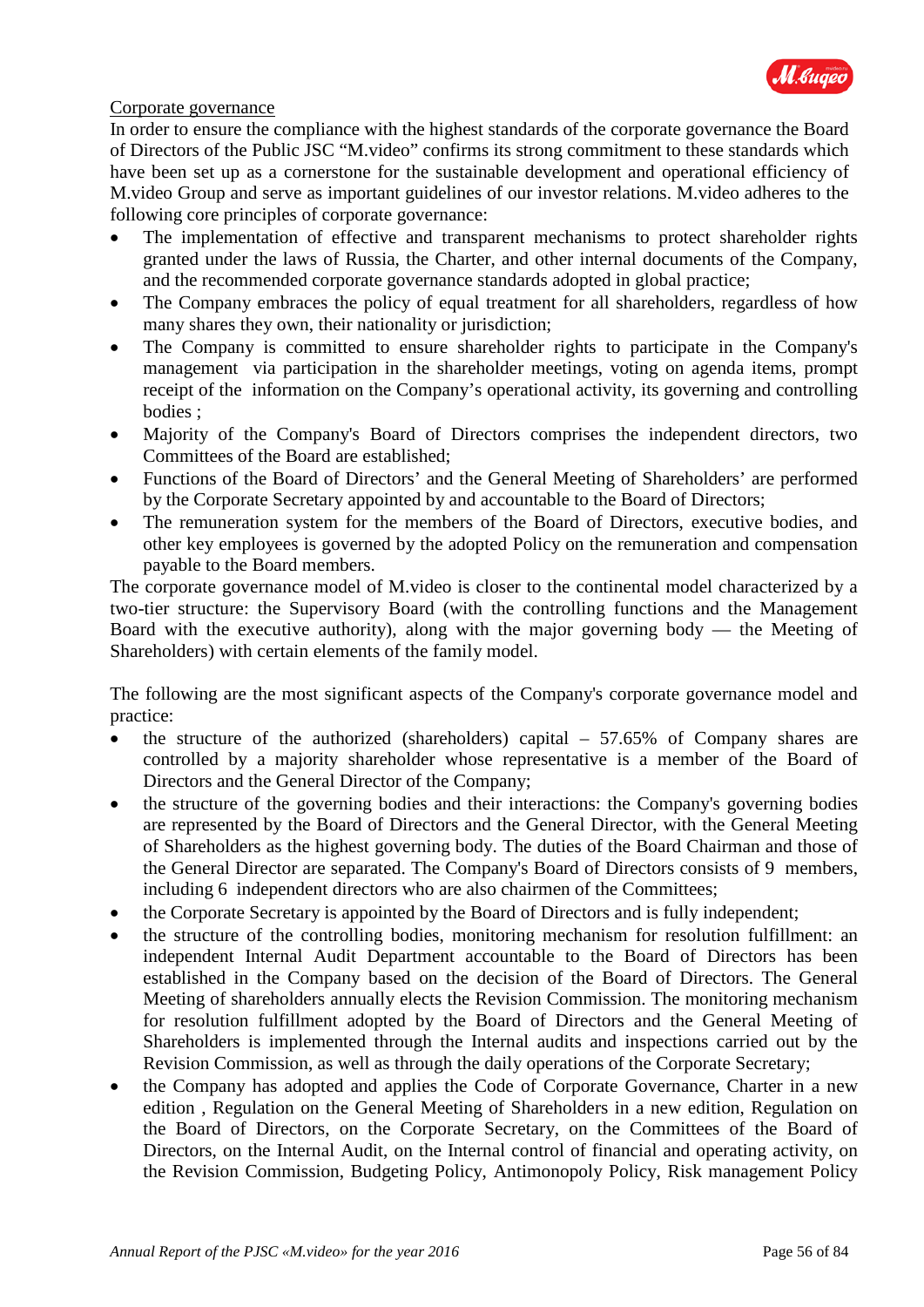

and Risk Matrix, Dividend Policy, and the Regulation on remuneration and compensation payable to the members of the Board of Directors.

In addition, we should point out the following from among the material aspects of the corporate governance model and practices in M.video:

- transparency: the Company informs its investors on a regular basis about all key events, its results, plans, and intentions (all materials are always available on the Company's website, regular investors' calls are arranged, direct cooperation with Mass Media );
- proper consideration of shareholders' interest: when making strategic decisions, the Company seeks to estimate the effect of such decisions on all shareholders: e.g., the Company conduct makes road shows on a regular basis (several times a year) to present its key achievements and plans for the future to its investors twice a year (when publishing IFRS audited Financial Statements); arranges conference calls between the Management and investors/analysts; regular one-to-one meetings with the investors, both in its Moscow headquarters and at various Russian and international conferences;
- availability: throughout the year, investors and shareholders can meet independent members of the Board of Directors on the one-to-one basis, i.e., without the participation of the Company's executives, upon request.

The approach to comprehensive self-assessment of the Company's corporate governance quality consists of a comparative assessment of the conformity of each corporate governance principle in the Company to the recommendations of the Code of Corporate Governance adopted by the Bank of Russia on a four-point grading scale and as a percent.

The Board of Directors, executive bodies, and Corporate Secretary of the Company ensure timely and proper information disclosure, transparency, the effectiveness of risk management and internal control systems. As part of further development and improvement of the Company's corporate governance practice throughout the reporting year the number of independent directors in the Board was increased to maximum; authorization matrix segregating the authorities of the Company's governing and executive bodies and those of its subsidiaries was regularly revised, approved and implemented.

Based on the first monitoring results on the implementation of the recommendations and principles of the Code of corporate governance adopted by the Bank of Russia by the Russian public companies (hereinafter - the Code) by reviewing the Reports on the implementation of the recommendations and principles of the Code (hereinafter - the Report) being an integral part of the Annual report for 2015, the Bank of Russia marked (letter dated 07.04.2017 №28-3/1096) that most of the recommendations and principles of the Code found its reflection in the corporate governance practice of company but there is still a room for improvement in terms of extended content of the Report in the future.

I, as a Chairman, am fully committed to maintaining high standards of corporate governance and to being transparent about our arrangements and intentions for future improvement. I am pleased with the progress we have made during the year and will ensure that governance remains at the forefront of our minds as we move forward.

### Dividend

The Board recommended a dividend of 20 rubles per share for 2015, In the light of the announced change of control in December 2016, and completion of the transaction end of April 2017, the Board recommended not to distribute the net profit for 2016 and not to pay the dividends.

### *John Coleman Chairman of the Board of Diractors of the PJSC "M.video"*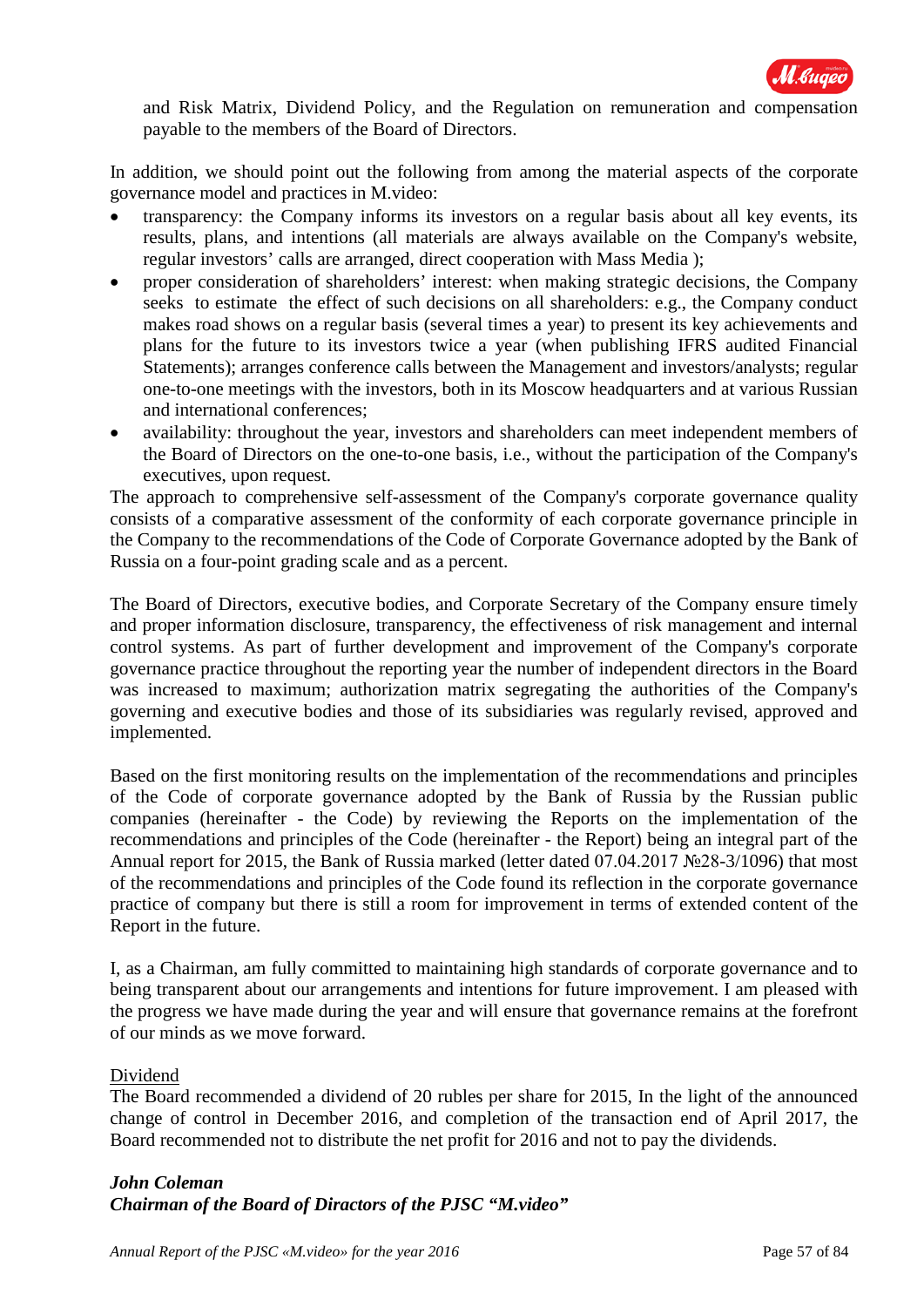

### *6.2. Report of the Audit committee of the Board of Directors of the Company*

### *Introduction*

The present report was approved by the Board of directors (Minutes №120/2017 dated 24.03.2017) for the Annual general shareholders' meeting according to the approved Regulation of the Audit Committee. The Audit Committee is the advisory and consultative body of the Board of Directors established to review the matters which fall according to the Regulation within the authority of the Audit Committee. In its activity the Audit Committee is governed by the recommendations and requirements of the Russian regulator in the sphere of financial markets, requirements of the Moscow stock exchange, Charter of the Company, shareholders' resolutions and decisions of the Board.

### *Role of the Committee*

The Board has delegated the Audit Committee responsibility to review and monitor the integrity of the financial reporting and any formal announcements relating the Group's financial performance; review critical accounting policies and financial reporting judgments; review the Group's internal control systems; monitor the effectiveness of the Group's internal audit function, reviewing and approving their annual plan; complete an annual assessment of external auditors, review and monitor their independence, approve the external auditors' remuneration and terms of engagement and make recommendations in respect of the reappointment. The full terms of the Audit Committee are available on the corporate website.

### *Membership and Meetings*

As at 1st of January 2016 and as of 31st of December 2016 the Audit Committee was re-elected and comprised of David Hamid and Alexander Prisyazhnyuk (Chairman) till June 19, 2016, and of Vladimir Preobrazhenskiy, Alexander Prisyazhnyuk and Chris Skirrow (Chairman) from June 20, 2016. All members of the Audit Committee are independent directors. There were 7 (seven) Audit Committee meetings in the course of 2016:  $4 - by$  joint presence,  $3 - by$  ballots and remote presence through conference-call. Members of the Audit Committee attended all the meetings held in 2016. Representatives of the external auditor (CJSC "Deloitte and Touche" – hereinafter "Deloitte"), the CFO and head of the Internal Audit were invited to all Audit Committee meetings held by joint presence to ensure that the Committee members were fully informed and supported in carrying out their duties. During the year the Committee members met with the external auditors in private.

### *Key Matters Considered by the Audit Committee in the reporting year*

In 2016 the Audit Committee reviewed the results of the financial statements of the PJSC "M.video" under IFRS on a quarterly basis as well as the audit results. In addition at each meeting held by joint presence the Audit Committee reviewed the internal audit reports on the progress of the internal audit plan for 2016 performance and its main achievements. The Audit Committee preliminary reviewed and issued recommendations to the Board of Directors on the following matters related to:

- the approval of the interim FS under IFRS for the 1H of 2016 FY and annual FS;
- the approval of the annual report of the Company for 2016;
- the approval of the authorization matrix of M.video group in a new edition;
- the election of the external auditor of the Company for 2016 and amount payable;
- the approval of the internal audit plan for 2016 and setting of the main KPIs
- the assessment of 2015 KPIs achievement by the internal audit group
- the approval of the amendments to the accounting methodology on lease agreements (for IFRS financial statement purposes) and approval of application of the updated accounting methodology on lease agreements for the 2015 IFRS financial statements
- the approval of the Regulation on authority delegation and operations approval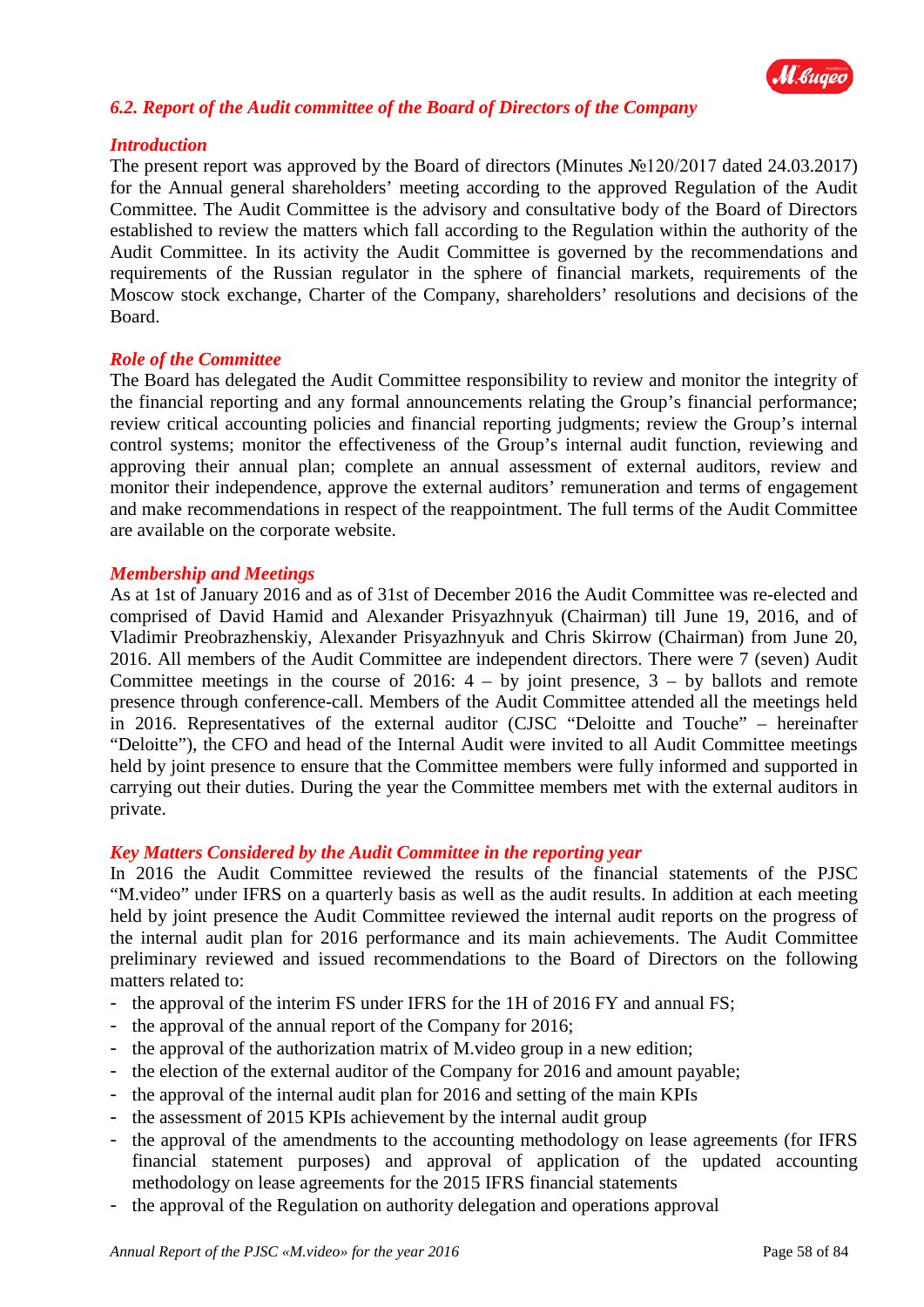

- the approval of the Antimonopoly compliance policy of M.video group as part of the internal control and risk management system
- the approval of the risk matrix and policy on implementation of the risk management and internal control systems in the PJSC "M.video" and M.video Group of companies
- the approval of the budgeting policy of PJSC "M.video" and M.video Group of companies
- the approval of the revised authorization matrix
- the approval of the list of credit institutions where the M.video Group may place deposits for 2017 calendar year; Free cash limits of M.video group which can be placed on deposits for 2017 calendar year; Credit limits under facility (credit) agreements of M.video Group.

During the reporting year the Audit Committee reviewed the internal audit reports related to the E-commerce: online sales, Service and Logistics center, Information security audits and Followups; results on limited review of cash back from suppliers for goods return, intermediate memos on commercial purchases audit issues. Following the financial report review and external auditor's observations the Audit Committee requested internal audit ad-hoс reviews on gift cards, differences in migration from CIS to FOBO, management root causes analysis of stock shortages. The Audit Committee reviewed the following key management actions on a quarterly basis:

- Setting independent control over suppliers' bonuses calculation
- Unification of different approaches to the same operational and financial indicators among departments
- Control over promo-codes creation
- Control over change of active promo-codes' parameters (number, par value, etc.)
- Control over operations with promo-codes due to absence of consolidated reporting on the process
- Deficiencies in management of access rights to the modules of promo-codes and Web BPP requests processing
- Change of order price in CIS Mob KKM during admission of courier report

Deloitte was recommended by the Committee as the external auditor of the PJSC "M.video" for 2016 and was afterwards elected by the Company's shareholders at the annual general shareholders' meeting held on 20th of June, 2016. Deloitte issued an unmodified opinion in respect of the FS under IFRS of the Company for 2016. The Audit Committee also reviewed the accounting reports of the Company under RAS together with Deloitte's opinion and concluded that the accounting reports under RAS didn't contradict the consolidated financial statements under IFRS taking into account the difference in the accounting standards and the fact that accounting reports under RAS contain only the operational results of the holding company.

Based on the monitoring results over Deloitte's performance, the Audit Committee came to the conclusion that the external audit was carried out professionally and recommended the Board to propose the annual financial statements and auditor's opinion for the shareholders' approval at the annual general shareholders' meeting. The Audit Committee Chair had business meetings on a regular basis with the top-management of M.video, representatives of Deloitte and Head of IA.

### *Services other than audit rendered by the external auditor*

Consulting services provided by Deloitte and approved by the Audit Committee in 2015 were completed in 2016. The services related to improvements in management reporting within the RAS and IFRS convergence project. There were no conflict of interest issues arising with respect to nonaudit services rendered by Deloitte.

All recommendations of the Committee have been approved by the Board of directors.

*Chris Skirrow Chairman of the Audit Committee*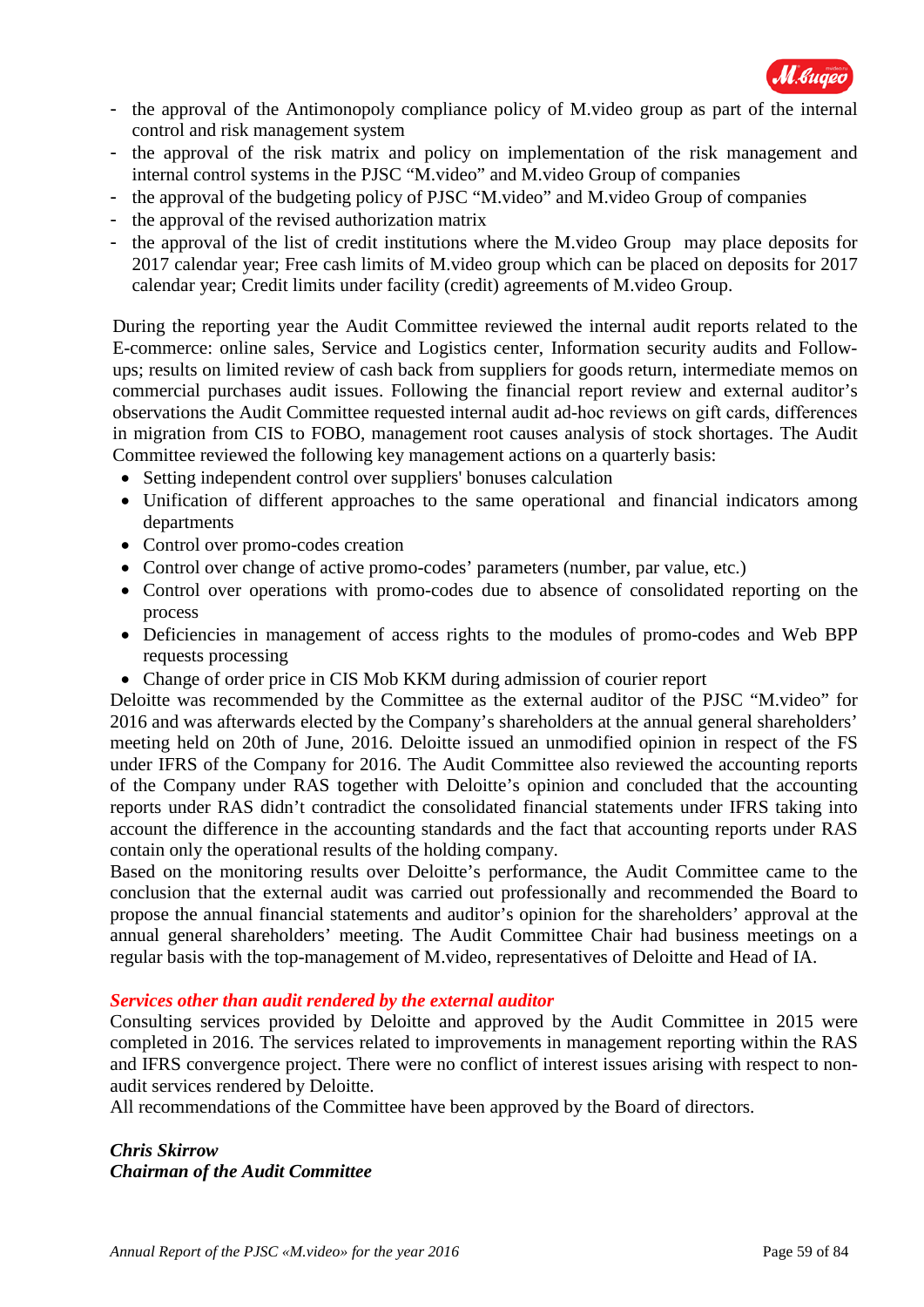

### *6.3. Report of the Remuneration and Nomination committee of the Board of Directors of the Company*

### *Introduction*

The present report was approved by the Board of directors (Minutes №120/2017 dated 24.03.2017) for the Annual general shareholders' meeting according to the Regulation of the Remuneration and Nomination Committee. In its activity the Committee is governed by the recommendations and requirements of the Code of corporate governance, listing rules of the Moscow stock exchange, Charter of the Company, shareholders' resolutions and decisions of the Board.

### *Role of the Committee*

The Board has delegated the Committee responsibility to identify qualified top-managers and ensure that the Company and its subsidiaries follow remuneration policies and practices, to support the successful recruitment, development and retention of top-managers. The full terms of the Remuneration and Nomination Committee are available on the corporate website.

### *Membership and Meetings*

For the period from January 1, 2016 to December 31, 2016 composition of the Committee was reelected and comprised of Walter Koch (Chairman), David Hamid and John Coleman till June 19, 2016, and of Adrian Burleton (Chairman) David Hamid and John Coleman from June 20, 2016. All Committee members are independent non-executive directors. There were 5 meetings in the course of 2016: 3 – by joint presence, 2 - by remote presence through conference-calls. Members of the Committee attended all the meetings held in 2016. CEO -Alexander Tynkovan and HR Director - Natalia Maleeva participated as guests in all meetings held. During the year the Committee members met with the representative of the recruitment companies and interviewed the candidates on the position of CEO and new candidates to the Board of Directors (to the position of the Audit Committee Chair).

### *Key Matters Considered by the Remuneration & Nomination Committee in 2016*

The Committee´ continued to focus on similar matters as in the previous years and preliminary reviewed and issued recommendations to the Board of directors on the following matters related to:

- $\checkmark$  the regular review of relevant Human Resources Performance Indicators
- $\checkmark$  the review and recommendation to the Board for approval of 2015 Top management KPIs achievements and corresponding bonus amounts;
- $\checkmark$  the values for the Top management bonus KPIs for 2016;<br> $\checkmark$  the extension of the authorities of the General director of t
- the extension of the authorities of the General director of the Company;
- $\checkmark$  the keeping current salary levels and not increasing the total HR Budget for 2016 based on the labor market analyses;
- $\checkmark$  the Bonus Payment to Head of Internal Audit and Corporate Secretary of the Company;
- $\checkmark$  the Corporate Secretary compensation structure for 2016;
- the review and initiation of the process on Board of Directors self- assessment for 2016;
- $\checkmark$  the proposal on the Board remuneration adjustment (for period 15/16) due to strong Ruble devaluation for its further approval by the AGSM;
- $\checkmark$  the review of the Board remuneration structure proposal for 2016/2017 for its further approval by the AGSM;
- $\checkmark$  the review and approval of changes into talent pool selection and development process in order to comply with the best market practice
- $\checkmark$  CEO appointment, introduction/communication in the Company' subsidiary: development and approval of (i) material terms and conditions of the employment and early termination, (ii) criteria for the fixed (annual) salary, the variable (annual) bonus based on key financial and non-financial performance indicators of M.video Group, for the long-term incentive system to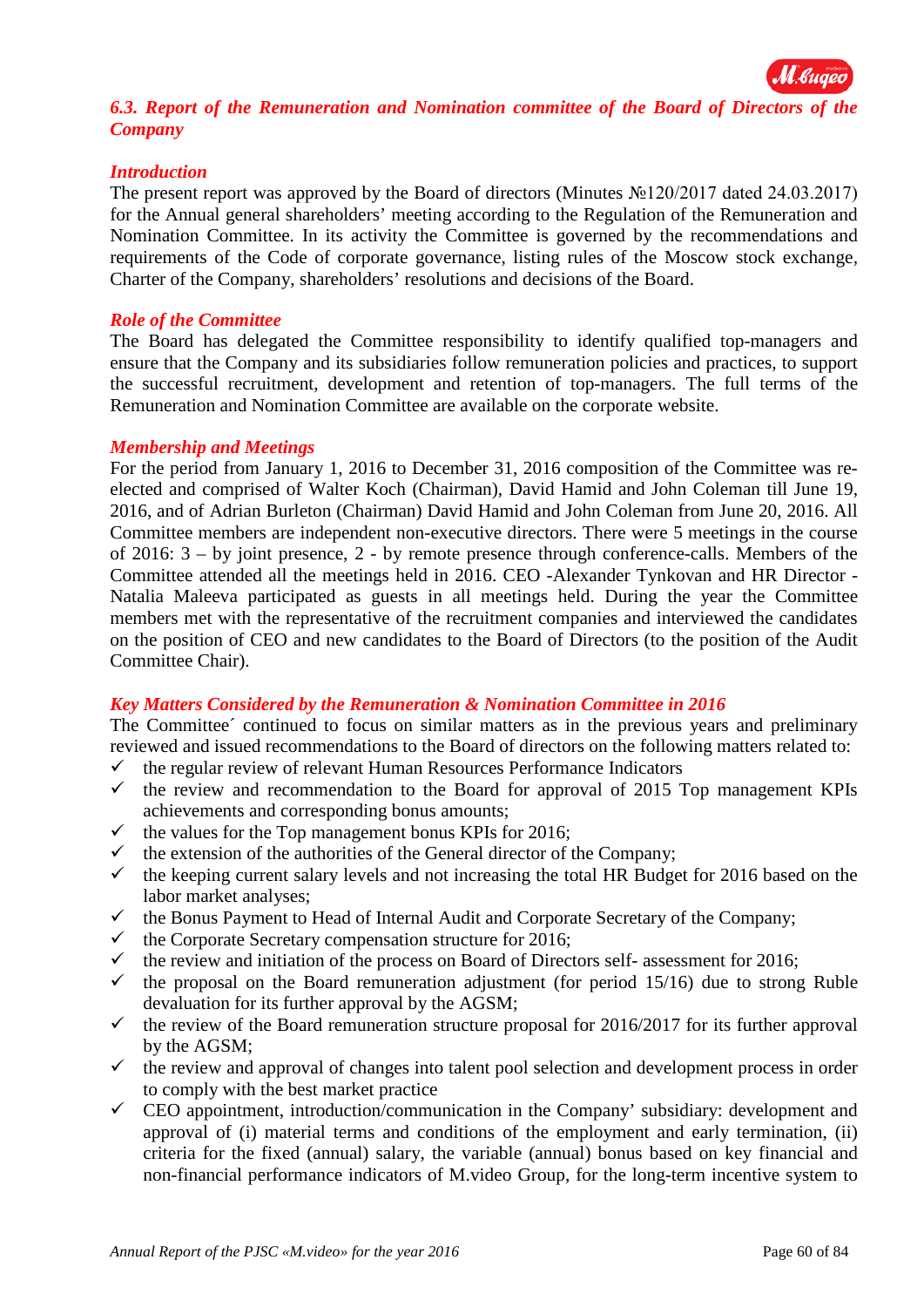

align the interests of the CEO, (iii) criteria and procedures for performance assessment of the CEO;

- $\checkmark$  the recommendation to the Board for approval of the Regulation on the sole executive body CEO of «M.video Management» LLC;
- $\checkmark$  the amendments to the By-law on salary, motivation and bonuses system of «M.video Management» LLC (changes to Appendixes  $N_2$ 1.7.2 and  $N_2$ 1.3.1);
- $\checkmark$  the early contract termination with a Top manager of the Company's subsidiary (CEO) of the operating company – M.video Management LLC;
- $\checkmark$  the appointment of a new CEO of the operating company M.video Management LLC within succession planning process (promotion of the Commerce director to the CEO position);
- $\checkmark$  the appointment of the new Commerce director of the operating company M.video Management LLC under succession planning process;
- $\checkmark$  the restructuring of the Commerce division (organizational changes) in the operating company – M.video Management LLC under succession planning process;
- $\checkmark$  the assessment and further confirmation by the Board of Independency status of the Board director - Mr. David Hamid;
- $\checkmark$  the adoption of the By-law on the Remuneration and Nomination committee of the Board of directors in a new edition;
- $\checkmark$  the arrangement of the independent Board's activity assessment in 2016 and determination of the corresponding service provider;
- $\checkmark$  the review and discussion of 2017 WIGs proposal from the Management team;
- the review and discussion of 2017 Top Management KPIs structure.

All recommendations of the Committee have been approved by the Board of directors.

### *Adrian Burleton Chairman of the Remuneration & Nomination Committee*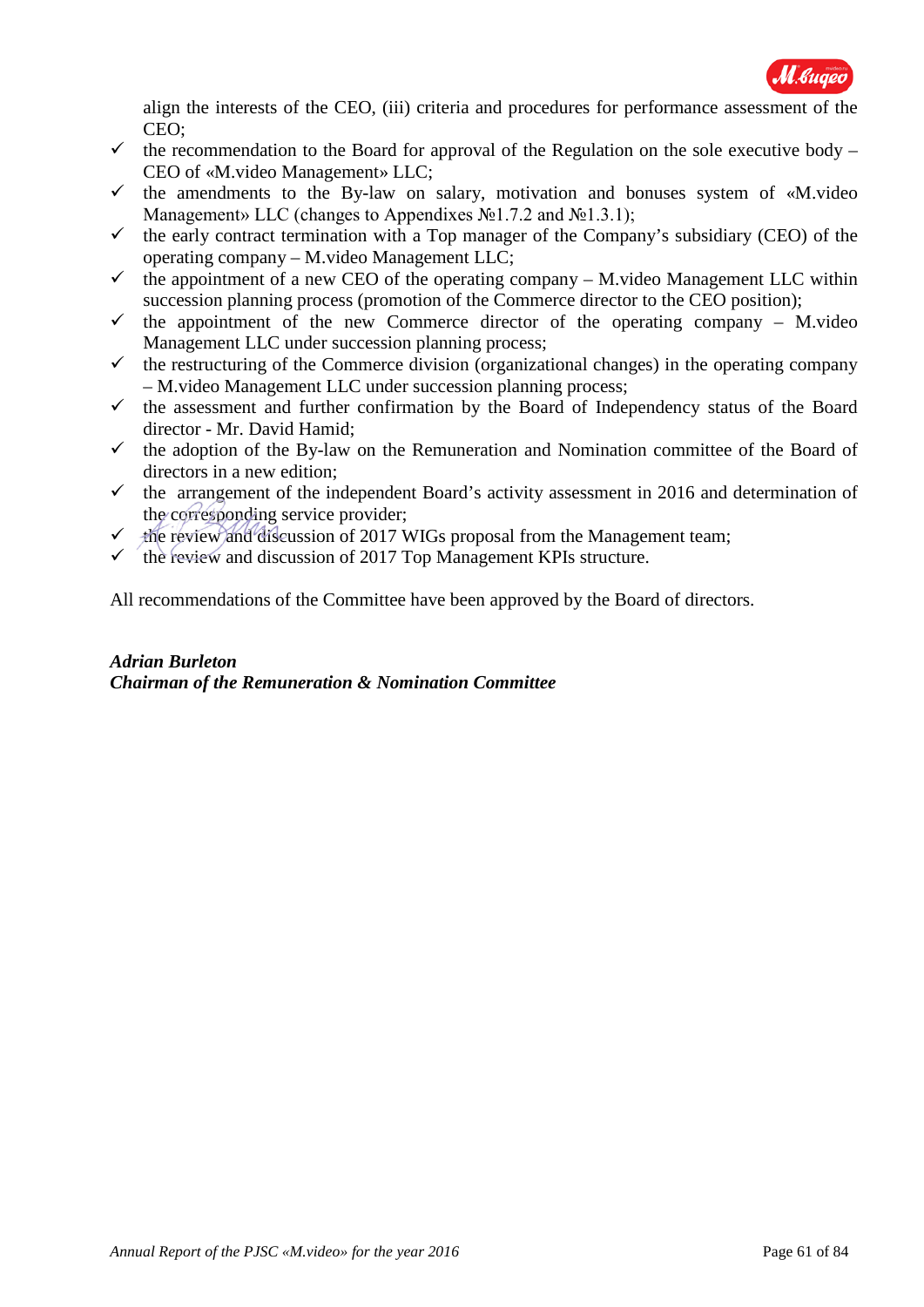

### *6.4. Board of director's Report on compliance with the principles and recommendations of the Corporate governance code.*

| $N_2$               | <b>Corporate Governance</b>        | <b>Assessment criteria for</b>                                                                          | <b>Status of</b> | <b>Explanations</b> of |
|---------------------|------------------------------------|---------------------------------------------------------------------------------------------------------|------------------|------------------------|
|                     | <b>Principles</b>                  | compliance with the                                                                                     | compliance       | deviation from the     |
|                     |                                    | principles of corporate                                                                                 | with             | assessment criteria    |
|                     |                                    | governance                                                                                              | corporate        | for compliance         |
|                     |                                    |                                                                                                         | governance       | with the principles    |
|                     |                                    |                                                                                                         | principles       | of corporate           |
|                     |                                    |                                                                                                         |                  | governance             |
| 1.1.                |                                    | The Company shall ensure an equal and fair attitude to all shareholders as they exercise their right to |                  |                        |
|                     | participate in Company governance. |                                                                                                         |                  |                        |
| $\overline{1.1}.1.$ | The Company creates the most       | 1. The<br>Company's<br>internal                                                                         |                  |                        |
|                     | favorable environment possible     | document<br>approved<br>by<br>the                                                                       | $V_{\parallel}$  |                        |
|                     | for shareholders to take part in   | General Meeting of Shareholders                                                                         | comply           |                        |
|                     | General<br>Meeting<br>of<br>the    | that governs the procedure for                                                                          |                  |                        |
|                     | Shareholders, elaborate valid      | holding the General Meeting of                                                                          |                  |                        |
|                     | opinions on agenda items of the    | Shareholders is available to the                                                                        |                  |                        |
|                     | General<br>Meeting<br>of           | public.                                                                                                 |                  |                        |
|                     | Shareholders, coordinate their     | 2. The Company provides an                                                                              | $\vee$           |                        |
|                     | actions, and be able to express    | accessible<br>tool<br>for                                                                               |                  |                        |
|                     | their opinion on the issues under  | communication<br>with<br>the                                                                            | comply           |                        |
|                     | consideration.                     | company, such as a hotline, email                                                                       |                  |                        |
|                     |                                    | or online forum, which allows                                                                           |                  |                        |
|                     |                                    | shareholders to express their                                                                           |                  |                        |
|                     |                                    | opinion and forward questions                                                                           |                  |                        |
|                     |                                    | regarding the agenda as the                                                                             |                  |                        |
|                     |                                    | General Meeting of Shareholders                                                                         |                  |                        |
|                     |                                    | is being prepared. The Company                                                                          |                  |                        |
|                     |                                    | took these actions before each                                                                          |                  |                        |
|                     |                                    | General Meeting of Shareholders                                                                         |                  |                        |
|                     |                                    | held during the reporting period.                                                                       |                  |                        |
| 1.1.2.              | The procedure for the              | 1. The notice of the General                                                                            | $\mathsf{V}^-$   |                        |
|                     | notification of when the General   | Meeting of Shareholders<br>$\frac{1}{1}$                                                                |                  |                        |
|                     | Meeting of Shareholders is held    | published on the website no less                                                                        | comply           |                        |
|                     | and for the provision of           | than 30 days prior to the date of                                                                       |                  |                        |
|                     | materials thereto allows           | General<br>the<br>Meeting<br>of<br>Shareholders.                                                        |                  |                        |
|                     | shareholders to prepare for        |                                                                                                         |                  |                        |
|                     | participation as appropriate.      | 2. The notice of the meeting<br>of<br>indicates<br>the<br>the<br>venue                                  | V.               |                        |
|                     |                                    | and<br>the<br>meeting<br>documents                                                                      |                  |                        |
|                     |                                    | required for admission onto the                                                                         | comply           |                        |
|                     |                                    | premises.                                                                                               |                  |                        |
|                     |                                    | shareholders<br>3. The<br>received                                                                      |                  |                        |
|                     |                                    | access to information on who                                                                            | V.               |                        |
|                     |                                    | proposed agenda items and on                                                                            |                  |                        |
|                     |                                    | the nominator of candidates to                                                                          | comply           |                        |
|                     |                                    | Company's<br>Board<br>of<br>the                                                                         |                  |                        |
|                     |                                    | <b>Directors</b><br>Revision<br>and                                                                     |                  |                        |
|                     |                                    | Commission.                                                                                             |                  |                        |
| 1.1.3.              | While preparing for and holding    | 1. During the reporting period,                                                                         | V.               | Report of the Board    |
|                     | the General Meeting of             | shareholders had the opportunity                                                                        |                  | of directors with the  |
|                     | Shareholders, shareholders had     | formulate<br>questions<br>for<br>to                                                                     | comply           | position on each item  |
|                     | the opportunity to freely and in   | members of executive bodies and                                                                         |                  | of the agenda of the   |
|                     | due time receive information on    | members of the Company's board                                                                          |                  | AGSM was part of       |
|                     | the meeting and the materials      | of directors before and during the                                                                      |                  | the materials          |
|                     | thereto, formulate questions for   | General<br>Meeting of<br>annual                                                                         |                  | provided to the        |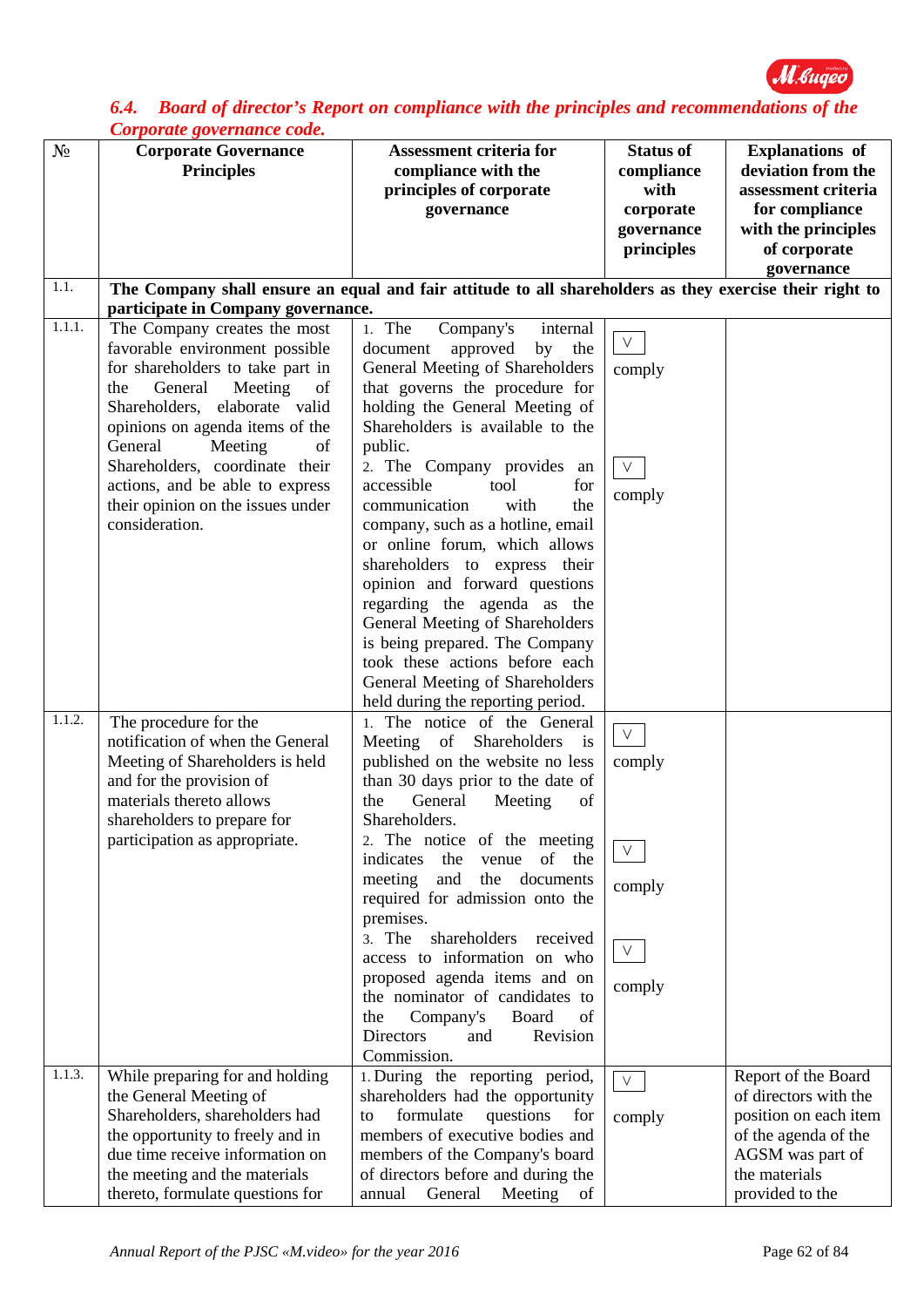

|        | the Company's executive bodies<br>and members of the Board of<br>Directors, and communicate with<br>each other.                                                                                                                                                                                                                           | Shareholders.<br>2. The opinion of the Board of<br>Directors<br>(including)<br>special<br>opinions included in the Minutes)<br>on each agenda item of the<br>General Meeting of Shareholders<br>held during the reporting period<br>was included in the materials for<br>General<br>the<br>Meeting<br>of<br>Shareholders.<br>3. The Company provided duly<br>authorized shareholders with<br>access to the list of persons<br>entitled to participate in the<br>General Meeting of Shareholders                                                                                                                                                       | $\vee$<br>comply<br>$\vee$<br>comply | shareholders in the<br>course of<br>preparations for the<br><b>AGSM</b>                                                                                                                                                         |
|--------|-------------------------------------------------------------------------------------------------------------------------------------------------------------------------------------------------------------------------------------------------------------------------------------------------------------------------------------------|-------------------------------------------------------------------------------------------------------------------------------------------------------------------------------------------------------------------------------------------------------------------------------------------------------------------------------------------------------------------------------------------------------------------------------------------------------------------------------------------------------------------------------------------------------------------------------------------------------------------------------------------------------|--------------------------------------|---------------------------------------------------------------------------------------------------------------------------------------------------------------------------------------------------------------------------------|
| 1.1.4. | The exercising of a shareholder's<br>right to demand the convention of<br>General<br>Meeting<br>of<br>a<br>Shareholders,<br>nominate<br>a<br>candidate<br>to<br>the<br>governing<br>bodies, and file proposals to be<br>included in the agenda of the<br>General Meeting of Shareholders<br>was not met with unjustified<br>difficulties. | from the date it was received by<br>the Company at all times when<br>General<br>Meeting<br>the<br>of<br>Shareholders was held during the<br>reporting period.<br>1. During the reporting period,<br>shareholders had the opportunity<br>to introduce proposals to the<br>agenda of the annual General<br>Meeting of Shareholders no less<br>than 60 days following the end of<br>the respective calendar year.<br>2. During the reporting period,<br>the Company did not refuse to<br>accept proposals to the agenda or<br>nominees to the Company's<br>bodies because of misprints or<br>other minor discrepancies in the<br>shareholder's proposal. | $\vee$<br>comply<br>$\vee$<br>comply |                                                                                                                                                                                                                                 |
| 1.1.5. | Each shareholder was able to<br>freely exercise their right to vote<br>the<br>easiest<br>and<br>most<br>in<br>convenient way possible.                                                                                                                                                                                                    | The Company's internal document<br><i>(internal)</i><br>policy)<br>contains<br>regulations where each General<br>Meeting<br>of<br>Shareholders<br>participant can request a copy of<br>his ballot paper certified by the<br>Counting commission before the<br>end of the respective meeting.                                                                                                                                                                                                                                                                                                                                                          | V<br>do not comply                   | The corresponding<br>amendment was<br>made in the<br>Regulation on the<br>GMS and<br>submitted for<br>approval at the<br>next GSM, but was<br>not approved by<br>the AGSM in the<br>absence of needed<br>number of the<br>votes |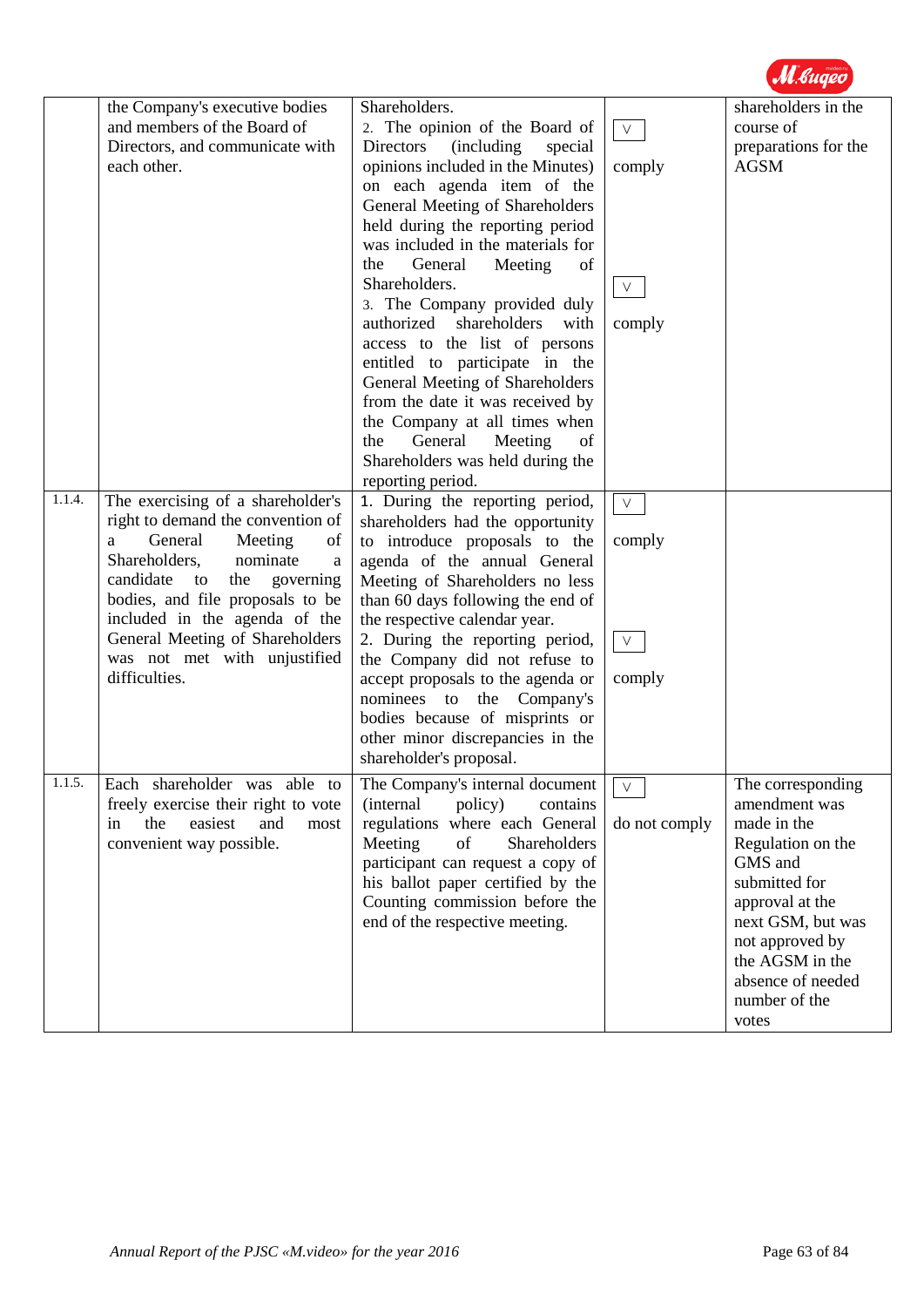

| 1.1.6. | The<br>Meeting<br>General<br>of   | 1. When General Meetings of                                                                            | $\vee$             | To provide remote     |
|--------|-----------------------------------|--------------------------------------------------------------------------------------------------------|--------------------|-----------------------|
|        | Shareholders<br>procedure         | Shareholders were held in the                                                                          |                    | access for            |
|        | established by the Company shall  | form of a meeting (joint                                                                               | comply             | shareholders for      |
|        | provide equal opportunity for all | presence) during the reporting                                                                         |                    | participation in      |
|        | persons present at the meeting to | period, they offered enough                                                                            |                    | GSM using             |
|        | express their opinion and ask     | time to speak on agenda items                                                                          |                    | telecommunication     |
|        | questions they are interested in. | and discuss the issues.                                                                                |                    | equipment, it is      |
|        |                                   | 2. Nominees to the Company's                                                                           | $\mathsf{V}_\perp$ | necessary to have     |
|        |                                   | management and governing                                                                               |                    | special software      |
|        |                                   | bodies were available to answer                                                                        | comply             | certified by the      |
|        |                                   | shareholder questions at the                                                                           |                    | competent             |
|        |                                   | meeting where they were put to                                                                         |                    | authority in          |
|        |                                   | vote.                                                                                                  |                    | accordance with       |
|        |                                   | 3. When making decisions                                                                               | $\vee$             | legal requirements    |
|        |                                   | associated with the preparation                                                                        |                    | on personal data      |
|        |                                   | holding<br>of<br>General<br>and                                                                        | do not comply      | protection, as well   |
|        |                                   | Meetings of Shareholders, the                                                                          |                    | protected             |
|        |                                   | Board of Directors considered                                                                          |                    | communication         |
|        |                                   | the use of telecommunication                                                                           |                    | channels. During      |
|        |                                   | equipment to arrange remote                                                                            |                    | the reporting year,   |
|        |                                   | access for shareholders to take                                                                        |                    | there was no          |
|        |                                   | part in General Meeting of                                                                             |                    | software available    |
|        |                                   | Shareholders<br>during<br>the                                                                          |                    | on the market that    |
|        |                                   | reporting period.                                                                                      |                    | could meet the        |
|        |                                   |                                                                                                        |                    | necessary criteria,   |
|        |                                   |                                                                                                        |                    | and the Company       |
|        |                                   |                                                                                                        |                    | failed to find it. In |
|        |                                   |                                                                                                        |                    | the upcoming year,    |
|        |                                   |                                                                                                        |                    | the Company will      |
|        |                                   |                                                                                                        |                    | regularly monitor     |
|        |                                   |                                                                                                        |                    | the software          |
|        |                                   |                                                                                                        |                    | market and, upon      |
|        |                                   |                                                                                                        |                    | finding software      |
|        |                                   |                                                                                                        |                    | that meets the        |
|        |                                   |                                                                                                        |                    | necessary criteria,   |
|        |                                   |                                                                                                        |                    | the Company will      |
|        |                                   |                                                                                                        |                    | consider              |
|        |                                   |                                                                                                        |                    | purchasing and        |
|        |                                   |                                                                                                        |                    | using it.             |
| 1.2.   |                                   | Shareholders have an equal and fair opportunity to participate in the Company's income distribution by |                    |                       |
| 1.2.1. | receiving dividends.              |                                                                                                        |                    |                       |
|        | The Company has elaborated and    | 1. There is an adopted by the                                                                          | $\vee$             |                       |
|        | implemented a transparent and     | Board of Directors and disclosed                                                                       |                    |                       |
|        | eligible mechanism to calculate   | Dividend policy in the Company                                                                         | comply             |                       |
|        | and pay dividends.                | 2. If the Company's Dividend                                                                           |                    |                       |
|        |                                   | the Company's<br>policy<br>uses                                                                        | $\vee$             |                       |
|        |                                   | reporting<br>indicators<br>for                                                                         |                    |                       |
|        |                                   | calculation<br>the<br>of<br>amount                                                                     | comply             |                       |
|        |                                   | dividends,<br>the<br>respective                                                                        |                    |                       |
|        |                                   | provisions of the Dividend policy                                                                      |                    |                       |
|        |                                   | shall account for the consolidated                                                                     |                    |                       |
|        |                                   | financial reporting indicators.                                                                        |                    |                       |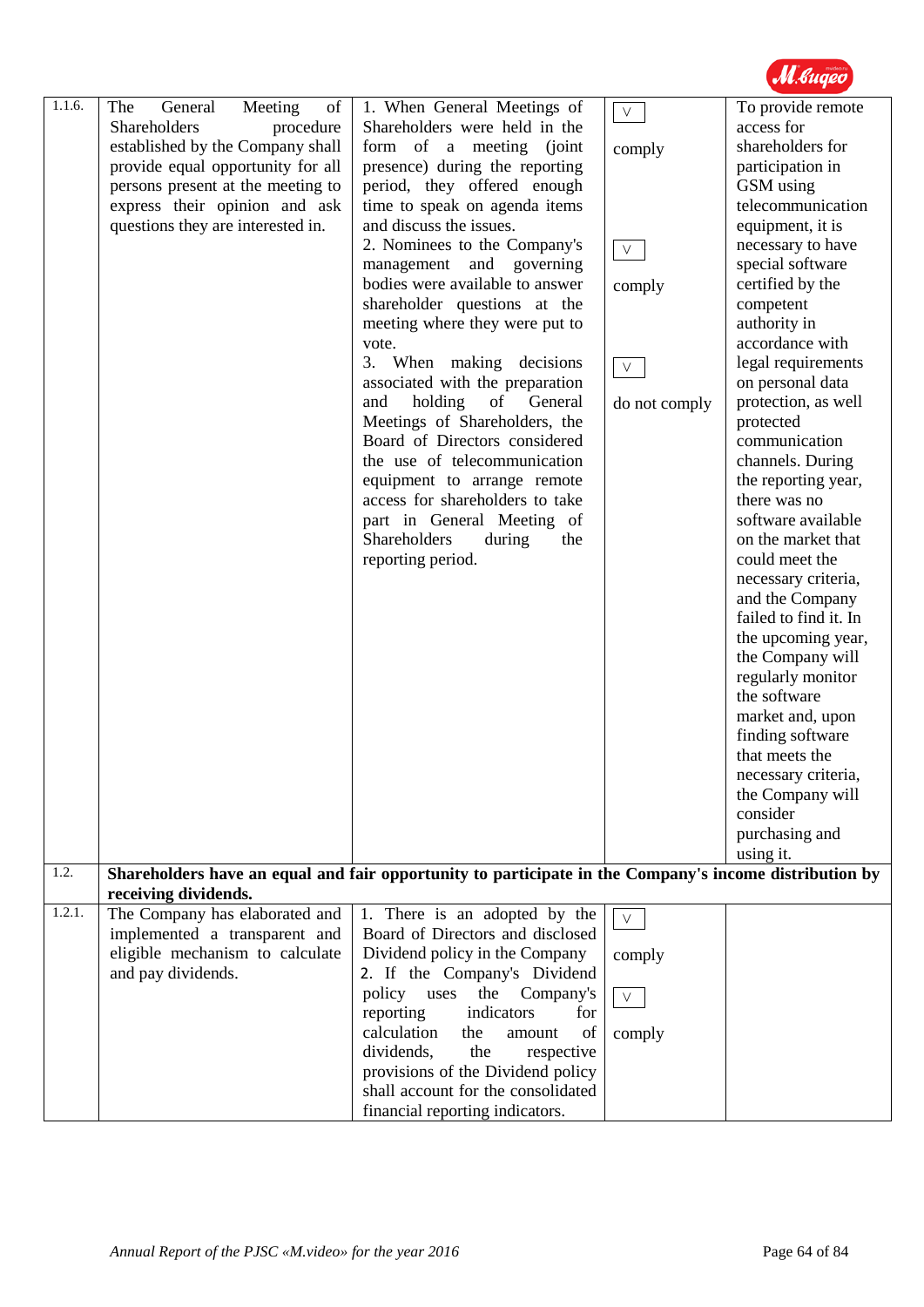

| 1.2.2. | The Company does not take<br>decision on dividend payment if<br>such a decision even formally not<br>violating the established by legal<br>requirements will be<br>economically unjustified and may<br>lead to the creation of misleading<br>information of the Company's<br>operations. | The Company's Dividend policy<br>contains a precise description of<br>financial<br>and<br>economic<br>the<br>circumstances under which the<br>Company<br>should<br>not<br>pay<br>dividends.                                                                                                                                                                                                                                                                                                                           | $\vee$<br>comply        |                                                                                                                                                                                                                                                                                                             |
|--------|------------------------------------------------------------------------------------------------------------------------------------------------------------------------------------------------------------------------------------------------------------------------------------------|-----------------------------------------------------------------------------------------------------------------------------------------------------------------------------------------------------------------------------------------------------------------------------------------------------------------------------------------------------------------------------------------------------------------------------------------------------------------------------------------------------------------------|-------------------------|-------------------------------------------------------------------------------------------------------------------------------------------------------------------------------------------------------------------------------------------------------------------------------------------------------------|
| 1.2.3. | The Company denies any<br>impairment of dividend rights of<br>existing shareholders.                                                                                                                                                                                                     | In the reporting period,<br>the<br>Company did not take any actions<br>that could change for the worse<br>the dividend rights of existing<br>shareholders.                                                                                                                                                                                                                                                                                                                                                            | $\vee$<br>comply        |                                                                                                                                                                                                                                                                                                             |
| 1.2.4. | The Company seeks to eliminate<br>any other ways of earning profit<br>(income) by shareholders from<br>the Company other than<br>dividends and liquidation value.                                                                                                                        | In order to eliminate other ways<br>of getting income by shareholders<br>from the Company other than<br>dividends and liquidation value,<br>the Company's internal documents<br>provide controlling mechanisms<br>to ensure timely identification and<br>approval<br>procedure<br>of<br>the<br>affiliated<br>transactions<br>with<br>persons, with major shareholders<br>(persons entitled to vote according<br>to voting shares), in cases when<br>law does not formally<br>the<br>recognize such transactions as an | $\vee$<br>comply        |                                                                                                                                                                                                                                                                                                             |
| 1.3.   |                                                                                                                                                                                                                                                                                          | interested party transactions.<br>The system and practice of corporate governance provide equal opportunities for all shareholders owning<br>shares of the same category (type), including minority (minor) shareholders and foreign shareholders, and                                                                                                                                                                                                                                                                |                         |                                                                                                                                                                                                                                                                                                             |
| 1.3.1. | their equal treatment by the Company.<br>The Company has created an                                                                                                                                                                                                                      | During<br>the<br>reporting<br>period,                                                                                                                                                                                                                                                                                                                                                                                                                                                                                 | $\vee$                  |                                                                                                                                                                                                                                                                                                             |
|        | environment<br>- for the fair treatment of each<br>shareholder by the governing<br>bodies and controlling persons<br>of the Company, and<br>- for the inadmissibility of abuse<br>by major shareholders against<br>minority shareholders.                                                | controlling<br>procedures<br>for<br>possible conflicts of interest   comply<br>between major shareholders have<br>been effective, and the Board of<br>Directors paid due attention to<br>conflicts<br>the<br>between<br>shareholders, if there were any.                                                                                                                                                                                                                                                              |                         |                                                                                                                                                                                                                                                                                                             |
| 1.3.2. | The Company does not take any<br>actions that led or may lead to<br>the artificial re-assignment of<br>corporate control.                                                                                                                                                                | There are no treasury shares, or<br>they did not take part in voting<br>during the reporting period.                                                                                                                                                                                                                                                                                                                                                                                                                  | $\vee$<br>do not comply | Treasury shares exist<br>as a result of the<br>long-term motivation<br>program for<br>employees of the<br>Company and its<br>subsidiaries (the<br>Company<br>repurchased its own<br>shares for their<br>further distribution<br>among the<br>employees). Taking<br>into account the<br>insignificant number |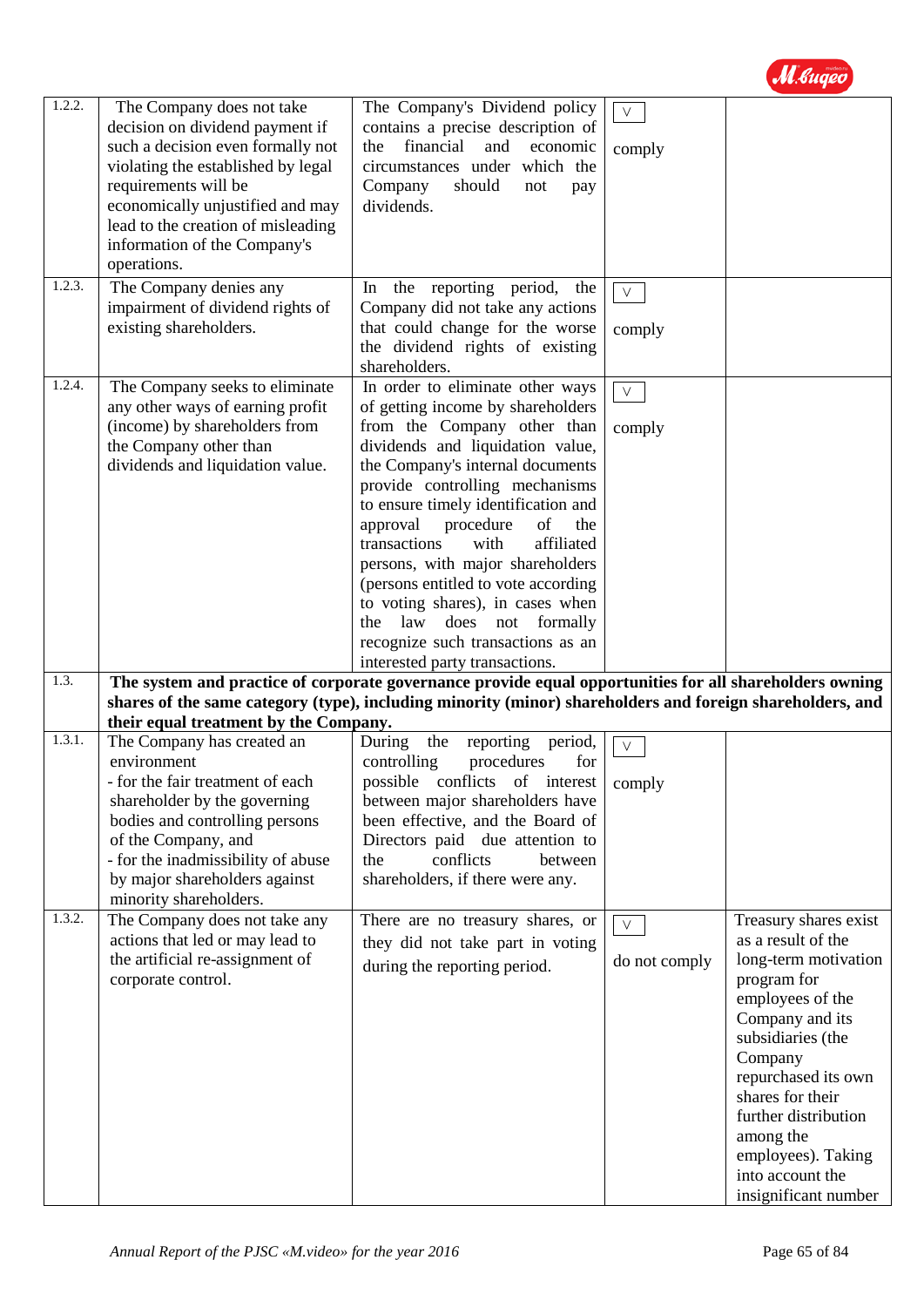|        |                                                               |                                                                                                         |        | of treasury shares<br>$(0.1318\%)$ , these |
|--------|---------------------------------------------------------------|---------------------------------------------------------------------------------------------------------|--------|--------------------------------------------|
|        |                                                               |                                                                                                         |        | votes could not and                        |
|        |                                                               |                                                                                                         |        | did not affect in any                      |
|        |                                                               |                                                                                                         |        |                                            |
|        |                                                               |                                                                                                         |        | way the voting                             |
|        |                                                               |                                                                                                         |        | results on agenda                          |
|        |                                                               |                                                                                                         |        | items of the GSM                           |
|        |                                                               |                                                                                                         |        | held in the course of                      |
|        |                                                               |                                                                                                         |        | the reporting year.                        |
| 2.1.   |                                                               | The Board of Directors strategically manages the Company, defines core principles and approaches to the |        |                                            |
|        |                                                               | Company's risk management and internal control systems, controls the Company's executive bodies, and    |        |                                            |
| 2.1.1. | performs other key functions.<br>The Board of Directors takes | The<br>Board of Directors'<br>1.                                                                        |        |                                            |
|        |                                                               |                                                                                                         | $\vee$ |                                            |
|        | decisions on the appointment or                               | authority to appoint,<br>dismiss                                                                        |        |                                            |
|        | dismissal (termination of the                                 | (terminate the authority)<br>and                                                                        | comply |                                            |
|        | authorities) of any executive                                 | define the terms of employment                                                                          |        |                                            |
|        | body of the Company, inter alia,                              | agreements with the executive                                                                           |        |                                            |
|        | due to the improper performance                               | bodies is provided in the Charter.                                                                      |        |                                            |
|        | of the duties. The Board of                                   | The Board<br>of Directors<br>2.                                                                         | $\vee$ |                                            |
|        | Directors also monitors that the                              | reviewed the report of the sole                                                                         |        |                                            |
|        | Company's executive bodies act                                | executive body and members of                                                                           | comply |                                            |
|        | in compliance with the approved                               | the collective executive bodies on                                                                      |        |                                            |
|        | strategy and key business lines of                            | their performance according to the                                                                      |        |                                            |
|        | the Company.                                                  | Company's strategy.                                                                                     |        |                                            |
| 2.1.2. | The Board of Directors sets long-                             | During the reporting period, the                                                                        | $\vee$ |                                            |
|        | term goals for the Company,                                   | Board of Directors discussed the                                                                        |        |                                            |
|        | evaluates and approves key                                    | issues related to the status of                                                                         | comply |                                            |
|        | performance indicators and main                               | update<br>strategy<br>and                                                                               |        |                                            |
|        | business objectives, and                                      | implementation, to the approval                                                                         |        |                                            |
|        | evaluates and approves strategic                              | of the Company's budget and                                                                             |        |                                            |
|        | and business plans for the                                    | business plan and also considered                                                                       |        |                                            |
|        | Company's core activities and                                 | criteria<br>and<br>indicators<br>the                                                                    |        |                                            |
|        | operations.                                                   | (including interim ones) of the                                                                         |        |                                            |
|        |                                                               | implementation of the Company's                                                                         |        |                                            |
|        |                                                               | strategy and business plans.                                                                            |        |                                            |
| 2.1.3. | The Board of Directors defines the                            | 1. The<br>Board<br>of<br>Directors                                                                      | $\vee$ |                                            |
|        | principles and approaches towards t                           | defined the Company's principles                                                                        |        |                                            |
|        | Company's risk management and                                 | and approaches towards the risk                                                                         | comply |                                            |
|        | internal control systems.                                     | management and internal control                                                                         |        |                                            |
|        |                                                               | systems.                                                                                                |        |                                            |
|        |                                                               | 2. The<br>Board of<br>Directors                                                                         | $\vee$ |                                            |
|        |                                                               | assessed the Company's risk                                                                             |        |                                            |
|        |                                                               | management and internal control                                                                         | comply |                                            |
|        |                                                               | system<br>during the<br>reporting                                                                       |        |                                            |
|        |                                                               | period.                                                                                                 |        |                                            |
| 2.1.4. | The Board of Directors defines                                | 1. The Company has developed                                                                            | $\vee$ |                                            |
|        | Company's<br>remuneration<br>the                              | implemented<br>and<br>the                                                                               |        |                                            |
|        | and/or compensation policy for                                | remuneration and compensation                                                                           | comply |                                            |
|        | (compensations)<br>expenses<br>to                             | policy (policies) to the members                                                                        |        |                                            |
|        | members<br>of the<br>Board<br>of                              | of the Board of Directors,                                                                              |        |                                            |
|        | Directors, executive bodies, and                              | executive bodies, and other key                                                                         |        |                                            |
|        | other key executives of<br>the                                | executives of the Company.                                                                              |        |                                            |
|        | Company.                                                      | 2. During the reporting period,                                                                         | $\vee$ |                                            |
|        |                                                               | the Board of Directors studied the                                                                      |        |                                            |
|        |                                                               | issues associated with the said                                                                         | comply |                                            |
|        |                                                               | policy (policies).                                                                                      |        |                                            |

M. Gugeo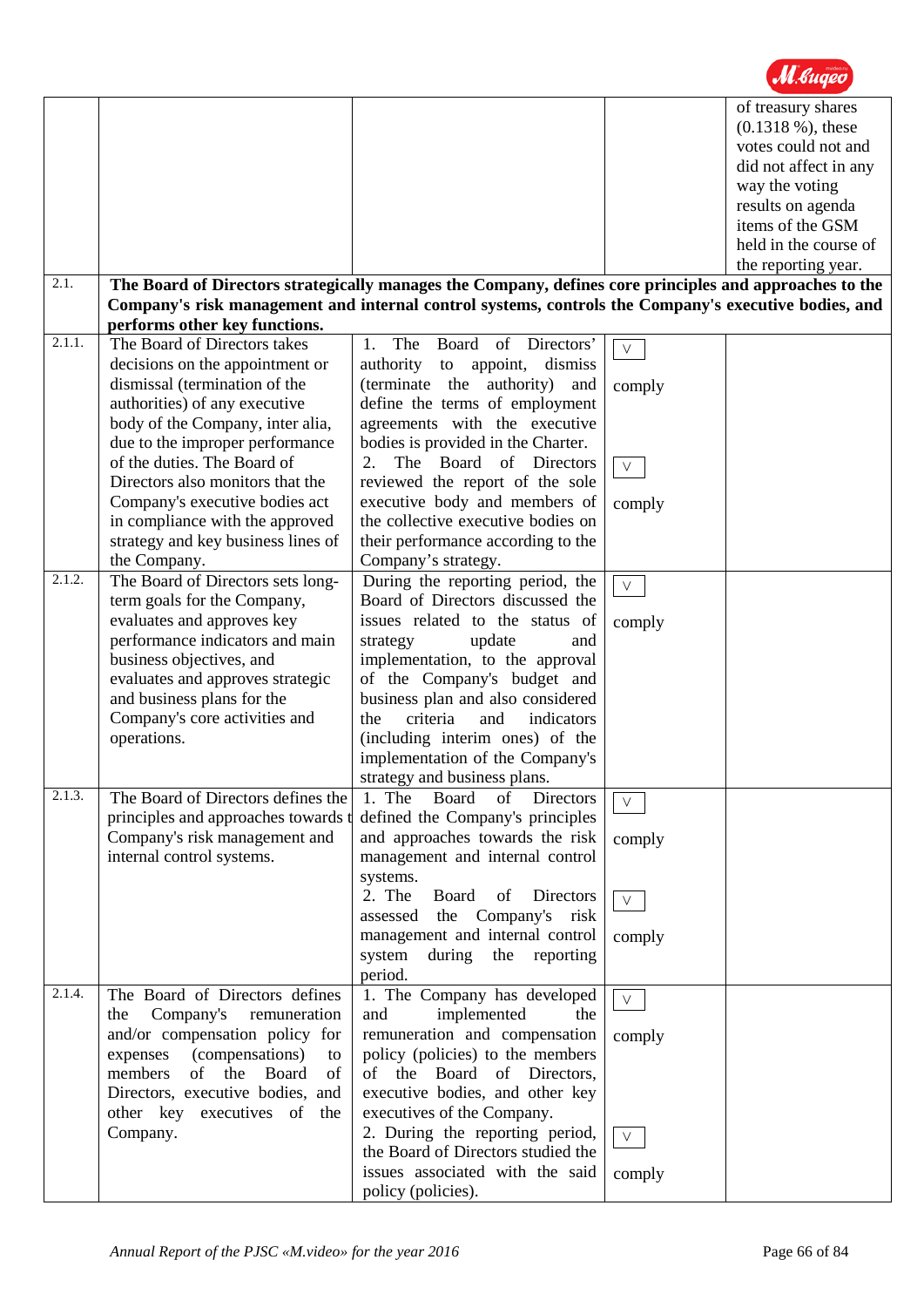

| 2.1.5.               | The Board of Directors plays a      | 1. The Board of Directors                                              | $\vee$    |                                          |
|----------------------|-------------------------------------|------------------------------------------------------------------------|-----------|------------------------------------------|
|                      | key role in preventing, detecting,  | plays a key role in preventing,                                        |           |                                          |
|                      | and settling internal conflicts     | detecting, and settling internal<br>conflicts.                         | comply    |                                          |
|                      | between the Company's bodies,       |                                                                        |           |                                          |
|                      | shareholders, and employees.        | 2. The<br>Company<br>has                                               | $\vee$    |                                          |
|                      |                                     | implemented<br>the<br>system<br>to                                     |           |                                          |
|                      |                                     | identify the transactions with<br>conflict of interest, as well as the |           |                                          |
|                      |                                     | system of measures for resolving                                       | comply    |                                          |
|                      |                                     | such conflicts.                                                        |           |                                          |
| $\overline{2.1.6}$ . | The Board of Directors plays a      | 1. The Board of Directors has                                          |           |                                          |
|                      | key role in maintaining and         | approved the Information Policy.                                       | $\vee$    |                                          |
|                      | ensuring<br>the<br>Company's        | 2. The Company appointed the                                           | comply    |                                          |
|                      | transparency,<br>timely<br>and full | responsible<br>person<br>for                                           | V         |                                          |
|                      | disclosure of information and easy  | implementation and compliance                                          |           |                                          |
|                      | access to Company's documents       | with the Information policy.                                           | comply    |                                          |
|                      | for shareholders.                   |                                                                        |           |                                          |
| 2.1.7.               | The Board of Directors controls     | During the reporting period, the                                       | $\vee$    | The Board of                             |
|                      | Company's<br>the<br>corporate       | Board of Directors discussed the                                       |           | Directors monitors                       |
|                      | governance practice and plays a     | Company's corporate governance                                         | partially | corporate governance                     |
|                      | key role in the major corporate     | practice.                                                              | comply    | practice in the                          |
|                      | events.                             |                                                                        |           | Company and plays a                      |
|                      |                                     |                                                                        |           | key role in the major                    |
|                      |                                     |                                                                        |           | corporate events.                        |
|                      |                                     |                                                                        |           | However, separate                        |
|                      |                                     |                                                                        |           | items related to                         |
|                      |                                     |                                                                        |           | corporate governance                     |
|                      |                                     |                                                                        |           | practice in the                          |
|                      |                                     |                                                                        |           | Company were not<br>included in the      |
|                      |                                     |                                                                        |           |                                          |
|                      |                                     |                                                                        |           | agenda in the course<br>of the reporting |
|                      |                                     |                                                                        |           | period. During the                       |
|                      |                                     |                                                                        |           | reporting period, in                     |
|                      |                                     |                                                                        |           | the light of                             |
|                      |                                     |                                                                        |           | harmonizing                              |
|                      |                                     |                                                                        |           | corporate governance                     |
|                      |                                     |                                                                        |           | practice in the                          |
|                      |                                     |                                                                        |           | Company with the                         |
|                      |                                     |                                                                        |           | requirements of                          |
|                      |                                     |                                                                        |           | current legislation of                   |
|                      |                                     |                                                                        |           | Russia, listing rules                    |
|                      |                                     |                                                                        |           | of the Moscow Stock                      |
|                      |                                     |                                                                        |           | Exchange, and                            |
|                      |                                     |                                                                        |           | recommendations of                       |
|                      |                                     |                                                                        |           | the Code of                              |
|                      |                                     |                                                                        |           | Corporate                                |
|                      |                                     |                                                                        |           | Governance, the                          |
|                      |                                     |                                                                        |           | Board reviewed and                       |
|                      |                                     |                                                                        |           | approved                                 |
|                      |                                     |                                                                        |           | Authorization matrix                     |
|                      |                                     |                                                                        |           | on the division of the                   |
|                      |                                     |                                                                        |           | authorities between                      |
|                      |                                     |                                                                        |           | the governing bodies                     |
|                      |                                     |                                                                        |           | within the company                       |
|                      |                                     |                                                                        |           | and its subsidiaries in                  |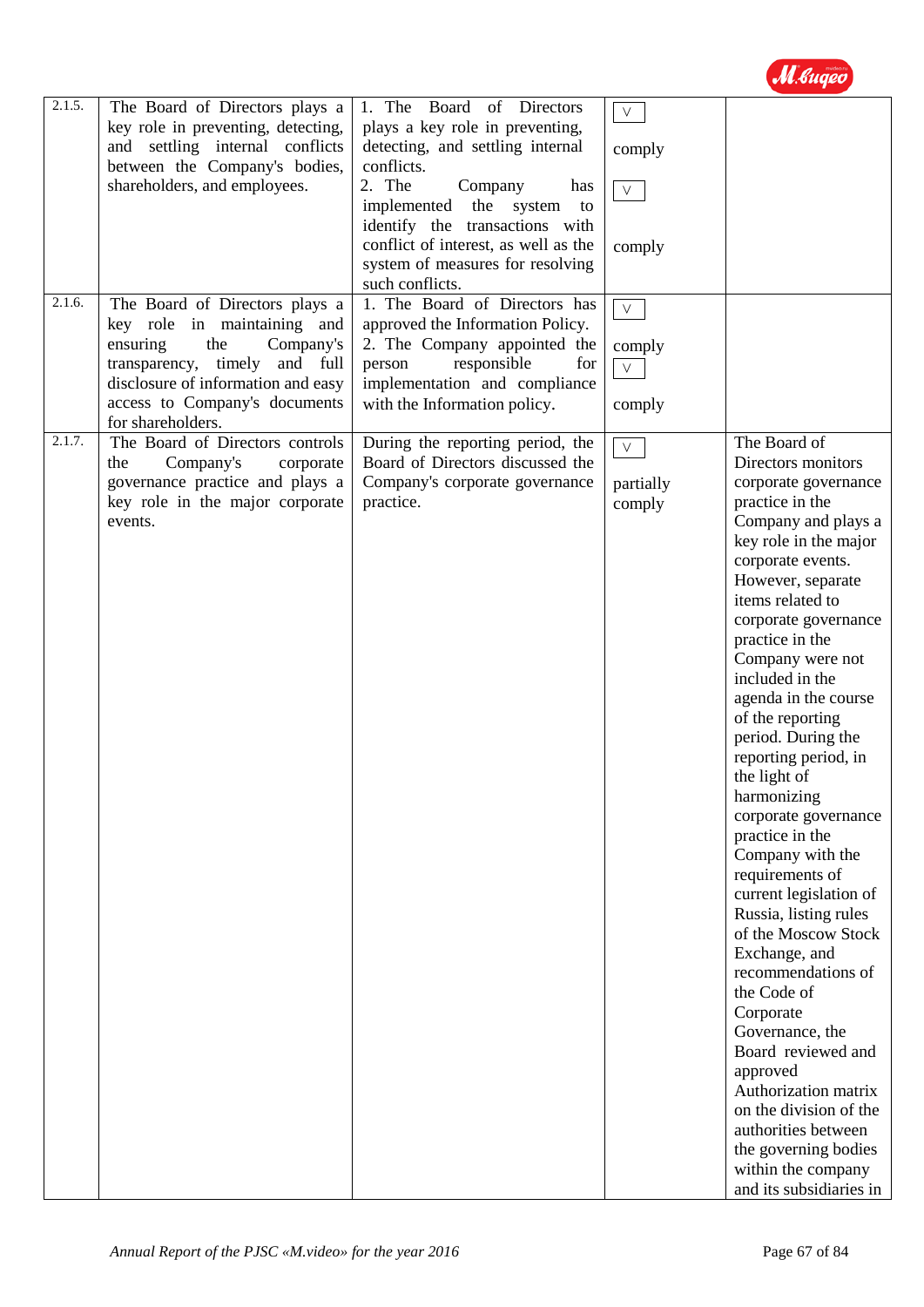| 2.2.             |                                                                                                                                                                                                                                                                                                                                         |                                                                                                                                                                                                                                                                                                                                                                                                                                                                                                                                            |                                                          | a new edition,<br>recognized David<br>Hamid as an<br>independent director,<br>approved the<br>Regulation on the<br>corporate secretary in<br>a new edition,<br>Regulation on the<br>Remuneration and<br>Nomination<br>committee in a new<br>edition and<br>recommended the<br>AGSM to approve<br>the Regulation on the<br>Board and on the<br>General shareholders<br>meeting in a new<br>edition. |  |
|------------------|-----------------------------------------------------------------------------------------------------------------------------------------------------------------------------------------------------------------------------------------------------------------------------------------------------------------------------------------|--------------------------------------------------------------------------------------------------------------------------------------------------------------------------------------------------------------------------------------------------------------------------------------------------------------------------------------------------------------------------------------------------------------------------------------------------------------------------------------------------------------------------------------------|----------------------------------------------------------|----------------------------------------------------------------------------------------------------------------------------------------------------------------------------------------------------------------------------------------------------------------------------------------------------------------------------------------------------------------------------------------------------|--|
|                  |                                                                                                                                                                                                                                                                                                                                         | The Board of Directors is accountable to the Company's shareholders.                                                                                                                                                                                                                                                                                                                                                                                                                                                                       |                                                          |                                                                                                                                                                                                                                                                                                                                                                                                    |  |
| 2.2.1.<br>2.2.2. | Information on the activity of the<br>Board of Directors is disclosed<br>and provided to the shareholders.<br>Chairman<br>The<br>Board<br>is<br>available for communication with<br>the Company's shareholders.                                                                                                                         | 1. The Company's Annual report<br>for the reporting period covers<br>attendance of the Board of<br><b>Directors</b><br>and<br>Committee<br>meetings by certain directors.<br>2. The Annual report contains<br>information on the results of the<br>Board of Directors performance<br>assessment made in the reporting<br>period.<br>The<br>Company<br>employs<br>a<br>transparent procedure that allows<br>the shareholders to send their<br>questions and opinions to the                                                                 | $\vee$<br>comply<br>$\vee$<br>comply<br>$\vee$<br>comply |                                                                                                                                                                                                                                                                                                                                                                                                    |  |
|                  |                                                                                                                                                                                                                                                                                                                                         |                                                                                                                                                                                                                                                                                                                                                                                                                                                                                                                                            |                                                          |                                                                                                                                                                                                                                                                                                                                                                                                    |  |
| 2.3.             | Board Chairman.<br>The Board of Directors is an effective and professional governing body of the Company able to issue<br>unbiased independent judgments and make decisions to meet the interests of the Company and its<br>shareholders.                                                                                               |                                                                                                                                                                                                                                                                                                                                                                                                                                                                                                                                            |                                                          |                                                                                                                                                                                                                                                                                                                                                                                                    |  |
| 2.3.1.           | with<br>Only persons<br>spotless<br>business and personal reputation<br>and with knowledge, skills, and<br>expertise needed for proper<br>decision making on the issues<br>within the Board's authority and<br>for the effective performance of<br>their functions, can be elected as<br>members<br>of<br>the Board<br>of<br>Directors. | 1. The procedure adopted in the<br>Company for the assessment of<br><b>Board</b><br>of<br>the<br>Director's<br>efficiency<br>operational<br>shall<br>include, inter alia, an assessment<br>of the professional qualifications<br>of Board members.<br>2. During the reporting period,<br>the Board of Directors (or its<br><b>Nominations</b><br>Committee)<br>assessed candidates to the Board<br>of Directors from the perspective<br>of their experience, knowledge,<br>business reputation, absence of<br>conflicts of interests, etc. | $\vee$<br>comply<br>$\vee$<br>comply                     |                                                                                                                                                                                                                                                                                                                                                                                                    |  |

M Bugeo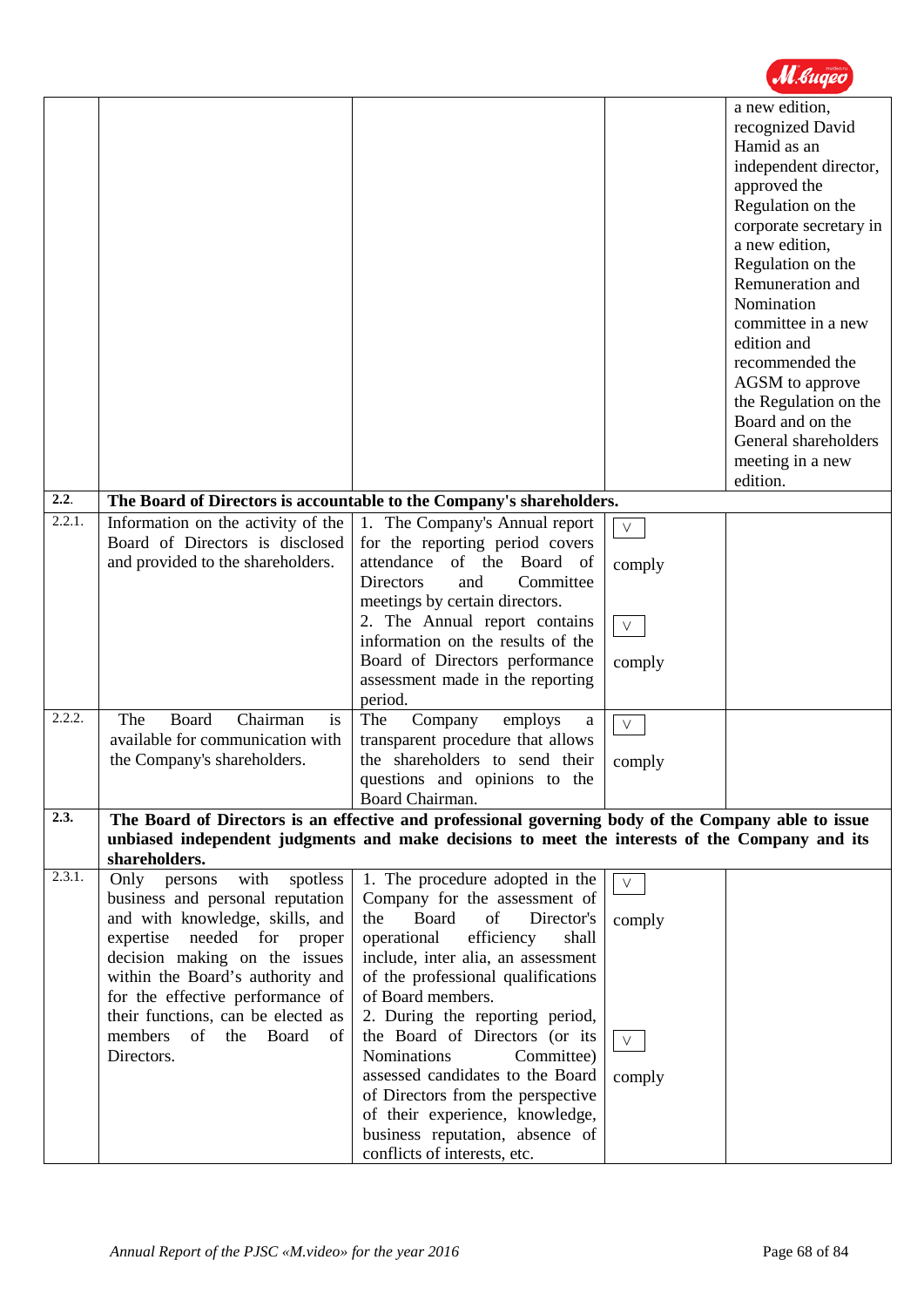

| 2.3.2.               | Members to the Company's Board            | At all GSMs held during the                                                    | $\vee$         |  |
|----------------------|-------------------------------------------|--------------------------------------------------------------------------------|----------------|--|
|                      | of Directors are elected by means         | reporting period with agenda                                                   |                |  |
|                      | of transparent procedures that            | items on the election of the                                                   | comply         |  |
|                      | allow shareholders to receive             | Board of Directors, the Company                                                |                |  |
|                      | sufficient information on the             | shareholders<br>submitted<br>to                                                |                |  |
|                      | candidates in order to get an idea        | background information on all                                                  |                |  |
|                      | of their personal and professional        | candidates to the Board of                                                     |                |  |
|                      | background.                               | Directors, the results of their                                                |                |  |
|                      |                                           | assessment made by the Board                                                   |                |  |
|                      |                                           | its<br>Remuneration<br>$($ or<br>and                                           |                |  |
|                      |                                           | Nominations Committee),<br>and                                                 |                |  |
|                      |                                           | information on the candidates'                                                 |                |  |
|                      |                                           | conformity to the independency                                                 |                |  |
|                      |                                           | criteria,<br>according<br>to                                                   |                |  |
|                      |                                           | recommendations 102 - 107 of                                                   |                |  |
|                      |                                           | the Code, and the written consent                                              |                |  |
|                      |                                           | of candidates for their election to                                            |                |  |
|                      |                                           | the Board of Directors.                                                        |                |  |
| $\overline{2.3.3}$ . | The structure of the Board of             | During the Board assessment                                                    | $\vee$         |  |
|                      | Directors is balanced, inter alia,        | procedure made in the reporting                                                |                |  |
|                      | with regard to the qualification          | period, the Board of Directors                                                 | comply         |  |
|                      | level of its members,<br>their            | analyzed its own needs related to                                              |                |  |
|                      | experience, knowledge,<br>and             | the professional qualification,                                                |                |  |
|                      | business record; it is trusted by         | experience, and business traits.                                               |                |  |
|                      | shareholders.                             |                                                                                |                |  |
| 2.3.4.               | The quantitative composition of           | During the Board assessment                                                    | $\vee$         |  |
|                      | the Company's Board of Directors          | procedure made in the reporting                                                |                |  |
|                      | allows this body to operate in the        | period, the Board of Directors                                                 | comply         |  |
|                      | most effective way, including the         | reviewed the conformity of its                                                 |                |  |
|                      | ability to set up the Board               | quantitative composition with the                                              |                |  |
|                      | committees, and also allows the           | Company's<br>needs<br>and                                                      |                |  |
|                      | Company's minority shareholders           | shareholder interests.                                                         |                |  |
|                      | to elect their candidates to the          |                                                                                |                |  |
|                      | Board of Directors.                       |                                                                                |                |  |
| 2.4.                 |                                           | The Board of Directors comprises a reasonable number of independent directors. |                |  |
| 2.4.1.               | An independent director is a              | During the reporting period, all                                               | $\mathsf{V}^-$ |  |
|                      | who<br>person<br>has<br>enough            | independent members<br>of<br>the                                               |                |  |
|                      | professional<br>competence,               | Board of Directors met<br>all                                                  | comply         |  |
|                      | experience, and independence to           | independence criteria as set forth                                             |                |  |
|                      | form their own opinion and make           | in recommendations 102 - 107 of                                                |                |  |
|                      | unbiased and fair judgments that          | the Code, or were recognized as                                                |                |  |
|                      | are not affected by the Company's         | independent by a decision of the                                               |                |  |
|                      | executive bodies, certain groups          | Board of Directors.                                                            |                |  |
|                      | shareholders,<br>of<br><b>or</b><br>other |                                                                                |                |  |
|                      | stakeholders. Furthermore, one            |                                                                                |                |  |
|                      | shall keep in mind that in                |                                                                                |                |  |
|                      | ordinary<br>circumstances<br>a            |                                                                                |                |  |
|                      | candidate (duly elected member            |                                                                                |                |  |
|                      | Board of Directors)<br>of the             |                                                                                |                |  |
|                      | affiliated with the company, its          |                                                                                |                |  |
|                      | major<br>shareholder,<br>major            |                                                                                |                |  |
|                      | contractor or competitor, or              |                                                                                |                |  |
|                      | affiliated with the state cannot be       |                                                                                |                |  |
|                      | considered independent.                   |                                                                                |                |  |
| 2.4.2.               | All candidates nominated to the           | 1. During the reporting period,                                                | $\vee$         |  |
|                      | Board of Directors are subject to         | the Board of Directors (or its                                                 |                |  |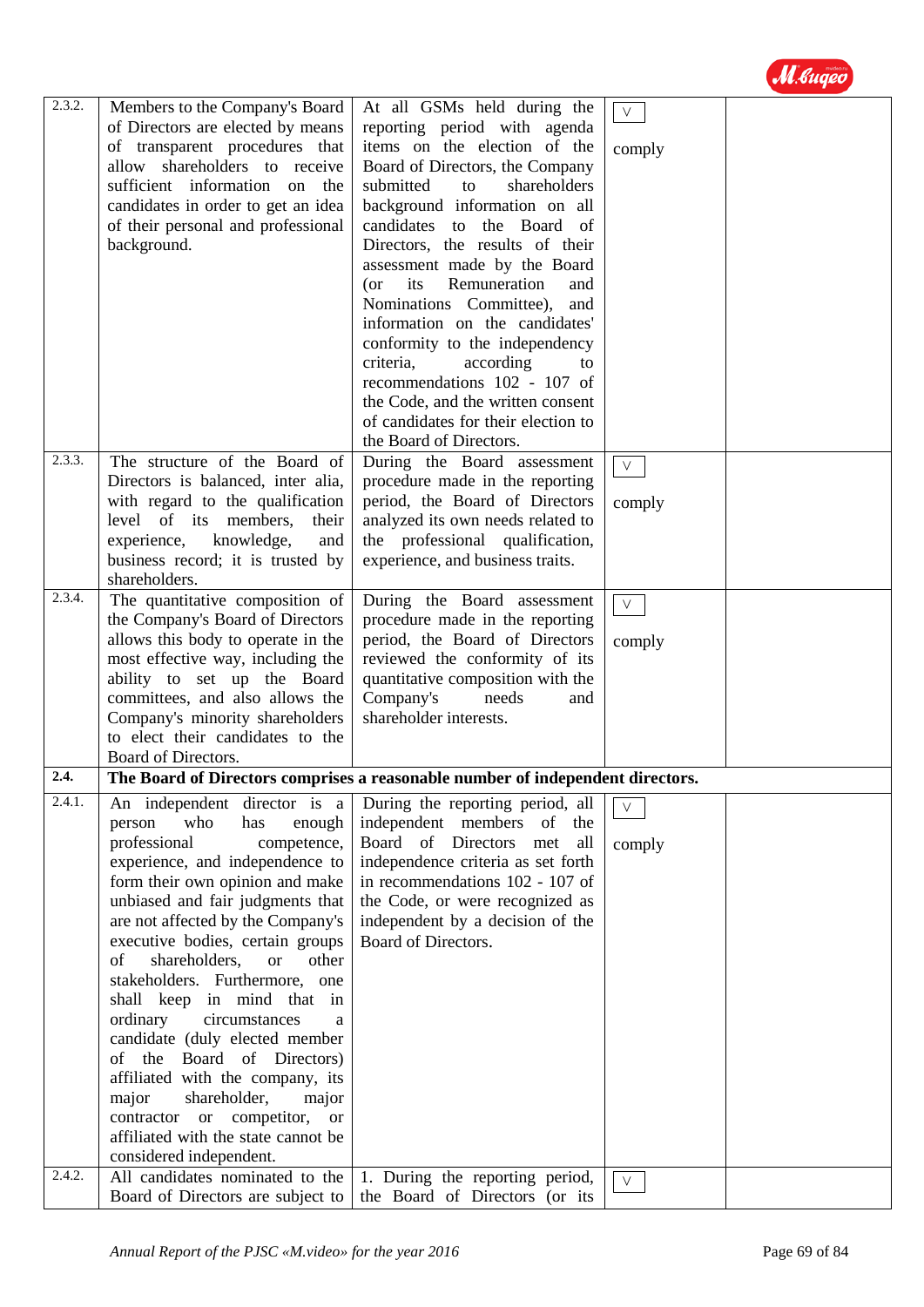

| 2.4.3.<br>$\overline{2.4.4}$ . | of<br>their<br>the<br>assessment<br>conformity to the independency<br>criteria, besides a regular analysis<br>of the conformity of independent<br><b>Board</b><br>members<br>to<br>the<br>independency criteria shall be<br>made. When such assessment is<br>carried out content shall prevail<br>over the form.<br>Independent directors comprise<br>no less than 1/3 of all members<br>elected to the Board of Directors.<br>Independent directors play a key<br>role in preventing internal<br>conflicts in the Company and in<br>significant<br>Company's<br>the | Remuneration and Nominations<br>Committee) formed an opinion on<br>independence<br>of<br>the<br>each<br>candidate nominated to the Board<br>and submitted such an opinion to<br>the shareholders.<br>2 During the reporting period, the<br>Board of Directors<br>$($ or<br>its<br>Remuneration and Nominations<br>Committee) considered at least<br>once the independency of the<br>existing members of the Board,<br>who are recognized by the<br>Company<br>independent<br>as<br>directors in its Annual report.<br>3. The Company has developed<br>procedures defining the actions to<br>be taken by Board member in<br>case they lose the independency<br>status, including the obligations<br>to inform the Board of Directors<br>about such actions in due course.<br>Independent directors comprise<br>no less than 1/3 of all members of<br>the Board of Directors.<br>Independent directors (having no<br>conflict<br>of<br>interest)<br>shall<br>preliminarily<br>evaluate<br>the<br>significant<br>actions<br>corporate | comply<br>$\vee$<br>comply<br>$\vee$<br>comply<br>$\vee$<br>comply<br>$\vee$<br>comply |  |
|--------------------------------|----------------------------------------------------------------------------------------------------------------------------------------------------------------------------------------------------------------------------------------------------------------------------------------------------------------------------------------------------------------------------------------------------------------------------------------------------------------------------------------------------------------------------------------------------------------------|------------------------------------------------------------------------------------------------------------------------------------------------------------------------------------------------------------------------------------------------------------------------------------------------------------------------------------------------------------------------------------------------------------------------------------------------------------------------------------------------------------------------------------------------------------------------------------------------------------------------------------------------------------------------------------------------------------------------------------------------------------------------------------------------------------------------------------------------------------------------------------------------------------------------------------------------------------------------------------------------------------------------------------|----------------------------------------------------------------------------------------|--|
|                                | corporate actions.                                                                                                                                                                                                                                                                                                                                                                                                                                                                                                                                                   | associated with potential conflicts<br>of interest, and shall provide the<br>results of such an evaluation to                                                                                                                                                                                                                                                                                                                                                                                                                                                                                                                                                                                                                                                                                                                                                                                                                                                                                                                      |                                                                                        |  |
|                                |                                                                                                                                                                                                                                                                                                                                                                                                                                                                                                                                                                      | the Board of Directors.                                                                                                                                                                                                                                                                                                                                                                                                                                                                                                                                                                                                                                                                                                                                                                                                                                                                                                                                                                                                            |                                                                                        |  |
| 2.5.                           |                                                                                                                                                                                                                                                                                                                                                                                                                                                                                                                                                                      | The Board Chairman facilitates the most effective performance of functions assigned to the Board of                                                                                                                                                                                                                                                                                                                                                                                                                                                                                                                                                                                                                                                                                                                                                                                                                                                                                                                                |                                                                                        |  |
|                                | Directors.                                                                                                                                                                                                                                                                                                                                                                                                                                                                                                                                                           |                                                                                                                                                                                                                                                                                                                                                                                                                                                                                                                                                                                                                                                                                                                                                                                                                                                                                                                                                                                                                                    |                                                                                        |  |
| 2.5.1.                         | An independent director has been<br>elected as the Board Chairman, or<br>a senior independent director has<br>been chosen from among the<br>elected independent directors to                                                                                                                                                                                                                                                                                                                                                                                         | The Board Chairman is an<br>1.<br>independent director, or a senior<br>independent director has been<br>chosen<br>from<br>the<br>among<br>independent directors.                                                                                                                                                                                                                                                                                                                                                                                                                                                                                                                                                                                                                                                                                                                                                                                                                                                                   | $\vee$<br>comply                                                                       |  |
|                                | coordinate<br>the<br>work<br>of<br>independent directors and interact<br>with the Board Chairman.                                                                                                                                                                                                                                                                                                                                                                                                                                                                    | 2. The roles, rights and duties of<br>the Board Chairman (and, where<br>applicable, the senior independent<br>director) are properly covered by<br>Company's<br>the<br>internal<br>documents.                                                                                                                                                                                                                                                                                                                                                                                                                                                                                                                                                                                                                                                                                                                                                                                                                                      | $\vee$<br>comply                                                                       |  |
| 2.5.2.                         | The Board Chairman creates a<br>favorable<br>environment<br>for<br>holding meetings,<br>encourages<br>free discussion of agenda items,<br>and monitors the execution of the<br>Board of Directors' decisions.                                                                                                                                                                                                                                                                                                                                                        | The efficiency of the Board<br>Chairman was evaluated during<br>the Board assessment in the<br>reporting period.                                                                                                                                                                                                                                                                                                                                                                                                                                                                                                                                                                                                                                                                                                                                                                                                                                                                                                                   | $\vee$<br>comply                                                                       |  |
| 2.5.3.                         | The Board Chairman takes all<br>necessary measures for timely<br>provision of the information and<br>materials to the Board members                                                                                                                                                                                                                                                                                                                                                                                                                                  | Company's internal documents<br>provide for the duty of the Board<br>Chairman to take all necessary<br>measures for timely provision of                                                                                                                                                                                                                                                                                                                                                                                                                                                                                                                                                                                                                                                                                                                                                                                                                                                                                            | V.<br>comply                                                                           |  |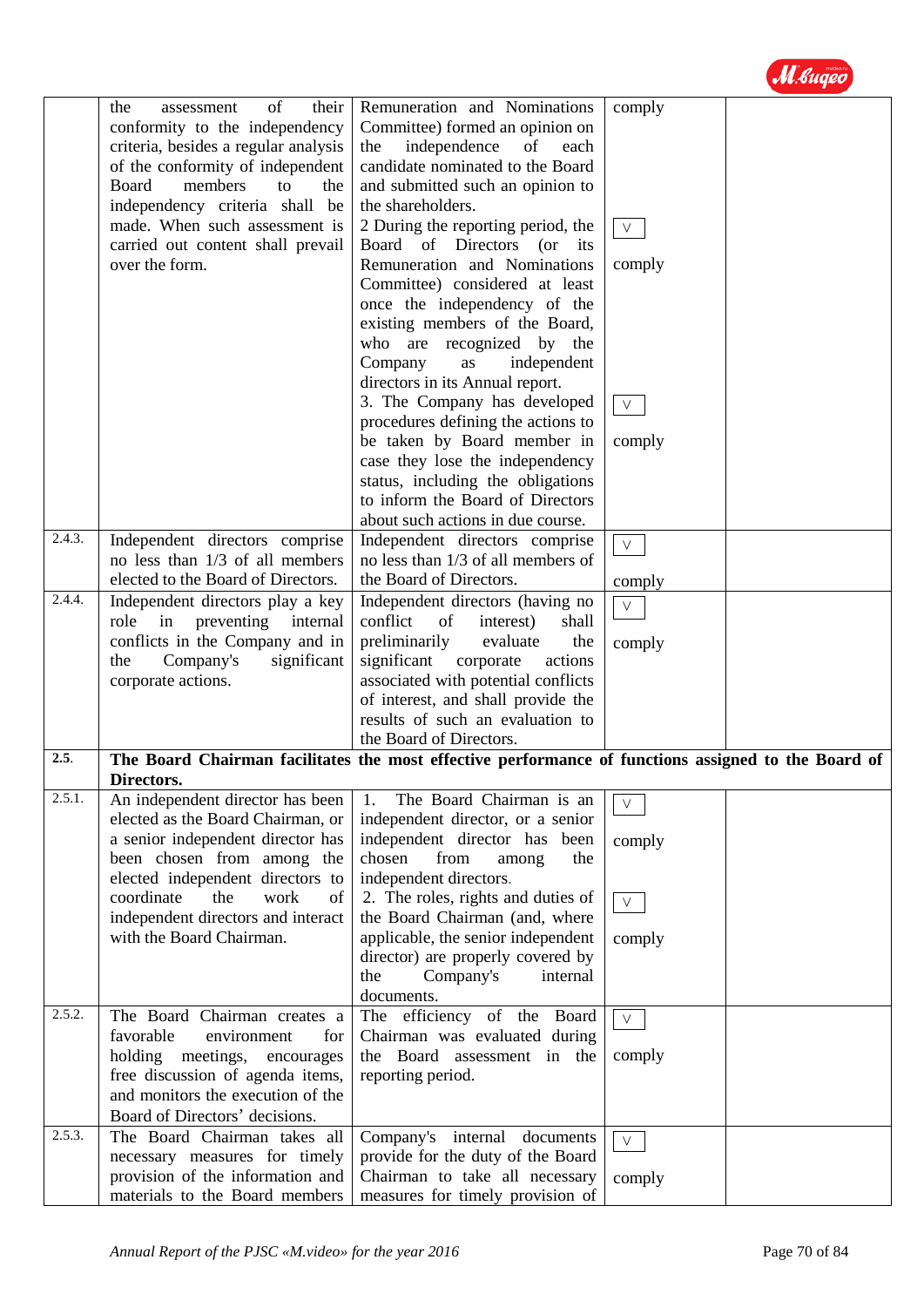|        | necessary for them to make<br>decisions on items of the agenda.      | the information and materials to<br>the Board members necessary for                                |        |                                    |
|--------|----------------------------------------------------------------------|----------------------------------------------------------------------------------------------------|--------|------------------------------------|
|        |                                                                      | them to make decisions on items<br>of the agenda                                                   |        |                                    |
| 2.6.   |                                                                      | Board members act reasonably and in good faith for the benefit of the Company and its shareholders |        |                                    |
|        |                                                                      | based on sufficient awareness and with a due degree of prudence and caution.                       |        |                                    |
| 2.6.1. | Board members make decisions<br>all<br>based<br>information<br>on    | 1. According to the Company's<br>internal documents, a Board                                       |        |                                    |
|        | available, in the absence of any<br>conflict of interest, with equal | member undertakes to notify the<br>Board of any conflict of interest                               | comply |                                    |
|        | of<br>Company<br>treatment<br>all<br>shareholders and as part of its | that he or she has in respect to any<br>agenda item of a meeting of the                            |        |                                    |
|        | usual business risk.                                                 | Board or a Board committee                                                                         |        |                                    |
|        |                                                                      | before the respective agenda item<br>is discussed.                                                 |        |                                    |
|        |                                                                      | 2. The<br>Company's<br>internal                                                                    |        |                                    |
|        |                                                                      | documents set forth that a Board<br>member abstain from voting on                                  |        |                                    |
|        |                                                                      | any item of the agenda that he or<br>she has a conflict of interest with.                          |        |                                    |
|        |                                                                      | 3. The Company has a procedure                                                                     |        |                                    |
|        |                                                                      | in place that allows the Board to<br>procure professional consultations                            |        |                                    |
|        |                                                                      | on matters within its authority at<br>the Company's expense.                                       |        |                                    |
| 2.6.2. | Rights and obligations of the                                        | The Company has adopted and                                                                        | $\vee$ |                                    |
|        | Board members are clearly stated                                     | disclosed<br>by publishing<br>an                                                                   |        |                                    |
|        | and set forth in the Company's<br>internal documents.                | internal document that clearly<br>determines<br>the<br>rights<br>and                               | comply |                                    |
|        |                                                                      | responsibilities<br>of<br>Board<br>members.                                                        |        |                                    |
| 2.6.3. | Board members have enough                                            | 1. The individual attendance of                                                                    | $\vee$ |                                    |
|        | time for the performance of their<br>duties.                         | Board and Committee meetings<br>and the time dedicated to the                                      | comply |                                    |
|        |                                                                      | preparation of participation in said<br>meetings were taken into account                           |        |                                    |
|        |                                                                      | during the assessment of the                                                                       |        |                                    |
|        |                                                                      | of<br><b>Directors</b><br>Board<br>in<br>the<br>reporting period.                                  |        |                                    |
|        |                                                                      | Company's<br>2. The<br>internal<br>Board                                                           | $\vee$ |                                    |
|        |                                                                      | require<br>documents<br>members to advise the Board of                                             | comply |                                    |
|        |                                                                      | their intention to become<br><sub>a</sub><br>member of the governing body in                       |        |                                    |
|        |                                                                      | the other company (other than                                                                      |        |                                    |
|        |                                                                      | those companies controlled by<br>and related to the Company), and                                  |        |                                    |
|        |                                                                      | of<br>the<br>fact<br>of<br>such<br>an<br>appointment.                                              |        |                                    |
| 2.6.4. | All Board members have equal                                         | accordance<br>with<br>$1.$ In<br>the                                                               | V.     | The induction                      |
|        | access to Company documents                                          | Company's internal documents,                                                                      |        | program for newly                  |
|        | information.<br>and<br>Sufficient<br>information about the Company   | Board members have the right to<br>access to documents and to make                                 | comply | elected members of<br>the Board is |
|        | and the activities of the Board of                                   | requests about the Company and                                                                     |        | arranged by the                    |
|        | Directors is provided to newly                                       | the companies controlled by it,                                                                    |        | Board Chair or                     |
|        | elected Board members as soon                                        | and the Company's executive                                                                        |        | Corporate secretary                |

M. Bugeo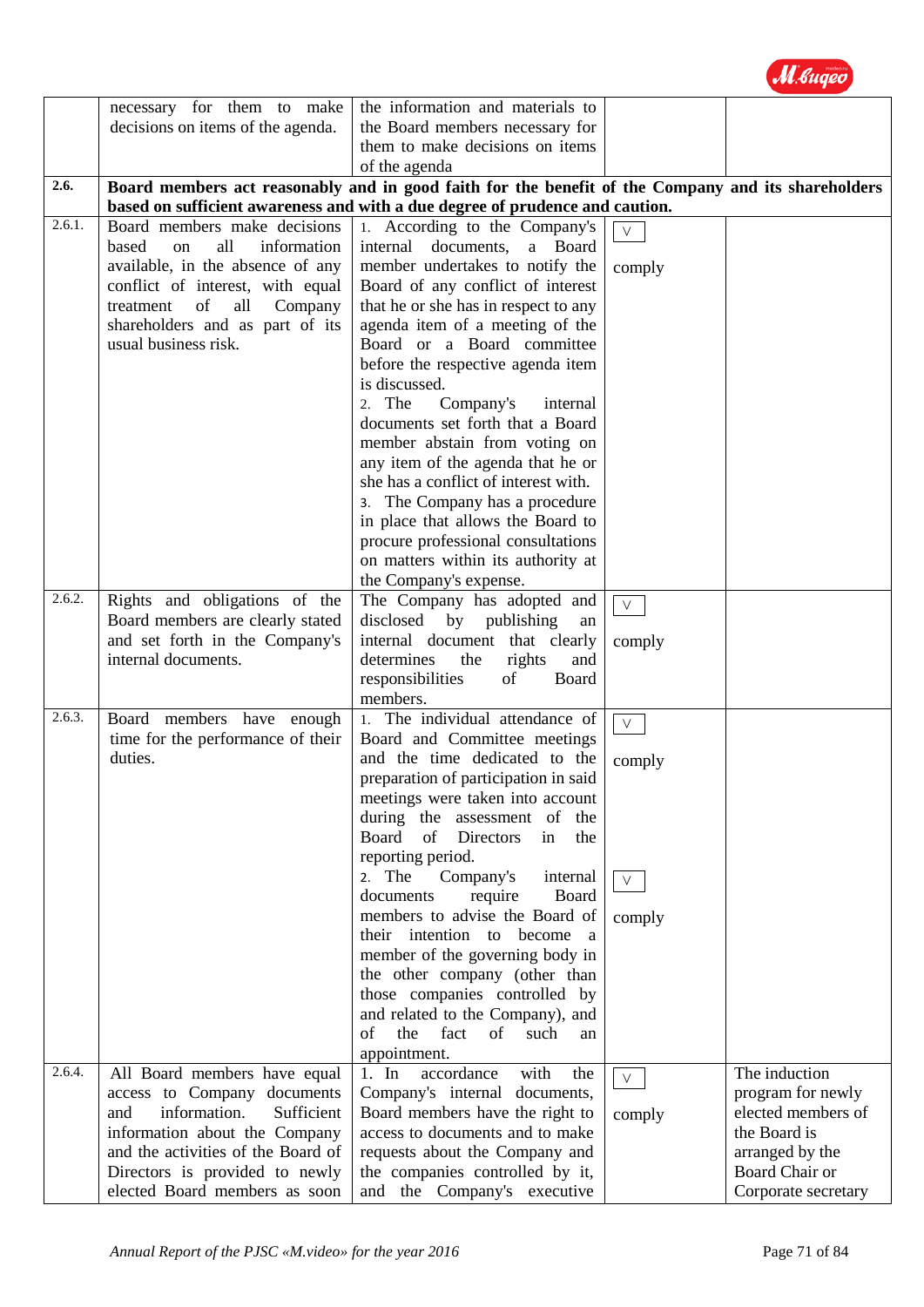|                      | as possible.                                                     | bodies have the obligation to                                                                               |                     | upon his request on                                                                |
|----------------------|------------------------------------------------------------------|-------------------------------------------------------------------------------------------------------------|---------------------|------------------------------------------------------------------------------------|
|                      |                                                                  | provide such information and<br>documents.<br>2. The<br>Company<br>has<br>a<br>formalized program to induct | $\vee$              | the individual<br>basis. The Board of<br>Directors will think<br>on development of |
|                      |                                                                  | newly elected Board members to                                                                              |                     | such a program and                                                                 |
|                      |                                                                  | their position.                                                                                             | Partially<br>comply | will formally<br>approve it in 2017.                                               |
| 2.7.                 |                                                                  | Board meetings, preparation and participation of Board members in them promote effective performance        |                     |                                                                                    |
| 2.7.1.               | of the Board of Directors.<br>Board meetings are held on an as-  | The Board of Directors held at                                                                              | $\vee$              |                                                                                    |
|                      | needed basis subject to the scale                                | least six meetings during the                                                                               |                     |                                                                                    |
|                      | of operations and those objectives                               | reporting year.                                                                                             | comply              |                                                                                    |
|                      | that the Company may face                                        |                                                                                                             |                     |                                                                                    |
| 2.7.2.               | during a certain period of time.<br>Company's<br>The<br>internal | The<br>Company<br>adopted                                                                                   |                     |                                                                                    |
|                      | documents describe the procedure                                 | an<br>internal document setting up the                                                                      | $\vee$              |                                                                                    |
|                      | for the preparation and convention                               | procedures<br>for<br>calling<br>and                                                                         | comply              |                                                                                    |
|                      | of the Board meetings, which                                     | of<br>convention<br>Board<br>the                                                                            |                     |                                                                                    |
|                      | allows the Board members have                                    | meetings, which also provides a                                                                             |                     |                                                                                    |
|                      | enough time to prepare.                                          | notice of the meeting to be given<br>at least 5 days in advance.                                            |                     |                                                                                    |
| $\overline{2.7.3}$ . | The form of the Board meeting                                    | The<br>Company's Charter<br><b>or</b>                                                                       | $\vee$              |                                                                                    |
|                      | is determined by the importance                                  | documents<br>of<br>internal<br>the                                                                          |                     |                                                                                    |
|                      | of agenda items. The most                                        | Company provides that the most                                                                              | comply              |                                                                                    |
|                      | important matters are discussed<br>in the joint present format.  | important matters<br>(listed)<br>in<br>Recommendation 168 of<br>the                                         |                     |                                                                                    |
|                      |                                                                  | Code) shall be discussed and                                                                                |                     |                                                                                    |
|                      |                                                                  | voted at the Board meetings held                                                                            |                     |                                                                                    |
| 2.7.4.               | Decisions on the most important                                  | in the form of a joint-presence.<br>The Company's Charter provides                                          |                     | The                                                                                |
|                      | operating matters of the Company                                 | that the decisions on the most                                                                              | $\vee$              | Company's<br>Charter<br>partially                                                  |
|                      | are taken by the Board by a                                      | important matters covered in                                                                                | do not comply       | voting by<br>provides                                                              |
|                      | qualified majority or by the                                     | Recommendation 170 of the                                                                                   |                     | Board<br>by<br>the                                                                 |
|                      | majority of all elected Board<br>members.                        | Code shall be taken by the Board                                                                            |                     | majority of at least<br>$3/4$ of votes on the                                      |
|                      |                                                                  | by a qualified majority of at least<br>3/4 of votes or by the majority of                                   |                     | matters covered in                                                                 |
|                      |                                                                  | all elected Board members.                                                                                  |                     | Recommendation                                                                     |
|                      |                                                                  |                                                                                                             |                     | 170 of the Code.                                                                   |
|                      |                                                                  |                                                                                                             |                     | This                                                                               |
|                      |                                                                  |                                                                                                             |                     | recommendation will<br>be taken into account                                       |
|                      |                                                                  |                                                                                                             |                     | at the first proposal                                                              |
|                      |                                                                  |                                                                                                             |                     | to the shareholders to                                                             |
|                      |                                                                  |                                                                                                             |                     | approve the Charter                                                                |
|                      |                                                                  |                                                                                                             |                     | in a new<br>edition,<br>nonetheless<br>the                                         |
|                      |                                                                  |                                                                                                             |                     | existing practice of                                                               |
|                      |                                                                  |                                                                                                             |                     | the Board work is                                                                  |
|                      |                                                                  |                                                                                                             |                     | based on mandatory                                                                 |
|                      |                                                                  |                                                                                                             |                     | participation of all of<br>the elected Board                                       |
|                      |                                                                  |                                                                                                             |                     | members in all Board                                                               |
|                      |                                                                  |                                                                                                             |                     | committee<br>and                                                                   |
|                      |                                                                  |                                                                                                             |                     | meetings irrespective                                                              |

M. bugeo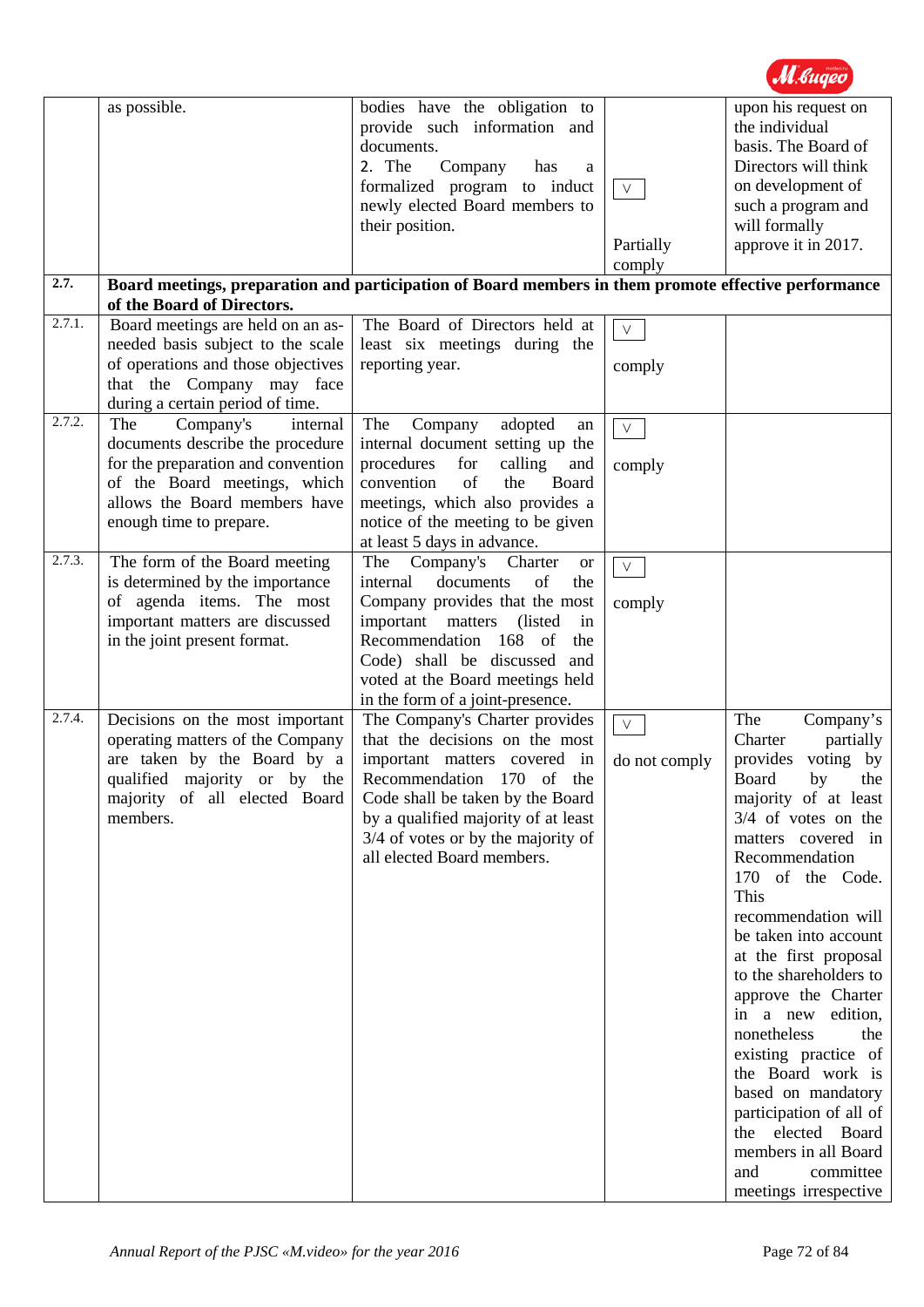|        |                                              |                                                                                                       |                | of its form (absentee         |
|--------|----------------------------------------------|-------------------------------------------------------------------------------------------------------|----------------|-------------------------------|
|        |                                              |                                                                                                       |                | voting<br><b>or</b><br>joint- |
|        |                                              |                                                                                                       |                | presence) and almost          |
|        |                                              |                                                                                                       |                | all the resolutions are       |
|        |                                              |                                                                                                       |                | taken unanimously.            |
| 2.8.   |                                              | The Board of Directors establishes committees for the preliminary consideration of the Company's most |                |                               |
|        |                                              |                                                                                                       |                |                               |
| 2.8.1. | important operations.                        |                                                                                                       |                |                               |
|        | For the preliminary review of the            | 1. The Board of Directors has                                                                         | $\vee$         |                               |
|        | associated<br>matters<br>with                | established an Audit Committee                                                                        |                |                               |
|        | monitoring of the finance and                | comprised only of independent                                                                         | comply         |                               |
|        | business operations of<br>the                | directors.                                                                                            |                |                               |
|        | Company an Audit Committee                   | 2. The<br>Company's<br>internal                                                                       | $\mathsf{V}^-$ |                               |
|        | consisting only of independent               | determine<br>documents<br>the                                                                         |                |                               |
|        | directors has been established.              | objectives<br>of<br>the<br>Audit                                                                      | comply         |                               |
|        |                                              | Committee, including<br>the                                                                           |                |                               |
|        |                                              | objectives<br>included<br>in                                                                          |                |                               |
|        |                                              | Recommendation 172 of the                                                                             |                |                               |
|        |                                              | Code.                                                                                                 |                |                               |
|        |                                              | 3. At least one Audit Committee                                                                       |                |                               |
|        |                                              | independent<br>member<br>(an                                                                          | $V_{\perp}$    |                               |
|        |                                              | director) has experience and                                                                          | comply         |                               |
|        |                                              | knowledge of the drafting,                                                                            |                |                               |
|        |                                              | analysis, assessment, and audit of                                                                    |                |                               |
|        |                                              | financial<br>the<br>statements                                                                        |                |                               |
|        |                                              | (accounts).                                                                                           |                |                               |
|        |                                              | 4. The Audit Committee held                                                                           |                |                               |
|        |                                              | meetings at least once a quarter                                                                      | $\vee$         |                               |
|        |                                              | during the reporting period.                                                                          | comply         |                               |
| 2.8.2. | For the preliminary review of the            | 1. The Board of Directors has                                                                         |                |                               |
|        | associated<br>with<br>the<br>matters         | established a Remuneration and                                                                        | $\vee$         |                               |
|        | establishing of an effective and             | Nomination<br>Committee                                                                               |                |                               |
|        | transparent remuneration practice            | comprised only of independent                                                                         | comply         |                               |
|        | a Remuneration and Nomination                | directors.                                                                                            |                |                               |
|        | Committee consisting only of                 | 2.<br>The<br>Chairman of the                                                                          |                |                               |
|        | independent and chaired by an                | Remunerations Committee is an                                                                         | $\vee$         |                               |
|        | independent director who is not              | independent director who is not                                                                       |                |                               |
|        |                                              | the Board Chairman.                                                                                   | comply         |                               |
|        | the Board Chairman, has been<br>established. | The<br>3.<br>internal                                                                                 |                |                               |
|        |                                              | Company's<br>determine<br>documents<br>the                                                            | $\vee$         |                               |
|        |                                              | objectives of the Remuneration                                                                        |                |                               |
|        |                                              | Nomination<br>and<br>Committee,                                                                       | comply         |                               |
|        |                                              | including objectives included in                                                                      |                |                               |
|        |                                              | Recommendation 180 of the                                                                             |                |                               |
|        |                                              | Code.                                                                                                 |                |                               |
| 2.8.3. | For the preliminary review of the            | 1. The Board of Directors                                                                             |                |                               |
|        | associated<br>matters<br>with<br>HR          | established<br>Nomination<br>a                                                                        | $\vee$         |                               |
|        | planning (succession planning)               | Committee (or its objectives                                                                          |                |                               |
|        | and the professional composition             | referred to in Recommendation                                                                         |                |                               |
|        | of the Board of Directors a                  | 186 of the Code are achieved                                                                          | comply         |                               |
|        | Nomination Committee, where                  | within<br>another                                                                                     |                |                               |
|        |                                              | committee),                                                                                           |                |                               |
|        | the majority of members are                  | where the majority of members                                                                         |                |                               |
|        | independent directors, has been              | are independent directors.                                                                            |                |                               |
|        | established.                                 | The Company's internal<br>2.                                                                          |                |                               |
|        |                                              | determine<br>documents<br>the                                                                         | $\vee$         |                               |
|        |                                              | objectives<br>Nomination<br>of a                                                                      |                |                               |
|        |                                              | Committee<br>(or<br>related<br>$\rm{a}$                                                               | comply         |                               |

M. Guaeo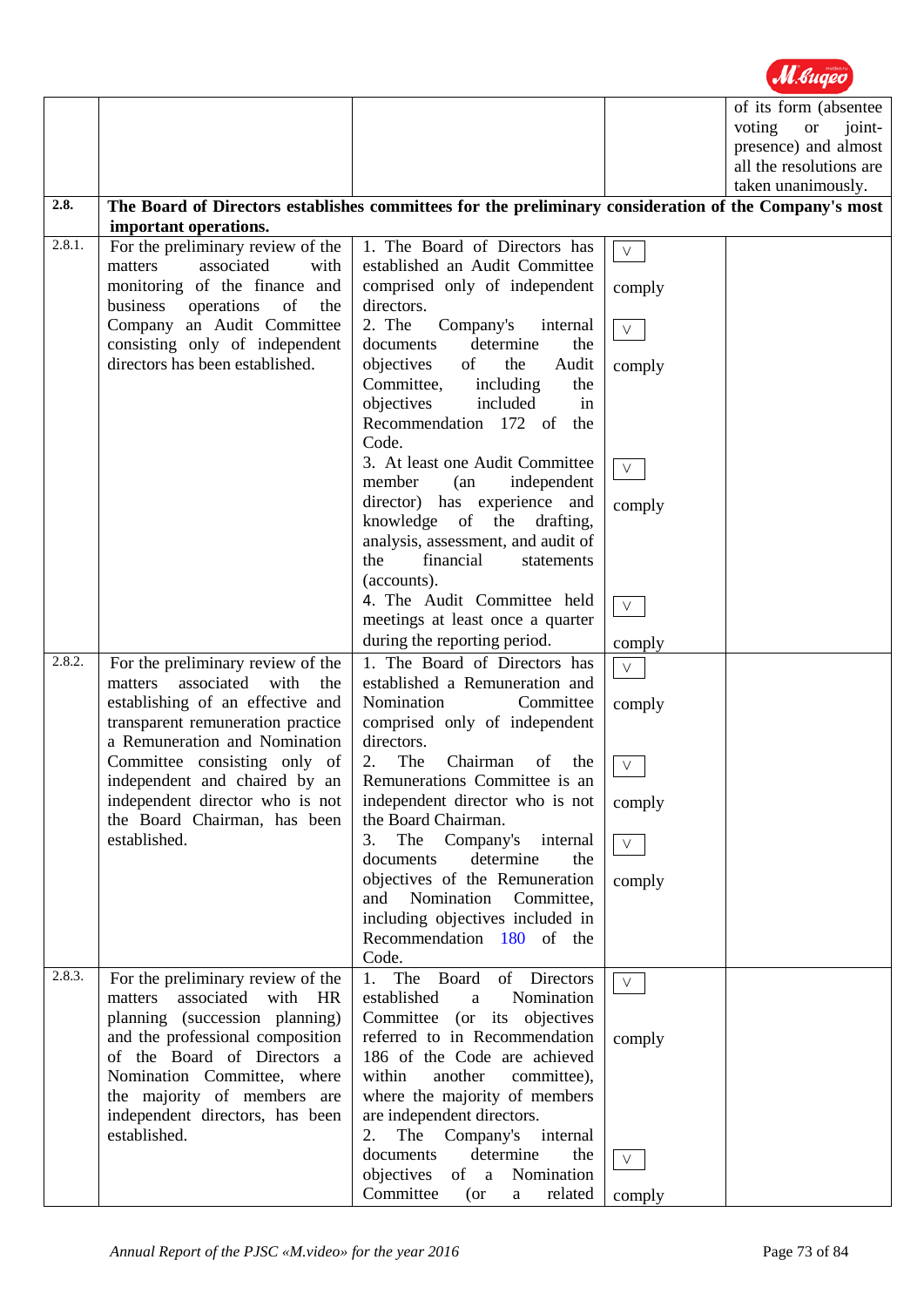

|        |                                                                                                                                                                                                                                                                                                                                                                                                                                                                                                                                                                     | with<br>similar<br>committee<br>functions), including objectives<br>included in Recommendation 186<br>of the Code.                                                                                                                                                                                                                                                                        |                                             |                                                                                                                                                                                                                                                                                                                                                                                                                                                                                                                                                                                                                                     |
|--------|---------------------------------------------------------------------------------------------------------------------------------------------------------------------------------------------------------------------------------------------------------------------------------------------------------------------------------------------------------------------------------------------------------------------------------------------------------------------------------------------------------------------------------------------------------------------|-------------------------------------------------------------------------------------------------------------------------------------------------------------------------------------------------------------------------------------------------------------------------------------------------------------------------------------------------------------------------------------------|---------------------------------------------|-------------------------------------------------------------------------------------------------------------------------------------------------------------------------------------------------------------------------------------------------------------------------------------------------------------------------------------------------------------------------------------------------------------------------------------------------------------------------------------------------------------------------------------------------------------------------------------------------------------------------------------|
| 2.8.4. | Taking into account the scale of<br>business operations and level of<br>risk, the Company's Board of<br>Directors made sure that the<br>composition of its committees<br>fully adheres to the operating<br>goals of the Company. Additional<br>committees were either created or<br>deemed unnecessary (the Strategy<br>Committee,<br>the<br>Corporate<br>Governance<br>Committee,<br>the<br>Ethics Committee,<br>the<br>Risk<br>Committee,<br>Management<br>the<br>Budget Committee, the Health,<br>Environmental<br>Safety<br>and<br>Protection Committee, etc.). | During the reporting period, the<br>Company's Board of Directors<br>considered<br>whether<br>the<br>composition of its committees<br>met Board objectives and the<br>Company's<br>operating<br>goals.<br>Additional<br>committees<br>were<br>either<br>created<br>deemed<br><b>or</b><br>unnecessary.                                                                                     | $\vee$<br>partially<br>comply               | When electing<br>members to a<br>committee the Board<br>of Directors<br>considers whether<br>the composition of<br>its committees met<br>Board objectives and<br>the Company's<br>operating goals and<br>takes into account<br>the professional<br>background,<br>experience and status<br>of independency (but<br>not as a separate item<br>of the agenda). In the<br>reporting year the<br>Board of directors<br>didn't make any<br>decision on the<br>establishment of any<br>additional<br>committees due to<br>the absence of such a<br>necessity (priority<br>areas of the<br>Company's business<br>didn't change<br>in2016). |
| 2.8.5. | Committees are composed in a<br>way which allows having overall<br>discussion of the preliminary<br>reviewed matters inclusive of<br>various opinions.                                                                                                                                                                                                                                                                                                                                                                                                              | 1. Board committees are chaired<br>by independent directors.<br>The<br>Company's<br>2.<br>internal<br>documents include provisions<br>allowing persons other than<br>members<br>of<br>the<br>Audit<br>Committee, the Remuneration<br>and Nomination Committee, to<br>be present at the committee<br>meetings only when and if<br>invited by the Chairman of the<br>Committee in question. | $\vee$<br>comply<br>$\vee$<br>do not comply | In order to have<br>overall discussions<br>of the preliminary<br>reviewed matters<br>inclusive of various<br>opinions during the<br>reporting year, any<br>Board member<br>could participate at<br>any Committee<br>meeting established<br>by the Board of<br>Directors upon the<br>invitation and the<br>agreement of the<br>corresponding Chair<br>of the committee.<br>This<br>recommendation<br>will be taken into<br>the account when<br>amendments to any                                                                                                                                                                     |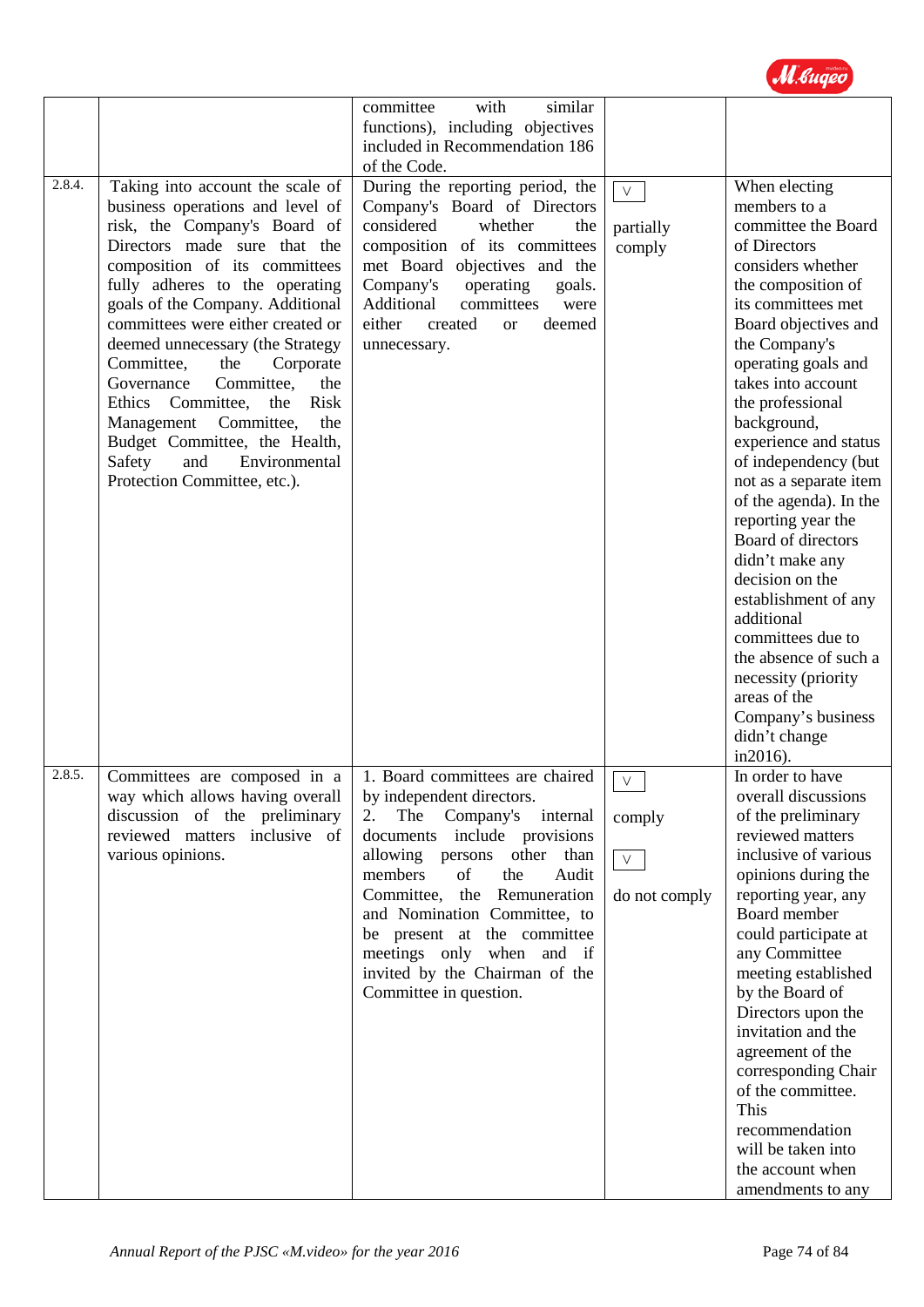|        |                                      |                                                                                                         |            | of the Regulations       |
|--------|--------------------------------------|---------------------------------------------------------------------------------------------------------|------------|--------------------------|
|        |                                      |                                                                                                         |            | on the Committees        |
|        |                                      |                                                                                                         |            | will be prepared.        |
| 2.8.6. | Committee<br>Chairs<br>regularly     | Committee<br>Chairs<br>regularly                                                                        | $\vee$     |                          |
|        | inform the Board of Directors and    | reported on the Committees'                                                                             |            |                          |
|        | its Chairman about the activity of   | activities<br>the<br>Board<br>to<br>of                                                                  | comply     |                          |
|        | the respective Committee.            | during the reporting<br>Directors                                                                       |            |                          |
|        |                                      | period.                                                                                                 |            |                          |
| 2.9.   |                                      | The Board of Directors ensures the quality performance assessment of the Board of Directors, its        |            |                          |
|        | <b>Committees and Board members.</b> |                                                                                                         |            |                          |
| 2.9.1. | The performance assessment of        | 1.<br>The<br>self-assessment<br><b>or</b>                                                               | $\vee$     | The existing practice    |
|        | the Board of Directors is            | external assessment of the Board                                                                        |            | in the company is        |
|        | intended to identify the level of    | of Directors' performance was                                                                           | partially  | such that Board self-    |
|        | effective of the Board of            | conducted during the reporting                                                                          | comply     | assessment is done       |
|        | Directors, Committees, and           | period covered the performance                                                                          |            | calendar<br>after<br>the |
|        | Board members performances,          | of the Committees, individual                                                                           |            | year end in spring       |
|        |                                      | Board members, and the Board of                                                                         |            | and results together     |
|        | the level of its alignment with      |                                                                                                         |            |                          |
|        | the Company's needs in order to      | Directors as a whole.                                                                                   |            | with the results of the  |
|        | make the Board of Directors          | 2. The results of the self-                                                                             |            | activity<br>of<br>the    |
|        | more involved, and identify          | assessment<br><sub>or</sub><br>external                                                                 | $\vee$     | committees<br>are        |
|        | areas of potential improvement       | assessment of the<br>Board<br>- of                                                                      |            | reviewed<br>and          |
|        | for the Board.                       | Directors conducted during the                                                                          | comply     | discussed<br>the<br>at   |
|        |                                      | reporting period were considered                                                                        |            | Board meeting held       |
|        |                                      | at an in-person Board meeting.                                                                          |            | by joint presence        |
| 2.9.2. | The performance of the Board         | An<br>external<br>organization                                                                          | $\sqrt{ }$ | In the reporting year    |
|        | of Directors, Committees, and        | (consultant) has been engaged by                                                                        |            | it was decided make      |
|        | Board members is assessed on a       | the Company at least once over                                                                          | partially  | external independent     |
|        | regular basis and at least once a    | the past three reporting years for                                                                      | comply     | assessment of the        |
|        | year. An external organization       | an independent assessment of the                                                                        |            | Board's activity, the    |
|        | (consultant) is engaged at least     | Board of Directors' performance.                                                                        | comply     | service provide was      |
|        | once every three years to make       |                                                                                                         |            | determined but in the    |
|        | independent assessment of the        |                                                                                                         |            | light of the             |
|        | <b>Board of Directors'</b>           |                                                                                                         |            | announced change of      |
|        | performance.                         |                                                                                                         |            | control the              |
|        |                                      |                                                                                                         |            | assessment process       |
|        |                                      |                                                                                                         |            | was transferred to the   |
|        |                                      |                                                                                                         |            | begging of 2017          |
|        |                                      |                                                                                                         |            | while workload of        |
|        |                                      |                                                                                                         |            | the Board has            |
|        |                                      |                                                                                                         |            | sufficiently             |
|        |                                      |                                                                                                         |            | increased                |
| 3.1.   |                                      | The Company's Corporate Secretary effectively interacts with the shareholders, coordinates Company's    |            |                          |
|        |                                      | actions to protect shareholder rights and interests, and supports efficient performance of the Board of |            |                          |
|        | Directors.                           |                                                                                                         |            |                          |
| 3.1.1. | The Corporate Secretary has the      | 1. The Company has adopted                                                                              |            |                          |
|        | knowledge,<br>experience,<br>and     | and disclosed an internal                                                                               | $\vee$     |                          |
|        | qualifications<br>adequate<br>to     | document —the<br>Regulation                                                                             |            |                          |
|        | perform<br>functions<br>its<br>and   | on the Corporate Secretary.                                                                             | comply     |                          |
|        | responsibilities,<br>along with an   | Background information                                                                                  |            |                          |
|        | reputation.<br>unblemished<br>The    | about the Corporate Secretary                                                                           | $\vee$     |                          |
|        | Corporate<br>Secretary<br>is<br>in   | is given in as much details as                                                                          |            |                          |
|        | confidence with the shareholders.    | for the Board members and                                                                               | comply     |                          |
|        |                                      |                                                                                                         |            |                          |
|        |                                      | the Company's executives and                                                                            |            |                          |
|        |                                      | disclosed on the Company's                                                                              |            |                          |
|        |                                      | website and in its Annual                                                                               |            |                          |
|        |                                      | report.                                                                                                 |            |                          |

M. Guaeo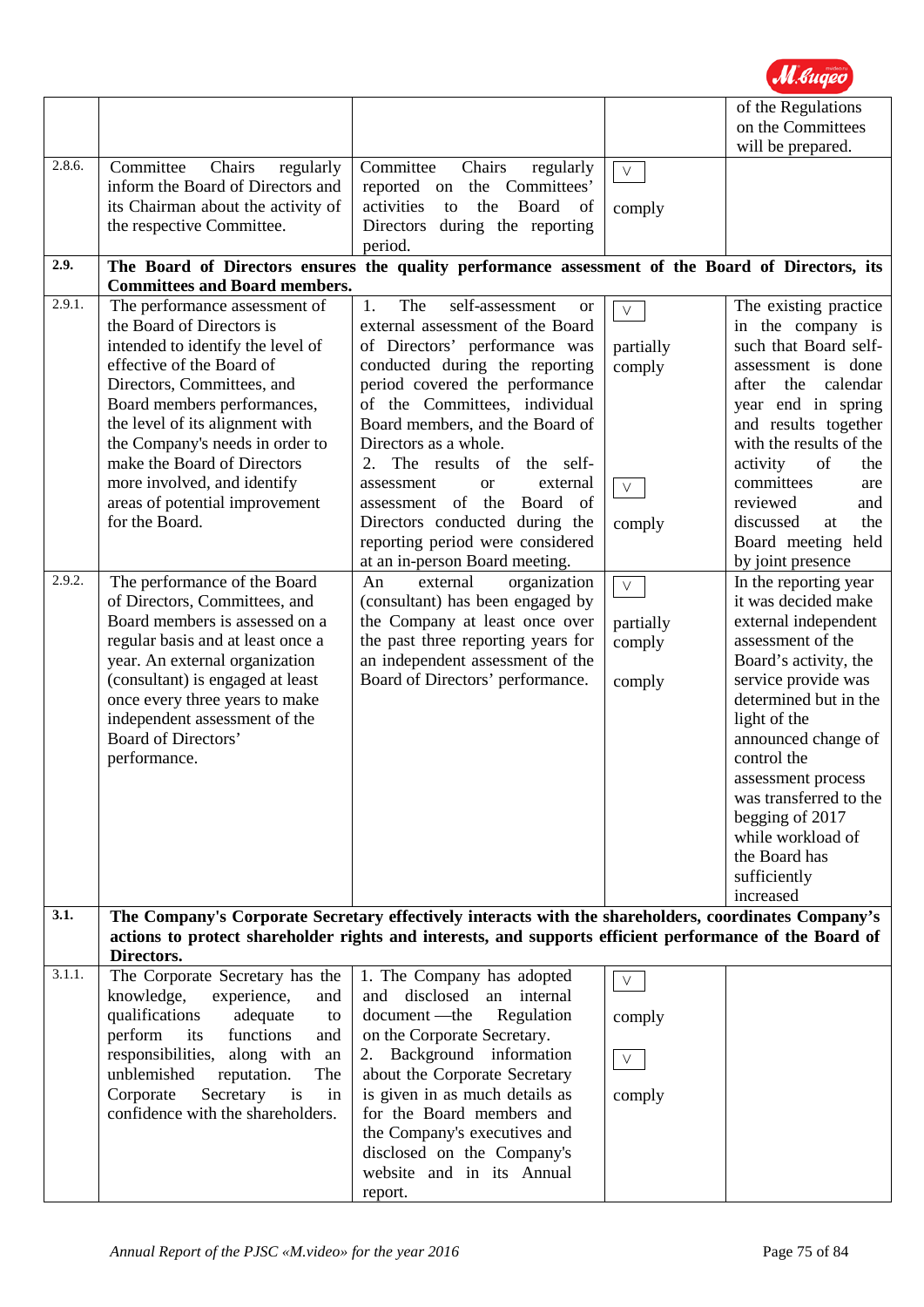| 3.1.2. | The Corporate Secretary has                                           | The<br>Board<br><b>Directors</b><br>of                                                                | $\vee$        |  |
|--------|-----------------------------------------------------------------------|-------------------------------------------------------------------------------------------------------|---------------|--|
|        | enough independency from the                                          | approves the appointment,                                                                             |               |  |
|        | Company's executive bodies,                                           | termination, and additional                                                                           | comply        |  |
|        | needed authority and resources to                                     | remuneration of the Corporate                                                                         |               |  |
|        | fulfill his/her duties.                                               | Secretary.                                                                                            |               |  |
| 4.1.   |                                                                       | The Remuneration amount payable by the Company is sufficient for engaging, motivating, and retaining  |               |  |
|        |                                                                       | persons with the competences and qualifications required by the Company. Payment of the Remuneration  |               |  |
|        |                                                                       | to the Board of Directors, executive bodies, and other key employees of the Company is arranged       |               |  |
|        | according to the Remuneration policy adopted by the Company.          |                                                                                                       |               |  |
| 4.1.1. | The level of remuneration paid by                                     | The Company has adopted an                                                                            | $\vee$        |  |
|        | the Company to the Board of                                           | internal<br>$document(s) - the$                                                                       |               |  |
|        | Directors, executive bodies, and                                      | Remuneration policy (policies)                                                                        | comply        |  |
|        | other key employees creates                                           | for the Board of Directors,                                                                           |               |  |
|        | adequate incentives for their high                                    | executive bodies, and other key                                                                       |               |  |
|        | performance, and also helps the                                       | employees which clearly defines                                                                       |               |  |
|        | Company to engage and retain<br>competent<br>and<br>qualified         | approaches to the remuneration<br>levels of persons in question.                                      |               |  |
|        | specialists.<br>However,<br>the                                       |                                                                                                       |               |  |
|        | Company tries to avoid the                                            |                                                                                                       |               |  |
|        | remuneration in excess of what is                                     |                                                                                                       |               |  |
|        | required,<br>well<br>as<br>as<br>an                                   |                                                                                                       |               |  |
|        | unreasonably large gap between                                        |                                                                                                       |               |  |
|        | the level of remuneration for the                                     |                                                                                                       |               |  |
|        | said persons and Company's                                            |                                                                                                       |               |  |
|        | employees.                                                            |                                                                                                       |               |  |
| 4.1.2. | The Company's Remuneration                                            | During the reporting period, the                                                                      | $\vee$        |  |
|        | Policy was developed by the                                           | Remuneration<br>Committee                                                                             |               |  |
|        | Remuneration Committee and                                            | reviewed<br>the<br>Remuneration                                                                       | comply        |  |
|        | approved by the Company's                                             | Policy (Policies) and practice of                                                                     |               |  |
|        | Board of Directors. The Board of                                      | implementation<br>and,<br>if<br>its                                                                   |               |  |
|        | Directors (supported by the                                           | necessary,<br>provided<br>relevant                                                                    |               |  |
|        | Remuneration<br>Committee)                                            | recommendations to the Board of                                                                       |               |  |
|        | monitors its implementation and,                                      | Directors.                                                                                            |               |  |
| 4.1.3. | if necessary, revises it.                                             |                                                                                                       |               |  |
|        | The Company's Remuneration                                            | The Company's Remuneration                                                                            | $\vee$<br>— 1 |  |
|        | Policy<br>includes<br>transparent<br>for<br>setting the<br>mechanisms | Policy<br>includes<br>transparent<br>for<br>setting the<br>mechanisms                                 |               |  |
|        | amount of remuneration for the                                        | amount of remuneration for the                                                                        | comply        |  |
|        | Board of Directors, executive                                         | Board of Directors, executive                                                                         |               |  |
|        | bodies, and other key employees                                       | bodies, and other key employees                                                                       |               |  |
|        | of the Company, and regulates all                                     | of the Company, and regulates all                                                                     |               |  |
|        | types of bonuses, benefits, and                                       | types of bonuses, benefits, and                                                                       |               |  |
|        | privileges<br>granted to<br>such                                      | privileges<br>granted<br>to<br>such                                                                   |               |  |
|        | persons.                                                              | persons.                                                                                              |               |  |
| 4.1.4. | The Company defines the Policy                                        | The<br>Policy<br>Remuneration                                                                         | $\vee$        |  |
|        | Reimbursement<br>for<br>the<br>of                                     | (Policies)<br><b>or</b><br>other<br>internal                                                          |               |  |
|        | Expenses (Compensation) which                                         | documents<br>the Company<br>of                                                                        | comply        |  |
|        | contains a list of expenses which                                     | for<br>provides<br>the<br>rules                                                                       |               |  |
|        | can be reimbursed, and the level                                      | reimbursement of the expenses of                                                                      |               |  |
|        | services<br>which<br>of<br>can<br>be                                  | the Board members, executive                                                                          |               |  |
|        | rendered to the Board members,                                        | bodies, and other key employees                                                                       |               |  |
|        | executive bodies and other key                                        | of the Company.                                                                                       |               |  |
|        | employees of the Company. This                                        |                                                                                                       |               |  |
|        | Policy may be included into the                                       |                                                                                                       |               |  |
|        | Company's Remuneration Policy.                                        |                                                                                                       |               |  |
| 4.2.   |                                                                       | The Remuneration system of the Board of directors ensures the alignment of the financial interests of |               |  |

M. Gugeo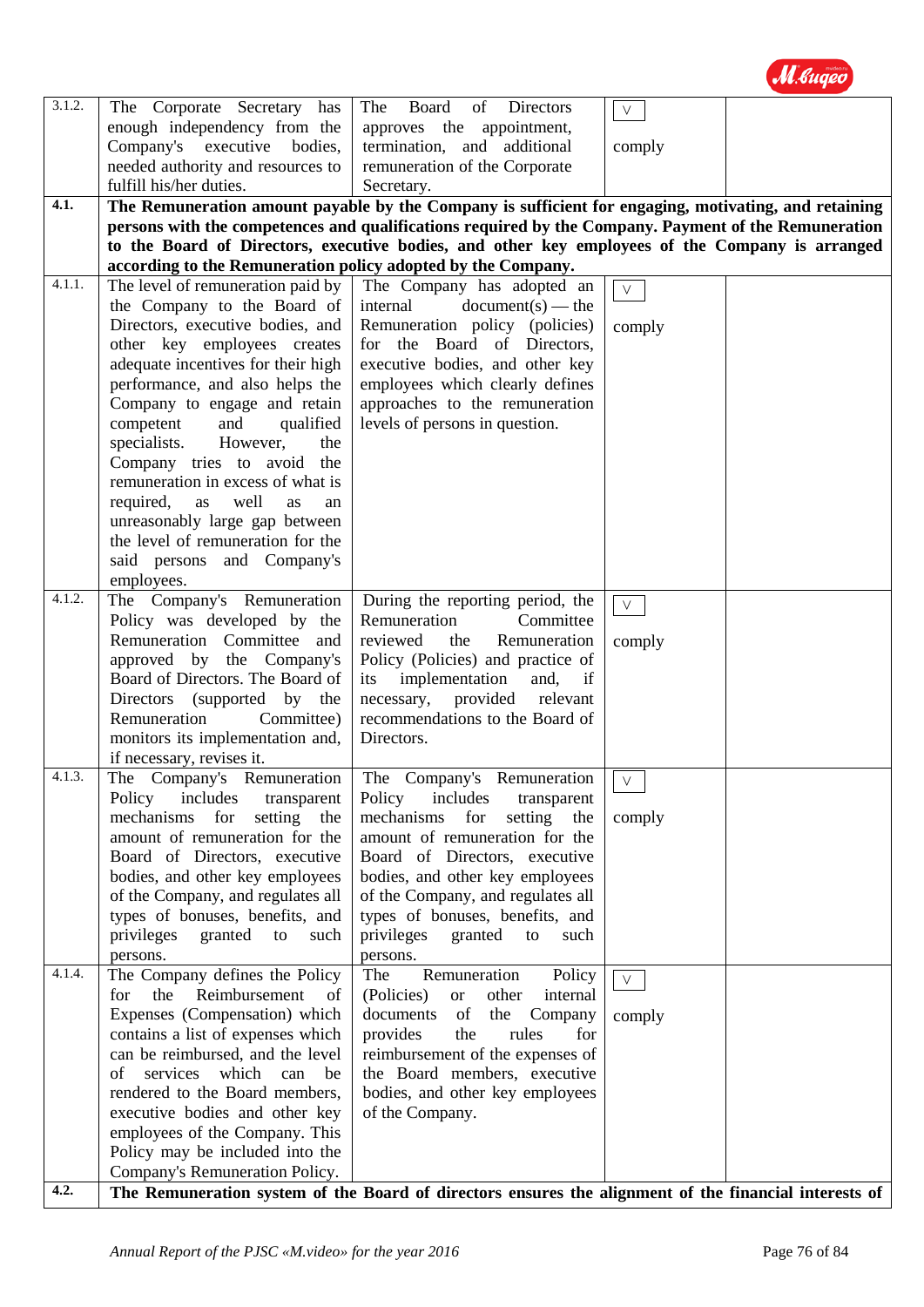

|        | directors with the long-term financial interests of shareholders.                                                                                                                                                                                                                                                                                                                                                               |                                                                                                                                                                                                                                                                                                                                                                                                                                                                                                                                                                                                                                                                                                         |                                                |                                                                                                                                                                                                                                                                                                                                                                                                                                                            |
|--------|---------------------------------------------------------------------------------------------------------------------------------------------------------------------------------------------------------------------------------------------------------------------------------------------------------------------------------------------------------------------------------------------------------------------------------|---------------------------------------------------------------------------------------------------------------------------------------------------------------------------------------------------------------------------------------------------------------------------------------------------------------------------------------------------------------------------------------------------------------------------------------------------------------------------------------------------------------------------------------------------------------------------------------------------------------------------------------------------------------------------------------------------------|------------------------------------------------|------------------------------------------------------------------------------------------------------------------------------------------------------------------------------------------------------------------------------------------------------------------------------------------------------------------------------------------------------------------------------------------------------------------------------------------------------------|
| 4.2.1. | fixed<br>The<br>Company<br>pays<br>remuneration<br>the<br>Board<br>to<br>members. The Company does not<br>pay remuneration for participation<br>separate<br>meetings.<br>The<br>in<br>Company does not apply short-<br>term incentives and additional<br>money incentives in respect to<br>Board members.                                                                                                                       | Fixed annual remuneration was<br>form of<br>the only monetary<br>remuneration<br>the<br>to<br>Board<br>members for their work during the<br>reporting period.                                                                                                                                                                                                                                                                                                                                                                                                                                                                                                                                           | $\vee$<br>comply                               |                                                                                                                                                                                                                                                                                                                                                                                                                                                            |
| 4.2.2. | holding<br>Long-term<br>of<br>the<br>Company's<br>contributes<br>shares<br>much to the alignment of the<br>financial interests of Board and<br>long-term financial interests of the<br>shareholders.<br>Herewith,<br>the<br>Company does not pre-condition<br>the right to sell the shares by the<br>achievement<br>of<br>certain<br>performance indicators, and the<br>Board members do not participate<br>in option programs. | If the internal document(s) — the<br>Company's Remuneration Policy<br>(Policies) stipulates provision of<br>the Company shares to the Board<br>members, clearly defined rules for<br>Board members on holding such<br>shares must be in place, disclosed<br>and oriented towards encouraging<br>the long-term possession of such<br>shares.                                                                                                                                                                                                                                                                                                                                                             | $\vee$<br>comply                               | The Company has no<br>internal document<br>which stipulates the<br>provision of the<br>Company shares to<br>the Board members.<br>Any Board member<br>is entitled to buy<br>Company shares<br>according to the<br>requirements of the<br>Russian law and<br>provisions of the<br>internal documents<br>of the Company.                                                                                                                                     |
| 4.2.3. | The Company does not make any<br>additional<br>payments<br><b>or</b><br>compensations in the event of<br>early termination of the authority<br>of the Board members due to the<br>change of control over<br>the<br>Company or other circumstances.                                                                                                                                                                              | The Company does not make any<br>additional<br>payments<br><sub>or</sub><br>compensations in the event of<br>early termination of the authority<br>of the Board members due to the<br>change of control over the<br>Company or other circumstances.                                                                                                                                                                                                                                                                                                                                                                                                                                                     | $\vee$<br>comply                               |                                                                                                                                                                                                                                                                                                                                                                                                                                                            |
| 4.3.   |                                                                                                                                                                                                                                                                                                                                                                                                                                 | The system of remuneration for members of executive bodies and other key employees of the Company                                                                                                                                                                                                                                                                                                                                                                                                                                                                                                                                                                                                       |                                                |                                                                                                                                                                                                                                                                                                                                                                                                                                                            |
|        | result.                                                                                                                                                                                                                                                                                                                                                                                                                         | depend on the Company's performance results and their personal contribution to the achievement of this                                                                                                                                                                                                                                                                                                                                                                                                                                                                                                                                                                                                  |                                                |                                                                                                                                                                                                                                                                                                                                                                                                                                                            |
| 4.3.1. | The remuneration of members of<br>executive bodies and other key<br>employees of the Company is<br>determined in a manner ensuring<br>a reasonable and justified ratio of<br>the fixed and variable parts of<br>remuneration<br>which<br>directly<br>depends<br>the<br>Company's<br>on<br>performance<br>results<br>and<br>employee's<br>individual<br>contribution to the end result.                                          | 1. During the reporting period, the<br>annual performance indicators<br>Board of<br>approved by the<br>Directors were used to determine<br>of<br>variable<br>the<br>amount<br>remuneration of the members of<br>executive bodies and other key<br>employees of the Company.<br>2. During the most recent<br>assessment of the system of<br>remuneration for members<br>of<br>executive bodies and other key<br>employees of the Company, the<br>Board<br>of<br>Directors<br>(the<br>Remuneration Committee) made<br>sure that the Company was<br>applying an effective ratio of the<br>fixed and variable parts<br>of<br>remuneration.<br>3. The Company has a procedure<br>which provides mechanism to | $\vee$<br>comply<br>$\vee$<br>comply<br>$\vee$ | The mechanism to<br>reclaim bonus<br>payments illegally<br>received by<br>members of the<br>executive bodies and<br>other key employees<br>of the Company is<br>prescribed by the<br>applicable legislation<br>of Russia. (Criminal<br>Code, Labor Code of<br>Russia). There are<br>no special<br>procedures in the<br>Company to reclaim<br>the illegally received<br>bonus payments and<br>introduction of such<br>procedures will<br>breach the current |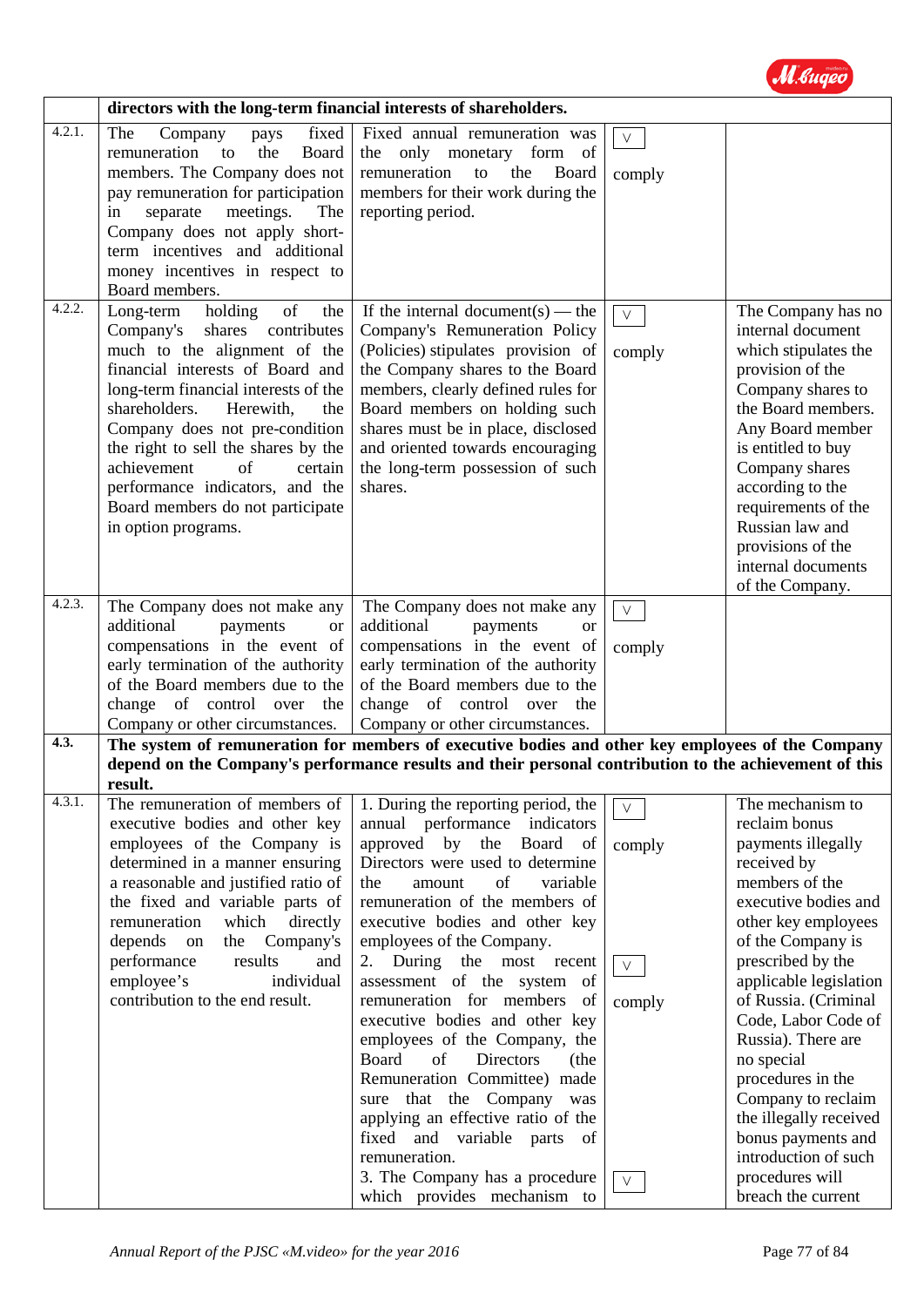|        |                                                                                                                                                                                                                                                                                                                                                                         | reclaim bonus payments illegally<br>received by members of the<br>executive bodies and other key<br>employees of the Company.                                                                                                                                                                                                                                                    | comply<br>partially                  | legislation of Russia. |
|--------|-------------------------------------------------------------------------------------------------------------------------------------------------------------------------------------------------------------------------------------------------------------------------------------------------------------------------------------------------------------------------|----------------------------------------------------------------------------------------------------------------------------------------------------------------------------------------------------------------------------------------------------------------------------------------------------------------------------------------------------------------------------------|--------------------------------------|------------------------|
| 4.3.2. | The Company implemented a<br>long-term incentive program for<br>the members of executive bodies<br>and other key employees of the<br>Company<br>based<br>on<br>the<br>Company's shares<br>(options)<br><sub>or</sub><br>other derivatives<br>where<br>the<br>Company's<br>shares<br>the<br>are<br>underlying asset).                                                    | 1. The Company implemented a<br>long-term incentive plan<br>for<br>members of the executive bodies<br>and other key employees of the<br>Company<br>based<br>the<br>on<br>Company's<br>shares<br>(financial<br>instruments<br>based<br>the<br>on<br>Company's shares).<br>2. Long-term incentive program<br>for the members of executive<br>bodies and other key employees        | $\vee$<br>comply<br>$\vee$<br>comply |                        |
|        |                                                                                                                                                                                                                                                                                                                                                                         | of the Company provides that the<br>right to sell the shares and other<br>financial instruments comes into<br>force at least 3 years after the date<br>of the shares receipt. Moreover<br>the right to sell the shares is pre-<br>conditioned by the achievement of<br>certain performance indicators by<br>the Company.                                                         |                                      |                        |
| 4.3.3. | The amount of compensation<br>(golden parachute) paid by the<br>Company in the event of early<br>termination of the authority of<br>the members of executive bodies<br>and other key employees of the<br>Company initiated by<br>the<br>Company and with no actions in<br>bad faith on their side shall not<br>exceed double digit of the annual<br>fixed remuneration. | The amount of compensation<br>(golden parachute) paid by the<br>Company in the event of early<br>termination of the authority of the<br>members of executive bodies and<br>other key employees of<br>the<br>Company<br>initiated<br>by<br>the<br>Company and with no actions in<br>bad faith on their side shall not<br>exceed double digit of the annual<br>fixed remuneration. | $\overline{\vee}$<br>comply          |                        |
| 5.1.   |                                                                                                                                                                                                                                                                                                                                                                         | The Company established an effective risk management and internal control system aimed to ensure                                                                                                                                                                                                                                                                                 |                                      |                        |
| 5.1.1. | reasonable confidence that the Company can achieve its goals.<br>Company's<br>Board<br>of<br>The<br>Directors defined the principles<br>of and approaches to<br>the<br>Company's risk management and<br>internal control systems.                                                                                                                                       | Functions of different executive<br>bodies and business units of the<br>Company dealing with the risk<br>management and internal control<br>clearly defined<br>are<br>in<br>the<br>Company's<br>internal<br>documents/relevant<br>policy                                                                                                                                         | $\vee$<br>comply                     |                        |
| 5.1.2. | The Company's executive bodies<br>ensure creation and maintain the                                                                                                                                                                                                                                                                                                      | approved by<br>the Board of<br>Directors.<br>The Company's executive bodies<br>the<br>of<br>ensured<br>separation                                                                                                                                                                                                                                                                | V.                                   |                        |
|        | effective<br>operation<br>of<br>the<br>Company's<br>effective<br>risk<br>management and internal control<br>systems.                                                                                                                                                                                                                                                    | functions and authorities relating<br>to the internal control and risk<br>management<br>between<br>the<br>managers (heads) of business<br>units<br>and<br>the<br>departments<br>reporting to them.                                                                                                                                                                               | comply                               |                        |
| 5.1.3. | The Company's risk management<br>internal<br>control<br>system<br>and                                                                                                                                                                                                                                                                                                   | 1. The Company has adopted<br>Anti-Corruption Policy.                                                                                                                                                                                                                                                                                                                            | $\vee$                               |                        |

M. Guqeo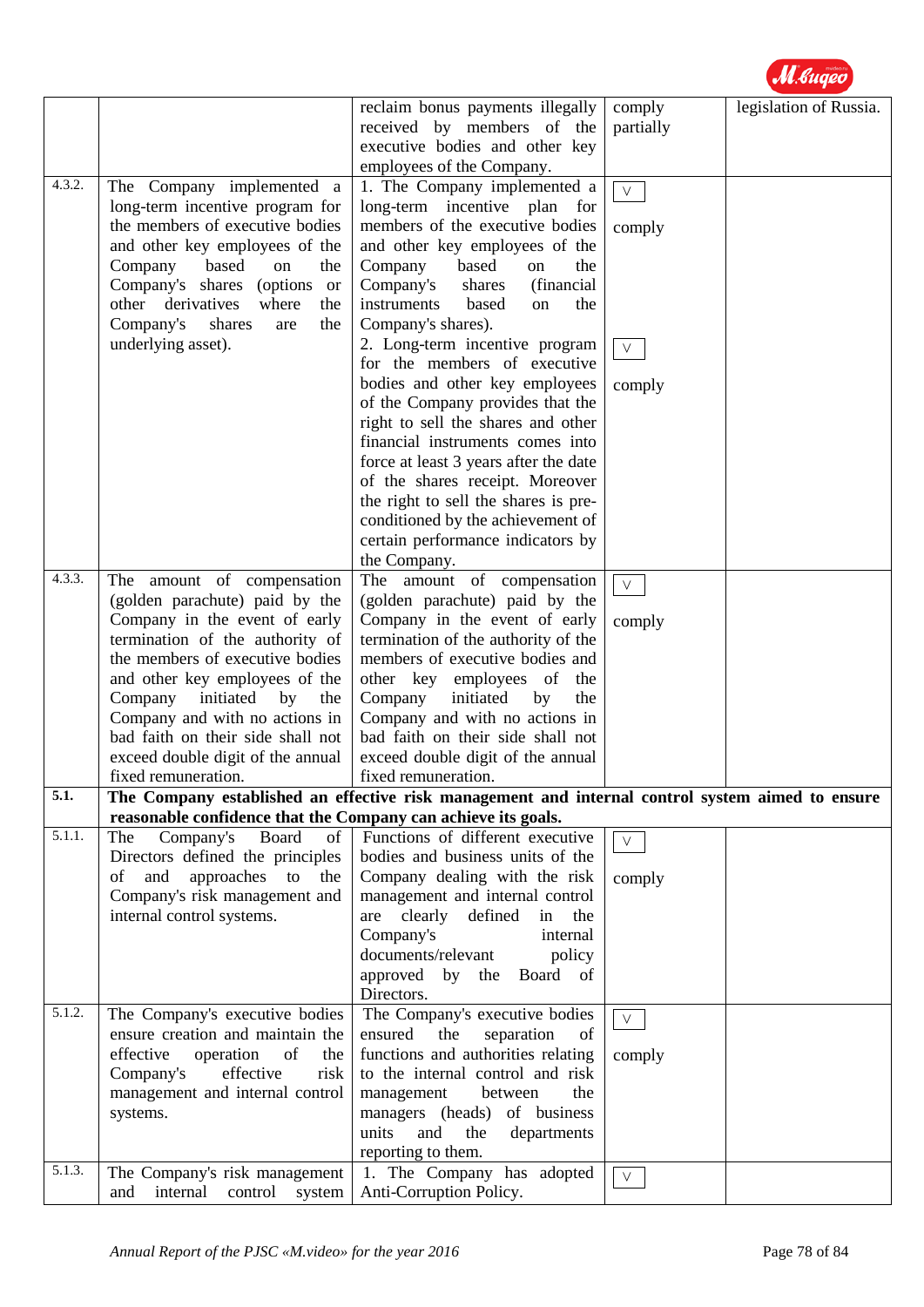

| 5.1.4.           | provides an unbiased, fair, and<br>clear perception of the Company's<br>current status and prospects, as<br>integrity<br>well<br>as<br>the<br>and<br>transparency of the Company's<br>financial statements and reporting<br>the<br>rationality<br>and<br>and<br>admissibility of the risks taken by<br>the Company.<br>Company's<br>Board<br>of<br>The               | 2. The Company has introduced<br>whistle blowing system<br>for<br>informing the Board and the<br>Audit committee on any breaches<br>of laws internal procedures, and<br>Code of conduct of the Company.<br>During the reporting period, the                                                                                                                                     | comply                                            |                                                                                                                                                                                                                                                           |
|------------------|----------------------------------------------------------------------------------------------------------------------------------------------------------------------------------------------------------------------------------------------------------------------------------------------------------------------------------------------------------------------|---------------------------------------------------------------------------------------------------------------------------------------------------------------------------------------------------------------------------------------------------------------------------------------------------------------------------------------------------------------------------------|---------------------------------------------------|-----------------------------------------------------------------------------------------------------------------------------------------------------------------------------------------------------------------------------------------------------------|
| 5.2.             | <b>Directors</b><br>takes<br>necessary<br>measures to make sure that the<br>risk management and internal<br>control systems established in the<br>Company meets the principles of<br>and<br>approaches<br>to<br>its<br>implementation defined by the<br>Board of Directors, and that it<br>operates effectively.                                                     | Board of Directors or its Audit<br>Committee<br>assessed<br>the<br>efficiency of the risk management<br>and internal control<br>system.<br>Details of the key findings of this<br>assessment are included in the<br>Company's annual report.                                                                                                                                    | $\vee$<br>comply                                  |                                                                                                                                                                                                                                                           |
|                  | established internal audit                                                                                                                                                                                                                                                                                                                                           | For the purpose of systematic independent assessment of the reliability and efficiency of the risk<br>management and internal control systems as well as the corporate governance practices the Company                                                                                                                                                                         |                                                   |                                                                                                                                                                                                                                                           |
| 5.2.1.<br>5.2.2. | A separate department has been<br>created at the Company or a third-<br>party external consultant has been<br>engaged to conduct internal<br>audits.<br>Functional<br>and<br>administrative subordination of<br>the Internal Audit department are<br>Functionally,<br>separated.<br>the<br>Internal Audit Department is<br>accountable to the Board of<br>Directors. | A separate department has been<br>created at the Company to<br>conduct internal audits. Audit<br>Department is accountable to the<br>Board of Directors or to the Audit<br>Committee. Or a third-party<br>external<br>consultant<br>with<br>the<br>subordination<br>similar<br>and<br>reporting line has been engaged<br>to conduct the internal audit.                         | $\vee$<br>comply                                  |                                                                                                                                                                                                                                                           |
|                  | The Internal Audit Department<br>assesses the performance of the<br>internal<br>control<br>risk<br>and<br>and<br>management<br>system<br>corporate<br>governance.<br>The<br>Company<br>generally<br>applies<br>accepted auditing standards in the<br>course of the internal audits.                                                                                  | 1. During the reporting period,<br>the performance of the internal<br>control and risk management<br>systems was assessed as part of<br>the internal audit.<br>Company<br>The<br>applies<br>2.<br>generally accepted approaches to<br>the internal control and risk<br>management.                                                                                              | $\vee$<br>comply                                  |                                                                                                                                                                                                                                                           |
| 6.1.             |                                                                                                                                                                                                                                                                                                                                                                      | The Company and its operations are transparent for shareholders, investors, and other stakeholders.                                                                                                                                                                                                                                                                             |                                                   |                                                                                                                                                                                                                                                           |
| 6.1.1.           | The Company has developed and<br>implemented<br>Information<br>${\rm an}$<br>Policy which<br>provides<br>the<br>effective information interactions<br>between the Company and its<br>shareholders, investors and other<br>stakeholders.                                                                                                                              | 1. The Company's Board of<br><b>Directors</b><br>approved<br>the<br>Information Policy<br>Company's<br>drafted on the basis of the Code's<br>recommendations.<br>2. The Board of Directors (or one<br>of its Committees) reviewed the<br>matters associated with how the<br>adheres<br>Company<br>to<br>its<br>Information Policy at least once<br>during the reporting period. | $\vee$<br>comply<br>$\vee$<br>partially<br>comply | In the reporting year<br>the Board of<br>directors didn't<br>review as a separate<br>item of the agenda<br>matters related to<br>the Information<br>policy. Nonetheless<br>all officers of the<br>company fully<br>comply with the<br>Information policy. |
| 6.1.2.           | The<br>discloses<br>Company                                                                                                                                                                                                                                                                                                                                          | 1. The Company discloses the                                                                                                                                                                                                                                                                                                                                                    |                                                   | In the reporting                                                                                                                                                                                                                                          |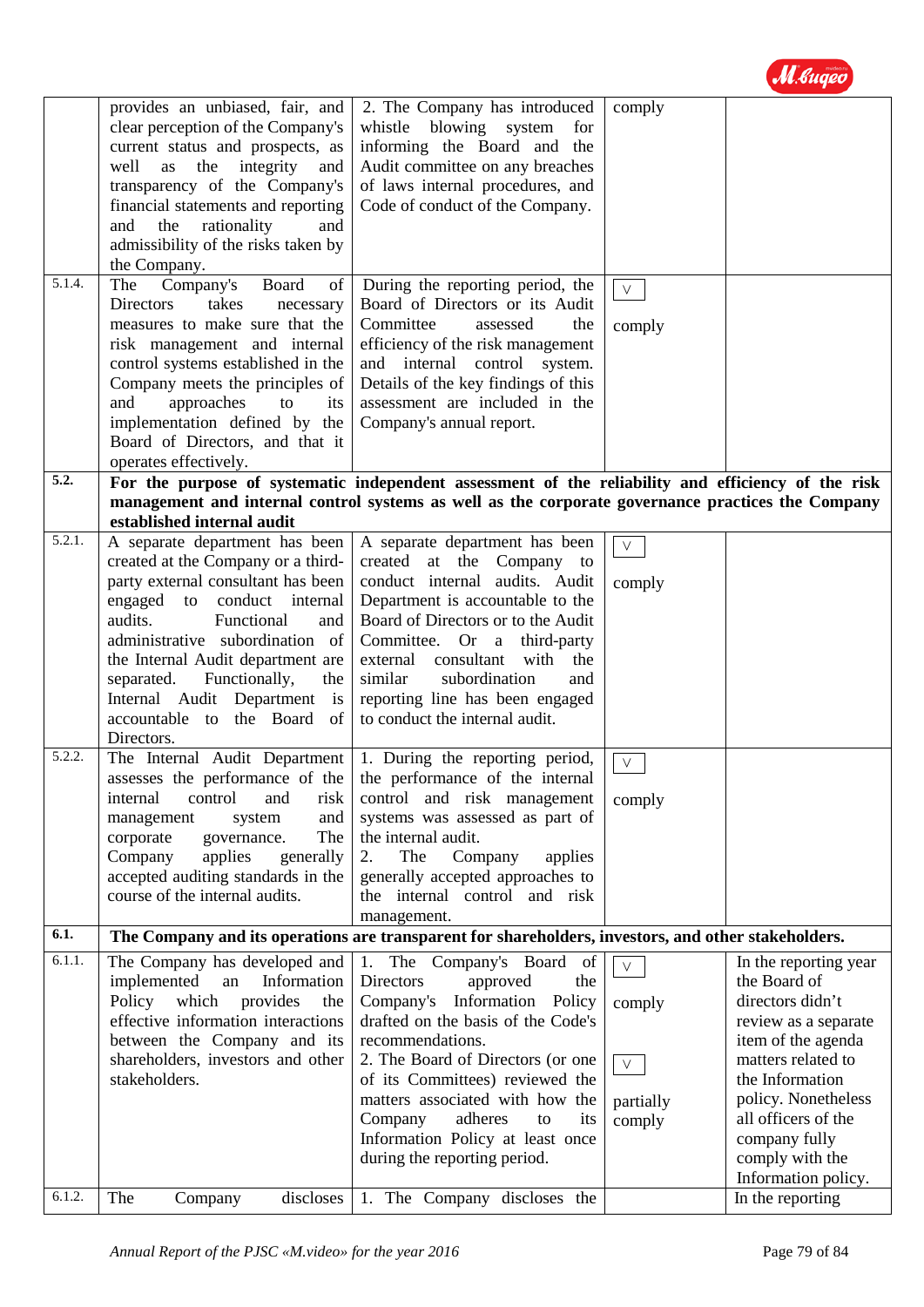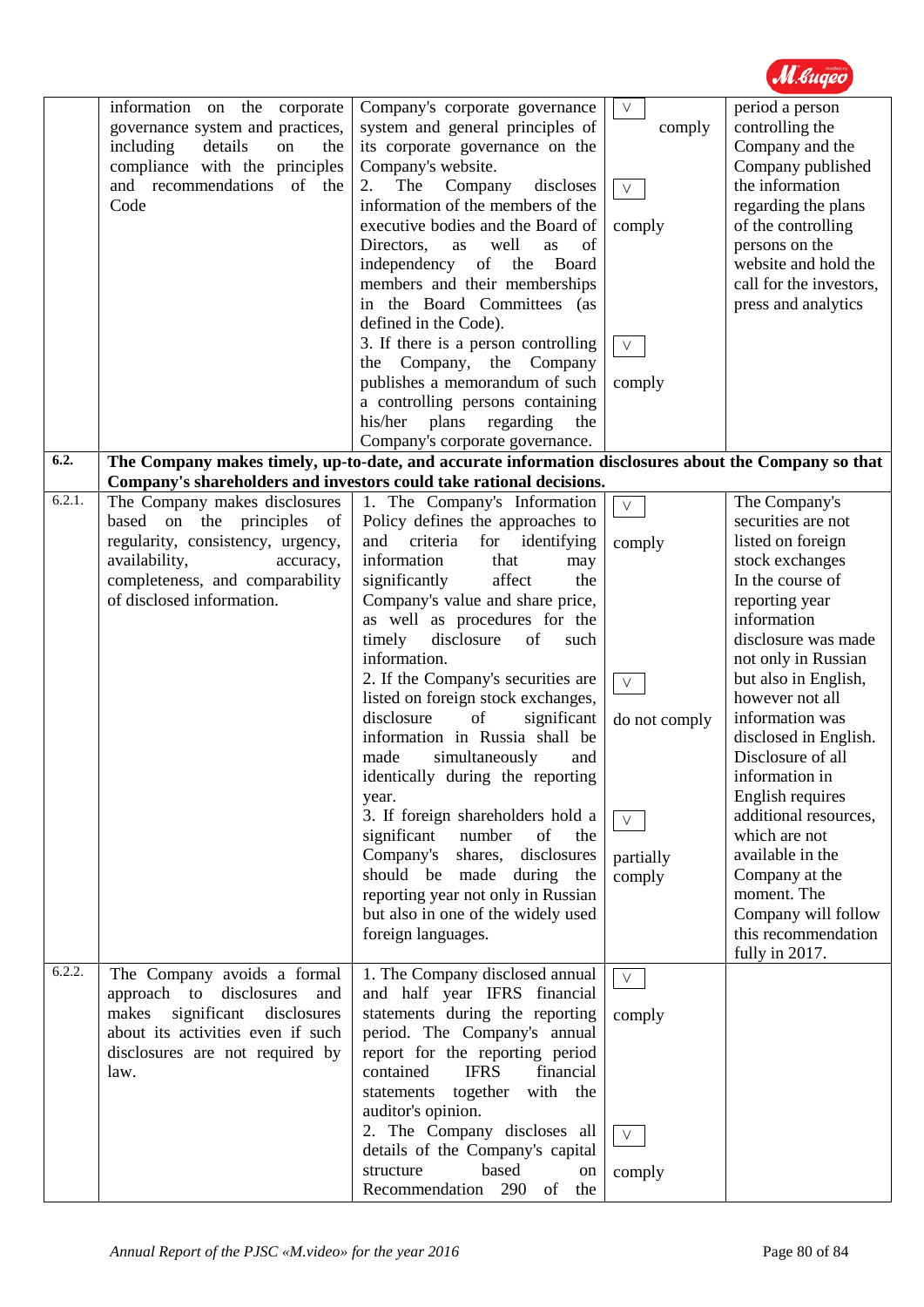

| Code in the Annual report and on<br>the Company's website. |                                                                                                                                                                                                                    |                                                                                                     |           |                       |
|------------------------------------------------------------|--------------------------------------------------------------------------------------------------------------------------------------------------------------------------------------------------------------------|-----------------------------------------------------------------------------------------------------|-----------|-----------------------|
| 6.2.3.                                                     | As one of the most important                                                                                                                                                                                       | 1. The Company's Annual report                                                                      |           |                       |
|                                                            |                                                                                                                                                                                                                    |                                                                                                     | $\vee$    |                       |
| for<br>sharing<br>instruments                              |                                                                                                                                                                                                                    | contains information on the key                                                                     |           |                       |
|                                                            | information<br>with shareholders                                                                                                                                                                                   | aspects<br>of<br>the<br>Company's                                                                   | comply    |                       |
|                                                            | other<br>stakeholders,<br>operating activity<br>and<br>main<br>and<br>the                                                                                                                                          |                                                                                                     |           |                       |
|                                                            | Annual report of the Company                                                                                                                                                                                       | financial results.                                                                                  |           |                       |
|                                                            | contains information which helps                                                                                                                                                                                   | 2. The Company's annual report<br>$\vee$                                                            |           |                       |
|                                                            | evaluate<br>the<br>Company's<br>to                                                                                                                                                                                 | contains information about the                                                                      |           |                       |
|                                                            | operating results for the year.                                                                                                                                                                                    | environmental and social aspect                                                                     | comply    |                       |
|                                                            |                                                                                                                                                                                                                    | of the Company's business.                                                                          |           |                       |
| 6.3.                                                       |                                                                                                                                                                                                                    | The Company provides information and documents requested by shareholders based on the principles of |           |                       |
| 6.3.1.                                                     | equal and easy access.<br>The<br>Company<br>provides                                                                                                                                                               | Company's<br>Information<br>The                                                                     | $\vee$    |                       |
|                                                            | information<br>documents<br>and                                                                                                                                                                                    | Policy defines the procedure for                                                                    |           |                       |
|                                                            | requested by shareholders based                                                                                                                                                                                    | grating the shareholders with the                                                                   | comply    |                       |
|                                                            | on the principles of equal and                                                                                                                                                                                     | unhindered<br>access<br>to<br>the                                                                   |           |                       |
|                                                            | unhindered access.                                                                                                                                                                                                 | information,<br>including                                                                           |           |                       |
|                                                            |                                                                                                                                                                                                                    | information about legal entities                                                                    |           |                       |
|                                                            |                                                                                                                                                                                                                    | controlled by the Company upon                                                                      |           |                       |
|                                                            |                                                                                                                                                                                                                    | shareholders' request.                                                                              |           |                       |
| 6.3.2.                                                     |                                                                                                                                                                                                                    |                                                                                                     |           |                       |
|                                                            | When the Company provides                                                                                                                                                                                          | 1. In the reporting period the                                                                      | $\vee$    |                       |
|                                                            | information to shareholders, a                                                                                                                                                                                     | Company<br>didn't<br>reject<br>the                                                                  |           |                       |
|                                                            | reasonable balance is maintained                                                                                                                                                                                   | shareholders' requests on the                                                                       | comply    |                       |
| between the interests of specific                          |                                                                                                                                                                                                                    | provision of the information and                                                                    |           |                       |
|                                                            | shareholders and the interests of                                                                                                                                                                                  | if such rejections<br>did<br>had                                                                    |           |                       |
|                                                            | the Company itself as regards its                                                                                                                                                                                  | reasonable grounds.                                                                                 |           |                       |
|                                                            | in<br>stake<br>maintaining<br>the                                                                                                                                                                                  | 2. In the cases determined by the                                                                   | $\vee$    |                       |
|                                                            | confidentiality<br>of<br>important                                                                                                                                                                                 | Company's Information Policy,                                                                       |           |                       |
|                                                            | commercial information that may                                                                                                                                                                                    | shareholders are notified of the                                                                    | comply    |                       |
|                                                            | significantly<br>affect<br>its                                                                                                                                                                                     | confidentiality of information and                                                                  |           |                       |
|                                                            | competitiveness.                                                                                                                                                                                                   | undertake<br>to<br>maintain<br>the                                                                  |           |                       |
|                                                            |                                                                                                                                                                                                                    | confidentiality thereof.                                                                            |           |                       |
| 7.1.                                                       |                                                                                                                                                                                                                    | Actions which significantly affect or may affect the structure of the Company's share capital and   |           |                       |
|                                                            | Company's financial position and, accordingly, the position of shareholders (significant corporate actions)<br>are made based on the fair conditions that ensure protection of shareholders and other stakeholders |                                                                                                     |           |                       |
|                                                            | rights and interests.                                                                                                                                                                                              |                                                                                                     |           |                       |
| 7.1.1.                                                     | By significant corporate actions                                                                                                                                                                                   | 1. The Company's Charter lists                                                                      |           | The Company's         |
|                                                            | are recognized – reorganization                                                                                                                                                                                    | transactions or other actions that                                                                  | $\vee$    | Charter does not      |
|                                                            | of the Company, acquisition of                                                                                                                                                                                     | constitute significant corporate                                                                    |           | contain the term      |
|                                                            | 30% or more of the voting                                                                                                                                                                                          | actions, and the criteria for                                                                       | partially | "corporate actions"   |
|                                                            | of<br>the<br>Company<br>shares                                                                                                                                                                                     | identifying<br>them.<br>Decisions                                                                   | comply    | but provides "special |
|                                                            | (takeover), the execution of                                                                                                                                                                                       | related to significant corporate                                                                    |           | authority" of the     |
|                                                            |                                                                                                                                                                                                                    |                                                                                                     |           | Board (extended       |
|                                                            | major transactions<br>by<br>the                                                                                                                                                                                    | actions are within the authority of<br>the Board of Directors. When and                             |           |                       |
|                                                            | Company, the increase<br><sub>or</sub>                                                                                                                                                                             |                                                                                                     |           | authority).           |
|                                                            | decrease of the Company's                                                                                                                                                                                          | if the execution of such corporate                                                                  |           | Matters which         |
|                                                            | charter capital, listing<br>and                                                                                                                                                                                    | actions is expressly referred by                                                                    |           | according to this     |
|                                                            | delisting of the Company's                                                                                                                                                                                         | law to the authority of the                                                                         |           | recommendation        |
|                                                            | shares, and any other actions                                                                                                                                                                                      | General Meeting of Shareholders,                                                                    |           | related to the        |
|                                                            | that may result in significant                                                                                                                                                                                     | the Board of Directors provides                                                                     |           | "significant          |
|                                                            | changes to shareholder rights or                                                                                                                                                                                   | the relevant recommendations to                                                                     |           | corporate actions"    |
|                                                            | violation<br>shareholder<br>of                                                                                                                                                                                     | shareholders.                                                                                       |           | are within the        |
|                                                            | The<br>Company's<br>interests.                                                                                                                                                                                     | 2. The Company's Charter treats                                                                     | $\vee$    | authority of the      |
|                                                            | the<br>includes<br>list<br>Charter                                                                                                                                                                                 | following<br>least the<br>at<br>as                                                                  |           | GSM and according     |
|                                                            | (criteria)<br>of transactions or                                                                                                                                                                                   | significant<br>corporate<br>actions:                                                                | partially | to the Charter        |
|                                                            | other actions that constitute                                                                                                                                                                                      | reorganization of the Company,                                                                      | comply    | shall be reviewed     |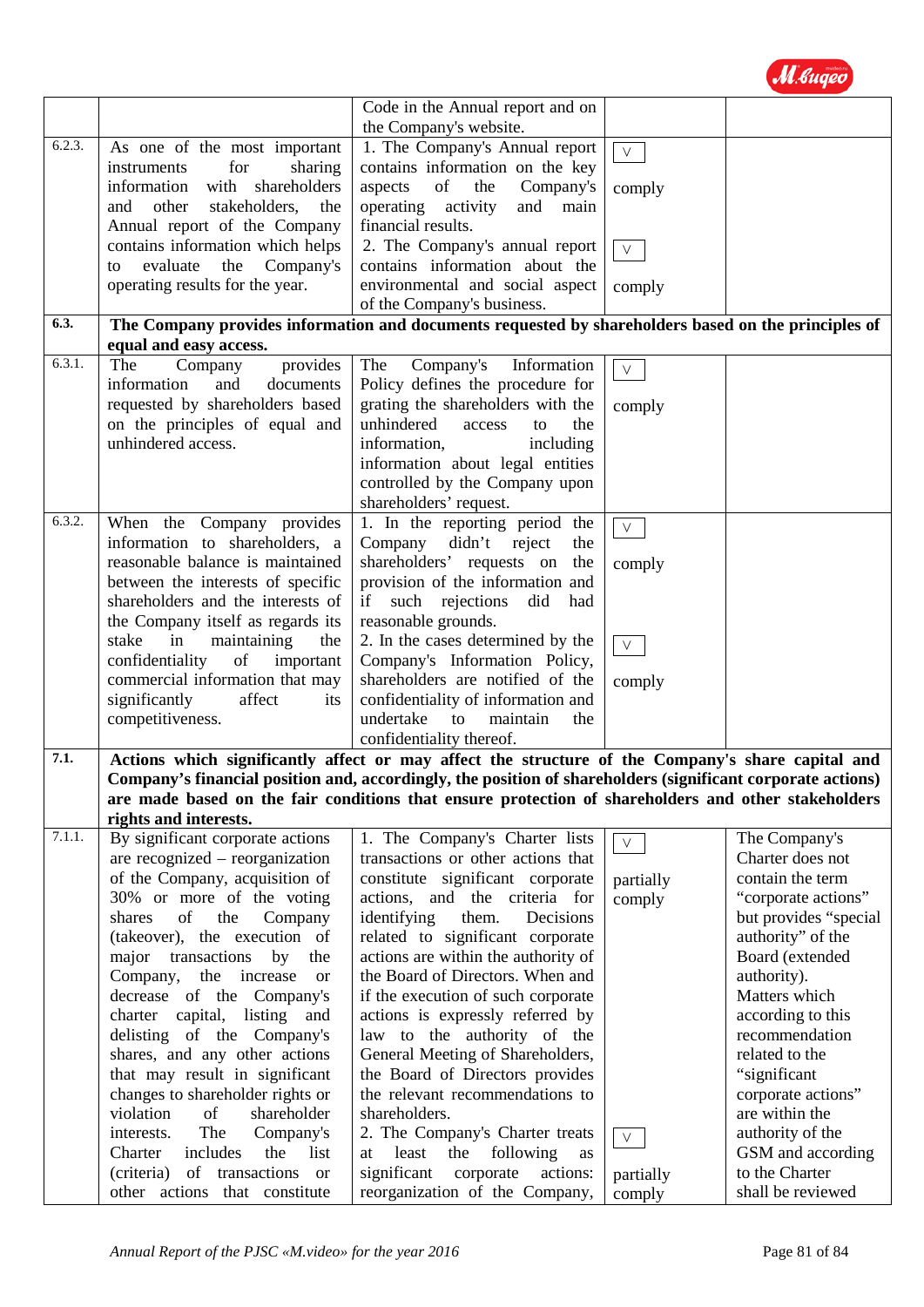|        | significant corporate actions<br>and are within the authority of<br>Company's<br>the<br>Board<br>of<br>Directors.                                                                                                                                                                                                                                                                                                                                                                                                                                                       | acquisition of 30% or more of the<br>voting shares of the Company<br>(takeover), execution of major<br>transactions by the Company,<br>increase or decrease of the<br>Company's charter capital, listing<br>and delisting of the Company's<br>shares.                                                                                                                   |                                      | only upon the<br>proposal of the<br>Board. In the<br>reporting year the<br>Company didn't<br>make any<br>"significant<br>corporate actions"<br>the recommendation<br>will be reflected to<br>the Charter when it<br>will be proposed for<br>approval to the GSM<br>in a new edition.                                                                                                                                                                                                                                                                 |
|--------|-------------------------------------------------------------------------------------------------------------------------------------------------------------------------------------------------------------------------------------------------------------------------------------------------------------------------------------------------------------------------------------------------------------------------------------------------------------------------------------------------------------------------------------------------------------------------|-------------------------------------------------------------------------------------------------------------------------------------------------------------------------------------------------------------------------------------------------------------------------------------------------------------------------------------------------------------------------|--------------------------------------|------------------------------------------------------------------------------------------------------------------------------------------------------------------------------------------------------------------------------------------------------------------------------------------------------------------------------------------------------------------------------------------------------------------------------------------------------------------------------------------------------------------------------------------------------|
| 7.1.2. | The Board of Directors relies<br>of<br>the<br>position<br>the<br>on<br>Company's<br>independent<br>directors and plays a key role in<br>making decisions or drafting<br>recommendations<br>related<br>to<br>significant corporate actions.                                                                                                                                                                                                                                                                                                                              | The Company has a procedure<br>according to which independent<br>directors declare their position on<br>each significant corporate action<br>before its approval.                                                                                                                                                                                                       | $\vee$<br>do not comply              | The Company does<br>not have has a<br>procedure according<br>to which<br>independent<br>directors declare<br>their position on<br>each significant<br>corporate action<br>before its approval.<br>However Regulation<br>on the Board of<br>Directors provides<br>obligation of the<br>Board member to<br>notify the Company<br>on all known<br>executed or planned<br>for the execution<br>transactions in which<br>he/she can be<br>recognized as an<br>interested party. The<br>Company will adopt<br>this recommendation<br>till the end of 2017. |
| 7.1.3. | significant<br>When<br>corporate<br>actions affecting the rights and<br>lawful interests of shareholders<br>are carried out, equal conditions<br>should be provided for<br>all<br>shareholders of the Company<br>and, if mechanisms introduced by<br>law and intended to protect<br>shareholder<br>rights<br>prove<br>inadequate, then additional steps<br>should be taken to protect the<br>rights and lawful interests of the<br>Company's shareholders. In this<br>regard, the Company is governed<br>not only by the need to meet<br>formal legal requirements, but | Subject to the Company's<br>1.<br>business activity, its Charter sets<br>lower thresholds for treating<br>Company<br>transactions<br>as<br>significant corporate actions than<br>those stipulated by law.<br>significant corporate<br>All<br>2.<br>actions were subject to<br>the<br>approval procedure before they<br>were carried out during the<br>reporting period. | $\vee$<br>comply<br>$\vee$<br>comply |                                                                                                                                                                                                                                                                                                                                                                                                                                                                                                                                                      |

M. Gugeo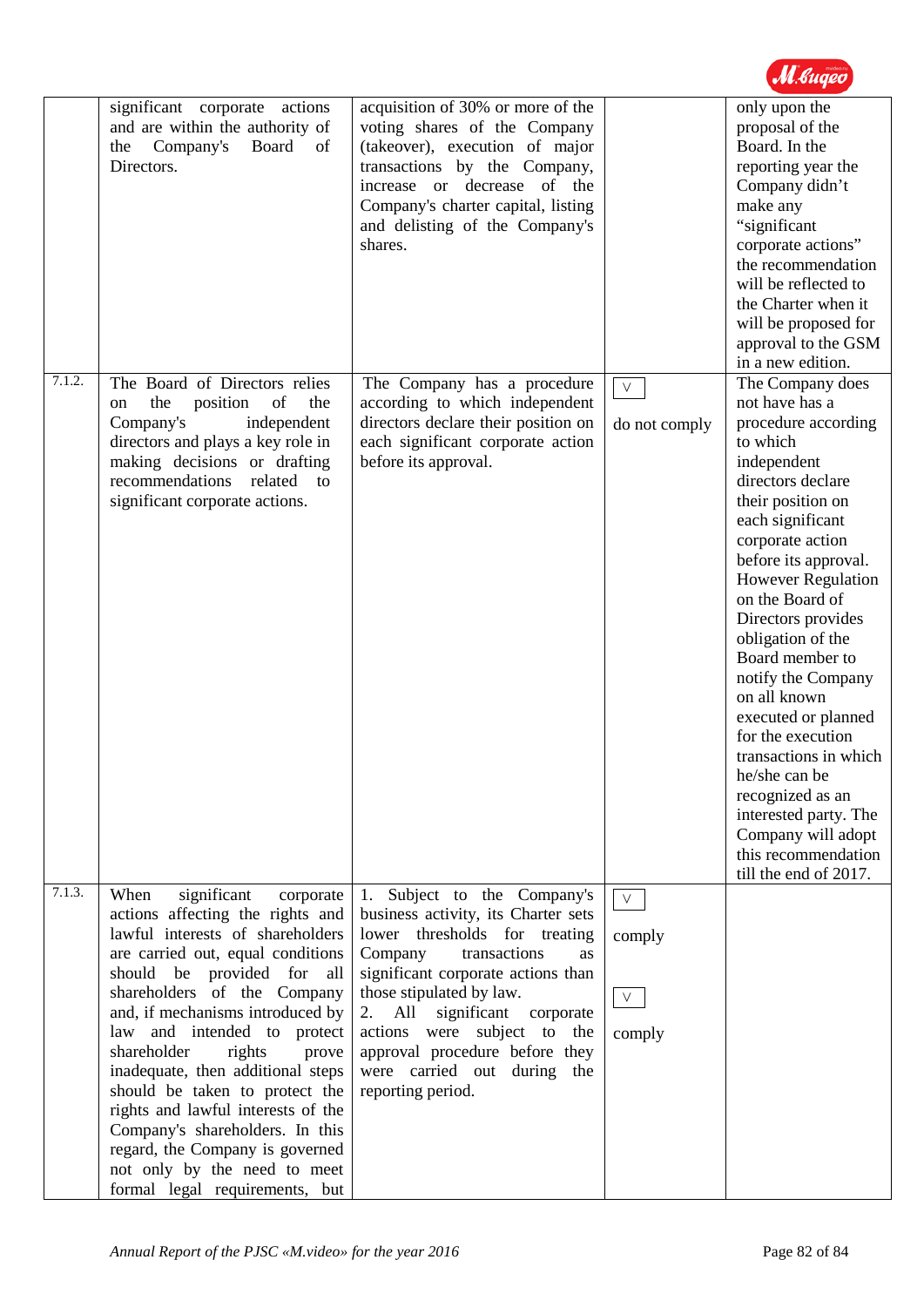

|        | also the principles of corporate                                                                                                                |                                                                                                                                                                                                                                                                                                                                                                                                                                                                                                                                                                                                                                                                                                             |                                                                               |                                                                                                                                                                                                                                                                                                                                                                                                                                                                                                                                                                                                                                                                                                                                                                                                                                                                                                                                        |
|--------|-------------------------------------------------------------------------------------------------------------------------------------------------|-------------------------------------------------------------------------------------------------------------------------------------------------------------------------------------------------------------------------------------------------------------------------------------------------------------------------------------------------------------------------------------------------------------------------------------------------------------------------------------------------------------------------------------------------------------------------------------------------------------------------------------------------------------------------------------------------------------|-------------------------------------------------------------------------------|----------------------------------------------------------------------------------------------------------------------------------------------------------------------------------------------------------------------------------------------------------------------------------------------------------------------------------------------------------------------------------------------------------------------------------------------------------------------------------------------------------------------------------------------------------------------------------------------------------------------------------------------------------------------------------------------------------------------------------------------------------------------------------------------------------------------------------------------------------------------------------------------------------------------------------------|
|        | governance set forth in the Code.                                                                                                               |                                                                                                                                                                                                                                                                                                                                                                                                                                                                                                                                                                                                                                                                                                             |                                                                               |                                                                                                                                                                                                                                                                                                                                                                                                                                                                                                                                                                                                                                                                                                                                                                                                                                                                                                                                        |
| 7.2.   |                                                                                                                                                 | The manner of execution significant corporate actions in the Company allows the shareholders receiving                                                                                                                                                                                                                                                                                                                                                                                                                                                                                                                                                                                                      |                                                                               |                                                                                                                                                                                                                                                                                                                                                                                                                                                                                                                                                                                                                                                                                                                                                                                                                                                                                                                                        |
|        |                                                                                                                                                 | timely and full information about such actions, allows them to influence the execution of such actions and                                                                                                                                                                                                                                                                                                                                                                                                                                                                                                                                                                                                  |                                                                               |                                                                                                                                                                                                                                                                                                                                                                                                                                                                                                                                                                                                                                                                                                                                                                                                                                                                                                                                        |
|        |                                                                                                                                                 | guarantees that their rights are adequately protected during the execution of such actions.                                                                                                                                                                                                                                                                                                                                                                                                                                                                                                                                                                                                                 |                                                                               |                                                                                                                                                                                                                                                                                                                                                                                                                                                                                                                                                                                                                                                                                                                                                                                                                                                                                                                                        |
| 7.2.1. | actions are made with reference to<br>reasons, conditions, and consequen<br>of the execution of such actions.                                   | Disclosures of significant corporate During the reporting period, the<br>Company<br>made<br>timely<br>and<br>detailed<br>disclosures<br>of<br>its<br>significant corporate<br>actions,<br>including the grounds for and<br>dates of such actions.                                                                                                                                                                                                                                                                                                                                                                                                                                                           | $\vee$<br>comply                                                              |                                                                                                                                                                                                                                                                                                                                                                                                                                                                                                                                                                                                                                                                                                                                                                                                                                                                                                                                        |
| 7.2.2. | The rules and procedures for how the<br>Company executes significant<br>corporate actions are set forth in the<br>Company's internal documents. | The<br>Company's<br>internal<br>1.<br>documents provide a procedure<br>for engaging an independent<br>appraiser to valuate property to<br>be sold or purchased under a<br>major transaction or interested<br>party transaction.<br>2.<br>The Company's<br>internal<br>documents provide a procedure<br>for engaging an independent<br>appraiser<br>evaluate<br>to<br>the<br>Company's share price in the<br>course of its acquisition or buy<br>back.<br>The<br>Company's<br>3.<br>internal<br>documents contain an extended<br>list of the grounds on which the<br>Company's Board members and<br>other persons provided by law are<br>recognized as an interested party<br>in the Company's transactions. | $\vee$<br>do not comply<br>$\vee$<br>do not comply<br>$\vee$<br>do not comply | In the reporting year<br>as well as in the<br>course of the last 3<br>years the company<br>didn't execute any<br>major transactions<br>therefore internal<br>regulations of the<br>Company do not<br>contain any<br>procedures for<br>engaging an<br>independent<br>appraiser. It is not<br>mandatory required<br>to resort to an<br>independent<br>appraiser however in<br>some cases if<br>expressly provided<br>independent<br>appraiser shall be<br>engaged and if it is<br>not so the<br>assessment can be<br>made based on the<br>market value of the<br>shares which defined<br>according to the law<br>requirements.<br>The Company<br>complies with the<br>laws and provision<br>of the extended list<br>of the grounds on<br>which the<br>Company's Board<br>members and other<br>persons can be<br>recognized as an<br>interested party in<br>the Company's<br>transactions in the<br>internal documents<br>may lead to the |